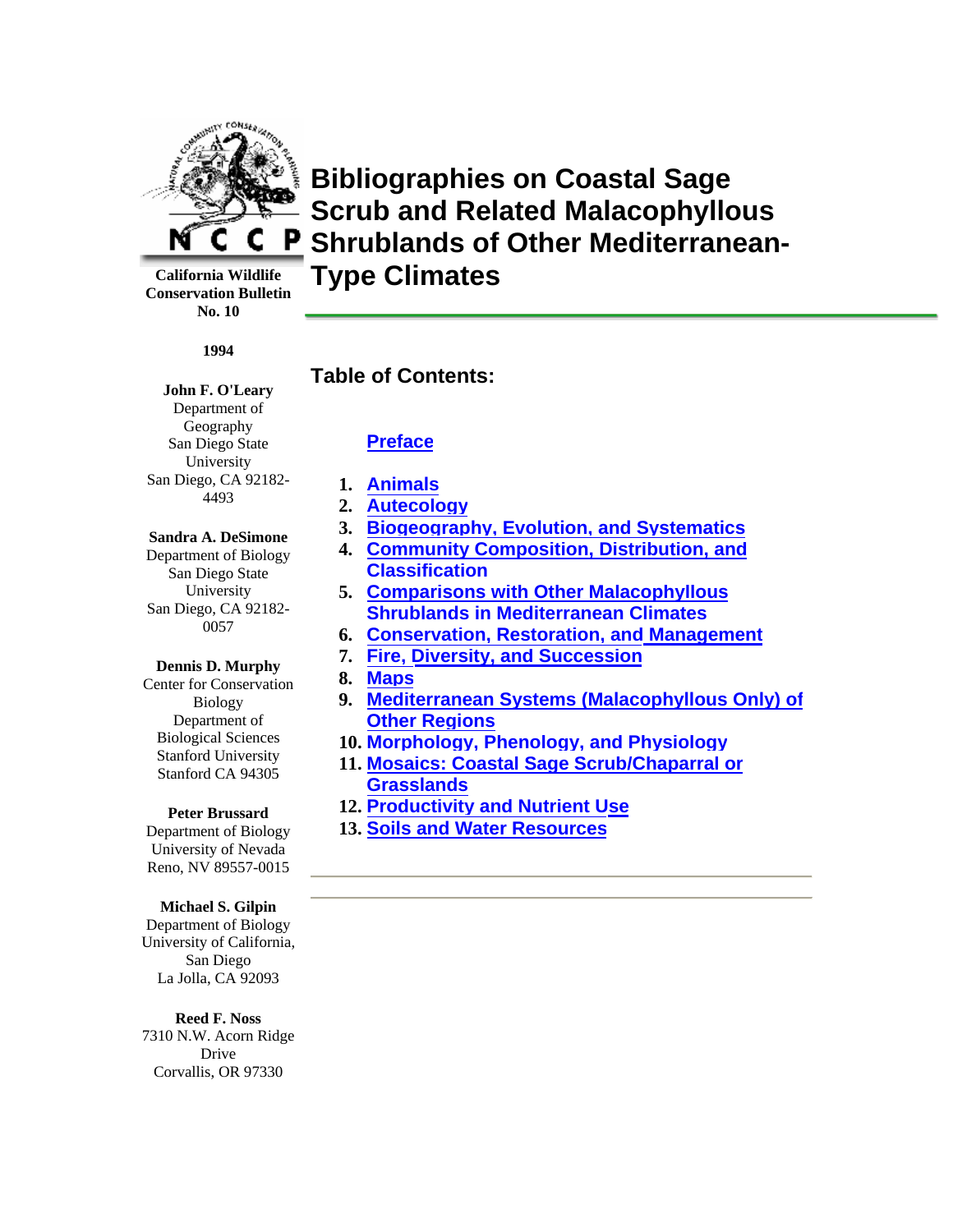## **Preface**

<span id="page-1-0"></span>Coastal sage scrub is often referred to as "soft chaparral" to differentiate it from "hard chaparral," the more widespread shrub community that generally occupies more mesic sites and higher elevations in cismontane California. Unlike evergreen, sclerophyllous chaparral, coastal sage scrub is characterized by malacophyllous subshrubs with leaves that abscise during summer drought and are replaced by fewer smaller leaves (Westman 1981, Gray and Schlesinger 1983). Sage scrub also contrasts with chaparral in its lower stature (0.5 - 1.5 meters vs. 2 - 4 meters for chaparral), shallower roots systems, comparatively open canopies, and different component species. The more open nature of coastal sage scrub permits the occurrence of a greater herbaceous component of forbs, grasses and succulents than is usually associated with dense stands of mature chaparral.

European settlement since Mission times has resulted in a marked reduction in the extent of coastal sage scrub. The occurrence of coastal sage scrub on relatively fertile lowlands made it particularly vulnerable to early agricultural development. With rapid population increases, especially during the past two decades, agricultural areas and remaining sage scrub have become increasingly displaced by spreading urbanization (Fig. 1). Estimates of historic losses of sage scrub coverage range from "no more than 66 percent of coastal sage scrub in San Diego, Orange and Riverside counties" (Michael Brandman Associates 1991) to as great as 90 percent (Westman 1981).

Numerous approved and proposed development projects on coastal sage scrub habitat are slated for the near future by private developers and various public agencies. Continued displacement of coastal sage scrub has resulted in the increased isolation of habitat fragments. In addition, much of this remnant habitat has been degraded by grazing, weed invasion, frequent fires, recreational activities, military training exercises, and possibly air pollution (OLeary 1990, OLeary and Westman 1988). Recent estimates indicate that the percentage of remaining sage scrub that is degraded is 51 percent in Riverside County (Regional Environmental Consultants 1991), 15-25 percent in Orange County (Fred Roberts, pers. comm.), and 9-23 percent in San Diego County (Pacific Southwest Biological Services 1988, Ogden Environmental and Energy Services 1992).

Nearly one hundred species of plants and animals that are obligately or facultatively associated with coastal sage scrub are currently classified as rare, sensitive, threatened or endangered by federal and state agencies. Clearly, coastal sage scrub vegetation and the animal species it supports are now seriously imperiled in southern California. In order to conserve functional remnants of coastal sage scrub and to prevent extinction of many of its associated species in southern California, the State of California has initiated a regionally focused conservation planning process for natural communities.

The following sets of bibliographies were compiled to facilitate all aspects of basic and applied research regarding coastal sage scrub vegetation in Alta and Baja California. The intent and format of this publication were patterned after the comprehensive publication of bibliographic sets on chaparral vegetation by Jon E. Keeley (Bibliographies on Chaparral and the Fire Ecology of Other Mediterranean Systems, second edition, California Water Resources Center, University of California Report No. 69, 1988). Categories were created that not only address various biological properties of coastal sage scrub but also incorporate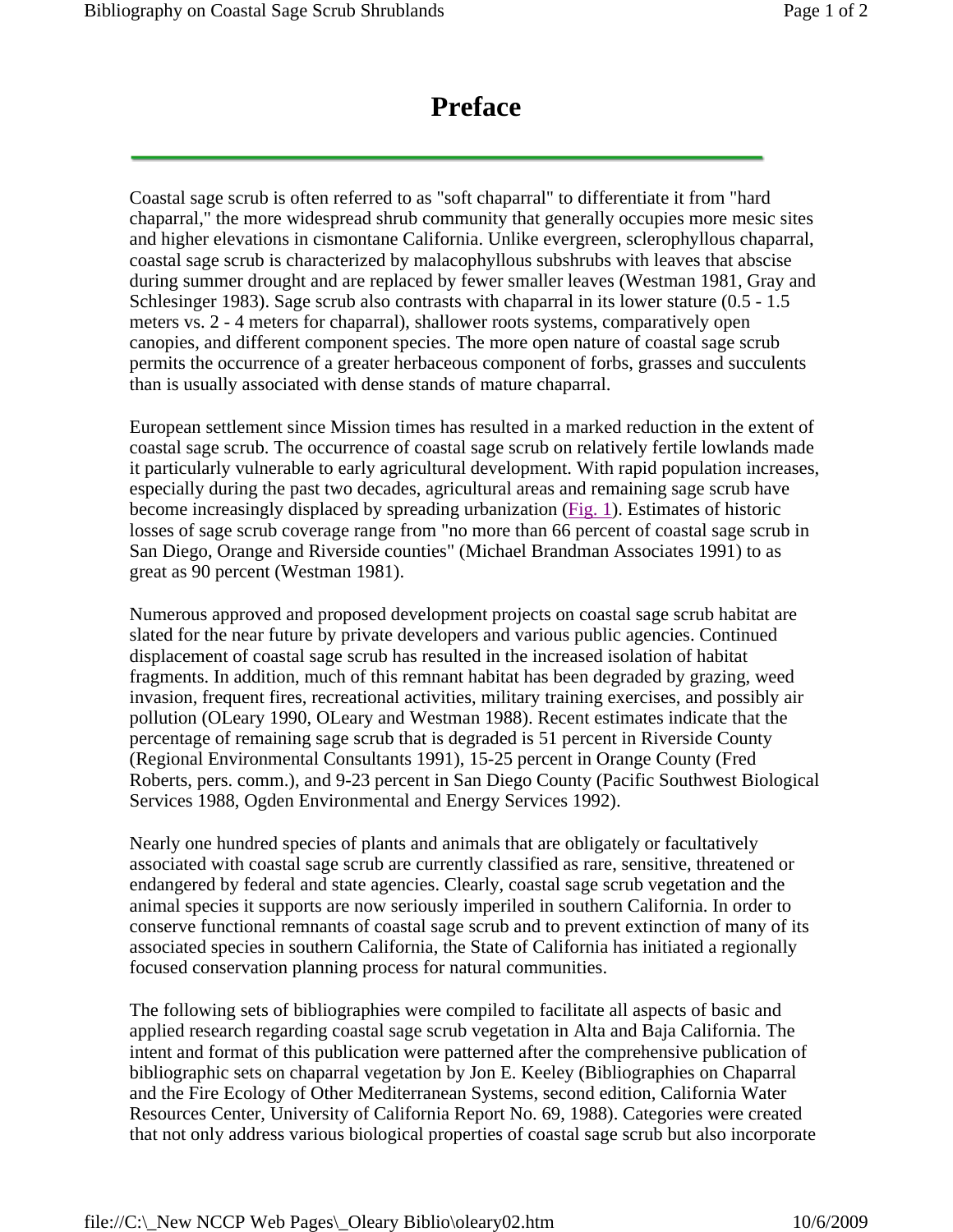relevant information from cognate disciplines. Additionally included are references that largely pertain to adjacent vegetation types (e.g., chaparral and grassland) but also contain significant information regarding sage scrub. We attempted to avoid duplication of entries in other categories.

While the great bulk of entries were taken from periodicals, a serious effort was made to include entries from the "gray literature," i.e. entries representing technical reports, government documents, conference abstracts, and chapters from books and symposia proceedings. Selected references to EIRs were included that address projects having significant amounts of coastal sage scrub and/or special relevance to sage scrub. Some technical reports produced by environmental research firms and private consultants may require special permission before their acquisition. The first author would appreciate learning of any errors of omission or commission or of new entries for possible future updates of these bibliographic sets.

We hope that this information proves useful to a wide range of researchers interested in various aspects of this imperiled vegetation type. We additionally hope that others will produce similar bibliographic sets on other vegetation types in California - particularly those most heavily impacted by humans.

### ACKNOWLEDGMENTS

We thank E. Loft and the anonymous reviewers for their reviews and comments upon this manuscript, and those people who provided entries and suggestions for the compilation of these bibliographic sets. We also thank L. Bolick, S. Michel, V. Parker, D. Smith and M. Streiff for assistance with manuscript preparation. Publication funding by the Resources Agency of California, Department of Fish and Game, is gratefully acknowledged.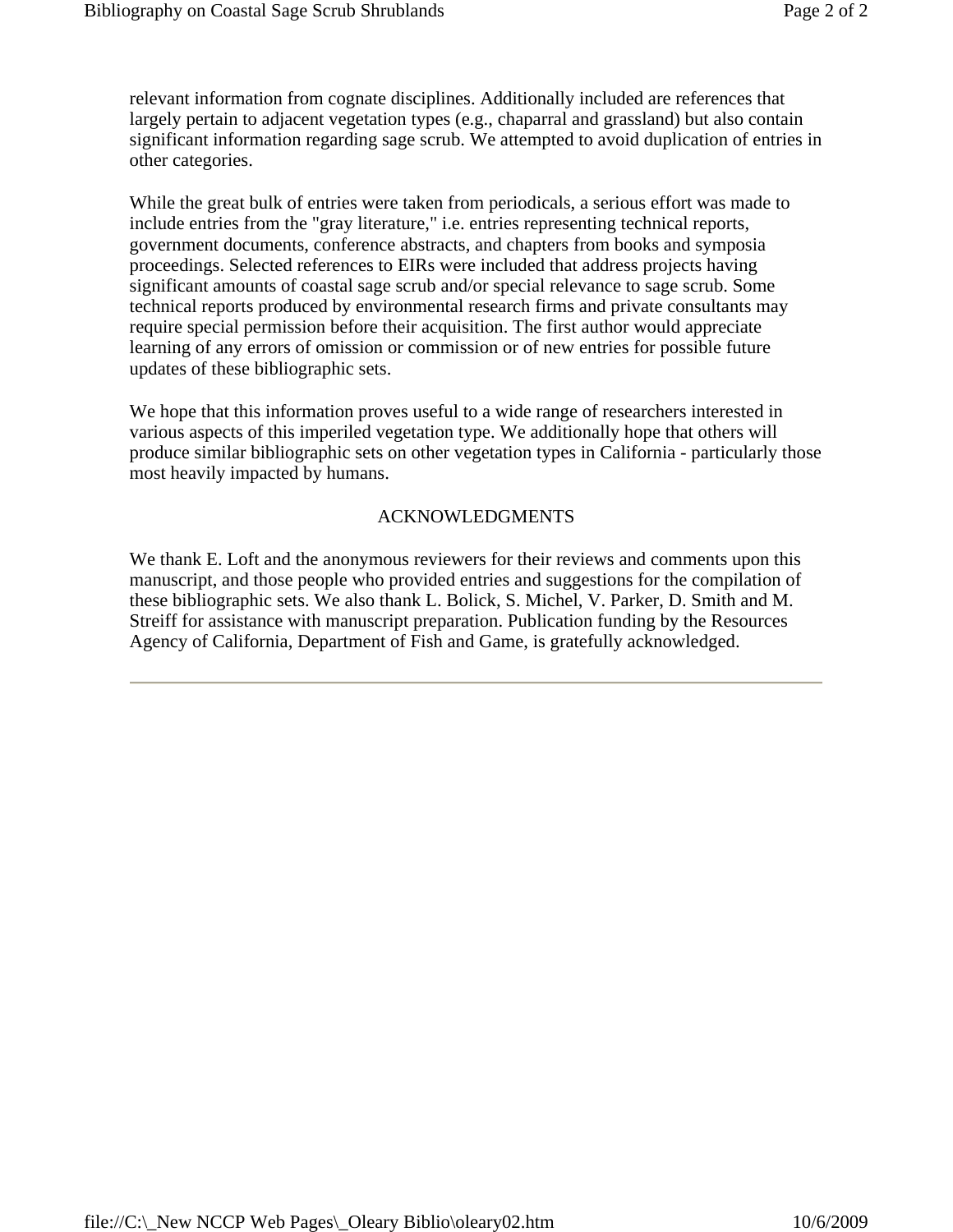# **Animals**

<span id="page-3-0"></span>Almanza, E. 1991. Unpublished job report: A preliminary assessment of gnatcatcher habitat suitability in the County of Orange Parks System. Prepared for County of Orange Environmental Management Agency. 12 p.

Anderson, E.R. 1991. Habitat preferences of the California gnatcatcher in San Diego County. M.A. thesis, San Diego State Univ. 132 p.

Anderson, R.A., and W.H. Karasov. 1983. Energetic implications of widely foraging predation in *Cnemidophorus*. Am. Zool. 23: 978.

Arnold, R.A. 1987. Decline of the endangered Palos Verdes blue butterfly in California, USA. Biol. Conserv. 40:203-218.

Atwood, J.L. 1980. The United States distribution of the California black-tailed gnatcatcher *Polioptila melanura*. West. Birds 11: 65-78.

\_\_\_\_\_\_\_\_. 1981. Unpublished job report: California "black-tailed" gnatcatcher distribution and population survey, 1980. Final job report prepared for Nongame Wildlife Investigations, Department of Fish and Game, Sacramento, California.

\_\_\_\_\_\_\_\_. 1984. Unpublished job report: Studies of four sensitive bird species at Camp Pendleton Marine Corps Base, California. Phase I. Contract # N62474-83-M-3033. Prepared for Natural Resources Mangement Branch, Naval Facilities Engineering Command, San Bruno, California. April 1984. 11 p.

\_\_\_\_\_\_\_\_. 1985a. Studies of four sensitive bird species at Camp Pendleton Marine orps Base, California. Phase III (1985). Contract #N62474-83-M-3033. Submitted to Natural Resources Management Branch, Western Division, Naval Facilities Engineering Command. 10 p.

\_\_\_\_\_\_\_\_. 1985b. Unpublished job report: Studies of four sensitive bird species at Camp Pendleton Marine Corps Base, California. Phase II. Contract # N62474-83-M-3033. Prepared for Natural Resources Mangement Branch, Naval Facilities Engineering Command, San Bruno, California. February, 1985. 15 p.

\_\_\_\_\_\_\_\_. 1986. The gnatcatchers *Polioptila californica*, *P. melanura* and *P. nigriceps*: species limits, vocalizations and variations. Ph.D. dissertation, Univ. Calif., Los Angeles. 357 p.

\_\_\_\_\_\_\_\_. 1988. Speciation and geographic variation in black-tailed gnatcatchers. Ornith. Monog. 42: 1-74.

\_\_\_\_\_\_\_\_. 1990. Status review of the California gnatcatcher (*Polioptila californica*). Unpublished technical report, Manomet Bird Observatory, Manomet, Massachusetts. 79p.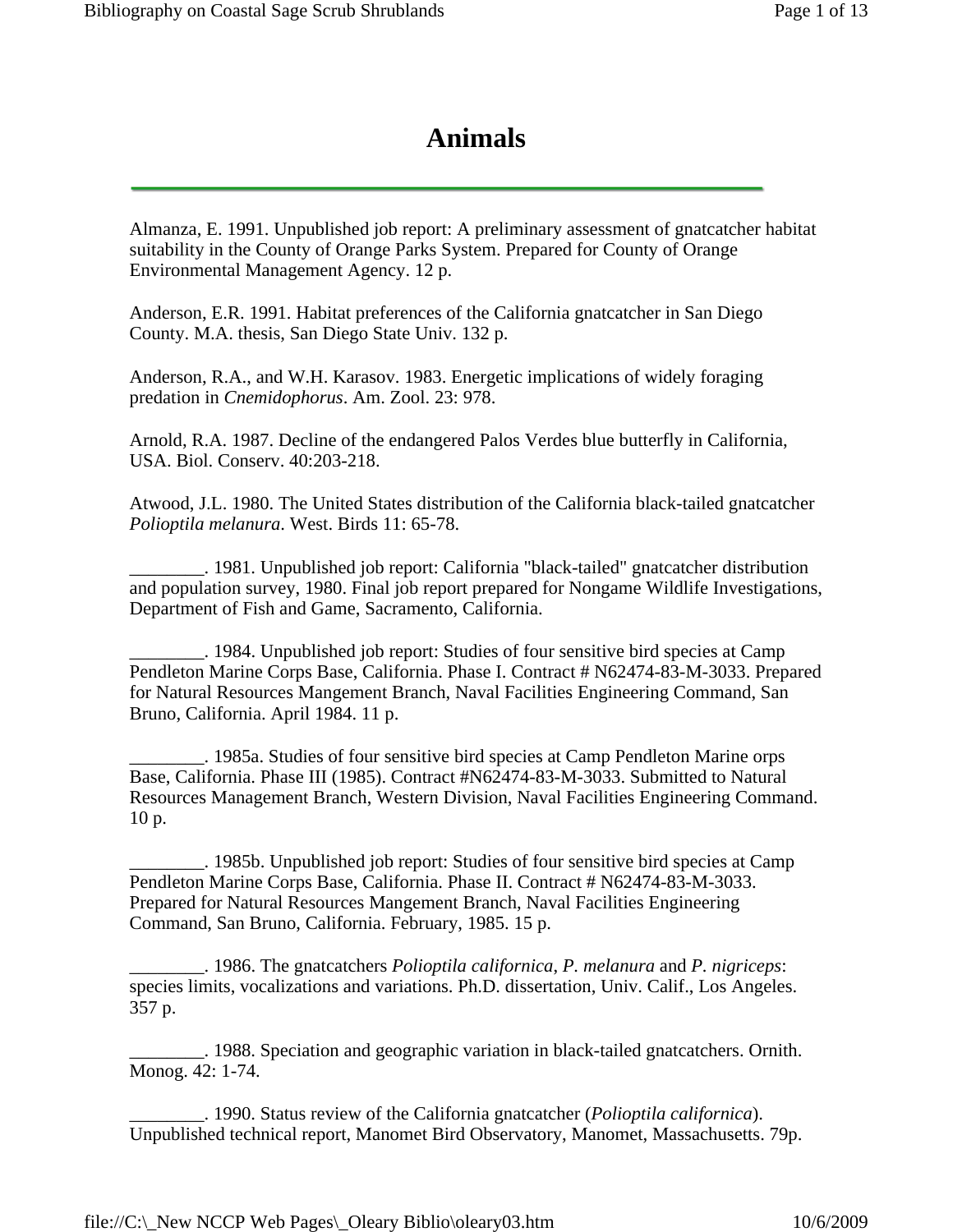\_\_\_\_\_\_\_\_. 1991. Subpecies limits and geographic patterns of morphological variation in California gnatcatchers (*Polioptila californica*). Bull. South. Calif. Acad. Sci. 90: 118-133.

\_\_\_\_\_\_\_\_. 1992. A maximum estimate of the California gnatcatchers population size in the United States. West. Birds 23: 1-10.

\_\_\_\_\_\_\_\_. 1992. Rare, local, little-known, and declining North American breeders. A closer look: California gnatcatcher. Birding 24:228-234.

\_\_\_\_\_\_\_\_. 1993. California gnatcatchers and coastal sage scrub: the biological basis for endangered species listing. Pages 149-170 *in* J.E. Keeley, editor. Proceedings of the symposium on interface between ecology and land development in California. South. Calif. Acad. Sci., Los Angeles, California.

\_\_\_\_\_\_\_\_, and J.S. Bolsinger. 1992. Elevational distribution of California gnatcatchers in the United States. J. Field Ornithol. 63: 159-168.

Bancroft, G. 1923. Some geographic notes on the cactus wren. Condor 25: 165-168.

\_\_\_\_\_\_\_\_. 1946. Geographic variation in the eggs of cactus wrens in Lower California. Condor 48:124-128.

Banks, R.C. 1989. Review: Speciation and geographic variation in black-tailed gnatcatchers. Wilson Bull. 101: 360-362.

Beier, P. 1993. Determining minimum habitat areas and habitat corridors for cougars. Conserv. Biol. 7: 94-108.

Bleich, V.C. 1973. Ecology of rodents at the United States Naval Weapons Station, Seal Beach, Fallbrook Annex, San Diego County, California. M.A. Thesis, California State Univ., Long Beach. 102 p.

\_\_\_\_\_\_\_\_. 1975. Wildlife section including habitat and vegetation types in the Lake Mathews study area. Pages 84-130 *in* A study of the fish and wildlife resources of the Metropolitan Water District property at Lake Mathews with habitat improvement recommendations. California Dept. Fish and Game, Long Beach.

\_\_\_\_\_\_\_\_. 1977. *Dipodomys stephensi*. Mammal. Species 73:1-3.

\_\_\_\_\_\_\_\_. 1982. Review comments. Pp. 567-568 *in* C.E. Conrad and W.C. Oechel (Tech. Coords.), Proc. Symp. Dynamics and Manage. Mediterranean-type Ecosystems. USDA Forest Service, Gen. Tech. Rep. PSW-58.

\_\_\_\_\_\_\_\_, and S.A. Holl. 1982. Management of chaparral habitat for mule deer and mountain sheep in southern California. Pp. 247-254 *in* C.E. Conrad and W.C. Oechel (Tech. Coords.), Proc. Symp. Dynamics and Manage. of Mediterranean-Type Ecosystems. USDA Forest Service, Gen. Tech. Rep. PSW-58.

\_\_\_\_\_\_\_\_, and O.A. Schwartz. 1974. Western range extension of Stephens kangaroo rat (*Dipodomys stephensi*), a threatened species. Calif. Fish and Game 60:208-210.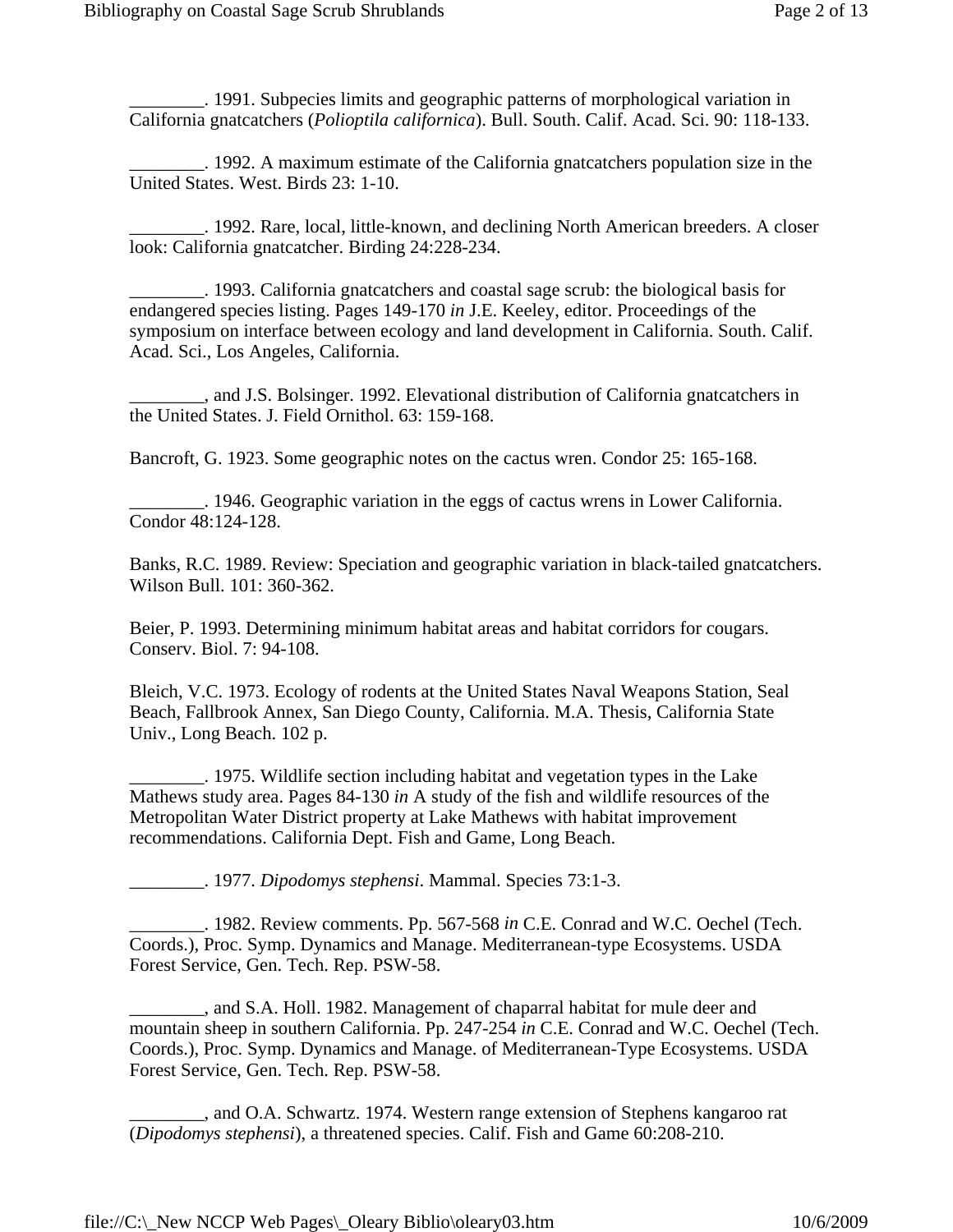\_\_\_\_\_\_\_\_, and \_\_\_\_\_\_\_\_. 1975. Observations on the home range of the desert woodrat, *Neotoma lepida intermedia*. J. Mammal. 56:518-519.

Bolger, D.T., A.C. Alberts, and M.E. Soule. 1991. Occurrence patterns of bird species in habitat fragments: sampling, extinction, and nested species subsets. Am. Nat. 137:155-166.

Bontrager, D.R. 1989. Unpublished job report: Biological assessment of the Riverside Cement Rancho Mission Viejo claymine leasehold.

\_\_\_\_\_\_\_\_. 1991. Unpublished report: Habitat requirements, home range and breeding biology of the California gnatcatcher (*Polioptila californica*) in south Orange County, California. Prepared for Santa Margarita Company, Rancho Santa Margarita, California. 19 p.

Bostic, D.L. 1968. Thermal relations, distribution, and habitat of *Cnemidophorus labialis sauria* Teiidae and *Cnemidophorus hyperythrus*. Trans. San Diego Soc. Nat. Hist. 15: 21-30.

Braden, G. 1992. Draft report: California gnatcatchers (*Polioptila californica*) at three sites in western Riverside County. Prepared by the U. S. Fish and Wildlife Service for the Metropolitan Water District. 29 p.

Brattstrom, B.H. 1992. A status survey of the Orange-throated Whiptail, *Cnemidophorus hyperythrus beldingi*, and the San Diego Horned Lizard, *Phrynosoma coronatum blainvillii*. Inland Fisheries Division, California Department of Fish and Game.

Brewster, W. 1981. On the affinities of certain Polioptilae, with a description of a new species. Bull. Nuttall Ornith. Club 6: 101-107.

Brumbaugh, R., and N. Leishman. 1982. Vegetation change on Santa Cruz Island, California: the effects of feral animals. Page 589 *in* C. E. Conrad and W. C. Oechel, technical coordinators. Proceedings of the symposium on dynamics and management of Mediterranean-type ecosystems. Pacific Southwest Forest and Range Experiment Station General Technical Report PSW-58, Berkeley, California.

Coblentz, B.E. 1977. Some range relationships of feral goats on Santa Catalina Island, California. J. Range Manage. 30: 415-419.

\_\_\_\_\_\_\_\_. 1978. The effects of feral goats *Capra hircus* on island ecosystems. Biol. Conserv. 41:253-268.

\_\_\_\_\_\_\_\_. 1980. Effects of feral goats on the Santa Catalina Island ecosystem. Pages 167- 170 *in* D.M. Power, editor. The California islands: proceedings of a multidisciplinary symposium. Santa Barbara Museum of Natural History, Santa Barbara, California.

Cooper, K. W. 1993. The first holcopasites from western California holcopasites - Ruthae New - species and holcopasites - Linsleyi, new species from southwestern Arizona Hymenoptera Nomadinae. Proc. of the Entomol. Soc. of Wash. 95: 113-125.

Craig Lorenz and Associates. 1987. Unpublished job report: Report of a biological resources analysis and focused California black-tailed gnatcatcher study for the Quail Canyon Estates,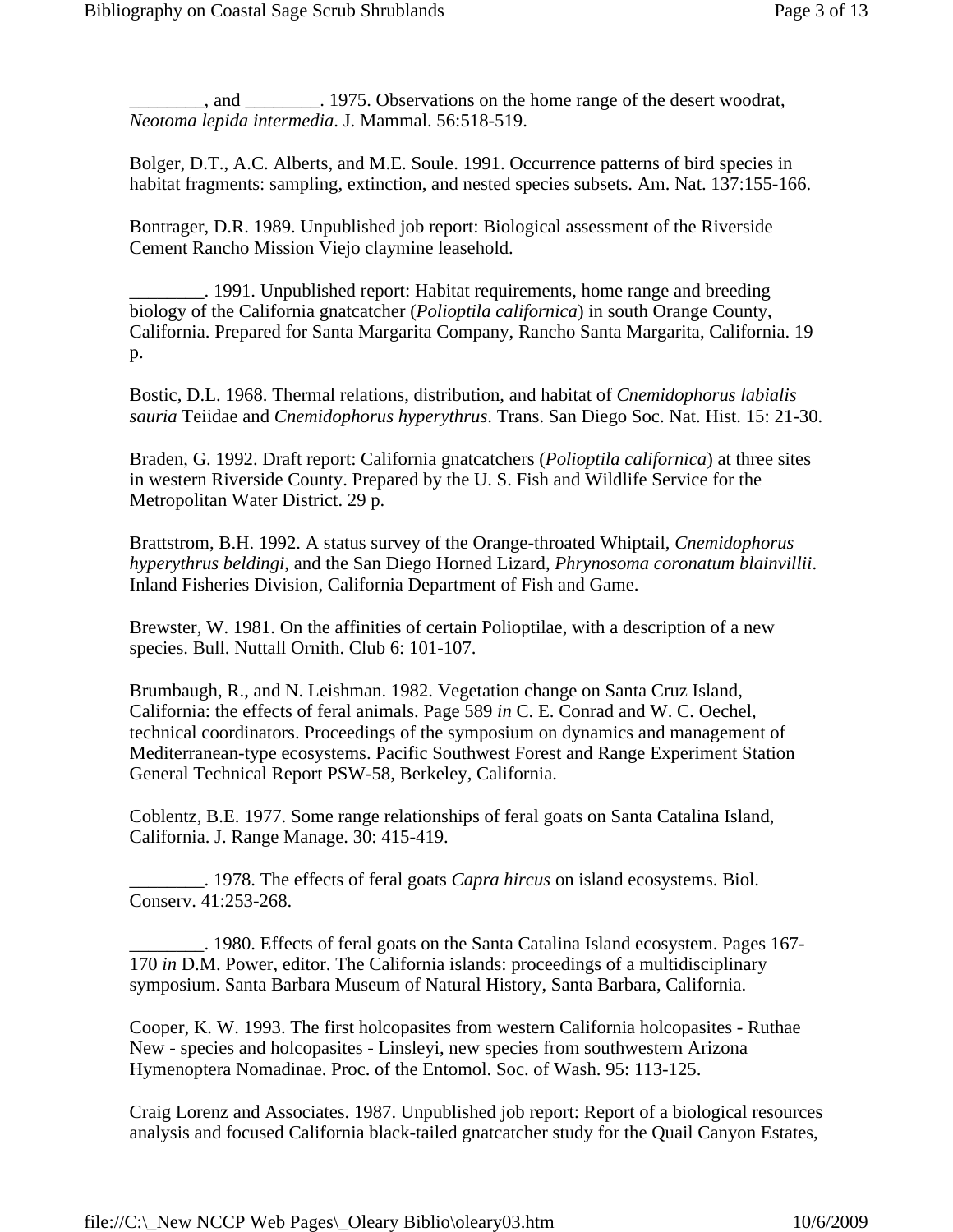Phase Three, San Diego County, California, TM 4627, Log 87-14-54. Prepared for Jaric Enterprises, Inc., Chula Vista, California.

Davis, A.C. 1934. Notes on the insect inhabitants of wood rat houses in California. Bull. South. Calif. Acad. Sci. 33: 12-24.

Department of the Interior, U.S. Fish and Wildlife Service. 1991. Endangered and threatened wildlife and plants: proposed rule to list the coastal California gnatcatcher as endangered. Fed. Reg. 56(180): 47053-47060.

Di Castri, F. and V. Vitali-Di Castri. 1981. Soil fauna of Mediterranean-climate regions. Pages 445-478 *in* F. Di Castri, D.W. Goodall, and R.L. Specht, eds. Ecosystems of the world 11. Mediterranean-type shrublands. Elsevier Scientific, New York.

Dixon, J.S. 1934. A study of the life history and food habits of mule deer in California. Part II. Food habits. Calif. Fish and Game 20: 315-354.

ERC Environmental and Energy Services Co. 1989. A biological resources survey report for the Interstate 56 roadway corridor site, City of Poway. Prepared for the City of Poway. 27 p. plus attachment.

\_\_\_\_\_\_\_\_. 1989. Unpublished job report: Focused assessment of status of the California black-tailed gnatcatcher for the Circle R Resort Specific Plan amendment SPA 88-003, TM 4754 EAD Log No. 88-2-50. Prepared for David T. Smith, Inc., San Clemente, California.

\_\_\_\_\_\_\_\_. 1990a. Unpublished job report: Phase I Report Amber Ride California Gnatcatcher Study, TM 4685RP1, Log No. 87-19-34. Prepared for Weingarten, Siegel, Fletcher, Group, Inc., La Mesa, California.

\_\_\_\_\_\_\_\_. 1990b. Unpublished job report: Phase II Report Amber Ridge California gnatcatcher Study, TM 4685RP1, Log No. 87-19-34. Prepared for Weingarten, Siegel, Fletcher, Group, Inc., La Mesa, California.

\_\_\_\_\_\_\_\_. 1991. Technical appendix for the California gnatcatcher Sweetwater River habitat conservation plan. Prepared for the San Diego Association of Governments.

\_\_\_\_\_\_\_\_. 1991. Unpublished job report: Biological technical report for University Commons, San Marcos, California. Prepared for Helene B. Kornblatt, Cardiff-by-the-Sea, California.

\_\_\_\_\_\_\_\_. 1991. Unpubl. job report: Focused California Gnatcatcher Resource Study for the City of Poway. Prepared for City of Poway Planning Dept., Poway, California. 31 p.

Erickson, M.M. 1938. Territory, annual cycle, and numbers in a population of Wrentits *Chamaea asciata*. Univ. Calif. Publ. Zool. 42:247-333.

Erickson, R.A. 1992. Pacific Pocket Mouse, *Perognathus longimembris pacificus*. Manuscript prepared for the Rodent Specialist Group of the SSN/IUCN. 4 p. plus figures.

Ferrel, C.M., and H.R. Leach. 1950. Food habits of a California deer herd. Calif. Fish and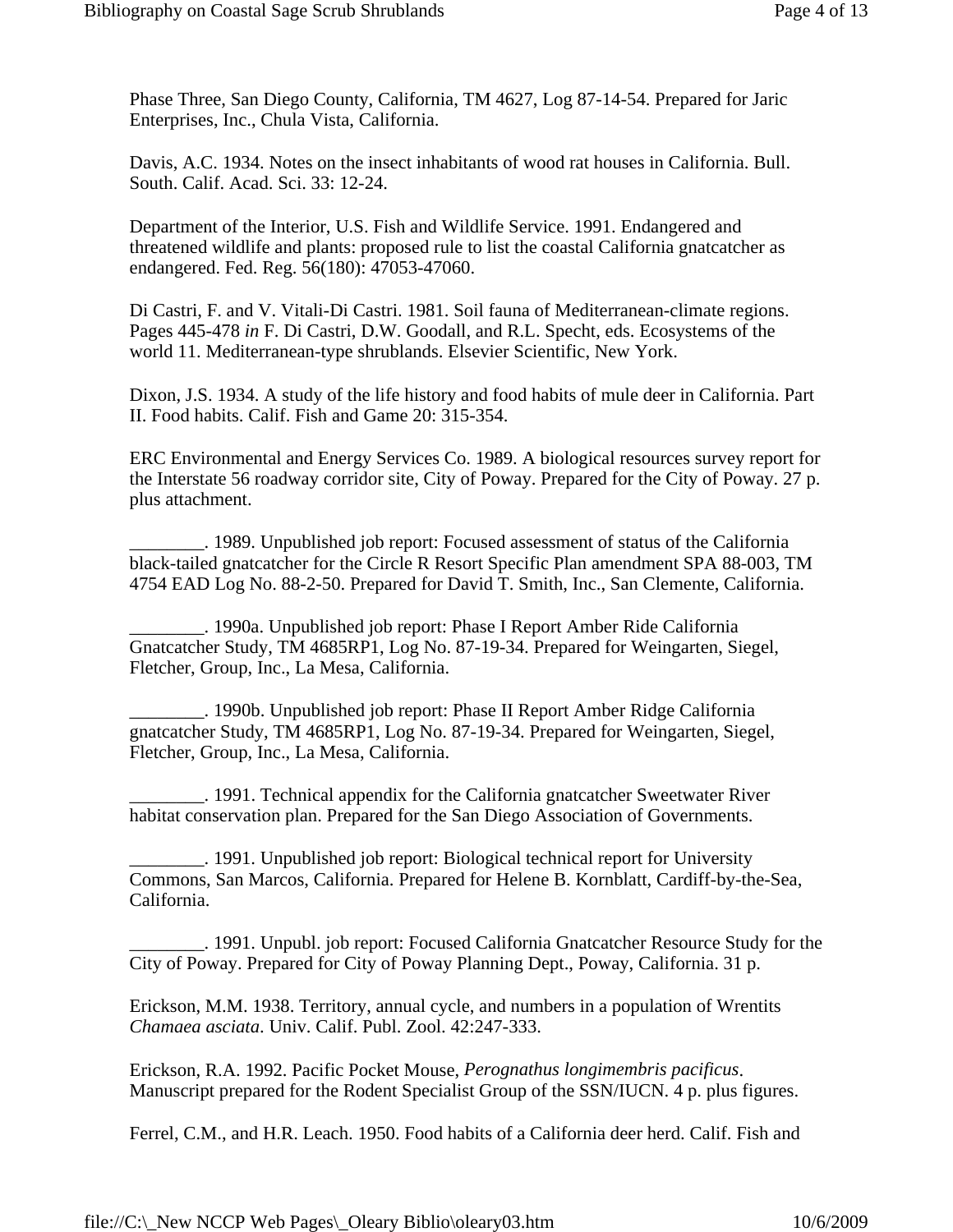Game 36:235-240.

Force, D.C., and M.L. Thompson. 1984. Parasitoids of the immature stages of several southwestern yucca moths. Southwest. Nat. 29:45-56.

Friedman, H. 1934. Birds victimized by the cowbird. Wilson Bull. 46:25-36.

Fuentes, E.R. 1982. Evolution of lizards and niches in Mediterranean habitats. Pages 417- 444 *in* F. DeCastri, D.W. Goodall, and R.L. Specht, eds. Ecosystems of the world 11. Mediterranean-type shrublands. Elsevier Scientific, New York.

Furbush, P.B. 1962. Feed from brush. An evaluation of some important California browse plants. Department of Natural Resources, Division of Forestry, State of California. 24 p.

Garrett, K., and J. Dunn. 1981. Birds of southern California - status and distribution. Western Tanager (Los Angeles Audubon Society):291-292, 397.

Garrett, K.L., and B.E. Daniels 1990. Unpublished job report: Status of the California gnatcatcher (*Polioptila californica*) on the Palos Verdes Peninsula, Los Angeles County, California.

\_\_\_\_\_\_\_\_, and \_\_\_\_\_\_\_\_. 1990. Status of the California gnatcatcher on the Palos Verdes Peninsula. Western Tananger (Los Angeles Audubon Society) 57: 1-3.

Geupel, G.R., and D.F. DeSane. 1990. Incidence and determinants of double brooding in Wrentits. Condor 92: 67-75.

Gibbens, R.P., and A.M. Schultz. 1963. Brush manipulation on a deer winter range. Calif. Fish and Game 49: 95-118.

Gill, D.A. 1965. Coyote and urban man - a geographical analysis of the relationship between the coyote and man in Los Angeles. M.A. thesis, Univ. of Calif., Los Angeles. 114 p.

Gilpin, M.S. 1991. Unpublished report: The California gnatcatcher: a population viability analysis with attention to the spatial design of a reserve system. Prepared for the Alliance for Habitat Conservation. 23 p.

Grinnell, J. 1917. The niche relationships of the California thrasher. Auk 34: 427-433.

\_\_\_\_\_\_\_\_. 1923. Black-tailed gnatcatcher. In W.L. Dawson, editor. The birds of California. South Moulton Company, San Diego.

\_\_\_\_\_\_\_\_. 1926. A critical inspection of the gnatcatchers of the Californias. Proc. Calif. Acad. Sci. 16:493-500.

\_\_\_\_\_\_\_\_, and J. Dixon. 1918. Natural history of the ground squirrel of California. California State Printing Office, Sacramento. 116 p.

\_\_\_\_\_\_\_\_, and A..H. Miller. 1944. The distribution of the birds of California. Pacific Coast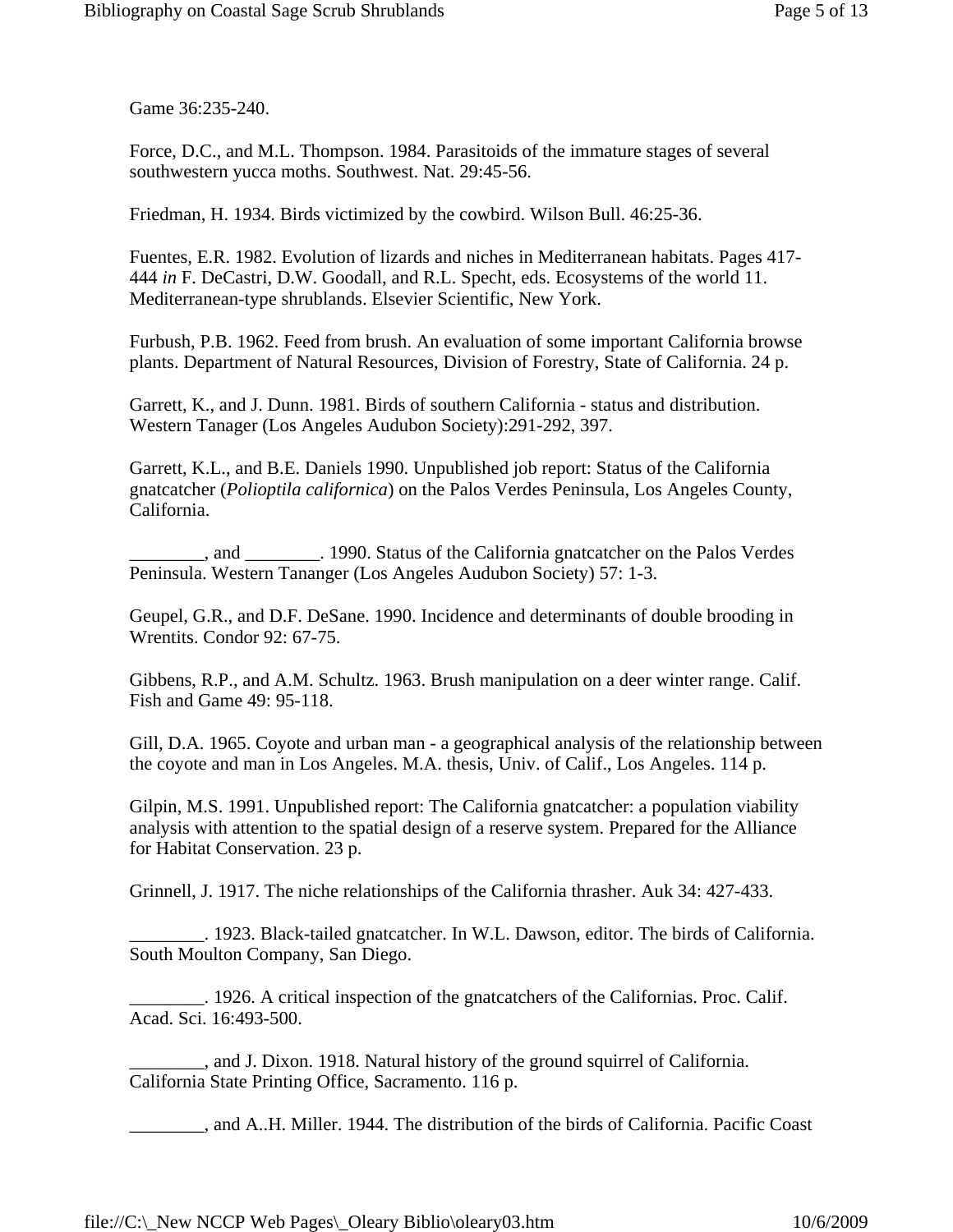Avifauna No. 27.

\_\_\_\_\_\_\_\_, and H.S. Swarth. 1913. An account of the birds and mammals of the San Jacinto area of southern California. Univ. Calif. Publ. Zool. 10: 197-406.

Guthrie, D.A. 1974. Suburban bird opulations in southern California. Am. Midl. Nat. 91: 461-466.

Hager, S.B. 1992. Surface activity, movement, and home range of the San Diego horned lizard, *Phrynosoma coronatum blainvillii*. M.A. Thesis, Calif. State Univ., Fullerton. 126 p.

Hanna, W.C. 1934. The black-tailed gnatcatcher and the dwarf cowbird. Condor 36: 89.

Hendricks, J.H. 1968. Control burning for deer management in California. Proc. of the Tall Timbers Fire Ecology Conference 8:219-233.

Hiehle, J.L. 1964. Measurement of browse growth and utilization. Calif. Fish and Game 50: 148-151.

Hochberg, F.G., Jr., B. Roth, and W.B. Miller. 1987. Rediscovery of Radiocentrum-Avalonese Hemphill in Pilsbry 1905 Gastropoda Pulmonata. Bull. South. Calif. Acad. Sci. 86: 1-12.

Horton, J.S., and J.T. Wright. 1944. The wood rat as an ecological factor in southern California watersheds. Ecology 25: 341-351.

Howard, W.E., and H.E. Childs. 1959. Ecology of pocket gophers with emphasis on *Thomomys bottae* Mewa. Hilgardia 29:277-358.

\_\_\_\_\_\_\_\_, R.L. Fenner, and H.E. Childs, Jr. 1959. Wildlife survival in brush burns. J. Range Manage. 12:230-234.

Hudson, D.M., and B.H. Brattstrom. 1977. A small herpetofauna from the late Pleistocene of Newport Beach Mesa, Orange County, California. Bull. South. Calif. Acad. Sci. 76: 16- 20.

Impact Sciences, Inc. 1990. Unpublished report: California gnatcatchers (*Polioptila californica*) at the Subunit 1 Rancho Palos Verdes site. Thousand Oaks, California.

Jennings, M.R. 1987. Impact of the curio trade for San Diego horned lizards, *Phrynosoma coronatum blainvillii*, in the Los Angeles Basin, California. J. Herpetol. 21: 356-358.

\_\_\_\_\_\_\_\_. 1988. *Phrynosoma coronatum blainvillii*, coast horned lizard. Catalogue of American Amphibians and Reptiles 10: 428.

Johnson, N.K. 1989. Review: Speciation and geographic variation in black-tailed gnatcatchers. Auk 106: 347-349.

Jones, H.L. 1991. Unpublished job report: Status report on California gnatcatcher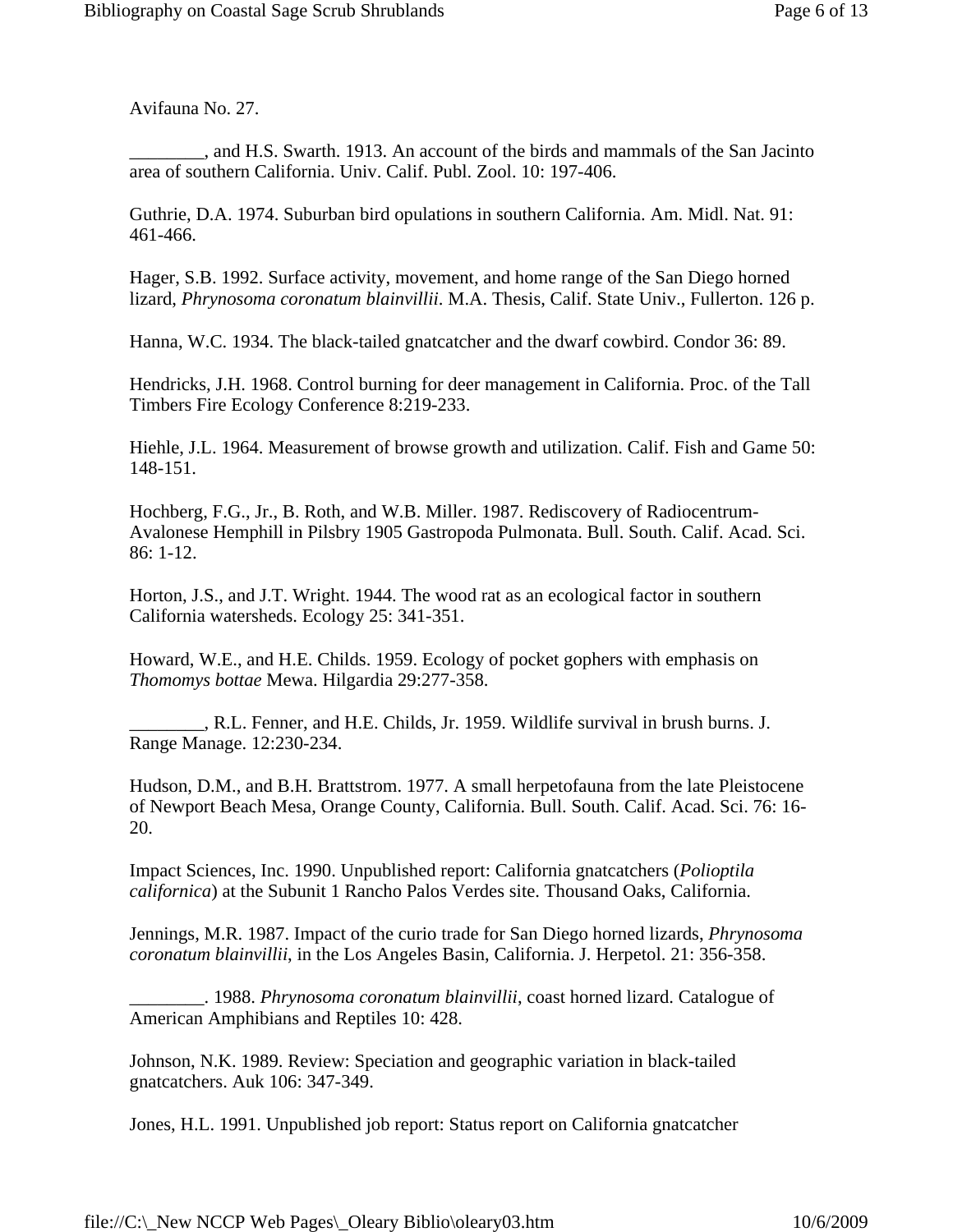monitoring study March 7 through July 11, 1991 in the Coyote Hills East development site. Michael Brandman Associates, Santa Ana, California.

Jones and Stokes Associates, Inc. 1991. Field study proposal for intensive surveys of the California gnatcatcher (*Polioptila californica*) and the Cactus Wren (*Campylorhynchus brunneicapillus*) at the Irvine Ranch, Orange County, California. 5 p.

Kahn, W.C. 1969. Observations of the effect of a burn on a population of *Sceloporus occidentalis*. Ecology 41: 358-359.

Karasov, W.H., and R.A. Anderson. 1984. Interhabitat differences in energy acquisition and expenditure in a lizard *Cnemidophorus hyperythrus*. Ecology 65:235-247.

Keane, K.M. 1991. Unpublished job report: Report describing results of habitat assessment and directed surveys for sensitive plants and animals conducted on the 50 acre El Toro Marine Corps property located along the proposed extension of the Alton Parkway. Michael Brandman Associates, Santa Ana, California.

Kolb, J.A., and M. White. 1974. Small mammals of the San Bernardino Mountains, California. Southwest. Nat. 19: 112-114.

Komarek, E.V. 1985. Wildlife and fire research: past, present, and future. Pages 1-7 *in* Fires effects on wildlife habitat--symposium proceedings. USDA Forest Service, Intermountain Research Station, General Technical Report INT-186.

Kus, B.E., and K.L. Miner. 1989. Use of non-riparian habitats by least Bells vireo. Pages 299-303 *in* Proceedings of the California riparian systems conference: protection, management, and restoration for the 1990s. USDA Forest Service, Pac. Southwest Forest and Range Experi. Sta., Gen. Tech. Report PSW-110

Leishman, N.J. 1981. Effects of feral animals on woody vegetation: Santa Cruz Island, California. M.A. thesis, Univ. of Calif., Los Angeles. 71 p.

Lincoln, D.E., T.S. Newton, P.R. Ehrlich, and K.S. Williams. 1982. Coevolution of the checkerspot butterfly *Euphydryas chalcedona* and its larval food plant *Diplacus aurantiacus*: larval response to protein and leaf resin. Oecologia 52:216-223.

Linsdale, J.M. 1946. The California ground squirrel. Univ. of Calif. Press, Berkeley. 475 p.

\_\_\_\_\_\_\_\_, and L.P. Tevis, Jr. 1951. The dusky-footed wood rat. Univ. of Calif. Press, Berkeley. 664 p.

Linsley, E.G. 1943. Attraction of *Melanophila* beetles by fire and smoke. J. Econ. Entomol. 36: 341-342.

Longhurst, W.M., and G.E. Connolly. 1970. The effects of brush burning on deer. Pages 139-155 *in* California-Nevada Wildlife Transactions.

Lowe, C.H., J.W. Wright, C.J. Cole, and R.L. Betzy. 1970. Chromosomes and evolution of the species groups of *Cnemidphorus reptilia* Teiidae. Syst. Zool. 19: 128-141.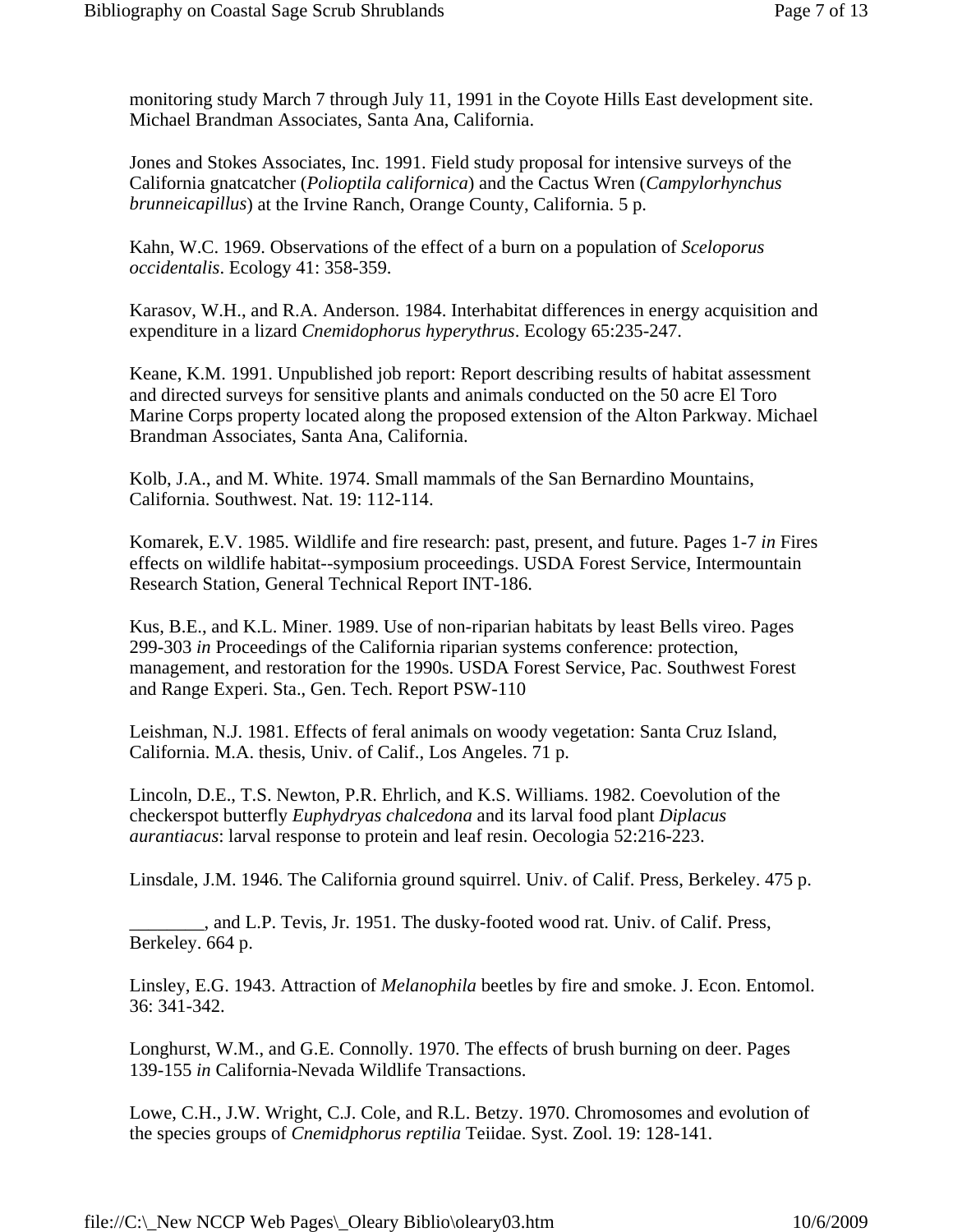Lyon, L.J., H.S. Crawford, E. Czuhai, R.L. Fredriksen, R.F. Harlow, L.J. Metz, and H.A. Pearson. 1978. Effects of fire on fauna. USDA Forest Service, General Technical Report WO-6. 41 p.

McCaskie, R.G., and E.A. Pugh. 1964. Nesting season. Southern Pacific coast region. AUFNA2 18: 534-536.

MCloskey, R.T. 1970. Population trends and species diversity in a California rodent community. Ph.D. dissertation, Univ. of Calif., Irvine. 154 p.

\_\_\_\_\_\_\_\_. 1972. Temporal changes in populations and species diversity in a California rodent community. J. Mammal. 53: 657-676.

\_\_\_\_\_\_\_\_. 1976. Community structure in sympatric rodents. Ecology 57: 728-739.

MacMillen, R.E., E.J. Woehler, and J.K. Norman. 1991. Status report on a population of the California gnatcatcher inhabiting the open space reserve on the campus of the Univ. of Calif., Irvine (interim report). 10 p.

Main, A.R. 1986. Resilience at the level of the individual animal. Pages 83-94 *in* B. Dell, A.J.M. Hopkins, and B.B. Lamont, eds. Resilience in Mediterranean-type ecosystems. Dr. W. Junk, Dordrecht, The Netherlands.

McGurty, B.M. 1981. Status report on the orange-throated whiptail lizard, *Cnemidophorus hyperythrus beldingi*, occurring on the Camp Pendleton U.S. Marine Corps Base, Miramar U.S. Naval Air Station, Fallbrook Annex U.S. Naval Weapons Station during the Survey Period August to November 1981. U.S. Fish and Wildlife Service Endangered Species Office Contract 11310-0129-81. 25 p.

\_\_\_\_\_\_\_\_. 1992. Report of activities conducted in 1989, 1990, and 1991 under Memorandum of Understanding issued by letter of June 22, 1989 pertaining to the San Diego horned lizard (*Phrynosoma coronatum blainvillii*). Submitted to B.H. Gibbons. 7 p.

Meserve, P.L. 1972. Resource and habitat utilization by rodents of the coastal sage scrub community. Ph.D. dissertation, Univ. of Calif., Irvine. 248 p.

\_\_\_\_\_\_\_\_ 1974. Ecological relationships of two sympatric woodrats in California coastal sage scrub community. J. Mammal. 55: 442-447.

\_\_\_\_\_\_\_\_. 1974. Temporary occupancy of a coastal scrub community by a season immigrant, the California mouse (*Peromyscus californica*). J. Mammal. 55: 836-840.

\_\_\_\_\_\_\_\_. 1976. Food relationships of a rodent fauna in a California coastal sage scrub community. J. Mammal. 57: 300-319.

\_\_\_\_\_\_\_\_. 1976. Habitat and resource utilization by rodents of a California USA coastal sage scrub community. J. Anim. Ecol. 45: 647-666.

Michael Brandman Associates, Inc. 1991. Status report, California gnatcatcher monitoring study, March 7 through July 11, 1991. Coyote Hills East Development Site, City of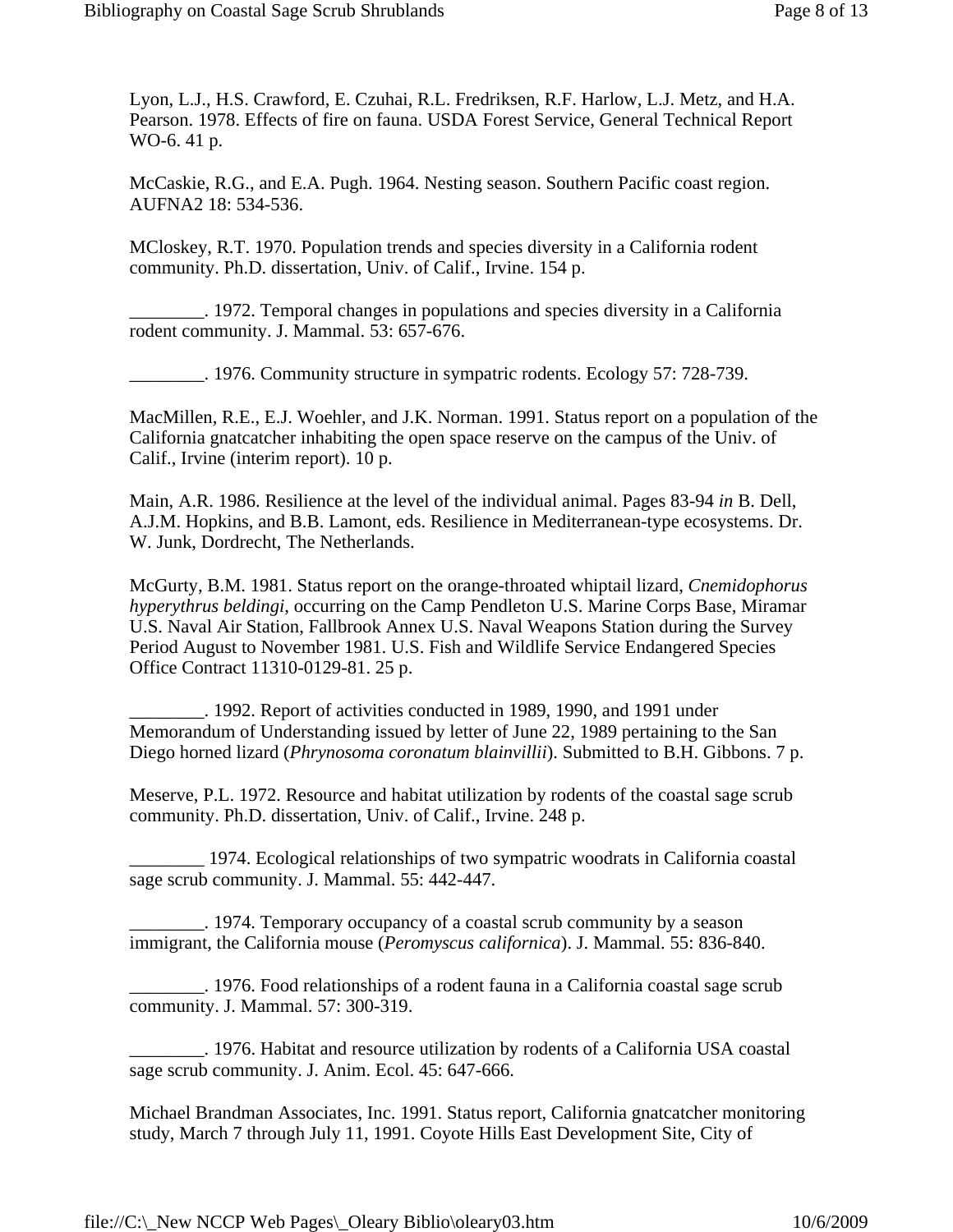Fullerton, Orange County, California. Prepared for Unocal Land Development. 8 p.

\_\_\_\_\_\_\_\_. 1991. Unpublished job report: a rangewide assessment of the California gnatcatcher (*Polioptila californic*). Prepared for Building Industry Association of Southern California, Santa Ana, California. 29 p.

Mock, P.J., B.L. Jones, M. Grishaves, J. Konecny, and D. King. 1990. Home range size and habitat preferences of the California gnatcatcher in San Diego County. Unpublished abstract, American Ornithologists Union Annual Meeting, Los Angeles, California.

Mooney-Levine and Associates, Inc. 1986. Unpublished report: California black-tailed gnatcatcher survey for Bonita Hills Ranch Phase V (TM-4615). Prepared for Cameo Development, San Diego, California.

Moore, J.A., C.E. Taylor, and B.C. Moore. 1979. The *Drosophila* of southern California. I. Colonization after a fire. Evolution 33: 156-171.

Moriarty, D.J., R.E. Farris, D.K. Noda, and P.A. Stanton. 1985. Effects of fire on coastal sage scrub bird community. Southwest. Nat. 30: 452-453.

Munns, E.N. 1917. The pack rat as an enemy of natural reproduction on the Angeles National Forest. J. For. 15: 417-423.

Murphy, D.D. 1987. A report on the California butterflies listed as candidates for endangered status by the United States Fish and Wildlife service. Report C-1755 to the Calif. Depart. of Fish and Game.

OBrien, P.Y., and P.R. Atsatt. 1982. Life history and general bionomics of *Tvirhabda sericotrachyla* Blake (Coleptera: chrysomelidae) in southern California. Pan-Pac Entomol. 58: 139-152.

Ogden Environmental and Energy Services Co., Inc. 1992. Population viability analysis for the California gnatcatcher within the MSCP study area (Draft). Prepared for the Clean Water Program, City of San Diego, CA. 24 p.

\_\_\_\_\_\_\_\_. 1992. Population viability analysis for the coastal cactus wren within the MSCP Study Area (Draft). Prepared for The Clean Water Program, City of San Diego. 16 p.

\_\_\_\_\_\_\_\_. 1992. Task 3.5(a-4): Status report on MSCP field surveys and data analysis (draft). 30 p.

Pacific Southwest Biological Services, Inc. 1986. Unpublished job report: Breeding season survey of black-tailed gnatcatchers (*Polioptila melanura californica*) located on or adjacent to the MacBride, Manchester Avenue property. National City, California.

Palmer, M.J. 1992. Status review for the population of mountain lions (*Felis concolor*) in the Santa Ana Mountain Range (SAMR). Submitted in support of a petition to designate the SAMR population of mountain lions as an endangered species under the Endangered Species Act of 1973. 18 p. plus tables and figures.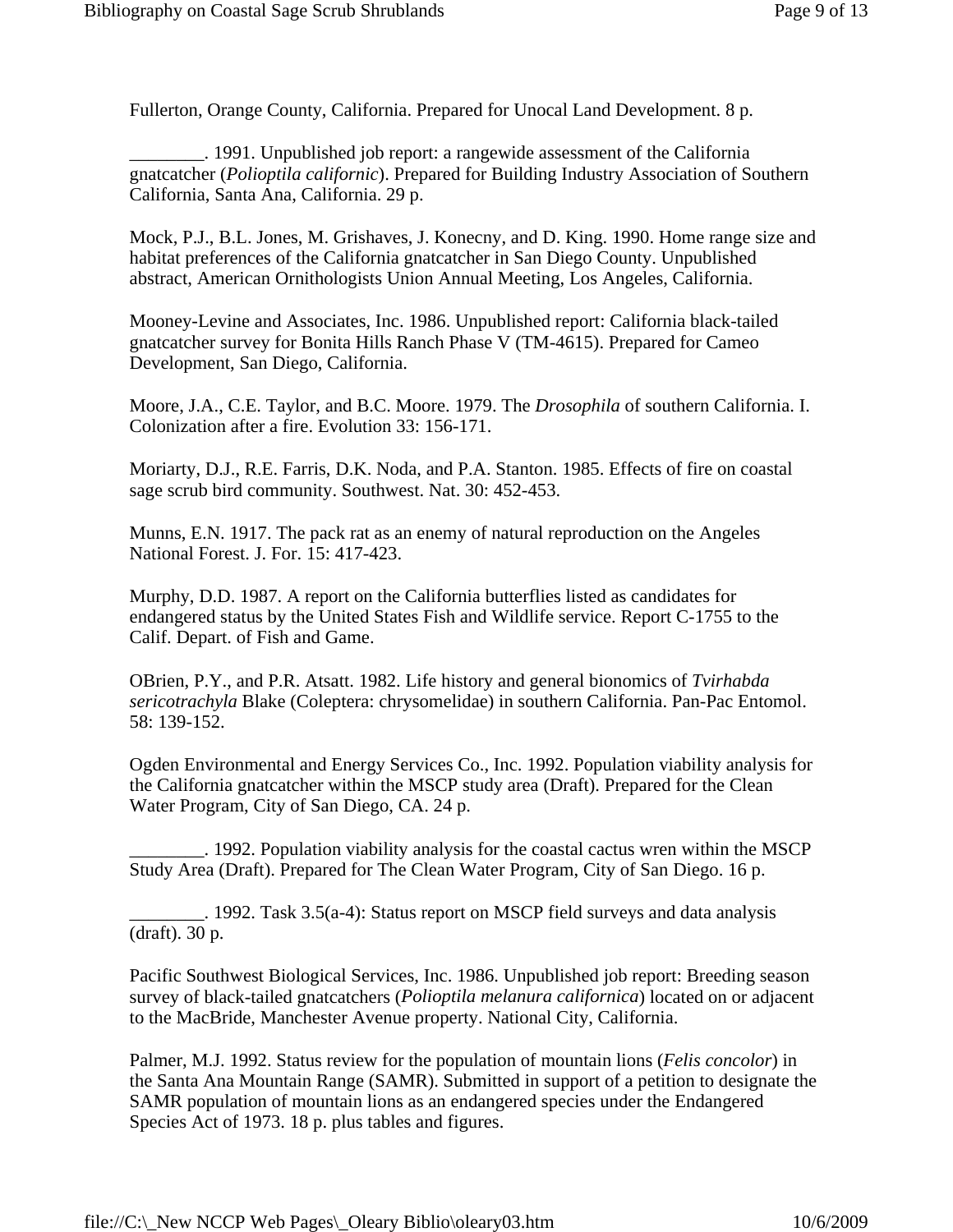Planning Center, The 1991. Dana Point biological resources survey, FF# 620-5. Prepared for the City of Dana Point. 83 p. plus appendices.

Price, M.V., and K.A. Kramer. 1984. On measuring microhabitat affinities with special reference to small mammals. Oikos 42: 349-354.

\_\_\_\_\_\_\_\_, and N.M. Waser. 1984. On the relative abundance of species: postfire changes in a coastal sage scrub rodent community. Ecology 65: 1161-1169.

Pyle, R.L., and A. Small. 1961. Annotated field list, birds of southern California. Los Angeles Audubon Society, Los Angeles, California.

Quinn, R.D. 1982. Research management of animals in Mediterranean-type ecosystems. Pages 276-278 *in* C. E. Conrad and W. C. Oechel, technical coordinators. Proceedings of the symposium on dynamics and management of Mediterranean-type ecosystems. Pac. Southw. For. and Range Experi. Sta. Gen. Tech. Report PSW-58, Berkeley, California.

\_\_\_\_\_\_\_\_. 1986. Mammalian herbivory and resilience in Mediterranean-type ecosystems. Pages 113-128 *in* B. Dell, A.J.M. Hopkins, and B.B. Lamont, editors. Resilience in Mediterranean-type ecosystems. Dr. W. Junk, Dordrecht, The Netherlands.

Rea, A.M. 1986. Geographic variation [of *Campylorhynchys brunneicapillum*]: (1) NW, peninsular, and insular races. Pages 118-119 *in* A.R. Phillips, editor. The known birds of North and Middle America, Part 1. A.R. Phillips, Denver, Colorado.

all 2011, and K.L. Weaver. 1990. The taxonomy, distribution, and status of coastal California wrens. West. Birds 21: 81-126.

Regional Environmental Consultants (RECON). 1987. Unpublished job report: Home range, nest site and territory parameters of the black-tailed gnatcatcher *Polioptila melanura californica* population on the Rancho Santa Fe Highlands study area. San Diego, California.

\_\_\_\_\_\_\_\_. 1991. Distribution and population estimates of the California gnatcatcher (*Polioptila californica*) in Baja California, Mexico. Prepared for the Building Industry Associates of Southern California.

Richard, W.H. 1970. Ground dwelling beetles in burned and unburned vegetation. J. Range Manage. 23:293-294.

Roach, J.D. 1989. The influence of vegetation structure and arthropod abundance on the reproductive success of California black-tailed gnatcatchers *Polioptila melanura californica*. M.A. thesis, San Diego State Univ. 63 p.

Robinson, M.D. 1973. Chromosomes and evolution of the species groups of *Cnemidophorus reptilia teiidae*. Syst. Zool. 22: 30-35.

Rowland, R.H. 1992. Activity, behavior, ecology, and home range of the Orange-throated Whiptail, *Cnemidophorous hyperythrus beldingi* Cope. M.S. thesis, Calif. State Univ., Fullerton. 115 p.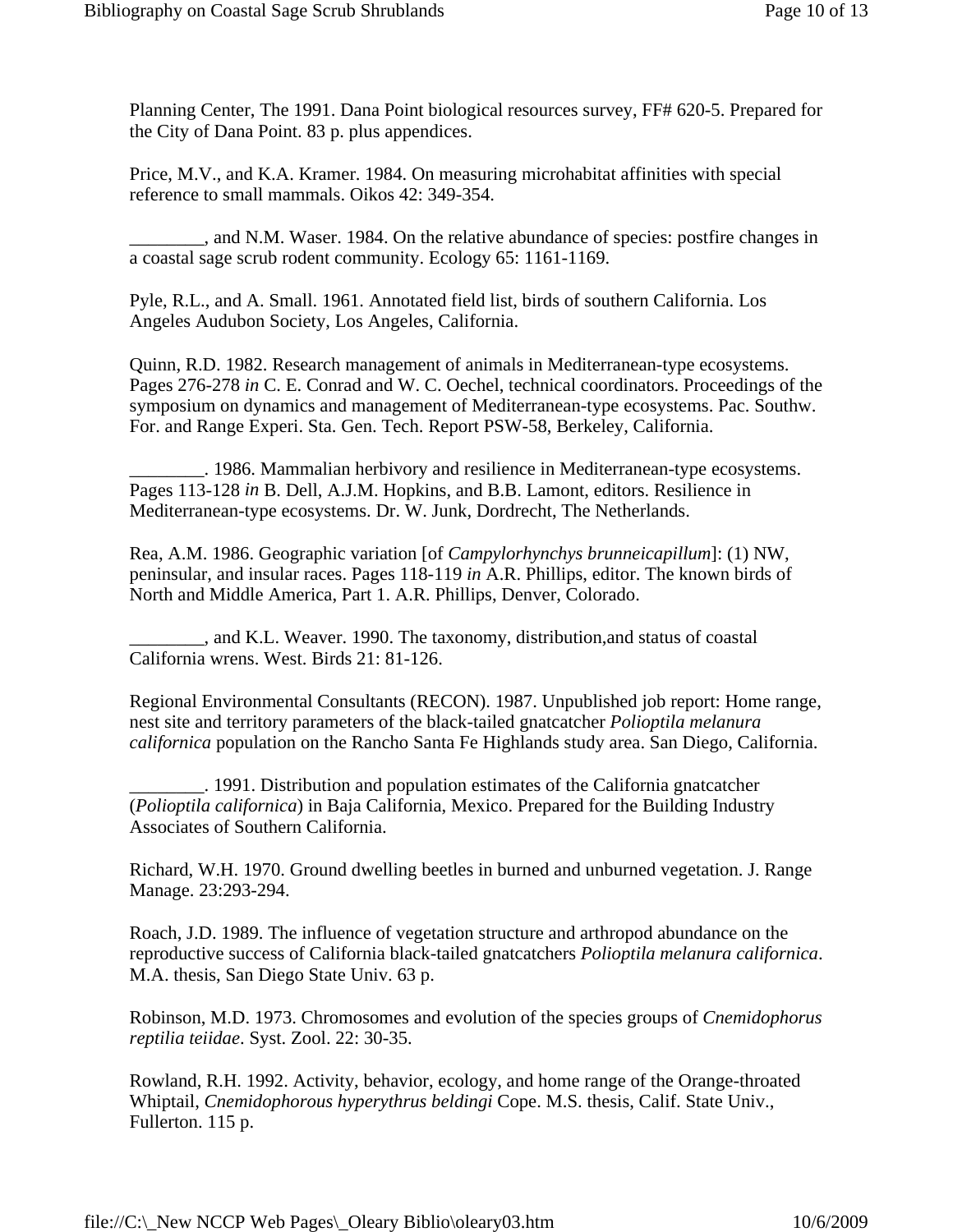Salata, L. 1991. A status review of the California gnatcatcher. Unpublished technical report, U.S. Fish and Wildlife Service, Laguna Niguel, California.

\_\_\_\_\_\_\_\_. 1991. Endangered and threatened wildlife and plants: Proposed rule to list the coastal California gnatcatcher as endangered. USDI Fish and Wildlife Service. Fed. Reg.

56: 47053-47060.

Schitoskey, F. 1973. Energy requirements and diet of the California ground squirrel, *Spermophilus buchey*. Ph.D. dissertation, Univ. of Calif., Davis. 51 p.

..., and S.R. Woodmansee. 1978. Energy requirements and diet of California ground squirrels. J. Wild. Manage. 42: 373-382.

Schwartz, O.A., and V.C. Bleich. 1975. Comparative growth in two species of woodrats, *Neotoma lepida intermedia* and *Neotoma albigula venusta*. J. Mammal. 56:653-656.

\_\_\_\_\_\_\_\_, and \_\_\_\_\_\_\_\_. 1976. The development of thermoregulation in two species of woodrats, *Neotoma lepida intermedia* and *Neotoma albigula venusta*. Comp. Biochem. Physiol. 54A:211-213.

\_\_\_\_\_\_\_\_, and \_\_\_\_\_\_\_\_. 1985. Optimal foraging in barn owls? Rodent frequencies in diet and fauna. S. Calif. Acad. Sci., Bull. 84:41-45.

Simon, C.F. 1942. The fall food of brushfield pocket mice. J. Mammal. 23: 337-339.

Simovich, M.A. 1978. Postfire reptile succession. M.S. thesis, Calif. Polytech. Univ., Pomona. 25 p.

\_\_\_\_\_\_\_\_. 1979. Post-fire reptile succession. Pages 104-113 *in* California-Nevada Wildlife Transactions.

Smith, M.F. 1978. Relationships between genetic variability and niche dimensions among coexisting species of *Peromyscus*. Ph.D. dissertation, Univ. of Calif., Berkeley. 279 p.

Smith, M.H. 1965. Dispersal capacity of the dusky-footed woodrat, *Neotoma fuscipes*. Am. Midl. Nat. 74: 457-463.

Soule, M.E., D.T. Bolger, A.C. Alberts, J. Wright, M. Sourice, and S. Hill. 1988. Reconstructed dynamics of rapid extinctions of chaparral-requiring birds in urban habitat islands. Conserv. Biol. 2: 75-92.

Spevak, T.A. 1983. Population changes in a Mediterranean scrub rodent assembly during drought. Southwest. Nat. 28: 47-52.

Stanton, P.A. 1986. Comparison of avian community dynamics of burned and unburned coastal sage scrub. Condor 88:285-289.

Stephens, F. 1904. Cactus Wrens. Condor 6: 51-52.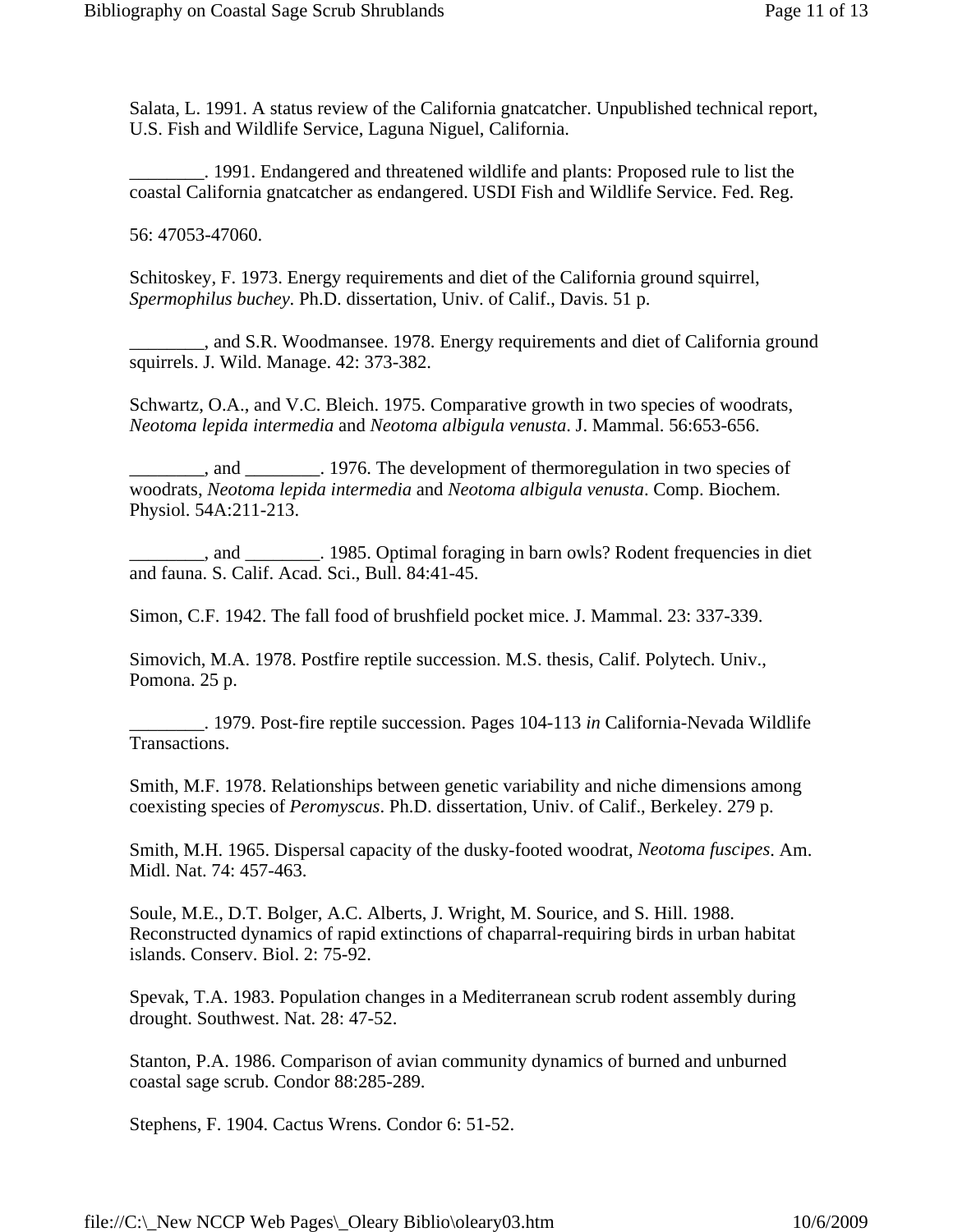Swarth, H.S. 1904. The status of the Southern California cactus wren. Condor 6: 17-19.

Sweetwater Environmental Biologists. 1986. Unpublished job report: Fuerte Hills, California black-tailed gnatcatcher study. Summary of the first year of field work. Prepared for The Collings Co., Inc., Newport Beach, California.

Swisher, R.G. 1979. A survey of the insect fauna on *Eriogonum fasciculatum* in the San Gabriel Mountains, southern California. M.S. thesis, Calif. State Univ., Los Angeles. 60 p.

Tattersall, E. 1988. The California Black-tailed gnatcatcher. Unpublished senior thesis, Univ. of Calif., Riverside.

Thompson, M.L. 1980. Parasitoids of the bogus yucca moth (*Prodoxus marginatus* Riley). M.S. thesis, Calif. State Polytech. Univ., Pomona.

Tilden, J.W. 1948. The insect community on *Baccharis pilularis* de Candolle. Ph.D. dissertation, Stanford University, Stanford, California. 414 p.

Tutton, J., B Harper, and R. Zembal. 1991. A survey of the California gnatcatcher and cactus wren on Camp Pendleton, San Diego County, California (Final). Prepared for the U.S. Marine Corps Environmental and Natural Resources Management Office, Camp Pendleton, CA.. By the U.S.F.W.S., Southern California Field Station, Laguna Niguel Office, 25 p.

Unitt, P. 1984. The birds of San Diego County. San Diego Society of Natural History Memoir 13: 176-177.

Vissman, S. 1993. Predation on avian nests in coastal sage scrub: an ecological study on nest height and edge effects. M.S. thesis, San Diego State Univ.

Vuren, D.V., and B.E. Coblentz. 1987. Some ecological effects of feral sheep on Santa Cruz Island, California, U.S.A. Biol. Conserv. 41:253-268.

Walker, J.M., and H.L. Taylor. 1968. Geographical variation in the Teiid lizard *Cnemidophorus hyperythrus* and the caeruleus-like subspecies *Cnemidophorus ceralbensis*. Am. Midl. Nat. 80: 1-27.

Williams, K.S., D.E. Lincoln, and P.R. Ehrlich. 1983. The coevolution of *Euphydryas chalcedona* butterflies and their larval host plants. I. Larval feeding behavior and host plant chemistry. Oecologia 56: 323-329.

\_\_\_\_\_\_\_\_, \_\_\_\_\_\_\_\_, and \_\_\_\_\_\_\_\_. 1983. The coevolution of *Euphydryas chalcedona* butterflies and their larval host plants. II. Maternal and host plant effects on larval growth, digestion and food-use efficiency. Oecologia 56: 330-335.

Woods, R.S. 1921. Home life of the black-tailed gnatcatcher. Condor 23: 173-178.

\_\_\_\_\_\_\_\_. 1928. Nesting of the black-tailed gnatcatcher. Condor 30: 139-143.

\_\_\_\_\_\_\_\_. 1930. Two more victims of the cowbird. Condor 32: 126.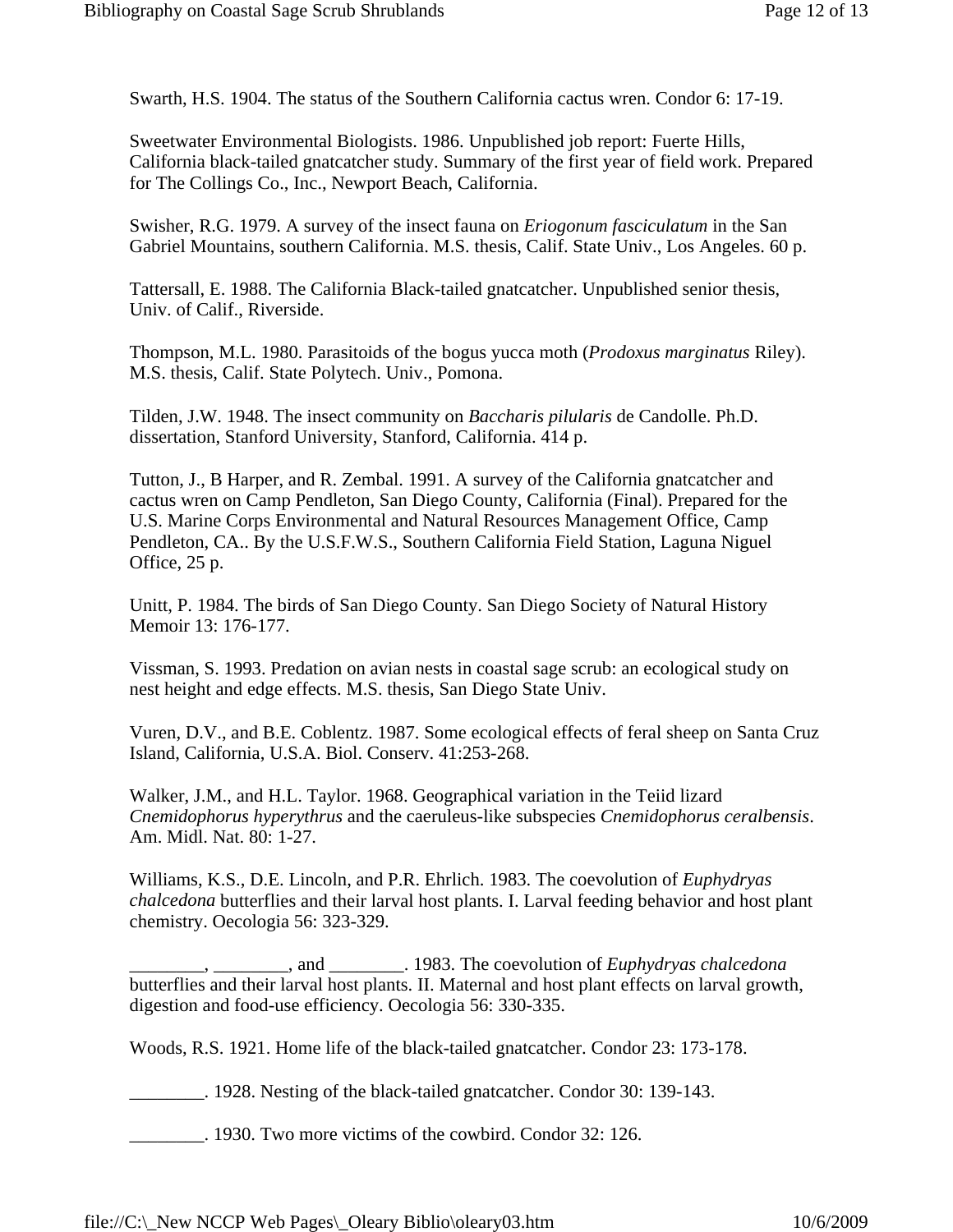\_\_\_\_\_\_\_\_. 1949. Black-tailed gnatcatcher. Pages 374-381 *in* A.C. Bent, editor. Life histories of North American thrushes, kinglets, and their allies. U.S. National Museum Bulletin 196.

Worrell, J. 1973. An ethological study of the brush mouse, *Peromyscus boylei*. M.A. thesis, Calif. State Univ., Fresno. 61 p.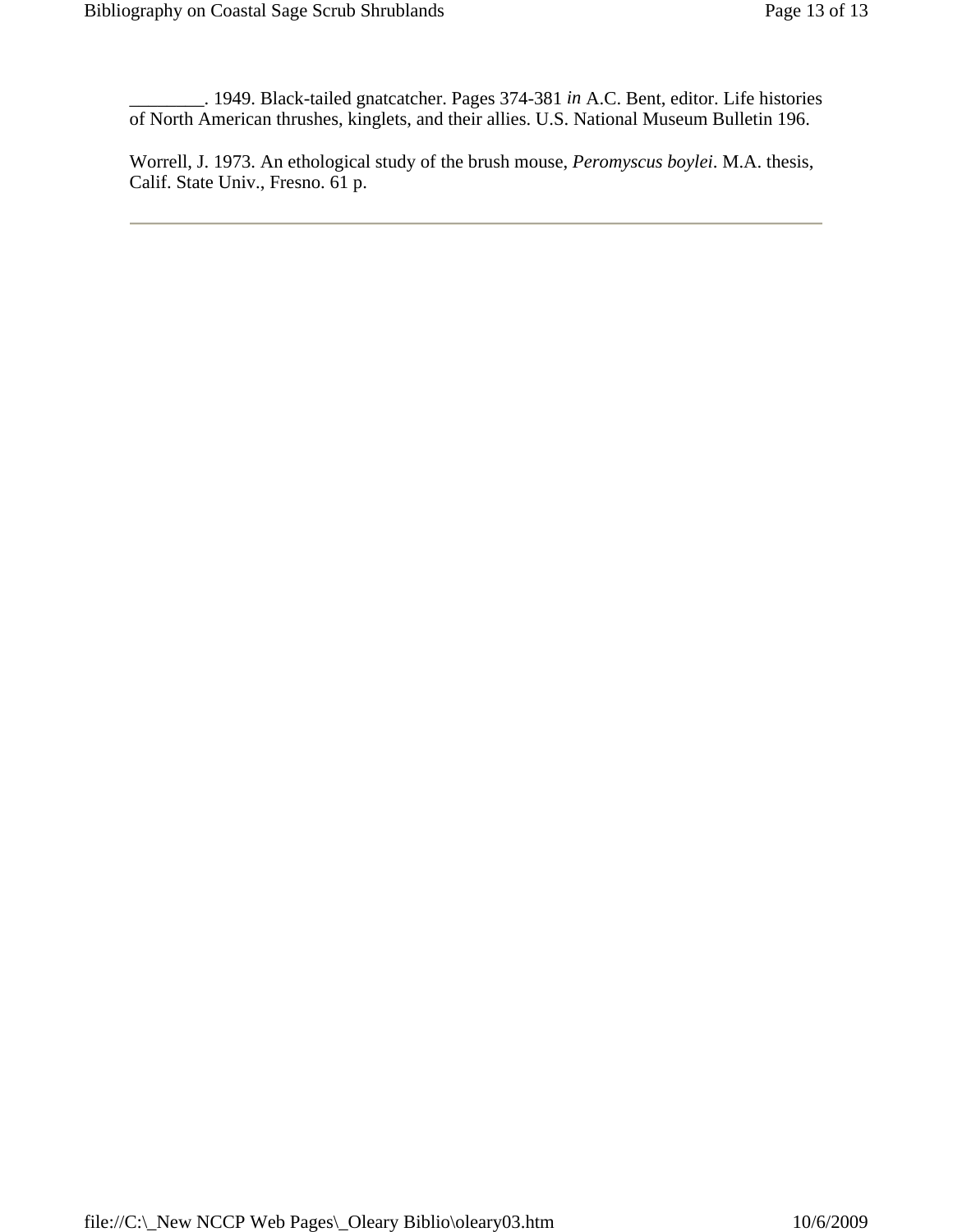## **Autecology**

<span id="page-16-0"></span>Adkins, S.W., G.M. Simpson, and J.M. Naylor. 1984. The physiological basis of seed dormancy in *Avena fatua*. III. Action of nitrogenous compounds. Physiol. Plant 60:227-233.

 $\Box$ , \_\_\_\_\_\_\_, and \_\_\_\_\_\_\_. 1984. The physiological basis of seed dormancy in *Avena fatua*. IV. Alternative respiration and nitrogenous compounds. Physiol. Plant 60:234- 238.

 $\Box$ , and  $\Box$ . 1984. The physiological basis of seed dormancy in *Avena fatua*. VI. Respiration and the stimulation of germination by ethanol. Physiol. Plant 62: 148-152.

<sub>-</sub>, \_\_\_\_\_\_\_\_\_\_, and \_\_\_\_\_\_\_\_\_. 1985. The physiological basis of seed dormancy in *Avena fatua*. VII. Action of organic acids and pH. Physiol. Plant 65: 310-316.

Aker, C.L. 1982. Spatial and temporal dispersion patterns of pollinators and their relationship to the flowering strategy of *Yucca whipplei* (Agavaceae). Oecologia 54:243- 252.

Argue, C.L. 1983. Pollen morphology in the genus *Mimulus* (Scrophulariaceae) and its taxonoic significance. Am. J. Bot. 76: 68-87.

Baker, G.A. 1980. Seed dimorphism in *Hypochoeris glabra* L. Crossosoma 6: 1-4.

\_\_\_\_\_\_\_\_ , and D.J. ODowd. 1982. Effects of parent plant density on the production of achene in the annual *Hypochoeris glabra*. J. Ecol. 70:201-215.

Bell, D.T., and C.H. Muller, 1973. Dominance of California annual grassland by *Brassica nigra*. Am. Midl. Nat. 90:277-299.

Bjeldanes, L.F., and T.A. Geissman. 1971. Sesquiterpene lactones: constituents of an F1 hybrid *Encelia farinosa* x *Encelia californica*. Phytochemistry 10: 1079-1081.

Black, M. 1959. Dormancy studies in seed of *Avena fatua*. I. The possible role of germination inhibition. Can. J. Bot. 37: 393-402.

Brayton, R.D. 1978. Seed-soil color and predation as selective factors on *Salvia columbariae* Benth. M.S. thesis, Calif. State Univ., Los Angeles. 51 p.

\_\_\_\_\_\_\_\_, and B. Capon. 1980. Productivity, depletion, and natural selection of *Salvia columbariae* seeds. Aliso 9: 581-587.

Brecht, P.E. 1969. Variations in seed germination and morphology among populations of *Salvia columbariae*. Benth. in southern California. M.A. thesis, Calif. State Univ., Los Angeles. 37 p.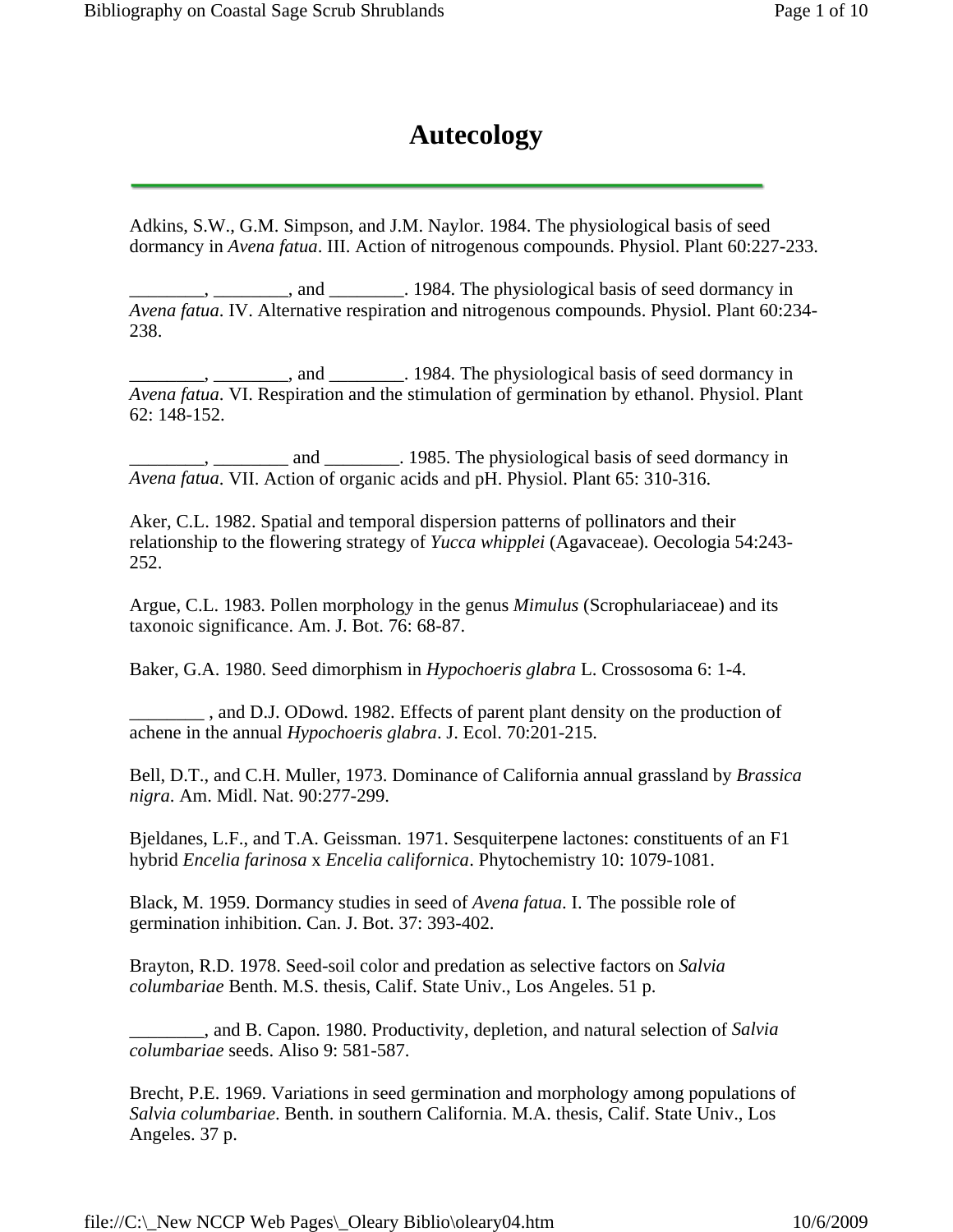Cairns, A.L.P., and O.T. de Villiers. 1986. Breaking dormancy of *Avena fatua* L. seed by treatment with ammonia. Weed Res. 26: 191-197.

Capon, B., and P.E. Brecht. 1970. Variations in seed germination and morphology among populations of *Salvia columbariae* Benth. in southern California. Aliso 7:207-216.

\_\_\_\_\_\_\_\_, G.L. Maxwell, and P.H. Smith. 1978. Germination responses to temperature pretreatment of seeds from ten populations of *Salvia columbariae* in the San Gabriel Mountains and Mojave Desert, California. Aliso 9: 365-373.

Clark, C., and D.L. Sanders. 1986. Floral ultraviolet in the *Encelia* Alliance (Asteraceae: Heliantheae). Madroño 33: 130-135.

Clark, N.C. 1984. Preliminary scanning electron microscopic study of the peduncle, phyllary, and pale trichomes of *Encelia* (Asteraceae: Heliantheae). Crossosoma 10: 1-7.

Cole, N.H.A. 1967. Comparative physiological ecology of the genus *Eriogonum* in the Santa Monica Mountains, southern California. Ecol. Monogr. 37: 1-24.

Comstock, J., and J. Ehleringer. 1986. Photoperiod and photosynthetic capacity in *Lotus scoparius.* Plant Cell Environ. 9: 609-612.

Coquillett, D.S. 1983. On the pollination of *Yucca whipplei* in California. Insect Life 5: 311- 314.

Cummings, B.G., and J.R. Hay. 1958. Light and dormancy in wild oats (*Avena fatua* L.). Nature 182: 609-610.

Cushwa, C.T., R.E. Martin, and R.T. Miller. 1968. The effects of fire on seed germination. J. Range Manage. 21:250-254.

Darmency, H., and C. Aujas. 1986. Polymorphism for vernalization requirement in a population of *Avena fatua*. Can. J. Bot. 64: 730-733.

Davis, Z.W. 1980. The effects of applied nutrients on *Salvia mellifera* (black sage) stands of different ages. M.A. thesis, Univ. of Calif., Los Angeles. 83 p.

DeMason, D.A. 1984. Offshoot variability in *Yucca whipplei* subsp. *percursa* (Agavaceae). Madroño 31: 197-202.

Dement, W.A., B.J. Tyson, and H.A. Mooney. 1975. Mechanism of monoterpene volatilization in *Salvia mellifera*. Phytochemistry 14:2555-2557.

DeSouza, J., P.A. Silka, and S.D. Davis. 1986. Comparative physiology of burned and unburned *Rhus laurina* after chaparral wildfire. Oecologia 71: 63-68.

Diggle, P.K. 1982. The relationship between the PTM and STM in *Yucca whipplei* Torr.: Histology of the mature vegetative stem. II. Development of the vegetative stem. M.S. thesis, Univ. of Calif., Riverside. 96 p.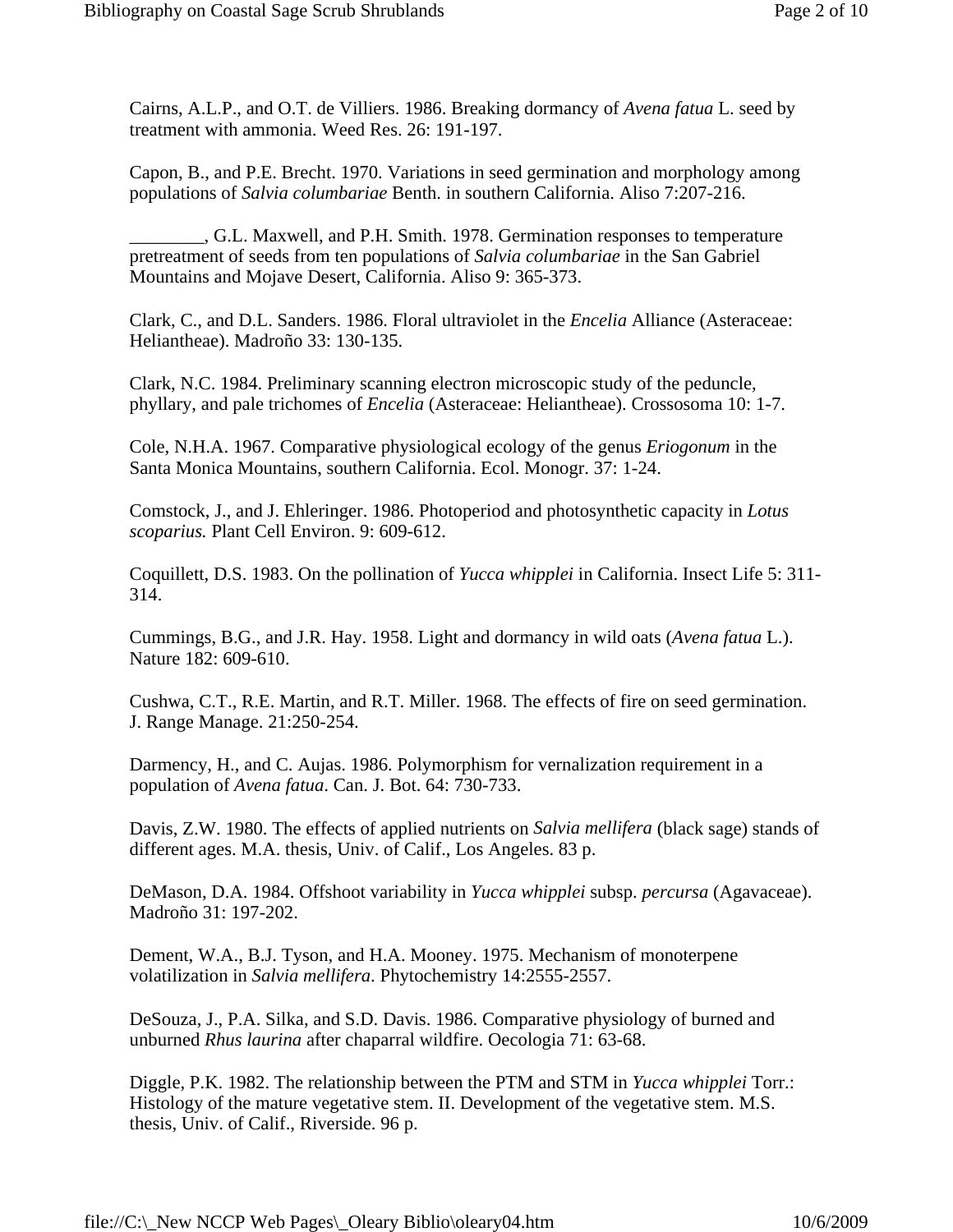Eby, F.S. 1939. The anatomy of *Rhus laurina* Nutt., a typical chaparral plant. M.A. thesis, Univ. of Calif., Los Angels. 33 p.

Eckart, J.R. 1970. Pollination studies in *Mimulus longiflorus* (Nutt.) Grant. M.A. thesis, Calif. State Univ., Los Angeles. 88 p.

Etuk, K.A. 1968. Some aspects of germination and seedling growth of *Festuca megalura* and *Eriodium botrys* on two local soil types. M.A. thesis, Univ. of Calif., Davis, 85 p.

Evans, R.A., and J.A. Young. 1972. Germination and establishment of *Salsola* in relation to seedbed environment. Part II. Seed distribution, germination and seedling growth of *Salsola* and microenvironmental monitoring of the seedbed. Agron. J. 64:219-224.

and 1975. Enhancing germination of dormant seeds of downy brome. Weed Sci. 23: 354-357.

\_\_\_\_\_\_\_\_, \_\_\_\_\_\_\_\_, and R.B. Hawkes. 1979. Germination characteristics of Italian thistle (*Carduus pycnocephalus*) and slenderflower thistle (*Carduus tenuflorus*). Weed Sci. 27: 327-332.

Fay, P.K., and W.B. Duke. 1977. Assessment of allelopathic potential in *Avena* germ plasm. Weed Sci. 25:224-228.

Flint, S.D., and I.G. Palmblad. 1978. Germination dimorphism and developmental flexibility in the ruderal weed *Heterotheca grandiflora*. Oecologia 36: 33-43.

Fuller, P.J., and M.E. Hay. 1983. Is glue production by seeds of *Salvia columbariae* a deterrent to desert granivores? Ecology 64: 960-963.

Goldthwaite, J.J., J.C. Bristol, A.C. Gentile, and R.M. Klein. 1971. Light-suppressed germination of California poppy seed. Can. J. Bot. 49: 1655-1659.

Grant, V. 1949. Seed germination in *Gilia capitata* and its relatives. Madroño 10: 87-93.

Gray, R., and J. Bonner. 1948. An inhibitor of plant growth from the leaves of *Encelia farinosa*. Am. J. Bot. 35: 52-57.

Gulmon, S. L. 1983. Carbon and nitrogen economy of *Diplacus aurantiacus*, a Californian Mediterranean-climate drought-deciduous shrub. Pages 167-178 *in* F.J. Kruger, D.T. Mitchell, and J.U.M. Jarvis, editors. Mediterranean-type ecosystems: the role of nutrients. Springer-Verlag, Berlin.

\_\_\_\_\_\_\_\_, and C.C. Chu. 1981. The effects of light and nitrogen on photosynthesis, leaf characteristics, and dry matter allocation in the chaparral shrub, *Diplacus aurantiacus*. Oecologia 49:207-212.

Haines, A.L. 1939. A study of variation in *Yucca whipplei*. M.A. thesis, Univ. of Calif., Los Angeles. 64 p.

\_\_\_\_\_\_\_\_. 1941. Variation in *Yucca whipplei*. Madroño 6: 33-45.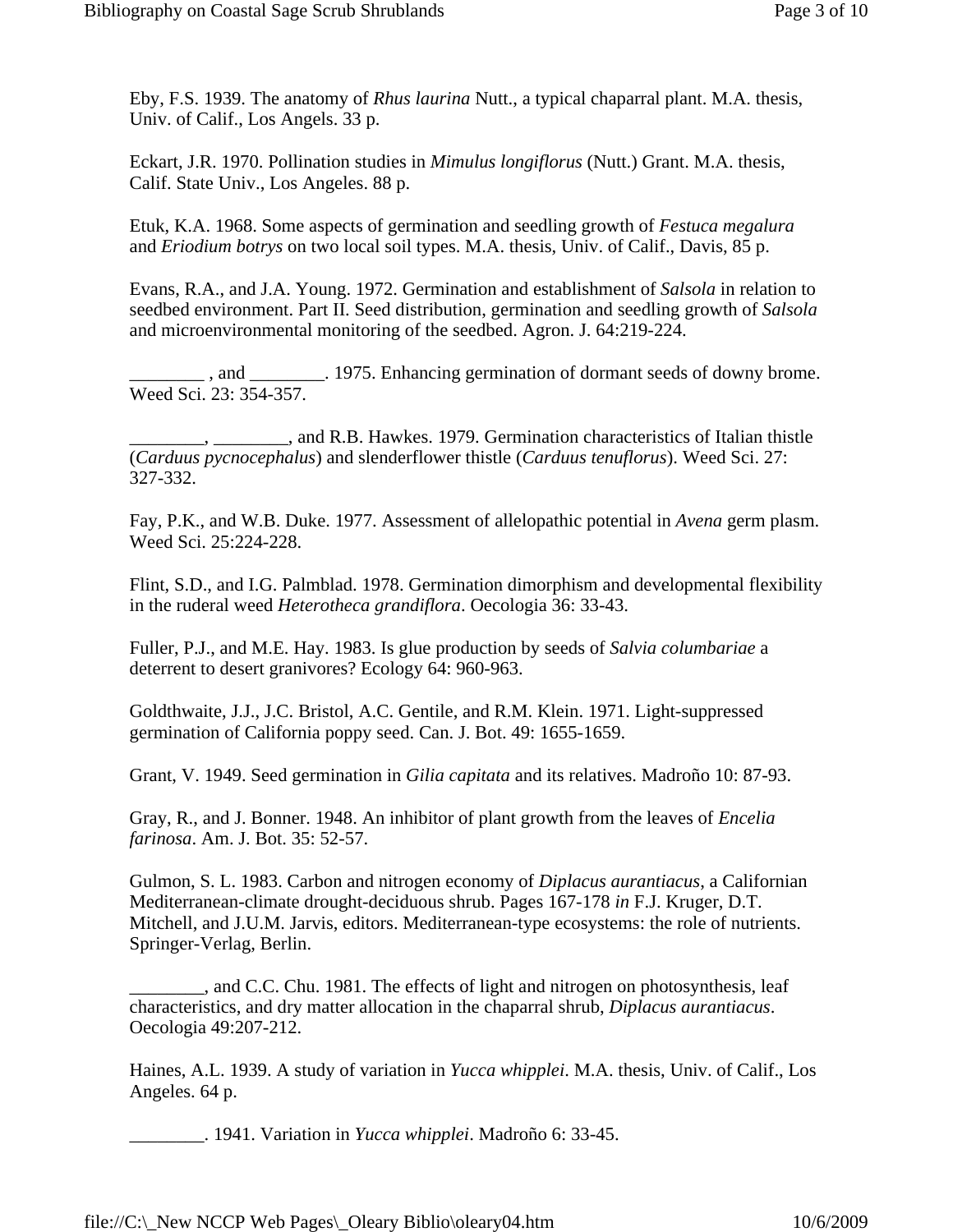Halligan, J. P. 1975. Toxic terpenes from *Artemisia californica*. Ecology 56: 999-1003.

\_\_\_\_\_\_\_\_. 1976. Toxicity of *Artemisia californica* to four associated herb species. Am. Midl. Nat. 95: 406-421.

Hilton, J.R. 1985. The influence of light and potassium nitrate on the dormancy of germination of *Avena fatua* L. (wild oat) seed stored buried under natural conditions. J. Exp. Bot. 36: 974-979.

Hobbs, R.J., and H.A. Mooney. 1985. Vegetative regrowth following cutting in the shrub *Baccharis pilularis* ssp. *consanguinea* (DC) C.B. Wolf. Am. J. Bot. 72: 514-519.

Hoffman, G.R., and D.L. Hazlett. 1977. Effects of aqueous *Artemisia* extracts and volatile substances on germination of related species. J. Range Manage. 30: 134-137.

Homer, J.T. 1960. A study of the toxins of poison ivy (*Rhus toxicodendron*), poison oak (*Rhus diversiloba*) and poison sumac (*Rhus vernix*) by the techniques of immunodiffusion and immunoelectrophoresis. M.S. thesis, Calif. State Univ., Sacramento. 55 p.

Hoover, D.A. 1973. Evidence from population studies for two independent variation patterns in *Yucca whipplei* Torrey. M.S. thesis, Calif. State Univ., Northridge. 145 p.

Hsiao, A.I., G.I. McIntyre, and J.A. Hanes. 1983. Seed dormancy in *Avena fatua*. I. Induction of germination by mechanical injury. Bot. Gaz. 144:217-222.

Hull, J.C. 1974. The potential for dominanc by *Stipa pulchra* in a California grassland. Ph.D. dissertation, Univ. of Calif., Santa Barbara. 100 p.

\_\_\_\_\_\_\_\_, and C.H. Muller. 1977. The potential for dominance by *Stipa pulchra* in a California grassland. Am. Midl. Nat. 97: 147-175.

Jain, S.K. 1982. Variation and adaptive role of seed dormancy in some annual grassland species. Bot. Gaz. 143: 101-106.

Jana, S., and J.M. Naylor. 1980. Dormancy studies in seed of *Avena fatua*. 11. Heritability for seed dormancy. Can. J. Bot. 58: 91-93.

\_\_\_\_\_\_\_\_, S.N. Acharya, and J.M. Naylor. 1979. Dormancy studies in seed of *Avena fatua*. 10. On the inheritance of germination behavior. Can. J. Bot. 57: 1663-1667.

Johnson, N.D., C.C. Chu, P.R. Ehrlich, and H.A. Mooney. 1984. The seasonal dynamics of leaf resin, nitrogen, and herbivore damage in *Eriodictyon californicum* and their parallels in Diplacus aurantiacus. Oecologia 61: 398-402.

Jones, C.E., and M. Cruzan. 1982. Floral color changes in deerweed (*Lotus scoparius*): possible function. Crossosoma 8:1-6.

Jones, C.S., and W.H. Schlesinger. 1980. *Emmenanthe penduliflora* (Hydrophyllaceae); further consideration of germination response. Madroño 27: 122-125.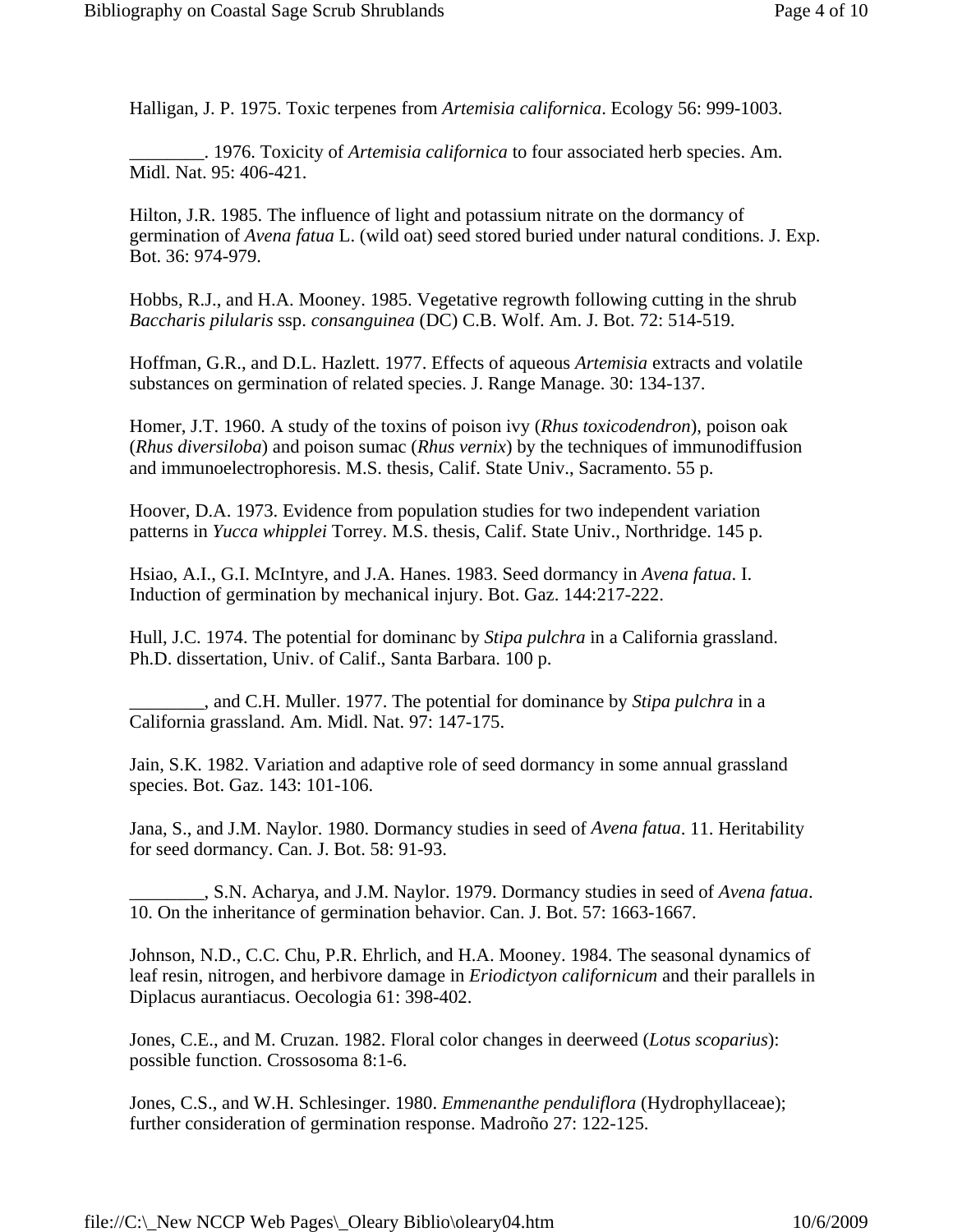Keeley, J. E. 1986. Seed germination patterns of *Salvia mellifera* in fire-prone environments. Oecologia 71: 1-5.

\_\_\_\_\_\_\_\_. 1986. Inter- and intralocular distribution of yucca moth larvae in *Yucca whipplei* (Agavaceac). Bull. South. Calif. Acad. Sci. 85: 173-176.

\_\_\_\_\_\_\_\_. 1987. Role of fire in seed germination of woody taxa in California USA chaparral. Ecology 68: 434-443.

\_\_\_\_\_\_\_\_. 1987. Role of fire in the germination of chaparral herbs and suffrutescents. Madroño 34 (3):240-249.

\_\_\_\_\_\_\_\_. 1991. Seed germination and life history syndromes in the California chaparral. Bot. Rev. 57: 81-116.

**EXECUTE:** B.A. Morton, A. Pedrosa, and P. Trotter. 1985. Role of allelopathy, heat, and charred wood in the germination of chaparral herbs and suffrutescents. J. Ecol. 73: 445-458.

\_\_\_\_\_\_\_\_, and M.E. Nitzberg. 1984. The role of charred wood in the germination of the chaparral herbs *Emmenanthe penduliflora* (Hydrophyllaceae) and *Eriophyllum confertiflorum* (Asteraceae). Madroño 31:208-218.

\_\_\_\_\_\_\_\_, and D.A. Tufenkian. 1984. Garden comparison of germination and seedling growth of *Yucca whipplei* subspecies. Madroño 31:24-29.

\_\_\_\_\_\_\_\_, S.C. Keeley, and D.A. Ikeda. 1986. Seed predation by yucca moths on semelparous, iteroparous and vegetatively reproducing subspecies of *Yucca whipplei* (Agavaceae). Am. Midl. Nat. 115: 1-9.

\_\_\_\_\_\_\_\_, S.C. Keeley, C.C. Swift, and J. Lee. 1986. Seed predation due to the Yucca-moth symbiosis. Am. Midl. Nat. 112: 187-191.

LaPre, L.F. 1979. Physiological ecology of *Yucca schidigera*. Ph.D. dissertation, Univ. of Calif., Riverside. 117 p.

Lincoln, D.E. 1981. Leaf resin flavonoids of *Diplacus aurantiacus*. Biochem. Syst. Ecol. 8: 397-400.

\_\_\_\_\_\_\_\_, and H.A. Mooney. 1984. Herbivory on *Diplacus aurantiacus* shrubs in sun and shade. Oecologia 64: 173-176.

\_\_\_\_\_\_\_\_, and M.D. Walla. 1986. Flavonoids from *Diplacus aurantiacus* leaf resin. Biochem. Syst. Ecol. 14: 195-198.

\_\_\_\_\_\_\_\_, T.S. Newton, P.R. Ehrlich, and K.S. Williams. 1982. Coevolution of the checkerspot butterfly *Euphydryas chalcedona* and its larval food plant *Diplacus aurantiacus*: larval response to protein and leaf resin. Oecologia 52:216-223.

Lloret, F., and P.H. Zedler. 1991. Recruitment of *Rhus integrifolia* in chaparral. J. Veg. Sci. 2:217-230.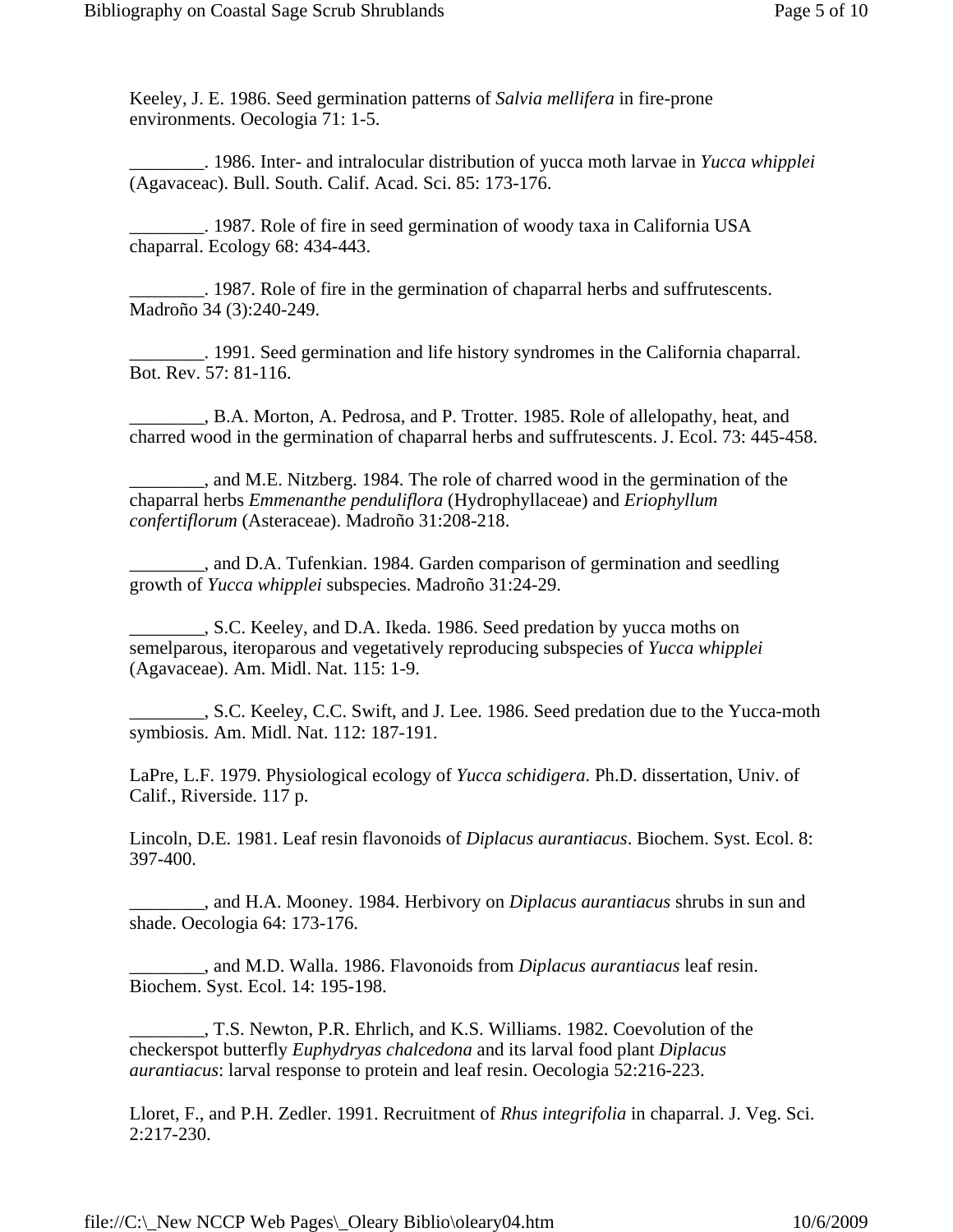Lockhead, L.J. 1974. Hybridization and its consequences in some species of *Calystegia* in California. M.A. thesis, Univ . of Calif., Santa Barbara. 53 p.

Lokerst, J.D. 1981. Reproductive strategies in *Calochortus*. M.A. thesis, Calif. State Unv., Chico. 78 p.

Lorber, P. 1974. Allelopathic effects of volatile monoterpenes produced by *Salvia leucophylla*. Ph.D. dissertation, Univ. of Calif., Santa Barbara. 101 p.

\_\_\_\_\_\_\_\_, and W.H. Muller. 1976. Volatile growth inhibitors produced by *Salvia leucophylla*: effects of seedling root tip ultrastructure. Am. J. Bot. 63: 195-211.

\_\_\_\_\_\_\_\_, and \_\_\_\_\_\_\_\_. 1980. Volatile growth inhibitors produced by *Salvia leucophylla*: effects on cytological activity in *Allium cepa*. Comp. Physiol. Ecol. 5: 60-67.

\_\_\_\_\_\_\_\_, and \_\_\_\_\_\_\_\_. 1980. Volatile growth inhibitors produced by *Salvia leucophylla*: effects on metabolic activity in mitochondrial suspensions. Comp. Physiol. Ecol. 5: 68-75.

Louda, S.M. 1982. Distribution, ecology, and variation in plant recruitment over a gradient in relation to insect seed predation. Ecol. Monogr. 52:25-42.

\_\_\_\_\_\_\_\_. 1982. Inflorescence spiders: a cost/benefit analysis for the host plant, *Haplopappus venetus* Blake (Asteraceae). Oecologia 55: 185-191.

\_\_\_\_\_\_\_\_ 1982. Limitation of the recruitment of the shrub *Haplopappus squarrosus* (Asteraceae) by flower-and seed-feeding insects. J. Ecol. 70: 43-53.

\_\_\_\_\_\_\_\_. 1983. Seed predation and seedling mortality in the recruitment of a shrub *Haplopappus venetus* Asteraceae along a climatic gradient. Ecology 64: 511-521.

Mahall, B. E. 1985. Chaparral shrubs and their endurance of extreme drought. Chaparral ecosystem research, program & abstracts, May 16-17. Univ. of Calif., Santa Barbara.

\_\_\_\_\_\_\_\_, and D. S. Gill. 1981. Leaf curling, photoinhibition and recovery from drought in *Salvia mellifera*. Bull. Ecol. Soc. Am. 62: 66.

Manheim, B.S. 1978. Epicuticular wax constituents in *Dudleya* (Crassulaceae). M.A. thesis, Claremont Graduate School, Claremont, California. 31 p.

Martin, B.D. 1984. Influence of slope aspect on postfire reproduction of *Encelia farinosa* (Asteraceae). Madroño 31: 187-189.

Maxwell, G.L. 1972. The effects of temperature pre-treatments on the germination of seeds from ten populations of *Salvia columbriae* in the San Gabriel Mountains, California. M.A. thesis, Calif. State Univ., Los Angeles. 31 p.

McCahon, C.B., R.G. Kelsey, R.P. Sheridan, and F. Shafizadeh. 1973. Physiological effects of compounds extracted from sagebrush. Bull. Torrey Bot. Club100:23-28.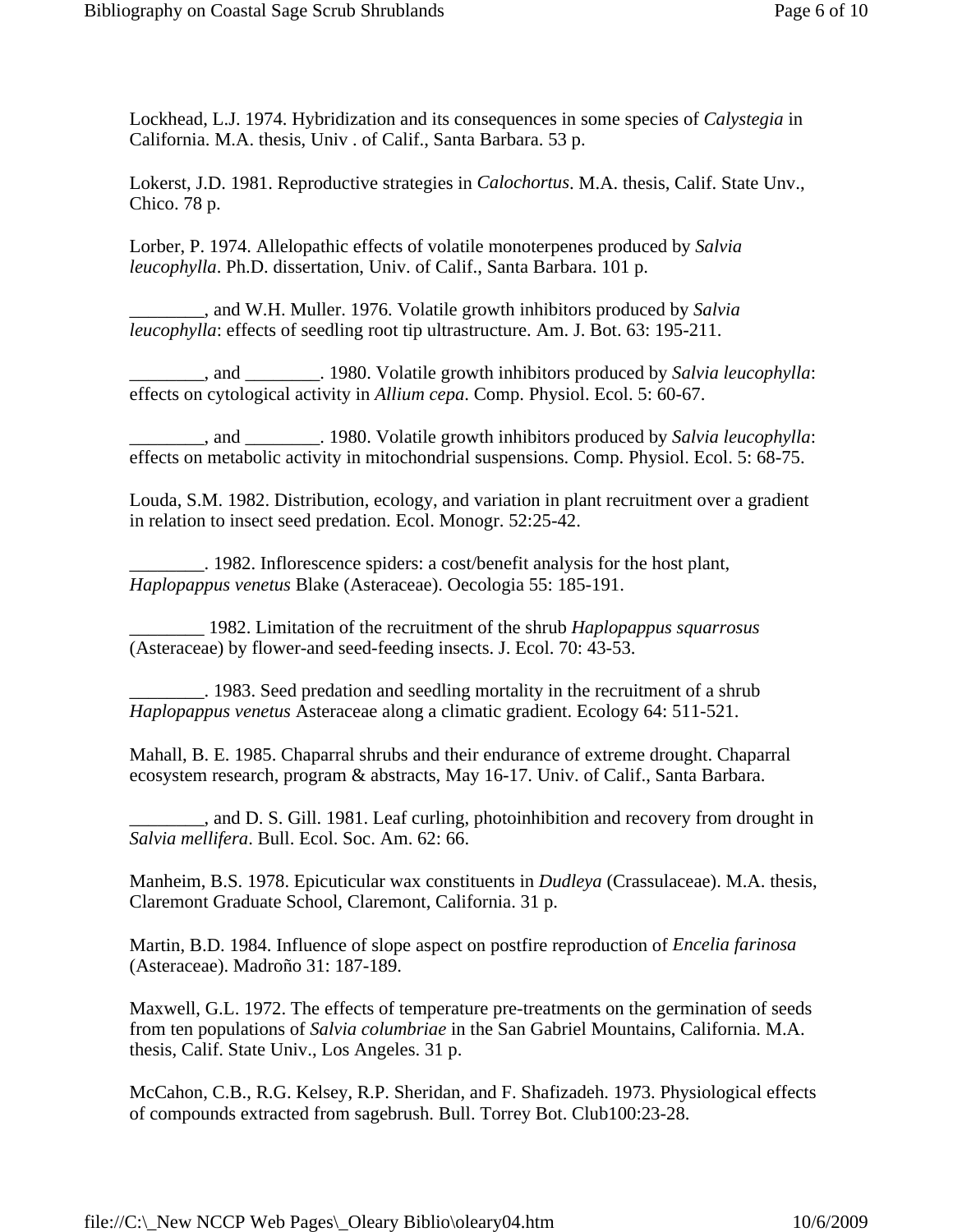McIntyre, G.I., and A.I. Hsiao. 1985. Seed dormancy in *Avena fatua*. II. Evidence of embryo water content as a limiting factor. Bot. Gaz. 146: 347-352.

Mooney, H.A., K.S. Williams, D.E. Lincoln, and P.R. Ehrlich. 1981. Temporal and spatial variability in the interaction between the checkerspot butterfly, *Euphdryas chalcedona* and its principal food source, the Californian shrub *Diplacus aurantiacus*. Oecologia 50: 195- 198.

\_\_\_\_\_\_\_\_, P.R. Ehrlich, D.E. Lincoln, and K.S. Williams. 1980. Environmental controls on the seasonality of a drought deciduous shrub, *Diplacus aurantiacus* and its predator the checkerspot butterfly, *Euphdryas chalcedona*. Oecologia 45: 143-146.

Muller, C. H. 1965. Inhibitory terpenes volatilized from *Salvia* shrubs. Bull. Torrey Bot. Club 92: 38-45.

\_\_\_\_\_\_\_\_, and R. del Moral. 1966. Soil toxicity induced by terpenes from *Salvia leucophylla*. Bull. Torrey Bot. Club 93: 130-137.

Muller, K.K. 1950. Native buckwheats. Santa Barbara Botanic Garden Leaflet, Volume 1, No. 8.

Muller, W.H, and C. H. Muller. 1964. Volatile growth inhibitors produced by *Salvia* species. Bull. Torrey Bot. Club 91: 327-330.

\_\_\_\_\_\_\_\_. 1965. Volatile materials produced by *Salvia leucophylla*: effect on seedling growth and soil bacteria. Bot. Gaz. 126: 195-200.

\_\_\_\_\_\_\_\_, and R. Hague. 1967. Volatile growth inhibitors produced by *Salvia leucophylla*: effect on seedling anatomy. Bull. Torrey Bot. Club 94: 182-191

\_\_\_\_\_\_\_\_, P. Lorber, and B. Haley. 1968. Volatile growth inhibitors produced by *Salvia leucophylla*: effects on seedling growth and respiration. Bull. Torrey Bot. Club 95: 415-522.

 $\Box$ , \_\_\_\_\_\_\_, and K. Johnson. 1969. Volatile growth inhibitors produced by *Salvia leucophylla*: effect on oxygen uptake by mitochondrial suspensions. Bull. Torrey Bot. Club 96: 819-895.

Mulroy, T.W. 1976. The adaptive significance of epicuticular waxes in *Dudleya* (Crassulaceae). Ph.D. dissertation, Univ. of Calif., Irvine. 105 p.

Munz, P.A. 1932. Dermatitis produced by *Phacelia*. Science 76: 194.

Naylor, J.M., and P. Fedec. 1978. Dormancy studies in seed of *Avena fatua*. 8. Genetic diversity affecting response to temperature. Can. J. Bot. 56:2224-2229.

\_\_\_\_\_\_\_\_, and S. Jana. 1976. Genetic adaptation for seed dormancy in *Avena fatua*. Can. J. Bot. 54: 306-312.

Newton, W.C. 1979. Physiology ecology of *Salvia columbariae* seed germination. M.S. thesis, Calif. State Univ., Los Angeles. 30 p.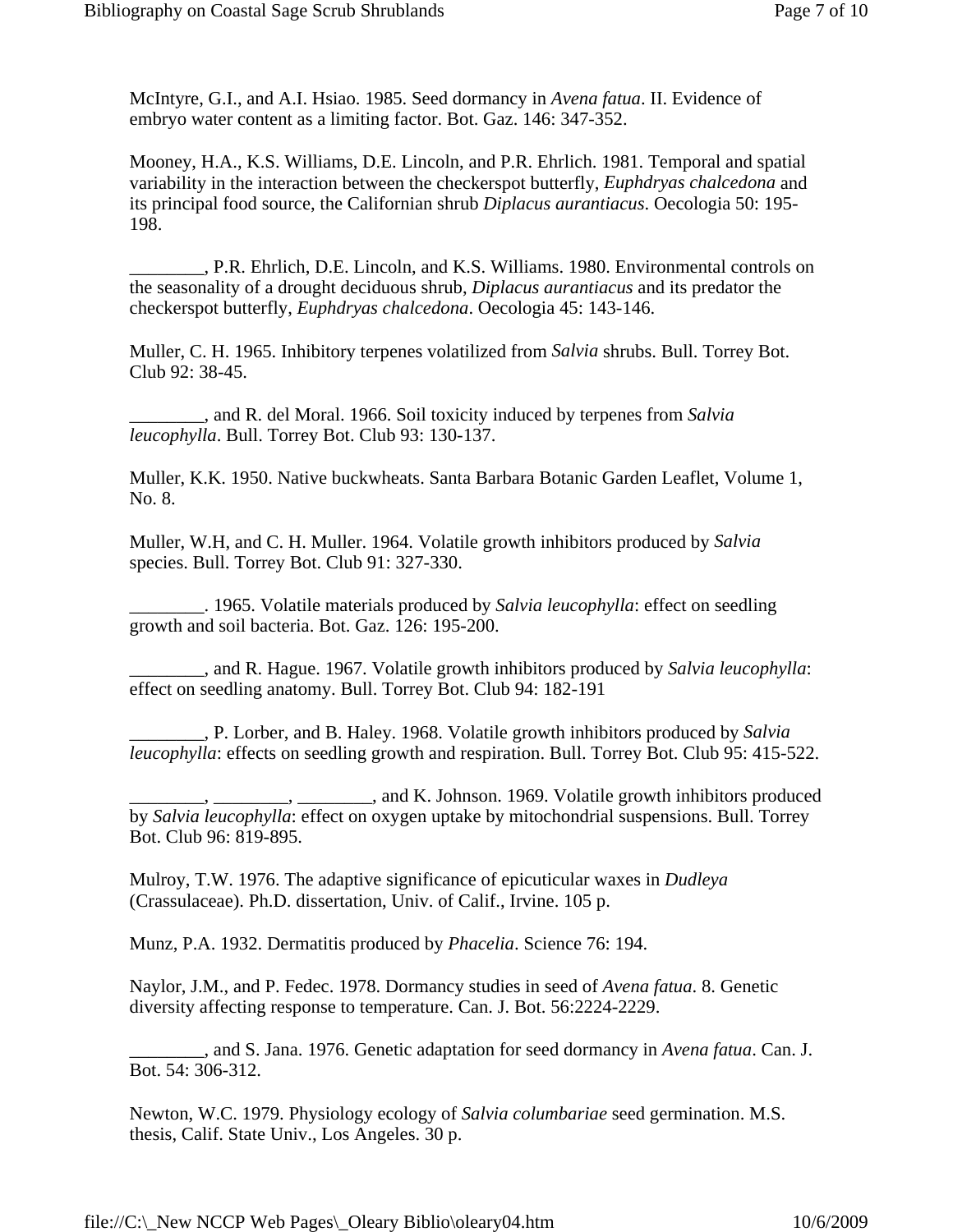Nilsen, E.T. 1980. Phenology of *Lotus scoparius* (Nutt. in T. & G.) Ottley: climatic control and adaptive significance. Ph.D. dissertation, Univ. of Calif., Santa Barbara. 134 p.

\_\_\_\_\_\_\_\_. 1982. Productivity and nutrient cycling in the early postburn chaparral species *Lotus scoparius*. Pages 291-296 *in* C. E. Conrad and W. C. Oechel, technical coordinators. Proceedings of the symposium on dynamics and management of Mediterranean-type ecosystems. Pacific Southwest Forest and Range Experiment Station General Technical Report PSW-58, Berkeley, California.

\_\_\_\_\_\_\_\_, and W. H. Muller. 1980. An evaluation of summer deciduousness in *Lotus scoparius*. (Nutt. in T. & G.) Ottley. Am. Midl. Nat. 103: 88-95.

\_\_\_\_\_\_\_\_, and \_\_\_\_\_\_\_\_. 1981. Phenology of the drought deciduous shrub *Lotus scoparius*: climatic controls and adaptive significance Ecol. Monogr. 51: 323-341.

\_\_\_\_\_\_\_\_, and \_\_\_\_\_\_\_\_. 1981. The influence of low plant water potential on the growth and nitrogen metabolism of the native California fire response shrub *Lotus scoparius* (Nutt. in T. & G.) Ottley. Am. J. Bot. 68: 402-407.

\_\_\_\_\_\_\_\_, and \_\_\_\_\_\_\_\_. 1982. The influence of photoperiod on drought induction of dormancy in *Lotus scoparius*. Oecologia 53: 79-83.

OLeary, J.F. 1976. Habitat preferences of the genus *Lupinus* in the western Transverse Ranges of southern California. M.A. thesis, Univ. of Calif., Los Angeles. 66 p.

\_\_\_\_\_\_\_\_. 1982. Habitat preferences of *Lupinus* (Fabaceae) in the western Transverse Ranges of southern California. Southwest. Nat. 27: 369-397.

Pitelka, L.F. 1978. Variation in caloric values of annual and perennial lupines (*Lupinus*: Leguminosae). Am. Midl. Nat. 99: 454-461.

Powell, J.A., and R.A. Mackie. 1966. Biological interrelationships of moths and *Yucca whipplei* (lepidoptera: Gelechiidae, Blastobasidae, Prodozidae). Univ. of Calif. Publications in Entomol. 42: 1-59.

Preston, K.P. 1993. Selection for sulfur dioxide and ozone tolerance in *Bromus rubens* along the south-central coast of California. Ann. Assoc. Am. Geog. 83: 141-155.

Quick, C.R. 1947. Germination of *Phacelia* seeds. Madroño 9: 17-20.

Ratliff, R.D. 1974. *Eriogonum fasciculatum* Benth. California buckwheat. Pages 382-383 *in* C.S. Schopmeyer, editor. Seeds of woody plants in the United States. USDA Forest Service, Agriculture Handbook No. 450. 883 p.

Raven, P. H. 1988. The California flora. Pages 109-137 *in* M. G. Barbour and J. Major, editors. Terrestrial vegetation of California. John Wiley and Sons, New York.

Read, E. 1983. Pollen dispersal and the pollination ecology of *Salvia carduacea*. Benth. (Lamiaceae). Crossosoma 9: 1-13.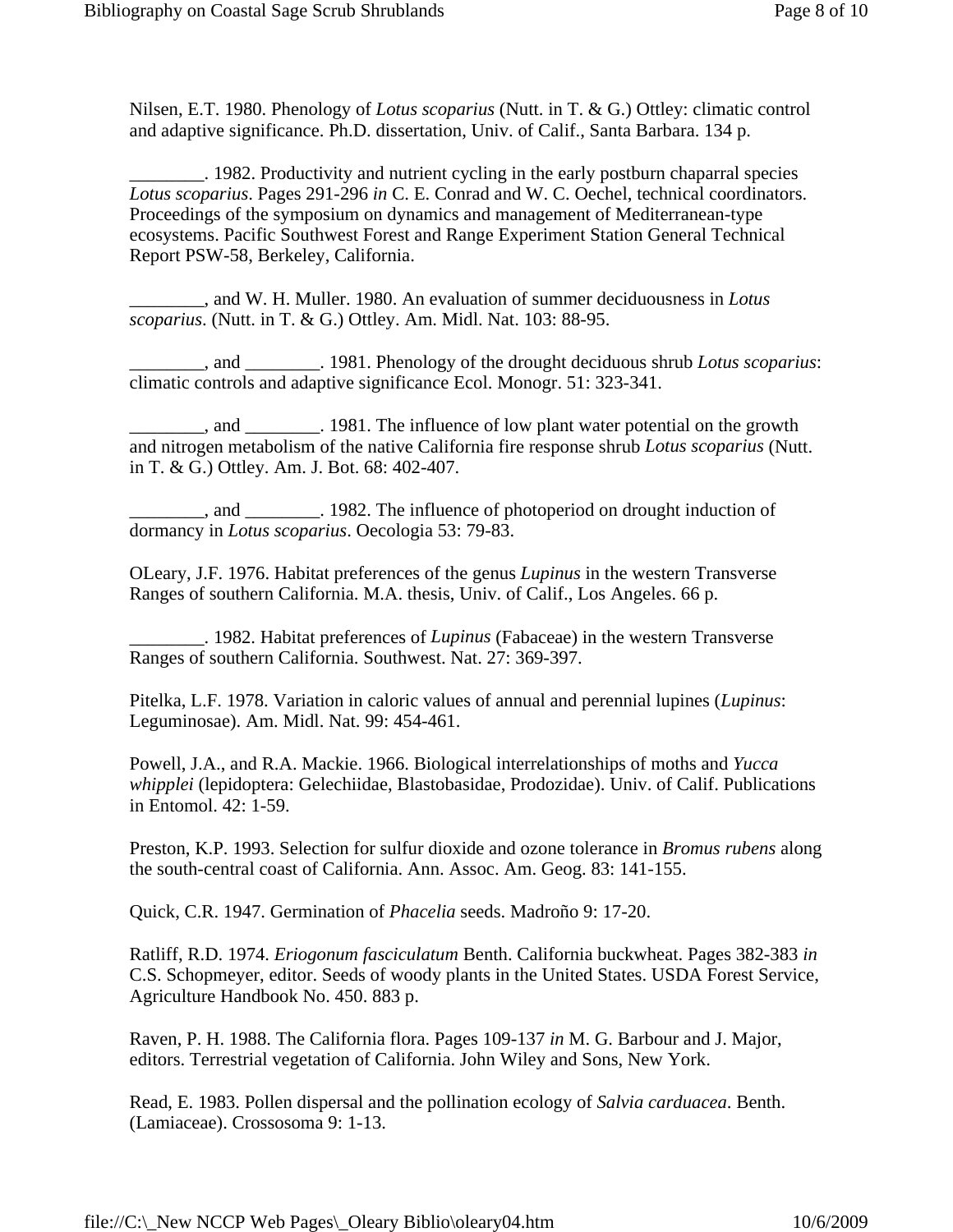Rieseberg, L.H., and E.E. Schilling. 1985. Floral flavonoids and ultraviolet patterns in *Viguira* (Compositae). Am. J. Bot. 72: 999-1004.

Savage, W. 1967. Anatomical studies in *Eriodictyon californicum* ( Hook. and Arn.) Torrey (Hydrophyllaceae). Ph.D. dissertation, Univ. of Calif., Berkeley. 79 p.

Sawhney, R., and J.M. Naylor. 1982. Dormancy studies in seed of *Avena fatua*. 13. Influence of drought stress during seed development on duration of seed dormancy. Can. J. Bot. 60: 1016-1020.

\_\_\_\_\_\_\_\_, W.A. Quick, and A.I. Hsiao. 1985. The effect of temperature during parental vegetative growth on seed germination of wild oats (*Avena fatua* L.). Ann. Bot. 55:25-28.

Schlising, R.A. 1966. Reproductive ecology of plants in the genus *Marah* ( Cucurbitaceae). Ph.D. dissertation, Univ. of Calif., Berkeley. 179 p.

\_\_\_\_\_\_\_\_. 1969. Seedling morphology in *Marah* (Cucurbitaceae) related to California Mediterranean climate. Am. J. Bot. 56: 552-561.

\_\_\_\_\_\_\_\_. 1976. Reproductive proficiency in *Paeonia californica* (Paeoniaceae). Am. J. Bot. 63: 1095-1103.

Simpson, G.M. 1965. Dormancy studies in seed of *Avena fatua*. 4. The role of gibberellin in embryo dormancy. Can. J. Bot. 43: 792-816.

Taylor, K.F. 1968. The ecology of *Emmenanthe* Benth. (Hydrophyllaceae). M.A. thesis, San Francisco State Univ., San Francisco, CA. 64 p.

Tinnin, R.O. 1969. The allelopathic influence of *Avena fatua* on herb distribution. Ph.D. dissertation, Univ. of Calif., Santa Barbara. 88 p.

\_\_\_\_\_\_\_\_, and C.H. Muller. 1971. The allelopathic potential of *Avena fatua*: influence on herb distribution. Bull. Torrey Bot. Club 98:243-250.

\_\_\_\_\_\_\_\_, and \_\_\_\_\_\_\_\_. 1972. The allelopathic potential of *Avena fatua*: the allelopathic mechanism. Bull. Torrey Bot. Club 99: 386-392.

Tyson, B., W. Dement, and H. A. Mooney. 1974. Volatilization of terpenes from *Salvia mellifera*. Nature 252:119-120.

Udovic, D. 1981. Determinants of fruit set in *Yucca whipplei*: reproductive expenditure vs. pollinator availability. Oecologia 48: 389-399.

\_\_\_\_\_\_\_\_, and C.L. Aker. 1981. Fruit abortion and the regulation of fruit number in *Yucca whipplei*. Oecologia 49:245-248.

Visco, F.H. 1968. Pollination mechanisms in three species of *Salvia* native to southern California. M.A. thesis, Calif. State Univ., Los Angeles. 97 p.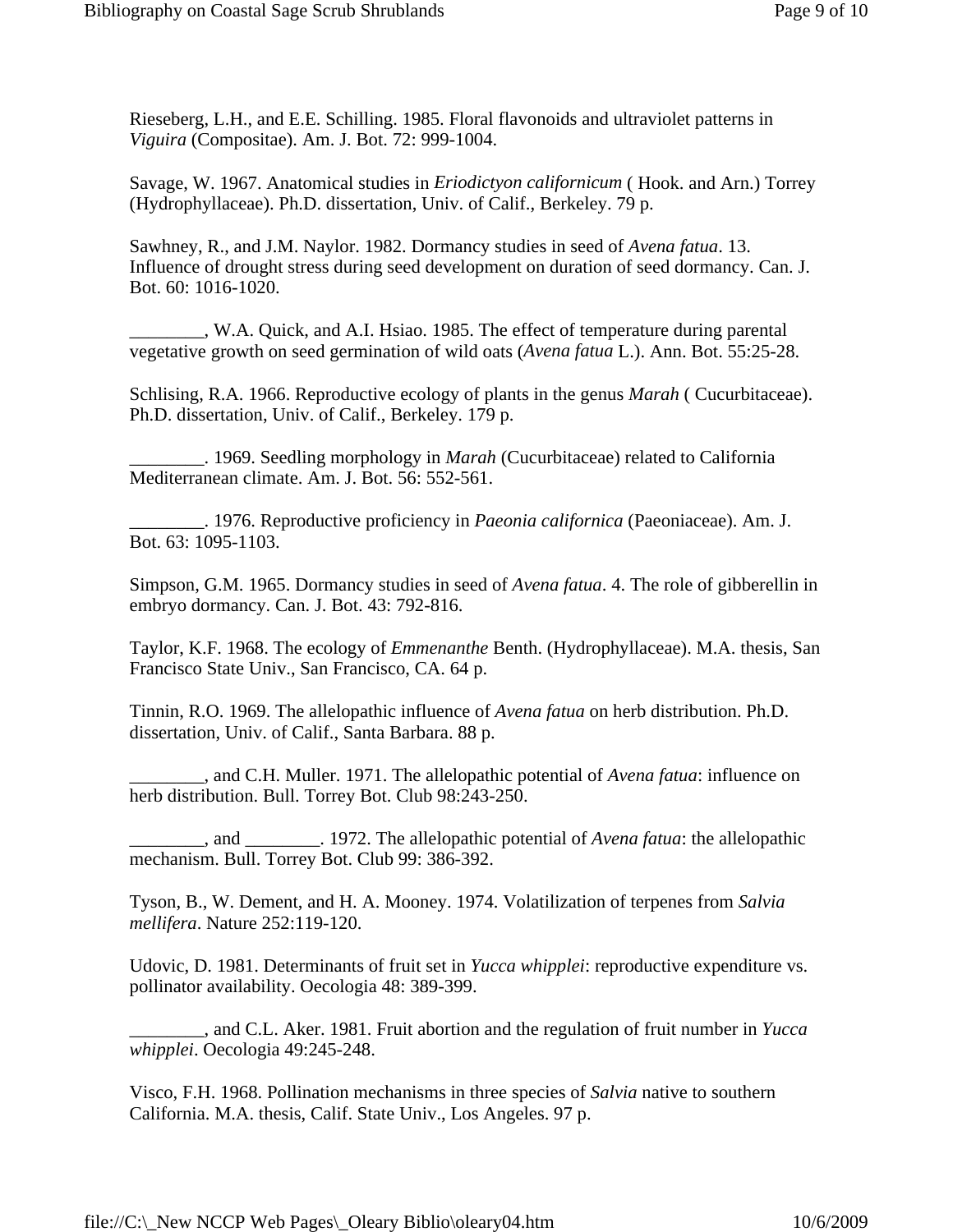Vlamis, J., A.M. Schultz, and H.H. Biswell. 1958. Nitrogen-fixation by deerbrush. Calif. Agric. 12: 11-15.

Werk, K.S., and J.R. Ehleringer. 1983. Photosynthesis by flowers in *Encelia farinosa* and *Encelia californica* (Asteraceae). Oecologia 57: 311-315.

Wicklow, D.T. 1977. Germination response in *Emmenanthe penduliflora* (Hydrophyllaceae). Ecology 58: 201-205.

Wilkin, D.H. 1971. Seasonal dimorphism in *Baccharis glutinosa* (Compositae). Madroño 21: 113-119.

Williams, K. S., G.W. Koch, and H.A. Mooney. 1985. The carbon balance of flowers of *Diplacus aurantiacus* (Scrophulariaceae). Oecologia 66: 530-535.

Wimber, D.R. 1958. Pollination of *Yucca whipplei* Torrey M.A. thesis, Claremont Graduate School, Claremont, California. 77 p.

Young, D.A. 1974. Comparative wood anatomy of *Malosma* and related genera (Anacardiaceae). Aliso 8: 133-146.

Youngken, H.W., and F.W. Heaps, Jr. 1948. Studies on the leaf of *Salvia leucophylla*. J. Am. Pharm. Assoc. 37:284-287.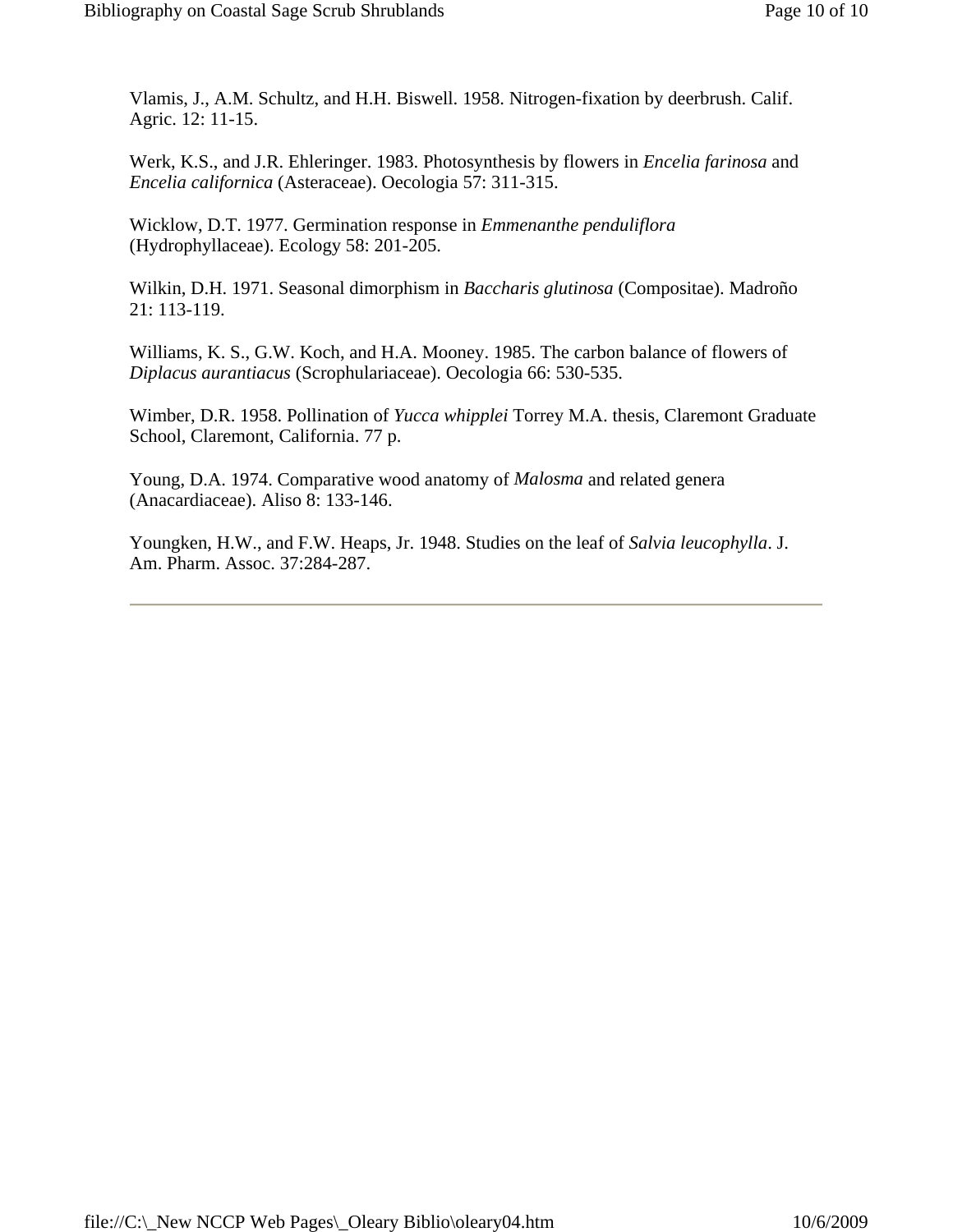## **Biogeography, Evolution, and Systematics**

<span id="page-26-0"></span>Anderson E., and B. R. Anderson. 1954. Introgression of *Salvia apiana* and *Salvia mellifera*. Ann. Mo. Bot. Gard. 41: 329-338.

Axelrod, D. I. 1973. History of the Mediterranean ecosystem in California. Pages225- 275 *in* F. deCastri and H. A. Mooney, editors. Mediterranean-type ecosystems: origin and structure. Springer- Verlag, New York.

\_\_\_\_\_\_\_\_. 1975. Evolution and biogeography of Madrean-Tethyan sclerophyll vegetation. Ann. Mo. Bot. Gard. 62: 280-334 .

\_\_\_\_\_\_\_\_ 1978. The origin of coastal sage vegetation, Alta and Baja California. Am. J. Bot. 65: 1117-1131.

Beeks, R.M. 1964. Variation and hybridization in southern California populations of *Diplacus* (Scrophulariaceae). Aliso 5: 83-122.

Ehleringer, J.R., H.A. Mooney, S.L. Gulmon, and P.W. Rundel. 1981. Parallel evolution of leaf pubescence in *Encelia* in coastal deserts of North and South America. Oecologia 49: 38-41.

Epling, C. 1947. Natural hybridization of *Salvia apiana* and *S. mellifera*. Evolution 1: 69- 78.

\_\_\_\_\_\_\_\_, and H. Lewis. 1942. The centers of distribution of the chaparral and coastal sage associations. Am. Midl. Nat. 27: 445-462.

Grant, K. A., and V. Grant. 1964. Mechanical isolation of *Salvia apiana* and *Salvia mellifera* (Labiatae). Evolution 18: 196-212.

Heisey, W.M., M.A. Nobs, and O. Bjorkman. 1971. Experimental studies on the nature of species. V. Biosystematics, genetics, and physiological ecology of the *Erythranthe* section of Mimulus. Carnegie Institution of Washington Pub. 628. 213 p.

McMinn, H.E. 1951. Studies in the genus *Diplacus* Scrophulariaceae. Madroño 11: 1-32.

Meyn, O. 1983. Patterns of introgression in *Salvia apiana* and *Salvia mellifera*. M.S. thesis, Calif. State Univ., Northridge. 102 p.

\_\_\_\_\_\_\_\_, and W.A. Emboden. 1987. Parameters and consequences of introgression in *Salvia apiana* and *S. mellifera* (Lamiaceae). Syst. Bot. 12: 390-399.

Michener, D.C. 1983. Systematic and ecological wood anatomy of Californian Scrophulariaceae I. *Antirrhinum, Castilleja, Galvezia,* and *Mimulus* sect. *Diplacus*. Aliso 10: 471-487.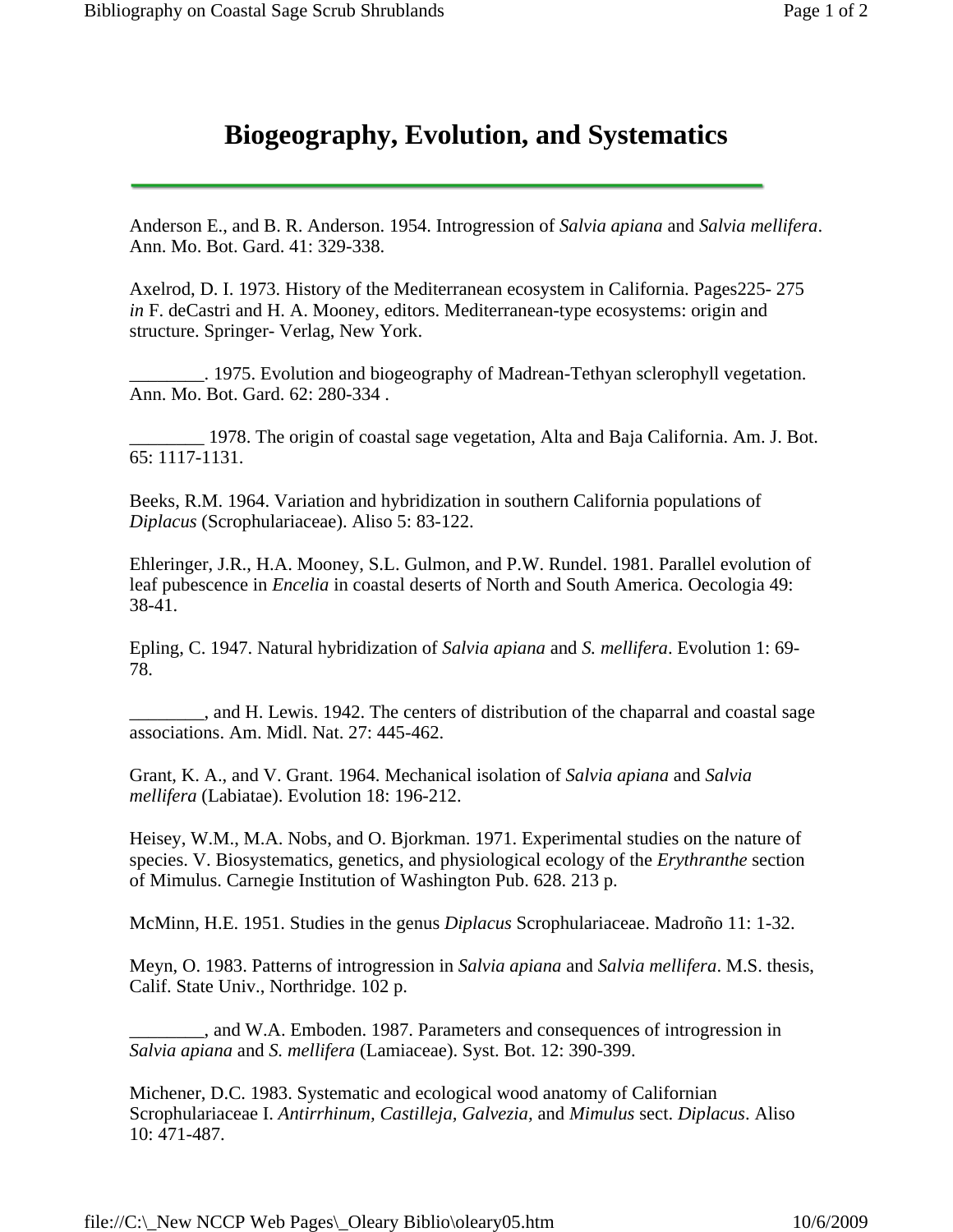Neisess, K.R. 1983. Evolution, systematics, and terpene relationships of *Salvia* section Audibertia. Ph.D. dissertation, Univ. of Calif., Riverside.

\_\_\_\_\_\_\_\_. 1984. Heterostyly in *Salvia brandegei* (Lamiaceae). Madroño 31:252-254.

\_\_\_\_\_\_\_\_. 1985. Notes on the *Salvia leucophylla* complex (Lamiaceae) of California and Baja California Norte. Madroño 32:273-275.

Parsons, D.J., and A.R. Moldenke. 1975. Convergence in vegetation structure along analogous climatic gradients in California and Chile. Ecology 56: 950-957.

Raven, P. H., and D. I. Axelrod. 1978. Origin and relationships of the California flora. Univ. of Calif. Pub. in Bot., Vol. 72, Univ. of Calif. Press, Berkeley, Caliifornia.

Troyer, C.L.A. 1983. Morphological evidence for hybridization between *Encelia farinosa* Gray ex Torrey and *E. californica* Nutt. (Asteraceae). M.S. thesis, Calif. State Univ., Fullerton.

\_\_\_\_\_\_\_\_. 1985. Hybridization between *Encelia farinosa* Gray ex Torrey and *E. californica* Nutt. (Asteraceae). Crossoma 11(4): 1-14; 11(6): 1-6.

Walters, J.L. 1956. Spontaneous meiotic chromosome breakage in natural populations of *Paeonia californica*. Am. J. Bot. 43: 342-354.

Webb, A., and S. Carlquist. 1964. Leaf anatomy as an indicator of *Salvia apiana-mellifera* introgression. Aliso 5: 437-449.

Wells, H. 1980. A distance coefficient as a hybridization index: an example using *Mimulus longliflorus* and *M. flemingii* (Scrophulariaceae) from Santa Cruz Island, California. Taxon 29: 53-65.

Westman, W.E. 1983. Island biogeography: studies on the xeric shrublands of the inner Channel Islands, California. J. Biogeogr. 10: 97-118.

Young, D.A. 1972. The reproductive biology of *Rhus integrifolia* and *Rhus ovata* (Anacardiaceae). Evolution 26: 406-414.

\_\_\_\_\_\_\_\_. 1974. Introgressive hybridization in two suthern California species of *Rhus* (Anacardiaceae). Brittonia 26:241-255.

\_\_\_\_\_\_\_\_ 1974. Taxonomic and nomenclatural notes on *Rhus integrifolia* and *Rhus ovata* (Anacardiaceae) Madroño 22:286-289.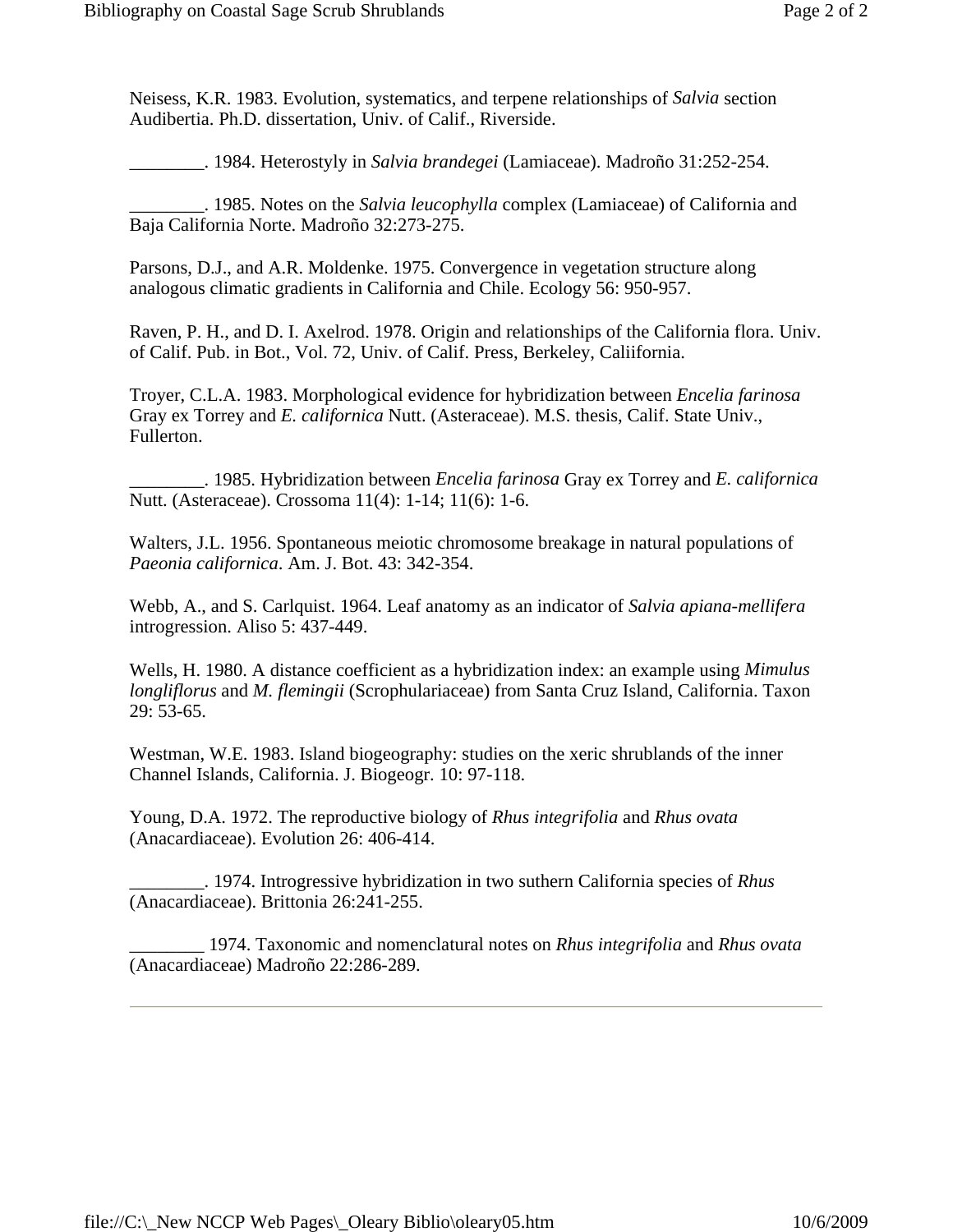# <span id="page-28-0"></span>**Community Composition, Distribution, and Classification**

Barbour, M. G., and J. Major. 1988. Introduction. Pages 3-10 *in* M. G. Barbour and J. Major, editors. Terrestrial vegetation of California (2nd ed.). John Wiley and Sons, New York.

Bauer, H. L. 1943. The statistical analysis of chaparral and other plant communities by means of transect samples. Ecology 24: 45-60.

Behrends, P.R. 1991. Unpublished job report: Regional setting report. Biological resources and habitat analysis. Michael Brandman Associates, Santa Ana, California.

Bowden, L.W., R.A. Minnich, and A.R. Orme. 1971. Remote sensing of disturbed insular vegetation from color infrared imagery. Pages 1235-1243 *in* Proceedings of the International Symposium on Remote Sensing of the Environment (7th). Ann Arbor, Michigan.

Bowler, P.A., and R. Riesner. 1990. A preliminary checklist for the Univ. of Calif., Irvine campus and the San Joaquin wetlands. Crossosoma 16: 1-12.

Boyd, S.D. 1983. A flora of the Gavilan Hills, western Riverside County, California. M.S. thesis, Univ. of Calif., Riverside. 138 p.

Callaway, R.M., and F.W. Davis. 1993. Vegetation dynamics, fire, and the physical environment in coastal central California. Ecology 74:1567-1578.

Cole, K. 1980. Geologic control of vegetation in the Purisma Hills, California. Madroño 27:29-89.

Cooper, W. S. 1922. The broad-sclerophyll vegetation of California: an ecological study of the chaparral and its related communities. Carnegie Institution of Washington Publ. 319.

De Becker, S. 1988. Coastal scrub. Pages 108-109 *in* K.E. Mayer and W.F. Laudenslayer, Jr., editors. A guide to wildlife habitats of California. California Division of Forestry and Fire Protection, Sacramento, California.

DeSimone, S.A. 1989. Classification and environmental relationships of coastal sage scrub at Starr Ranch Sanctuary, Orange County, California. M.S. thesis, Calif. State Univ., Fullerton. 102 p.

\_\_\_\_\_\_\_\_, and J.H. Burk. 1992. Local variation in floristics and distributional factors in Californian coastal sage scrub. Madroño 39: 170-188.

Gray, J. 1991. Habitat classification system natural resources geographic information system project. County of Orange Environmental Management Agency, Santa Ana, California.

\_\_\_\_\_\_\_\_, and D. Bramlet. 1992. Habitat classification system natural resources geographic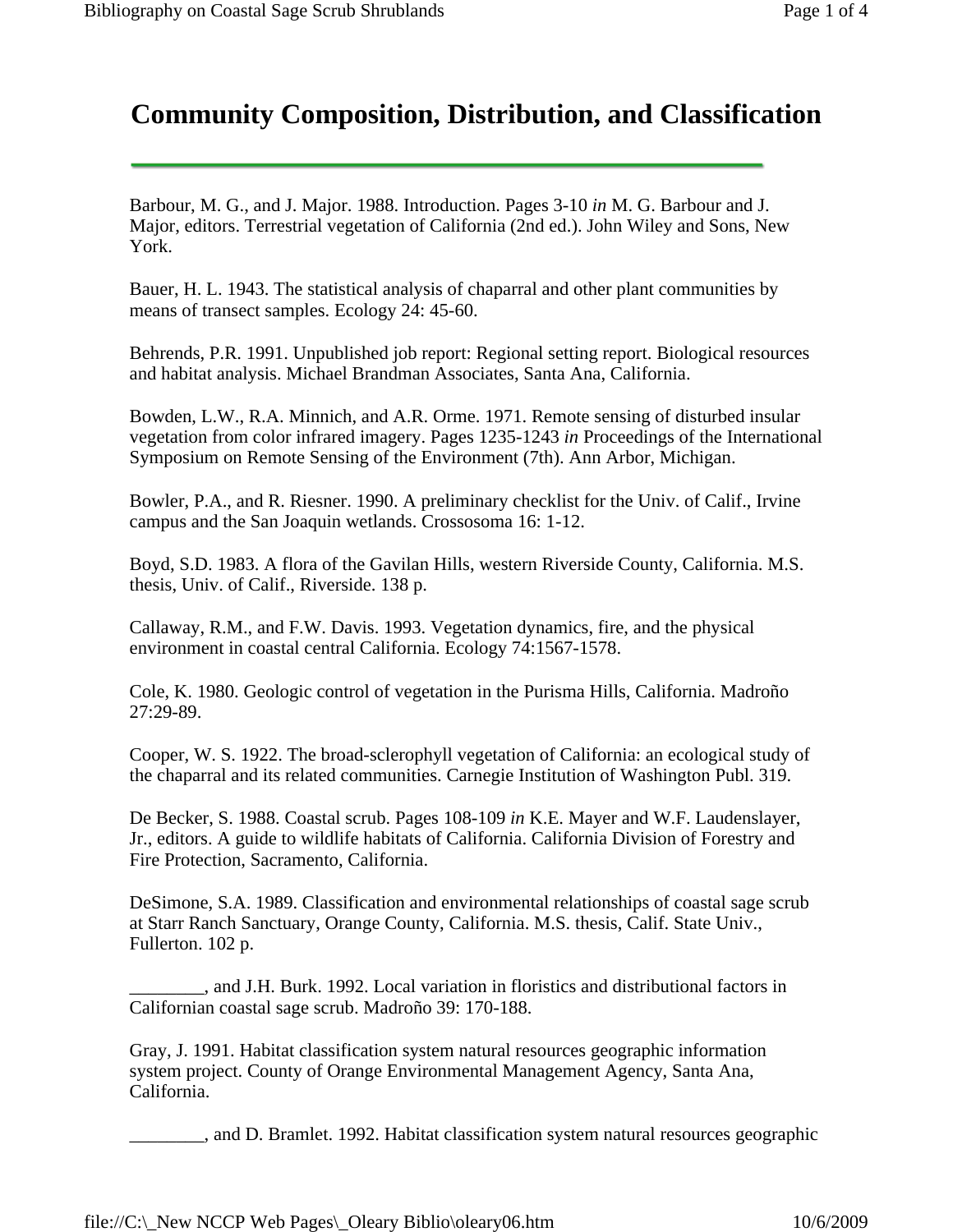information system project. Prepared for the County of Orange, Environmental Management Agency, Santa Ana, California. 41 p.

Hanes, T. L. 1976. Vegetation types of the San Gabriel Mountains. Pages 65-76 *in* J. Latting, editor. Symposium proceedings: plant communities of southern California. California Native Plant Society Spec. Pub. No. 2. Fullerton, CA.

Holland, R. F. 1986. Preliminary descriptions of the terrestrial natural communities of California. Unpublished report for Nongame-Heritage Program, Calif. Dept. of Fish and Game, Sacramento.

Howell, J.T. 1929. The flora of the Santa Ana Canyon region. Madroño 1:243-253.

Jones and Stokes Associates, Inc. 1993. Methods used to survey the vegetation of Orange County parks and open space areas and the Irvine Company Property. Prepared for the County of Orange, Environmental Management Agency, Environmental Planning Agency, Santa Ana, CA. 41 p.

Keeley, J.E., and S.C. Keele. 1988. Chaparral. Pages 165-207 *in* M. G. Barbour and W. D. Billings, editors. North American terrestrial vegetation. Cambridge Univ. Press, Cambridge.

Kirkpatrick, J. B., and C. F. Hutchinson. 1977. The community composition of Californian coastal sage scrub. Vegetatio 35: 21-33.

\_\_\_\_\_\_\_\_, and C. F. Hutchinson. 1980. The environmental relationships of Californian coastal sage scrub and some of its component communities and species. J. Biogeogr. 7: 23- 38.

Little, R. J. 1977. A flora of Starr Ranch. M. A. Thesis, Calif. State Univ., Fullerton. 63 p.

Minnich, R.A. 1976. Vegetation of the San Bernardino Mountains. Pages 99-124 *in* J. Latting, editor. Symposium proceedings: plant communities of southern California. California Native Plant Society Spec. Pub. No. 2. Fullerton, CA.

Mooney, H. A. 1988. Southern coastal scrub. Pages 471-489 *in* M. G. Barbour, and J. Major, editors. Terrestrial vegetation of California (2nd edition). John Wiley and Sons, New York.

\_\_\_\_\_\_\_\_, and A.T. Harrison. 1972. The vegetation gradient on the lower slopes of the Sierra San Pedro Martir in northwest Baja California. Madroño 21: 439-445.

Mulroy, T.W., T.W. Rundel, and P.A. Bowler. 1979. The vascular flora of Punta Banda, Baja California Norte, Mexico. Madroño 26: 69-90.

Munz, P.A. 1974. A flora of southern California. Univ. of Calif. Press, Berkeley.

\_\_\_\_\_\_\_\_, and D.D. Keck. 1949. California plant communities. El Aliso 2: 87-105.

OLeary, J.F. 1989. Californian coastal sage scrub: general characteristics and future prospects. Crossosoma 15: 4-5.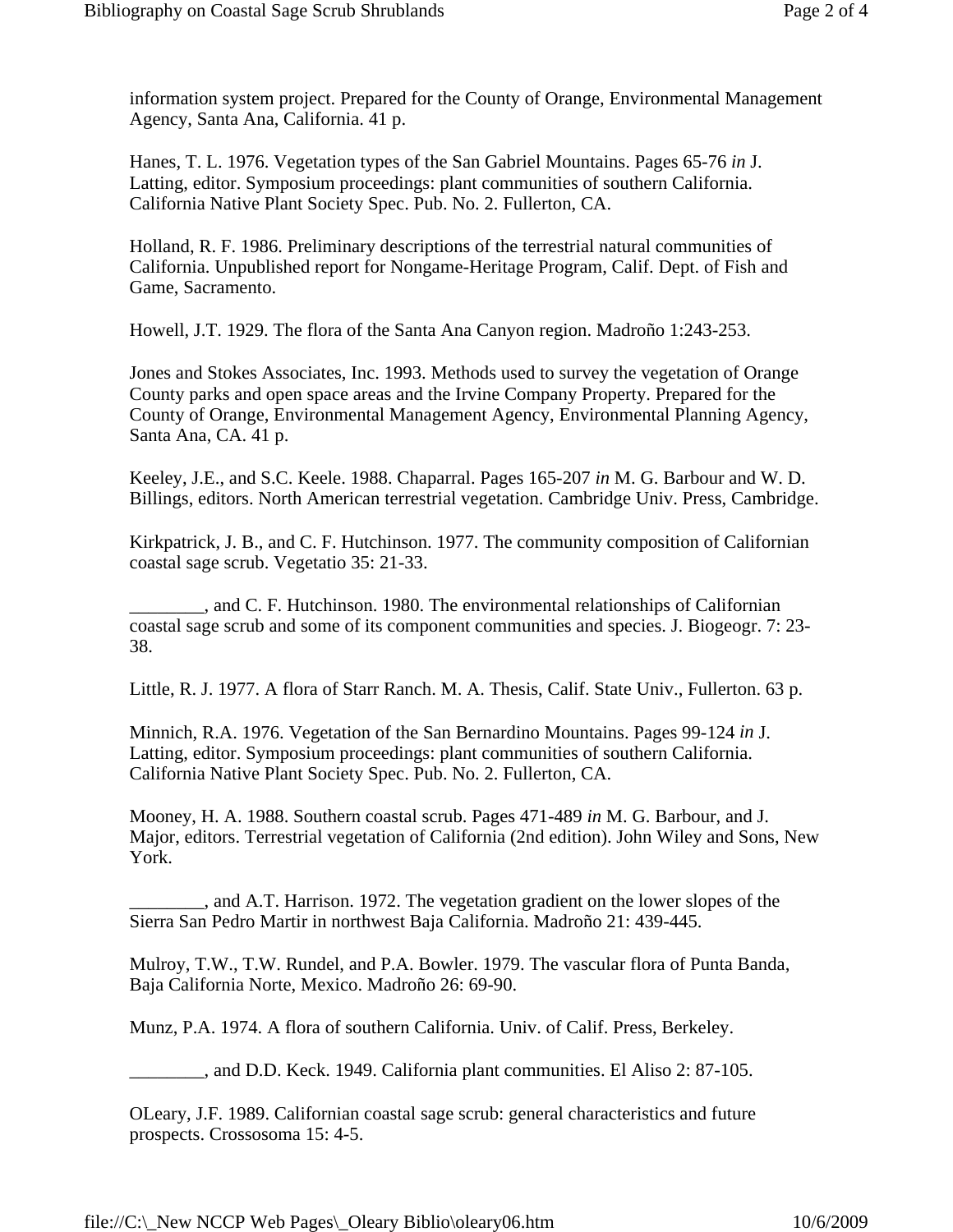\_\_\_\_\_\_\_\_. 1994. Coastal sage scrub. In P. Faber, ed., Californias Vanishing Flora. California Native Plant Society Press, in press.

Paysen, T.E., J.A. Derby, H. Black Jr., V.C. Bleich, and J.W. Mincks. 1980. A vegetation classification system applied to southern California. USDA Forest Service, Pacific Southwest Forest and Range Experiment Station, General Tech. Report PSW-45. 33 p.

Pequegnat, W. E. 1951. The biota of the Santa Ana Mountains. J. Entomol. Zool.  $42(3 \& 4)$ : 1- 84.

Quezel, P., and M. Barbero. 1989. Altitudinal zoning of forest structures in California and around the Mediterranean, a comparative study. Ann. Sci. For. (Paris) 46:233-250.

Rowlands, P.G. 1972. Relationships among the south-slope shrub communities of cismontane southern California. M.A. thesis, Calif. State Univ., Fullerton. 46 p.

Rundel, P.W., and J.L. Vankat. 1989. Chaparral communities and ecosystems. Pages 127- 139 *in* S.C. Keeley, editor. The California chaparral. Paradigms reexamined. Natural History Museum of Los Angeles County No. 34 Science Series.

Schmalzer, P.A., D.E. Hickson, and C.R. Hinkle. 1988. Vegetation studies on Vandenberg Air Force Base, California. National Aeronautics and Space Administration Report No. NAS 1.15: 100985; NASA-TM-100985. 484 p.

Shreve, F. 1927. The vegetation of a coastal mountain range. Ecology 8:27-44.

Smith, R.L. 1980. Alluvial scrub vegetation of the San Gabriel River floodplain, California. Madroño 27: 126-138.

Thorne, R. F. 1976. The vascular plant communities of California. Pages 1-31 *in* J. Latting, editor. Symposium proceedings: plant communities of southern California. California Native Plant Society Spec. Pub. No. 2, Fullerton, CA.

Troeger, A.R. 1982. Microcommunity patterns in coastal sage scrub. Page 635 *in* C. E. Conrad and W. C. Oechel, technical coordinators. Proceedings of the symposium on dynamics and management of Mediterranean-type ecosystems,. Pacific Southwest Forest and Range Experiment Station General Technical Report PSW-58, Berkeley, California.

Uri, C.T. 1970. Infrared Ektachrome for vegetation identification and mapping on San Diego terraces. M.A. thesis, San Diego State Univ. 139 p.

Vogl, R.J. 1976. An introduction to the plant communities of the Santa Ana and San Jacnto Mountains. Pages 77-98 *in* J. Latting, editor. Symposium proceedings: plant communities of southern California. California Native Plant Society Spec. Pub. No. 2. Fullerton, CA.

Waldrop, B.M. 1975. Vegetation and slope aspect in coastal canyons, San Diego, California. M.A. thesis, San Diego State Univ. 69 p.

Wells, P.V. 1962. Vegetation in relation to geological substratum and fire in the San Luis Obispo quadrangle, California. Ecol. Monogr. 32: 79-103.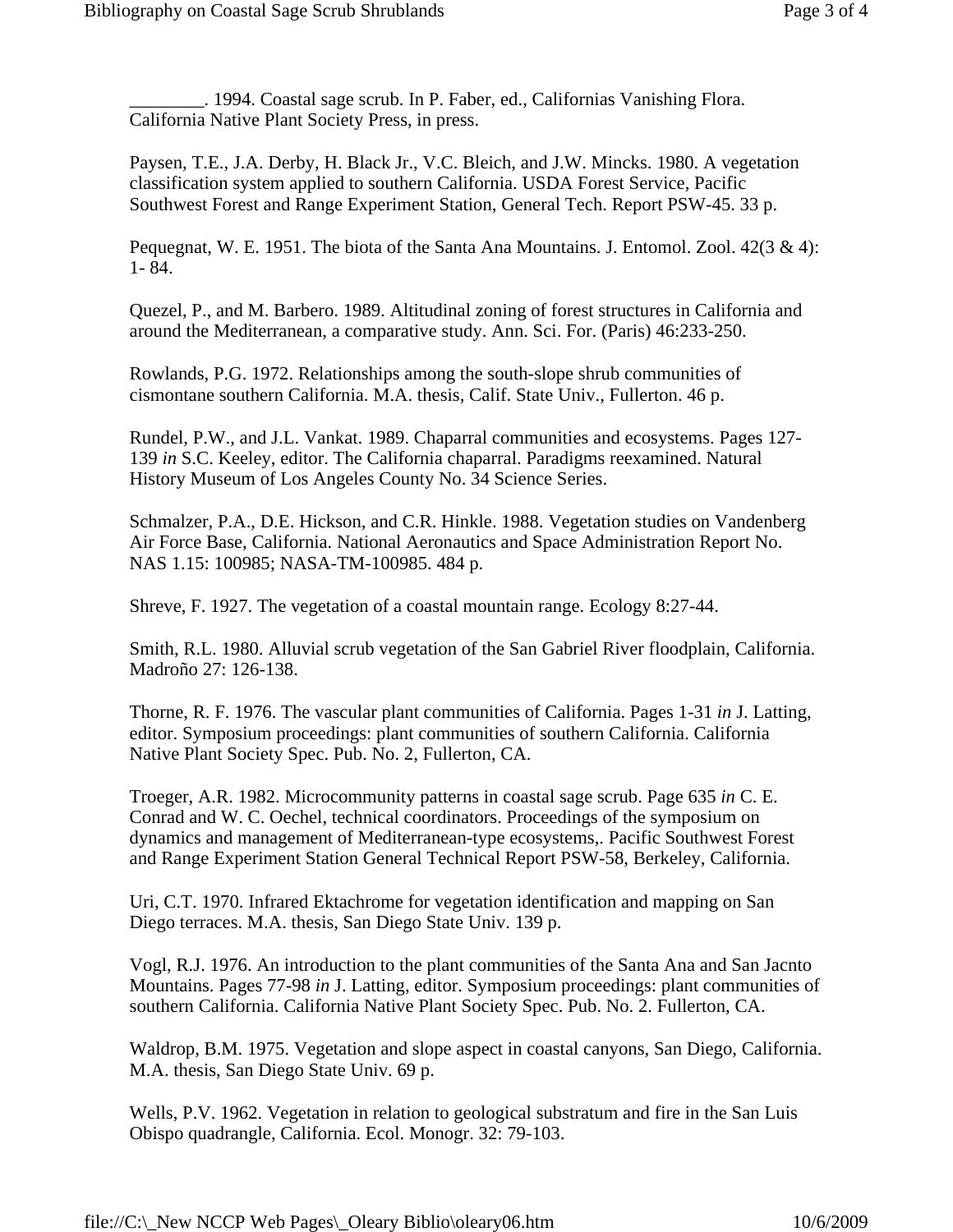Westman, W. E. 1980. Gaussian analysis: identifying environmental factors influencing bell- shaped species distributions. Ecology 61: 733-739.

\_\_\_\_\_\_\_\_. 1981. Factors influencing the distribution of species of Californian coastal sage scrub. Ecology 62: 439-455.

\_\_\_\_\_\_\_\_. 1983. Plant community structure - spatial partitioning of resources. Pages 417- 445 *in* F. J. Kruger, D. T. Mitchell, D. T., and J. U. M. Jarvis, editors. Mediterranean-type ecosystems: the role of nutrients. Springer-Verlag, Berlin.

\_\_\_\_\_\_\_\_. 1983. Xeric Mediterranean-type shrubland associations of Alta and Baja California and the community/continuum debate. Vegetatio 52: 3-19.

\_\_\_\_\_\_\_\_ 1991. Measuring realized niche spaces: climatic response of chaparral and coastal sage scrub. Ecology 72: 1678-1684.

\_\_\_\_\_\_\_\_, and G.P. Malanson. 1992. Effects of climatic change on Mediterranean-type ecosystems in California and Baja California. Pages 258-276 *in* R. Peters and T. Lovejoy, editors. Consequences of the greenhouse effect for biological diversity. Yale Univ. Press, New Haven, Connecticut.

Yool, S.R., J.L. Star, J.E. Estes, D.B. Botkin, D.W. Eckhards, and F.W. Davis. 1986. Performance analysis of image processing algorithms for classification of natural vegetation in the mountains of southern California. Int. J. Remote Sens. 7: 683-702.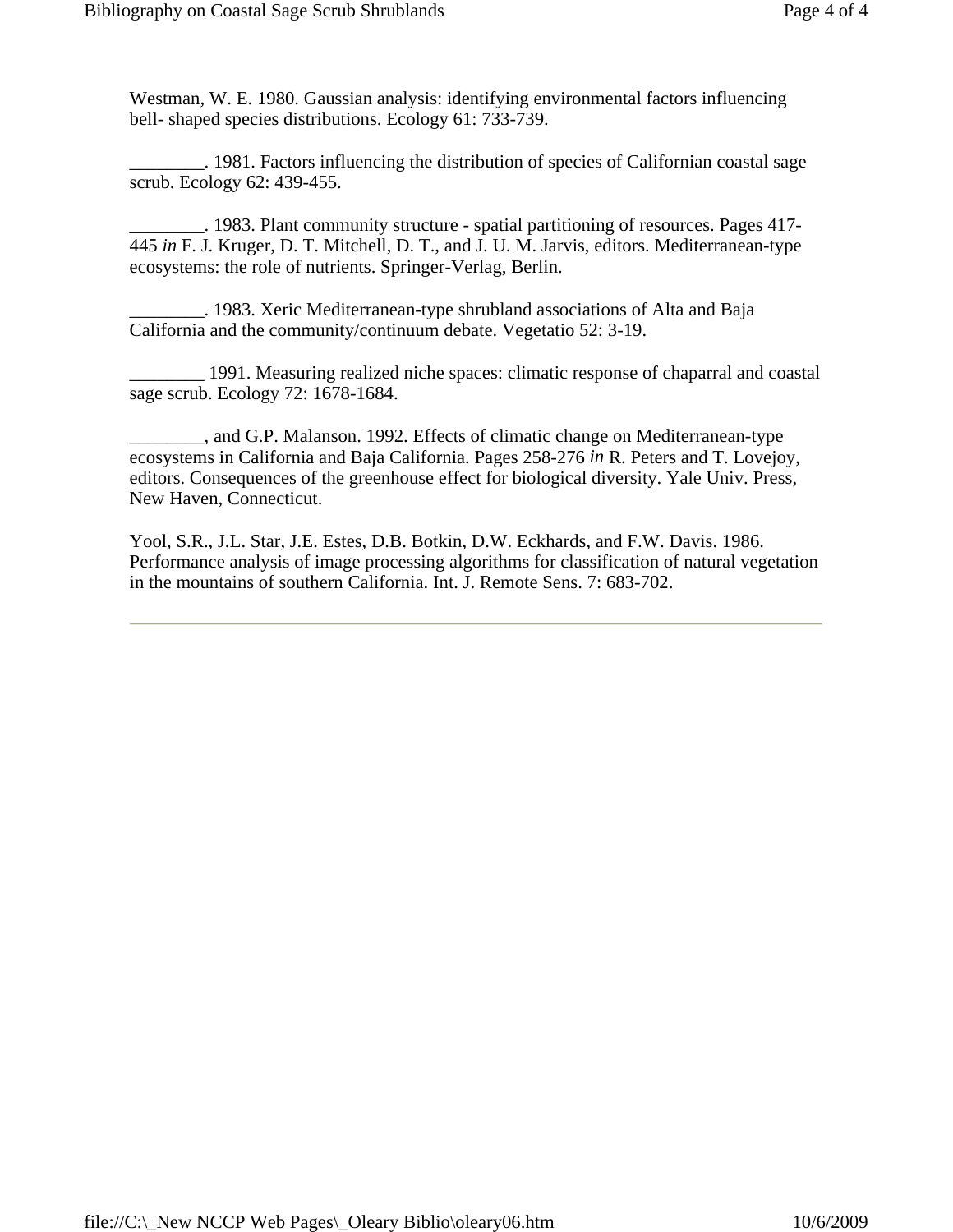# <span id="page-32-0"></span>**Comparison With Other Malacophyllous Shrublands in Mediterranean Climates**

Cody, M.L., and H.A. Mooney. 1978. Convergence versus non-convergence in Mediterranean- climate ecosystems. Annu. Rev. Ecol. Syst. 9:265-321.

Mooney, H.A. 1977. Frost sensitivity and resprouting behavior of analagous shrubs of California and Chile. Madroño 24: 74-78.

Naveh, Z. 1967. Mediterranean ecosystems and vegetation types in California and Israel. Ecology 48: 445-459.

OLeary, J.F. 1993. Towards greater uniformity of species diversity studies in Mediteraneantype ecosystems. Landscape Urban Plann. 24: 185-190.

Parsons, D.J., and A.R. Moldenke. 1975. Convergence in vegetation structure along analogous climatic gradients in California and Chile. Ecology 56: 950-957.

Shmida, A., and M. Barbour. 1982.. A comparison of two types of Mediterranean scrub in Israel and California. Pages 100- 106 *in* C. E. Conrad and W. C. Oechel, technical coordinators. Proceedings of the symposium on dynamics and management of Mediterranean-type ecosystems. Pacific Southwest Forest and Range Experiment Station General Technical Report PSW-58, Berkeley, California.

Went, F.W. 1953. Comparison between the flora of Israel and southern California. Lasca Leaves 3: 52-53.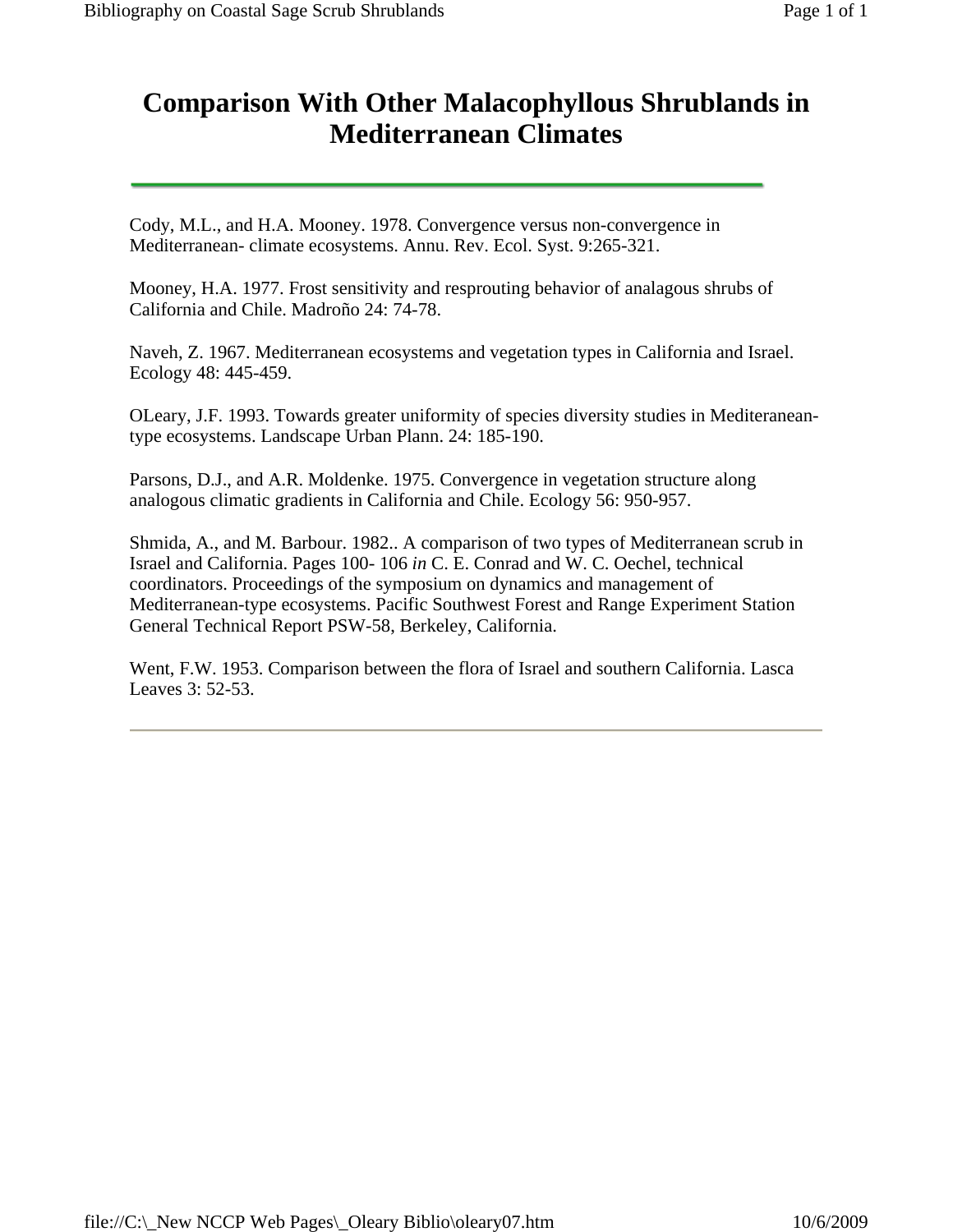# **Conservation, Restoration, and Management**

<span id="page-33-0"></span>Abell, C.A. 1949. Fires in the national forests of southern California with respect to final area and distance traveled by the suppression crew on foot. USDA Forest Service, California Forest and Range Experiment Station. 9 p.

Adams, F., P. Ewing, and M. Huberty. 1947. Hydroloic aspects of burning brush and woodland-grass ranges in California. State of California, Department of Natural Resources, Division of Forestry. 84 p.

Adams, T.E. 1976. A brushland perspective. Pages 1-5 *in* R.M. Love and T.E. Adams, editors. Proceedings. A new look at Californias brushland resource. Univ. of Calif., Davis, Institute of Ecology.

\_\_\_\_\_\_\_\_. 1978. Brushland management. Calif. Agric. 32: 9.

Alberts, A.C., A.D. Richman, D. Tran, R. Sauajot, C. McCalvin, and D.T. Bolger. 1993. Effects of habitat fragmentation on populations of native and exotic plants in southern California coastal scrub. Pages 103- 110 *in* J.E. Keeley, editor. Proceedings of the symposium on the interface between ecology and land development in California. Southern California Academy of Sciences, Los Angeles, California.

Albini, F.A., and E.B. Anderson. 1982. Predicting fire behavior in U.S. Mediterranean ecosystems. Pages 483-489 *in* C. E. Conrad and W. C. Oechel, technical coordinators. Proceedings of the symposium on dynamics and management of Mediterranean-type ecosystems. Pacific Southwest Forest and Range Experiment Station General Technical Report PSW-58, Berkeley, California.

Allen, E.B., B.I. Heindl, and J.P. Rieger. 1993. Trajectories of succession on restored roadsides in southern California. Fifth Annual Conference of the society for Ecological Restoration. Program Abstracts. p 24.

Anderson, H.W., and C.B. Phillips. 1982. Estimating hydrologic values for planning wildland fire protection. Pages 411-416 *in* C. E. Conrad and W. C. Oechel, technical coordinators. Proceedings of the symposium on dynamics and management of Mediterranean-type ecosystems. Pacific Southwest Forest and Range Experiment Station General Technical Report PSW-58, Berkeley, California.

\_\_\_\_\_\_\_\_, G.B. Colman, and P.J. Zinke. 1959. Summer slides and winter scour, dry-wet erosion in southern California mountains. USDA Forest Service, Pacific Southwest Forest and Range Experiment Station, Technical Paper PSW-36. 12 p.

Anthony, D.F. 1985. Wildland fire control in urban environments. Pages 9-15 *in* K. Radtke, editor. Living in the chaparral of southern California. National Foundation for Environmental Safety, Santa Monica, California. 72 p.

Archer, M., and A. Wolf. 1993. Variation in seed set and seed viability between individual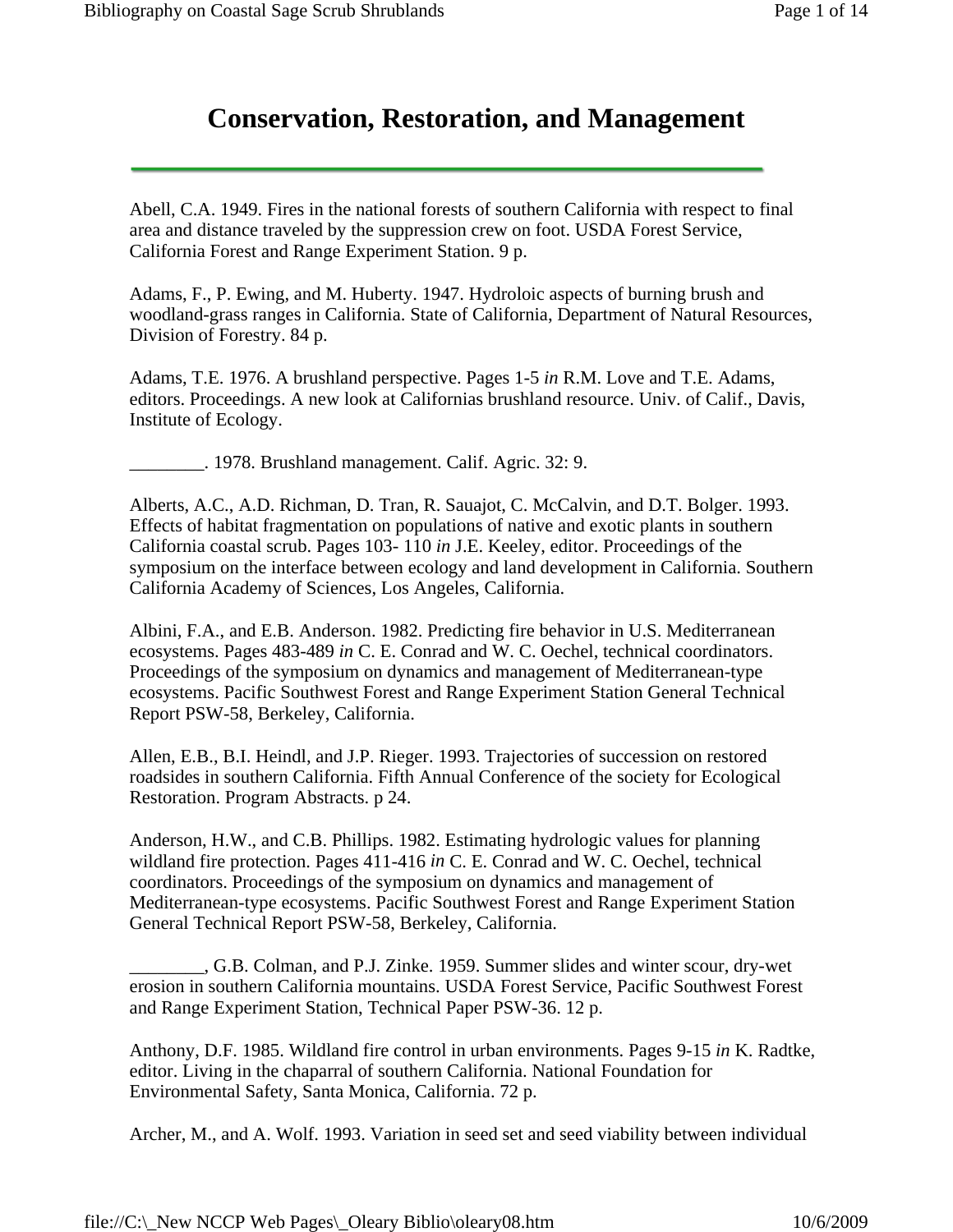plants in two buckwheat species (*Eriogonum parvifolium* Sm. in Rees and *Eriogonum grande* E. Greene var. *testudinum* Reveal) from natural habitats in southern California and northern Baja California, Mexico. Fifth Annual Conference of the Society for Ecological Restoration. Program Abstracts. p 25.

Arnold, K., L.T. Burcham, R.L. Fenner, and R.F. Grah. 1951. Use of fire in land clearing: careful management of controlled burn requires effective patrol mop-up operations to achieve planned results. Calif. Agric. 5(7): 6-15.

 $\frac{1}{100}$ ,  $\frac{1}{100}$ , and  $\frac{1}{100}$ . 1951. Use of fire in land clearing: controlled burns by planned application and confinement of fire to preselected wildland areas, a toll of many uses. Calif. Agric. 5(3): 9-11.

 $\ldots$ ,  $\ldots$ ,  $\ldots$ , and  $\ldots$ , 1951. Use of fire in land clearing: controlled burns must be planned and organized to obtain effectiveness, safety and low cost. Calif. Agric. 5(5): 11-12.

 $\Box$ ,  $\Box$ ,  $\Box$ , and  $\Box$  $\Box$ . 1951. Use of fire in land clearing: proper ignition techniques important requirements for successful management of controlled burns. Calif. Agric. 5(6): 13-15.

 $\frac{1}{2}$ ,  $\frac{1}{2}$ , and  $\frac{1}{2}$  1951. Use of fire in land clearing: selection and preparation of the area to be cleared by planned application and confinement of fire important. Calif. Agric. 5(4): 7-8.

Bauer, D.R. 1974. A history of forest-fire control in southern California. Pages 121-130 *in* Proceedings of the symposium on living with the chaparral. Sierra Club, San Francisco, California.

Bentley, J.R., C.E. Conrad, and H.E. Schime. 1971. Burning trials in shrubby vegetation desiccated with herbicides. USDA Forest Service, Pacific Southwest Forest and Range Experiment Station, Research Note PSW-241. 9 p.

Biological Task Force for Preserve Design, San Diego County, California. 1992. Draft: Biological standards and guidelines for multiple species preserve design. Approx. 200 p.

Biswell, H.H. 1954. The brush control problem in California. J. Range Manage. 7: 57-62.

\_\_\_\_\_\_\_\_. 1969. Prescribed burning for wildlife in California brushlands. Pages 438-446 *in*  Transactions of the 34th North American wildlife and natural resources conference.

1976. Problems of prescribed burning and smoke in wildland-urban areas of California. Pages 247-254 *in* Proceedings of the international symposium on air quality and smoke from urban and forest fires, National Academy of Sciences, Washington, D.C.

\_\_\_\_\_\_\_\_. 1977. Prescribed fire as a management tool. Pages 151-162 *in* H.A. Mooney and C.E. Conrad, editors. Proceedings of the symposium on environmental consequences of fire and fuel management in Mediterranean ecosystems. USDA Forest Service, General Technical Report WO-3.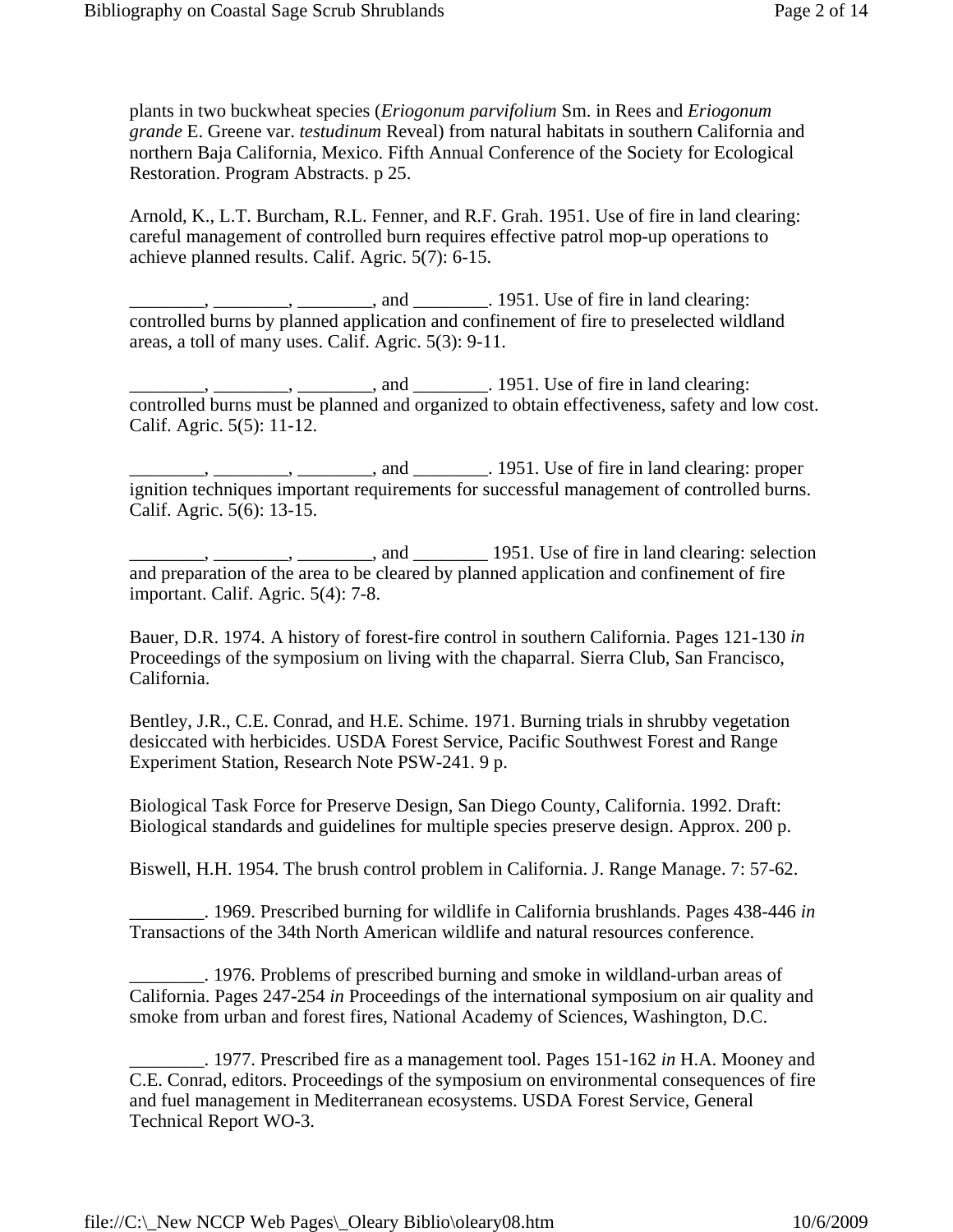\_\_\_\_\_\_\_\_, and A.M. Schultz. 1957. Surface runoff and erosion as related to prescribed burning. J. For. 55: 372-374.

and 1958. Reduction of wildfire hazard. Calif. Agric. 12: 4-5.

Blane, M., and D. Bramlet. 1993. Riversidan alluvial fan sage scrub restoration. Fifth Annual Conference of the Society for Ecological Restoration. Program Abstracts, pp. 27-28.

Bonnicksen, T.M. 1978. A biosocial analysis of fire management decision-making for brushland watersheds in southern California. Ph.D. dissertation, Univ. of Calif., Berkeley. 267 p.

\_\_\_\_\_\_\_\_. 1980. Computer simulation of the cumulative effects of brushland firemanagement policies. Environ. Manage. 4: 35-47.

\_\_\_\_\_\_\_\_. 1981. Brushland fire-management policies: a cross-impact simulation of southern California. Environ. Manage. 5: 521-529.

\_\_\_\_\_\_\_\_, and R.G. Lee. 1979. Persistence of a fire exclusion policy in southern California: a biosocial interpretation. J. of Environ. Manage. 8:277-293.

Bosselman, F.P. 1992. Planning to prevent species endangerment. Land Use Law. March, 1992: 3-8.

Bowler, P.A. 1990. Restoration-I. The challenge of mitigation. Restoration and Management Notes 8: 78-82.

\_\_\_\_\_\_\_\_. 1990. The challenge of living with growth in a healthy environment. Crossoma 17:1-10.

\_\_\_\_\_\_\_\_. 1993. New directions in coastal sage scrub restoration: establishing local species richness, ethics, and effort in onsite seed collection, GIS applications and a new approach to longterm project design and performance standards. Fifth Annual Conference of the Society for Ecological Restoration. Program Abstracts, p. 28.

Bradley, L.J., A.M. Chang, J.S. Crain, and S.R. Feeney. 1994. Grafting as an experimental technique in coastal sage scrub restoration. Symposium on brushfires in California: Ecology and Resource Management. S. Calif. Acad. Sci., U.C. Irvine. Program Abstract No. 43.

Brussard, P.F., and D.D. Murphy, 1992. Subregionalization for natural communities conservation planning. Section 5 (11 p.) in Southern California coastal sage scrub natural communities conservation plan: scientific review panel conservation guidelines and documentation. Calif. Dept. of Fish and Game, and Calif. Resources Agency. 469 p.

California Department of Fish and Game. 1991. Unpublished report: Listed and sensitive

 $\_\_$ ,  $\_\_\_\_\_\_\$  and J.M. Reed. 1993. Research and monitoring needs. Section 6 (39) p.) in Southern California coastal sage scrub natural communities conservation plan: scientific review panel conservation guidelines and documentation. Calif. Dept. of Fish and Game, and Calif. Resources Agency. 469 p.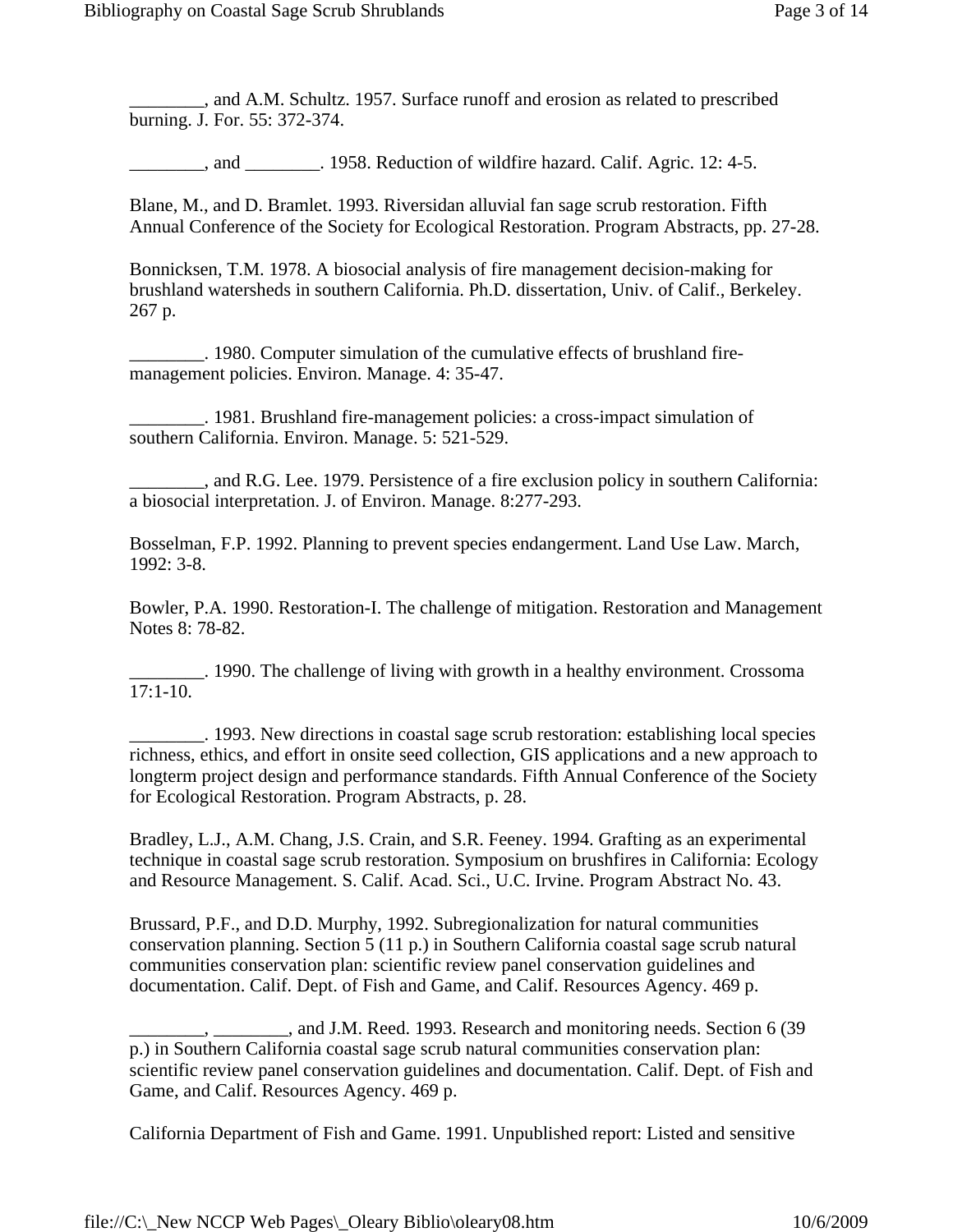species in southern California coastal sage scrub. Natural Heritage Division; August, 1991.

\_\_\_\_\_\_\_\_, and Caliornia Resources Agency. 1993. Southern California coastal sage scrub natural communities conservation plan: scientific review panel conservation guidelines and documentation. 469 p. (11 sections).

\_\_\_\_\_\_\_\_, Natural Diversity Data Base Staff. 1993a. Distribution of coastal sage scrub species (maps). Section 4.3 (59 p.) in Southern California coastal sage scrub natural communities conservation plan: scientific review panel conservation guidelines and documentation. Calif. Dept. of Fish and Game, and Calif. Resources Agency. 469 p.

\_\_\_\_\_\_\_\_. 1993b. Sensitive species associated with coastal sage scrub. Section 4.2 (10 p.) in Southern California coastal sage scrub natural communities conservation plan: scientific review panel conservation guidelines and documentation. Calif. Dept. of Fish and Game, and Calif. Resources Agency. 469 p.

\_\_\_\_\_\_\_\_, Natural Heritage Division. 1993. Bibliography of data sent to the Scientific Review Panel. Section 9.3 (13 p.) in Southern California coastal sage scrub natural communities conservation plan: scientific review panel conservation guidelines and documentation. Calif. Dept. of Fish and Game, and Calif. Resources Agency. 469 p.

California Native Plant Society. Preliminary data on *Aphanisma blitoides*, *Calochortus catalinea* and *Dudleya virens*. 11 p.

Chia, D. 1993. The accumulation of salt on the soil surface and the occurence of mycorrhizal fungi spores at sites dominated by crystal ice plant (*Mesembryanthemum crystallinum* L.) compared with coastal sage scrub habitat: the implications for restoration. Fifth Annual Conferenceof the Society for Ecological Restoration. Program Abstracts, p. 30-31.

City of Lake Elsinore and LSA Associates, Inc. 1990. Volume I draft environmental impact report for North Peak annexation, general plan ammendment and specific plan adoption. Approx. 10 p.

City of Rancho Cucamonga, in cooperation with Michael Brandman Associates. 1992. Final resource managment plan for the Etiwanda North Specific Plan Area, Rancho Cucamonga, California. (contains vegetation map on USGS Quad.) Over 100 p.

Coalition for Habitat Conservation. 1992. Comments on the United States Fish and Wildlife Services proposal to list *Polioptila californica* as endangered. Several hundred p.

Countryman, C.M., and M.J. Schroeder. 1959. Prescribed fire climate. USDA Forest Service, Pacific Southwest Forest and Range Experiment Station, Technical Paper No. 35. 19 p.

Crain, J.S., and S. R. Feeney. 1994. Survival differences of *Encelia californica* among wildgrown transplanted seedlings and those grown from seed under greenhouse conditions. Symposium on brushfires in California: Ecology and Resource Management. S. Calif. Acad. Sci., U.C. Irvine. Program Abstracts No. 40.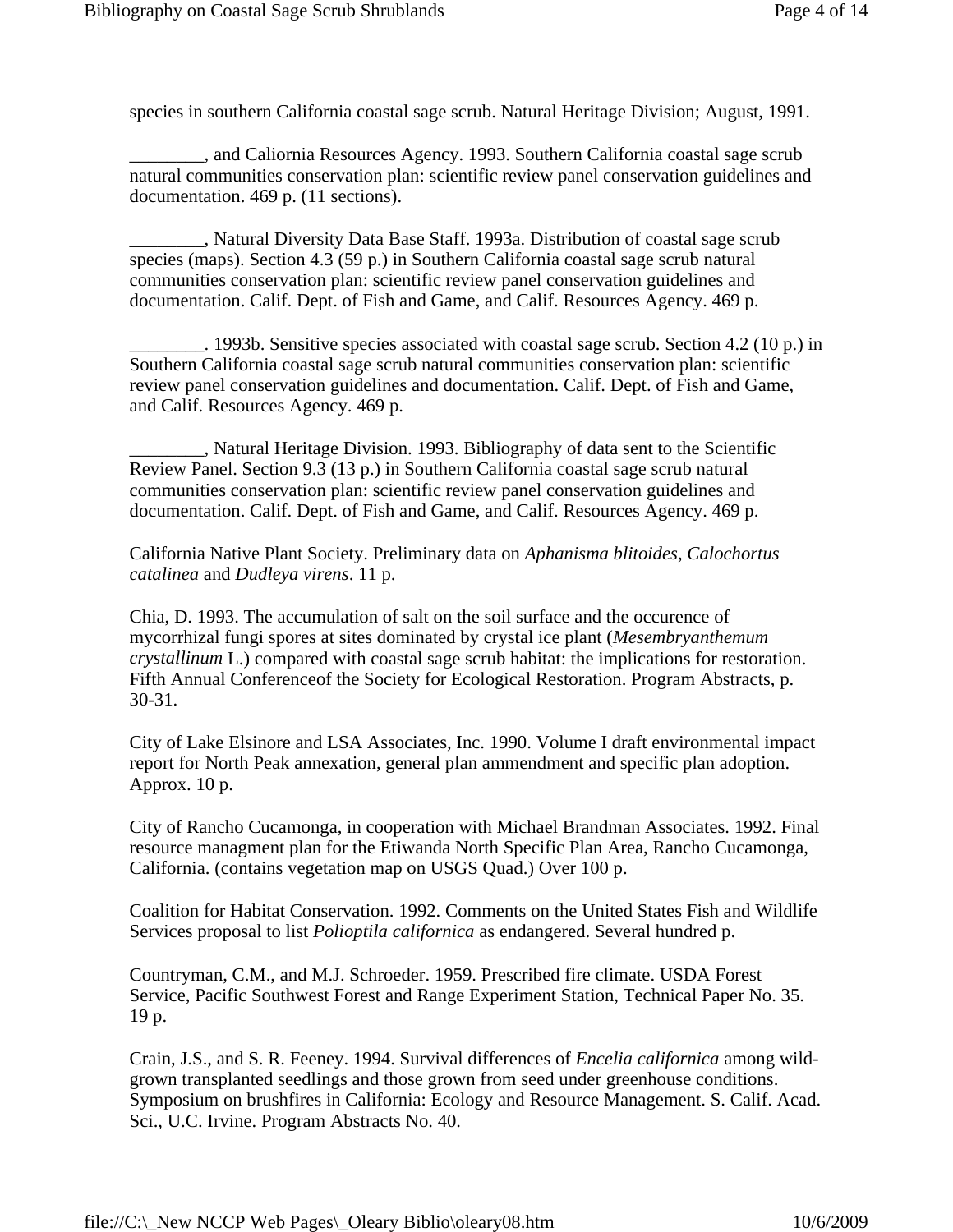$\_\_$ , and A.M. Chang. 1994. Vegetative propagation of coastal sage scrub species. Symposium on brushfires in California: Ecology and Resource Management. S. Calif. Acad. Sci., U.C. Irvine. Program Abstract No. 42.

Crouse, R.P. 1961. First-year effects of land treatment on dry-season streamflow after a fire in southern California. USDA Forest Service, Pacific Southwest Forest and Range Experiment Station, Research Note No. 191. 5 p.

DAntonio, C.M. 1993. Mechanisms controlling invasion of coastal plant communities by the alien succulent *Caprobotus edulis*. Ecology 74: 83-95.

Daniels, O.L., and R.W. Mutch. 1982. Land management decision model: planning the future of fire-dependent ecosystems. Pages 528-532 *in* C. E. Conrad and W. C. Oechel, technical coordinators. Proceedings of the symposium on dynamics and management of Mediterranean-type ecosystems. Pacific Southwest Forest and Range Experiment Station, General Technical Report PSW-58, Berkeley, California.

Davis, C., and E. Allen 1993. Successional changes in California shrub communities following mechanical anthropogenic disturbance. Fifth Annual Conference of the Society for Ecological Restoration. Program Abstracts. p. 33-34.

Davis, L.S. 1964. The economics of wildlife protection with emphasis on fuel break systems. Ph.D. dissertation, Univ. of Calif., Berkeley. 236 p.

\_\_\_\_\_\_\_\_, and R.W. Cooper. 1963. How prescribed burning affects wildfire occurrence. J. of For. 61: 915-917.

DeSimone, S.A., and J.H. Burk. 1993. Local floristic and distributional variation in coastal sage scrub. Fifth Annual Conference of the Society for Ecological Restoration. Program Abstracts, p. 34.

DeVries, J.J., editor. 1984. Shrublands in California: literature review and research needed for management. Executive summary. California Water Resources Center, Univ. of Calif., Davis, Report No. 60. 15 p.

Dudek and Associates, Inc. 1991. Biological resources assessment report for 4S Ranch Concept Plan Area, San Diego County, California. Prepared for 4S Partners. 53 p.

Emrick, and T.E. Adams, Jr. 1977. Brush management--use of prescribed fire. Univ. of Calif., Berkeley, Division of Agricultural Sciences, Leaflet No. 2402.

Eng, L., D.D. Murphy, P.F. Brussard, M.S. Gilpin, R.F. Noss, and J.F. OLeary. 1993. Southern California coastal sage scrub natural community conservation planning process guidelines. Section 1 (20 p.) in Southern California coastal sage scrub natural communities conservation plan: scientific review panel conservation guidelines and documentation. Calif. Dept. of Fish and Game and Calif. Resources Agency. 469 p.

ERC Environmental and Energy Services Co. 1990. Eastside Reservoir project, Riverside County, California. Sensitive and endangered plant studies draft report. Prepared for the Metropolitan Water District of Southern California. 103 p.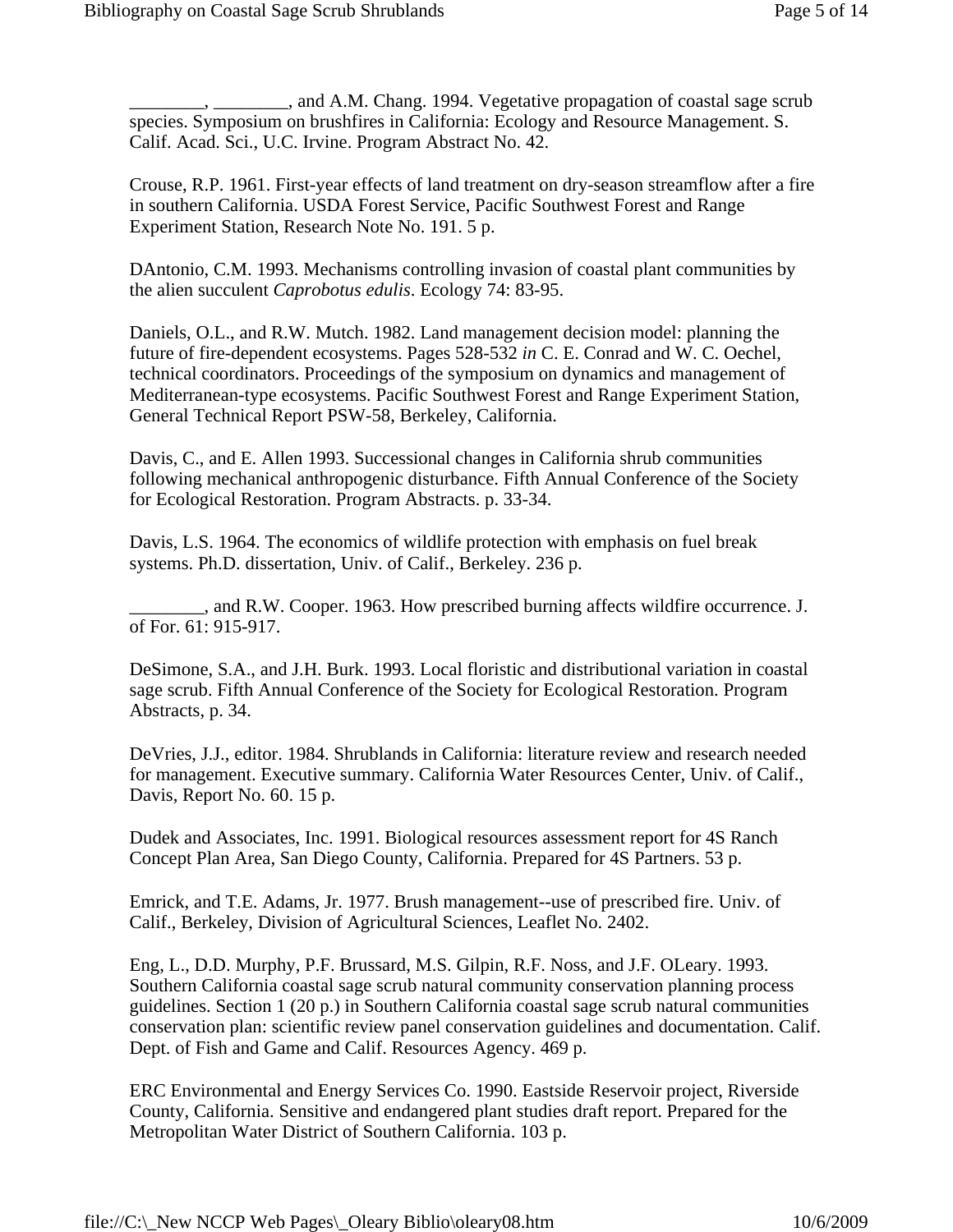\_\_\_\_\_\_\_\_. 1991. Biological technical report for University Commons, San Marcos, California. Prepared for H.B. Kornblatt. 54 p.

\_\_\_\_\_\_\_\_/WESTEC Services, Inc. 1989. Biological survey of Lawrence Canyon, Oceanside, California. Prepared for Coast Savings and Loan.

Feeney, S.R. 1994. Effects of watering and weeding on growth rates and vitality in quadrats containing young coastal sage scrub plants. Symposium on brushfires in California: Ecology and Resource Management. S. Calif. Acad. Sci., U.C. Irvine. Program Abstract No. 41.

Fleischman, E., and D.D. Murphy. 1993. A review of the biology of coastal sage scrub. Section 9.1 and 9.2 (109 p.) in Southern California coastal sage scrub natural communities conservation plan: scientific review panel conservation guidelines and documentation. Calif. Dept. of Fish and Game, and Calif. Resources Agency. 469 p.

Franklin, S.E. 1984. Prescribed fire at the urban interface. Pages 51-52 *in* B.Dell, editor. Medecos IV. Proceedings of the 4th international conference on Mediterranean ecosystems. Botany Department, Univ. of West. Australia, Nedlands.

Getty, M.H. 1985. Fire management policy and programs for Californias State Park System. Pages 32-35 *in* J.E. Lotan, B.M. Kilgore, W.C. Fischer, and R.W. Mutch, editors. Proceedings--Symposium and workshop on wilderness fire. USDA Forest Service, Intermountain Forest and Range Experiment Station, General Technical Report INT-182.

Gilpin, M.S. 1993. Population viability analysis contribution to planning. Section 8.2 (4 p.) in Southern California coastal sage scrub natural communities conservation plan: scientific review panel conservation guidelines and documentation. Calif. Dept. of Fish and Game, and Calif. Resources Agency. 469 p.

Gleason, C.H. 1958. Watershed management--an annotated bibliography of erosion, streamflow, and water yield publications by the California Forest and Range Experiment Station. USDA Forest Service, Pacific Southwest Forest and Range Experiment Station, Technical Paper No. 23. 79 p.

Graham, C.A. 1958. Killing brush sprouts on open rangeland in California. USDA Forest Srvice, California Forest and Range Experiment Station, Research Note 135. 5 p.

Green, L.R. 1982. Prescribed burning in the California Mediterranean ecosystem. Pages 464-471 *in* C. E. Conrad and W. C. Oechel, technical coordinators. Proceedings of the symposium on dynamics and management of Mediterranean-type ecosystems. Pacific Southwest Forest and Range Experiment Station General Technical Report PSW-58, Berkeley, California.

\_\_\_\_\_\_\_\_, and L.A. Newell. 1982. Using goats to control brush regrowth on fuelbreaks. USDA Forest Service, Pacific Southwest Forest and Range Experiment Station, General Technical Report PSW-59. 13 p.

\_\_\_\_\_\_\_\_, C.L., and W.L. Graves. 1978. Goat control of brush regrowth on southern California fuel breaks. Pages 451-455 *in* D.N. Hyder, editor. Proceedings of the first international rangeland congress. Colorado Society for Range Management.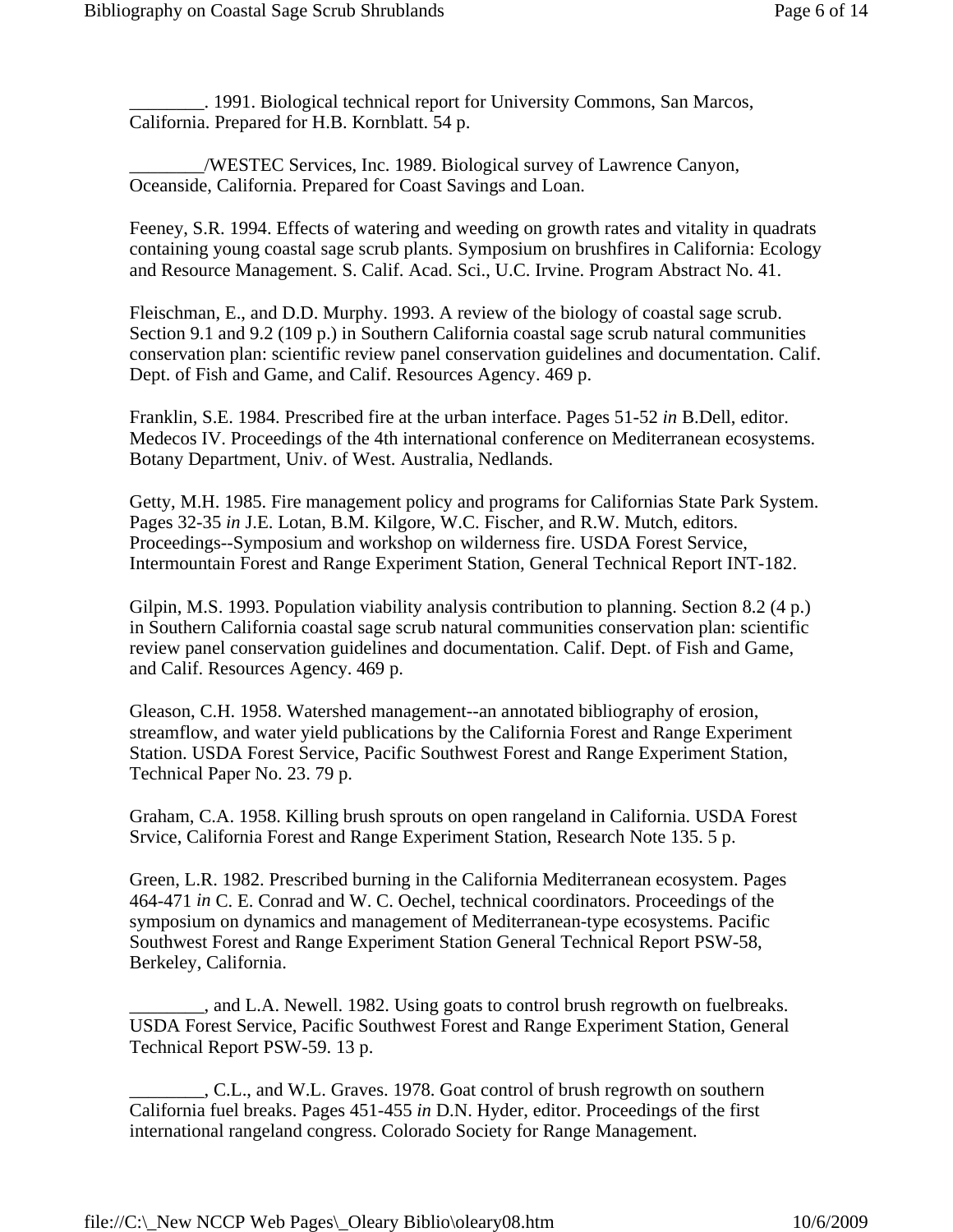Harris, R.W., and A.T. Leiser. 1979. Direct seeding woody plants in the landscape. California Agricultural Experiment Station, Leaflet 2577.

Hedrick, D.W. 1951. Brushland management in California. J. Range Manage. 4: 181-183.

Hellmers, H. 1969. Fight fire with fire. Science 166: 945-946.

Helm, R.D., B. Neal, and L. Taylor. 1973. A fire hazard severity classification system for Californias wildlands. State of California, Department of Natural Resources, Division of Forestry. 40 p.

Hillyard, D. 1988. Project status report coastal terrace revegetation. Prepared for Crystal Cove State Park, California Department of Parks and Recreation.

\_\_\_\_\_\_\_\_. 1990. Coastal sage scrub restoration in Orange County: two approaches. Pages 20-24 *in* P.J. Bryant and J. Remington, editors. Endangered wildlife and habitats in southern California. Memoirs of the natural history foundation of Orange County vol. 3.

\_\_\_\_\_\_\_\_, and M. Black. 1987. Coastal sage scrub restoration (California). Restoration and Management Notes 5: 96.

\_\_\_\_\_\_\_\_, and \_\_\_\_\_\_\_\_. 1988. Coastal sage scrub revegetation at Crystal Cove State Park, Orange County California. Pages 143-152 *in* J. Reiger and B. Williams, editors. Proceedings of the second symposium on native plant revegetation. San Diego, California.

Hopkins, W., J. Bentley, and R. Rice. 1961. Research and a land management model for southern California watersheds. USDA Forest Service, Pacific Southwest Forest and Range Experiment Station, Miscellaneous Paper No. 56. 12 p.

Horn, M., M. Carlin, T.L. Eagan, M. Erickson, C. Jones, W. Loeffler, and G. Nishiyama. 1993. A regional landscape approach to maintaining biodiversity: protected areas in Orange County and environs. Pages 69-83 *in* J.E. Keeley, editor. Proceedings of the symposium on interface between ecology and land development in California. Southern California Academy of Sciences, Los Angeles, California.

Hunter, S.C. 1982. Perspectives on managing Mediterranean-type ecosystems: summary and synthesis. Pages 64-68 *in* C. E. Conrad and W. C. Oechel, technical coordinators. Proceedings of the symposium on dynamics and management of Mediterranean-type ecosystems. Pacific Southwest Forest and Range Experiment Station General Technical Report PSW-58, Berkeley, California.

Johnson, V.J. 1984. Prescribed burning. Requiem or renaissance? J. For. 82: 82-91.

Jones and Stokes Associates. 1992. Descriptions of vegetation/ habitat and land cover classification for the Irving Ranch, Orange County. 22 p. plus attachment.

Jorgensen, J.R., and C.G. Wells. 1971. Apparent nitrogen fixation in soil influenced by prescribed burning. Soil Sci. Soc. Am. Proc. 35: 806-810.

Keeler-Wolf, T. 1992. Recent changes in the extent of coastal sage scrub, San Diego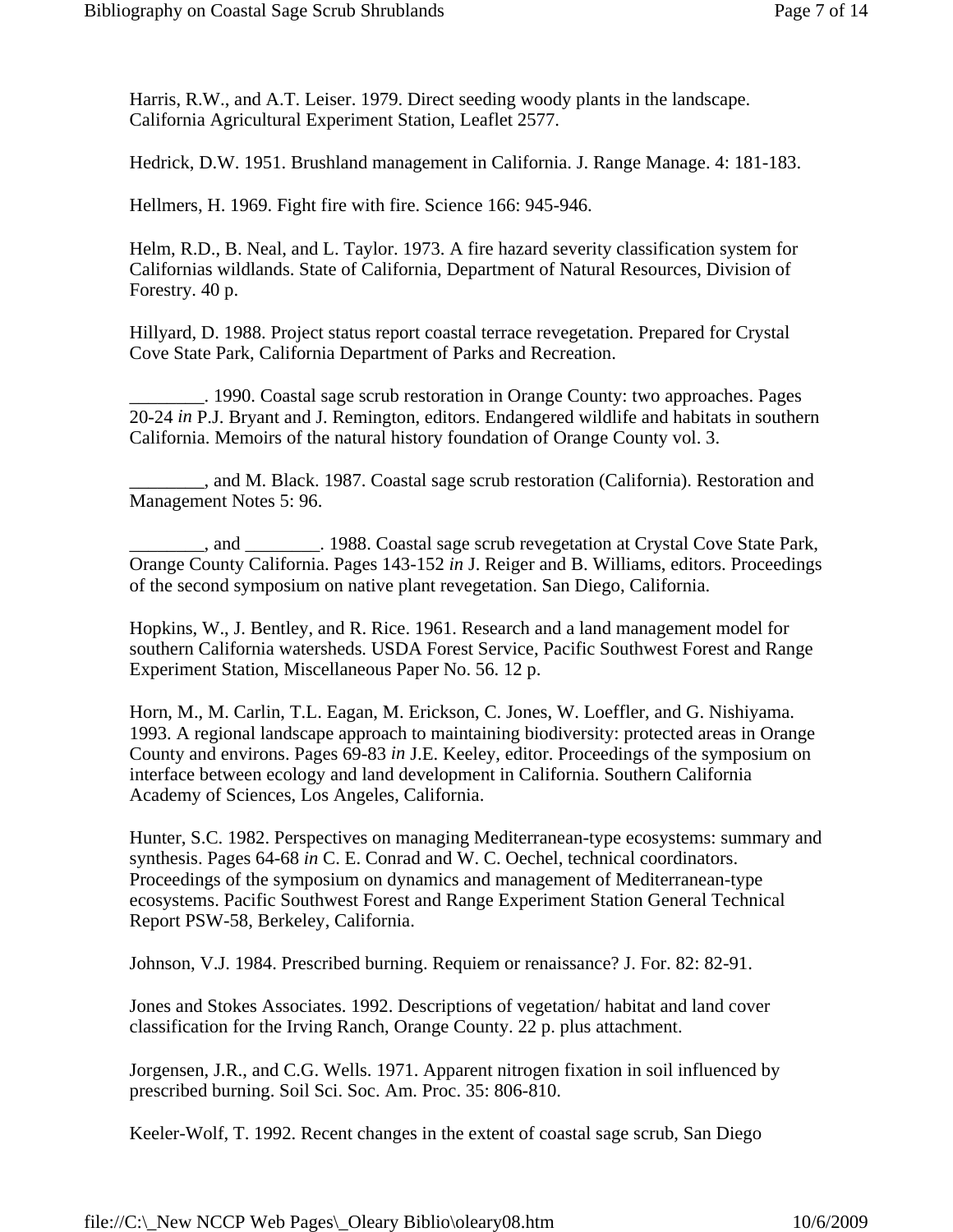County, California. Unpublished Technical Report produced for the Resources Agency of California, Department of Fish and Game, Natural Heritage Division. 7 p.

\_\_\_\_\_\_\_\_. 1993. Descriptions of habitat types for species associated with coastal sage scrub in the naturalcommunities conservation planning regions of Southern California. Section 3.2 (4 p.) in Southern California coastal sage scrub natural communities conservation plan: scientific review panel conservation guidelines and documentation. Calif. Dept. of Fish and Game, and Calif. Resources Agency. 469 p.

Keeley, J.E. 1993. Native grassland restoration: the initial stage - assessing suitable sites. Fifth Annual Conference of the Society for Ecological Restoration. Program Abstracts, p. 41.

Klopatek, J. M., R. J. Olson, C. J. Emerson, and J. L. Joness. 1979. Land-use conflicts with natural vegetation of the United States. Environ. Conserv. 6: 191-199.

Krammes, J.S., and H. Hellmers. 1963. Tests of chemical treatments to reduce erosion from burned watersheds. J. Geophys. Res. 68: 3667-3672.

Lathrop, E., B. Martin, and D. Blankenship. 1983. Effects of prescribed burning in coastal sage scrub community at San Onofre State Park, California. Crossosoma 9: 1-5.

Lothman, A.A. 1938. Forecasting for fire control in southern California. Mon. Weather Rev. 66: 134-135.

LSA Associates. 1990. Biological resources study. North Peak specific plan. Prepared for TMC developments 36 p.

\_\_\_\_\_\_\_\_. 1991. San Joaquin Hills Planned Community, Final EIR No. 517. Prepared for County of Orange Environmental Management Agency. 26 p.

\_\_\_\_\_\_\_\_. 1991. San Joaquin Hills Transportation Corridor biological assessment. Several hundred p. plus appendices.

\_\_\_\_\_\_\_\_. 1991. Volume III Appendices D (continued) through K to Environmental Impact Report for Mountain Park Specific Plan, EIR number 302, State Clearinghouse number 90010720.

Malanson, G.P. 1985. Fire management in coastal sage scrub, southern California, USA. Environ. Conserv. 12: 141-146.

Margaris, N.S. 1977. Decomposers and the fire cycle in Mediterranean-type ecosystems. Pages 37-45 *in* H.A. Mooney and C.E. Conrad, editors. Proceedings of the symposium on environmental consequences of fire and fuel management in Mediterranean ecosystems. USDA Forest Service, General Technical Report WO-3.

Martha Blane Associates and Sycamore Associates. 1992. Survey of selected sage scrub restoration sites in southern California. Technical Report prepared for the Metropolitan Water District of Southern Califonia. 49 p.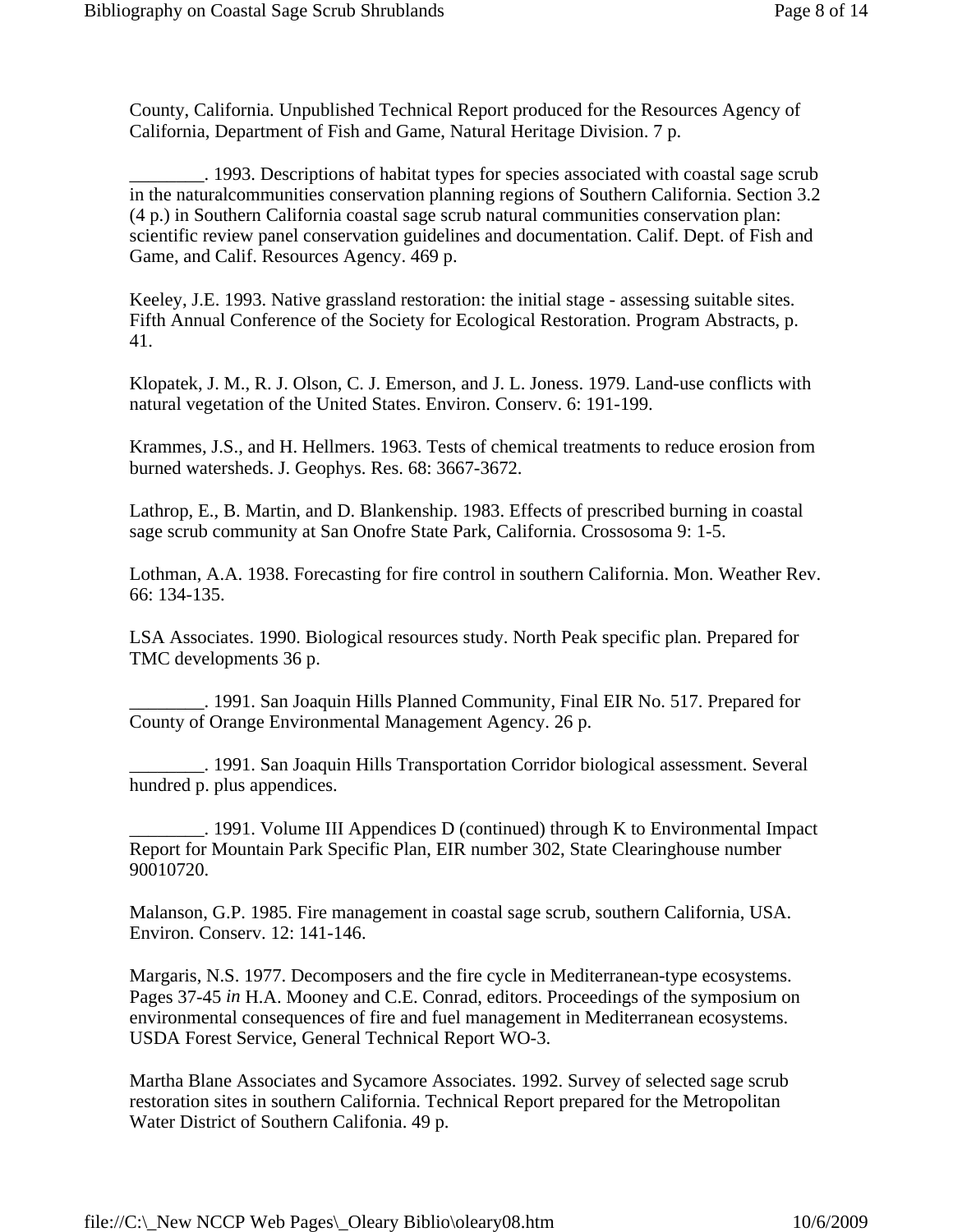Menke, J.W., and R. Vellasenor. 1977. The California Mediterranean ecosystem and its management. Pages 257-270 *in* H.A. Mooney and C.E. Conrad, editors. Proceedings of the symposium on environmental consequences of fire and fuel management in Mediterranean ecosystems, USDA Forest Service, General Technical Report WO-3.

Metropolitan Water District of Southern California. 1991. Eastside Reservoir Project, draft environmental planning technical report. Biological resources.

Michael Brandman Associates, Inc. 1989. Assessment of potential development constraints posed by biological resources for the TMC assemblage study area, Riverside County, California. Prepared for TMC Development. 31 p. plus appendices.

\_\_\_\_\_\_\_\_. 1990. Sensitive plant-species survey report, Otay Ranch-Proctor Valley/Jamul Mountains Area, San Diego County, California. Prepared for the Baldwin Company. 24 p.

Milane, M.S. 1994. Geographic Information Systems (GIS) applications in coastal sage scrub restoration. Symposium on brushfires in California: Ecology and Resource Management. S. Calif. Acad. Sci., U.C. Irvine. Program Abstract No. 38.

Monroe, J., W.D. Wagner, J. Carr, and F. Smith. 1992. Multi-species habitat conservation plan for southwestern Riverside County, California. Riverside County Habitat Conservation Agency and Metropolitan Water District of Southern California. Several hundred p.

Murphy, D.D. 1993. Conservation principles and application. Section 2 (15 p.) in Southern California coastal sage scrub natural communities conservation plan: scientific review panel conservation guidelines and documentation. Calif. Dept. of Fish and Game, and Calif. esources Agency. 469 p.

Nature Conservancy Research Staff. 1993. Restoration and management. Section 7 (13 p.) in Southern California coastal sage scrub natural communities conservation plan: scientific review panel conservation guidelines and documentation. Calif. Dept. of Fish and Game, and Calif. Resources Agency. 469 p.

Nichols, R., R. Montague, and R. Montague. 1993. Fire and fuel management planning for coastal sage scrub restoration. Fifth Annual Conference of the Society for Ecological Restoration. Program Abstracts, p. 49.

Noss, R.F. 1993. Edge effects, roads, and connectivity. Section 8.1 (28 p.) in Southern California coastal sage scrub natural communities conservation plan: scientific review panel conservation guidelines and documentation. Calif. Dept. of Fish and Game, and Calif. Resources Agency. 469 p.

\_\_\_\_\_\_\_\_, J.F. OLeary, D.D. Murphy, P.F. Brussard, and M.S. Gilpin. 1992. Coastal sage scrub survey guidelines. Section 4.1 (24 p.) in Southern California coastal sage scrub natural communities conservation plan: scientific review panel conservation guidelines and documentation. Calif. Dept. of Fish and Game, and Calif. Resources Agency. 469 p.

Oberbauer, T. 1982. The pros and cons of controlled burning. Fremontia 10: 16-18.

Ogden Environmental and Energy Services Co., Inc. 1992. Accounts of MSCP target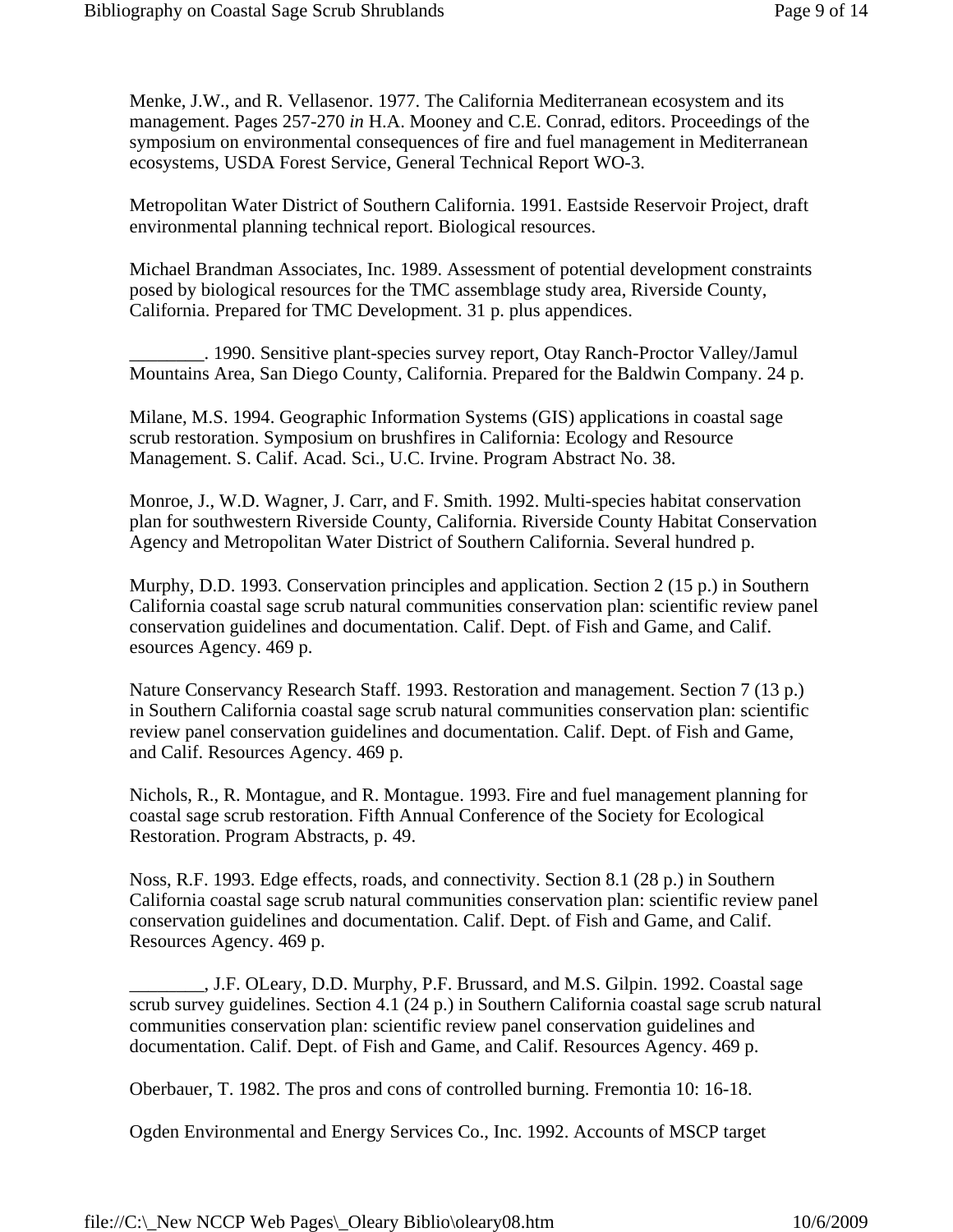species (Draft). Prepared for the Clean Water Program. City of San Diego, CA. 64 p.

\_\_\_\_\_\_\_\_. 1992. Physiography and Vegetation Communities of the MSCP study area (Draft). Prepared for the Clean Water Program, City of San Diego, CA. 36 p.

\_\_\_\_\_\_\_\_. 1992. Population viability analysis for the California gnatcatcher within the MSCP study area. Prepared for The Clean Water Program, City of San Diego. Project No. 110921000. 23 p.

\_\_\_\_\_\_\_\_. 1992. Resource inventory and mapping methodology for the Multiple Species Conservation Program (Draft). Prepared for the Clean Water Program, City of San Diego, CA. 29 p. plus four appendices.

\_\_\_\_\_\_\_\_, and the Biological Task Force for Preserve Design San Diego County, California. 1993. Biological Standards and Guidelines for multiple species preserve design. Prepared for the Clean Water Program, City of San Diego, CA. 144 p.

OLeary, J.F. 1990. Californian coastal sage scrub: general characteristics and considerations for biological conservation. Pages 24-41 *in* A.A. Schoenherr, editor. Endangered plant communities of southern California. Proceedings of the 15th annual symposium. Southern California Botanists Special Publication No. 3.

\_\_\_\_\_\_\_\_. 1993. Considerations of diversity and reproductive patterns for managing coastal sage scrub. Fifth Annual Conference of the Society for Ecological Restoration. Program Abstracts, p. 49-50.

\_\_\_\_\_\_\_\_, S.A. DeSimone, D.D. Murphy, P.F. Brussard, M.S. Gilpin, and R.F. Noss. 1993. Bibliographies on coastal sage scrub and related malacophyllous shrublands of other Mediterranean-type climates. Section 11 (59 p.) in Southern California coastal sage scrub natural communities conservation plan: scientific review panel conservation guidelines and documentation. Calif. Dept. of Fish and Game, and Calif. Resources Agency. 469 p.

\_\_\_\_\_\_\_\_, A.S. Hope, and R.D. Wright. 1994. Vegetation and landcover types, Naval Air Station Miramar. Report produced for the Department of the Navy, Southwest Division Naval Facilities Engineering Command, Natural Resources Management Branch by the Center for Earth Systems Analysis and Research, Department of Geography, San Diego State University. 72 p.

\_\_\_\_\_\_\_\_, D. D. Murphy, and P. Brussard. 1992. An NCCP Special Report: The coastal sage scrub community conservation planning region. Section 3.1 (5 p.) in Southern California coastal sage scrub natural communities conservation plan: scientific review panel conservation guidelines and documentation. Calif. Dept. of Fish and Game and Calif. Resources Agency. 469 p.

\_\_\_\_\_\_\_\_, \_\_\_\_\_\_\_\_, and T. Reid. 1993. Maximizing biodiversity as a component of conservationstrategy for the NCCP area. Section 8.3 (6 p.) in Southern California coastal sage scrub natural communities conservation plan: scientific review panel conservation guidelines and documentation. Calif. Dept. of Fish and Game, and Calif. Resources Agency. 469 p.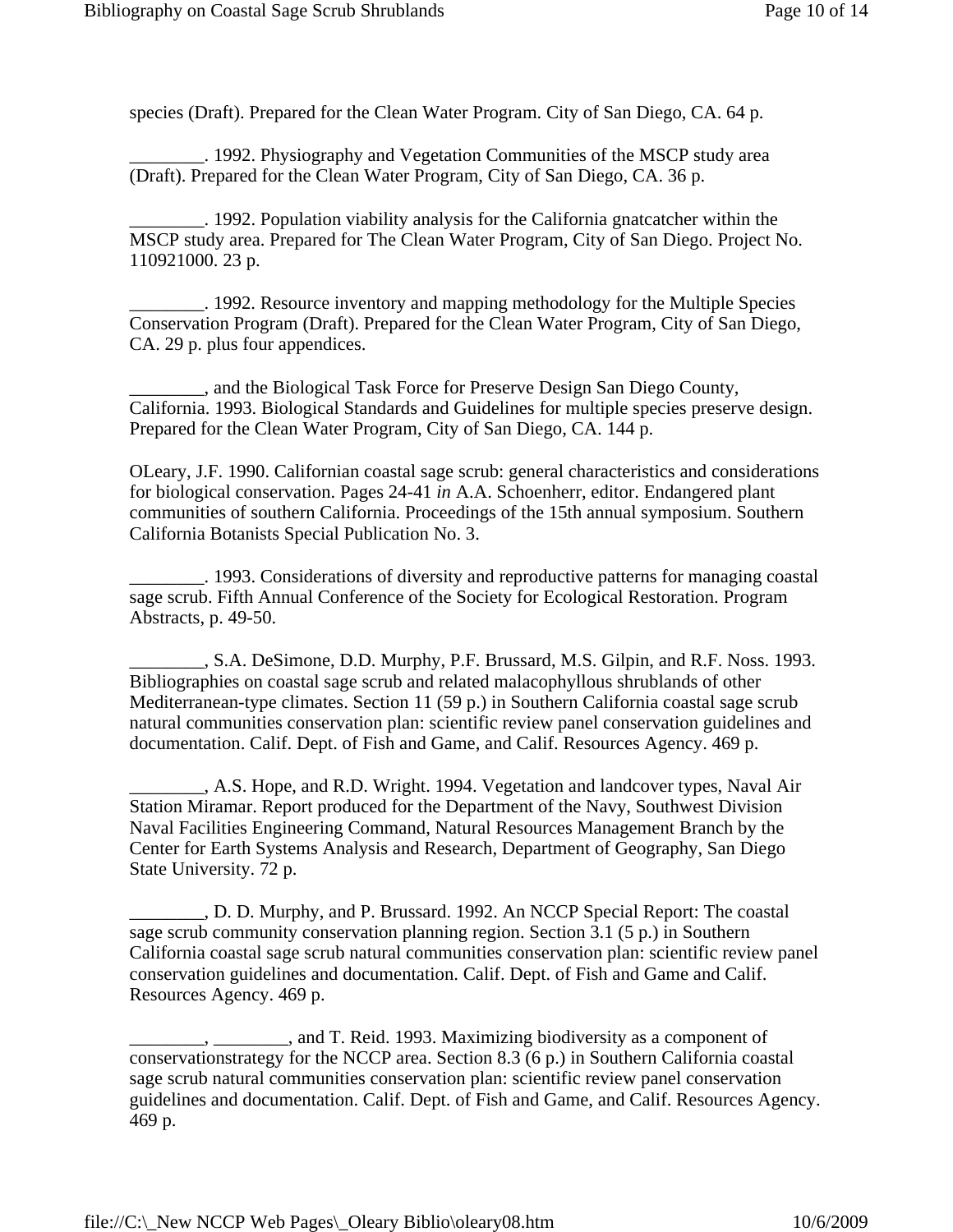Olsen, J.M. 1969. 1959 green-fuel moisture and soil moisture trends in southern California. USDA Forest Service, Pacific Southwest Forest and Range Experiment Station, Research Note 161. 8 p.

Omi, P.N. 1977. A case study of fuel management performances, Angeles National Forest 1960-1975. Pages 404-411 *in* H.A. Mooney and C.E. Conrad, editors. Proceedings of the symposium on environmental consequences of fire and fuel management in Mediterranean ecosystems USDA Forest Service, General Technical Report WO-3.

Orme, A.R., and R.G. Bailey. 1970. The effect of vegetation conversion and flood discharge on stream channel geometry: the case of southern California watersheds. Pages 101-106 *in* Proc. of the Assoc. of Am. Geog., Univ. of Calif., Los Angeles.

P & D Technologies. 1992. Environmental impact report/environmental impact statement for the Eastern Transportation Corridor TCA EIR/EIS 2. Biological resources analysis technical report. Prepared for Foothill/Eastern Transportation Corridor Agencies and U.S. Department of Transportation, Federal Highway Administration and California Department of Transportation. Several hundred p.

Pacific Southwest Biological Services, Inc. 1989. Report of a biological assessment of the Rancho San Miguel Property, San Diego County, California. Prepared for San Miguel Partners. 56 p.

Parson, J.J. 1972. Slicing up the open space: subdivisions without homes in northern California. Erdkunde 26: 1-18.

Parsons, D.J. 1977. Preservation in fire-type ecosystems. Pages 172-182 *in* H.A. Mooney and C.E. Conrad, editors. Proceedings of the symposium on environmental consequences of fire and fuel management in Mediterranean ecosystems. USDA Forest Service, General Technical Report WO-3.

\_\_\_\_\_\_\_\_. 1981. The role of fire management in maintaining natural ecosystems. Pages 469-488 *in* H.A. Mooney, T.M. Bonnickson, N.L. Christensen, J.E. Lotan, and W.A. Reiners, editors. Fire regimes and ecosystem properties. USDA Forest Service, General Technical Report WO-26.

Paysen, T.E., J.A. Derby, H. Black, V.C. Bleich, and J.W. Mincks. 1980. A vegetation classification system applied to southern California. USDA Forest Service, Gen. Tech. Rep. PSW-45:1-33.

Pham, H.V., D.P. Chun, J. Dubey, and B.W. Miller. 1994. Integrating the upland community with wetland mitigation. Symposium on brushfires in California: Ecology and Resource Management. S. Calif. Acad. Sci., U.C. Irvine. Program Abstract No. 39.

Phillips, C.B. 1976. A review of prescribed burning on state and privately owned lands in California. State of California, Department of Conservation, Division of Forestry, Fire Control Notes No. 37. 24 p.

Platter-Rieger, M.F. 1993. Coastal sage scrub and erosion control in San Diego, CA. Fifth Annual Conference of the Society for Ecological Restoration. Program Abstracts, p. 51.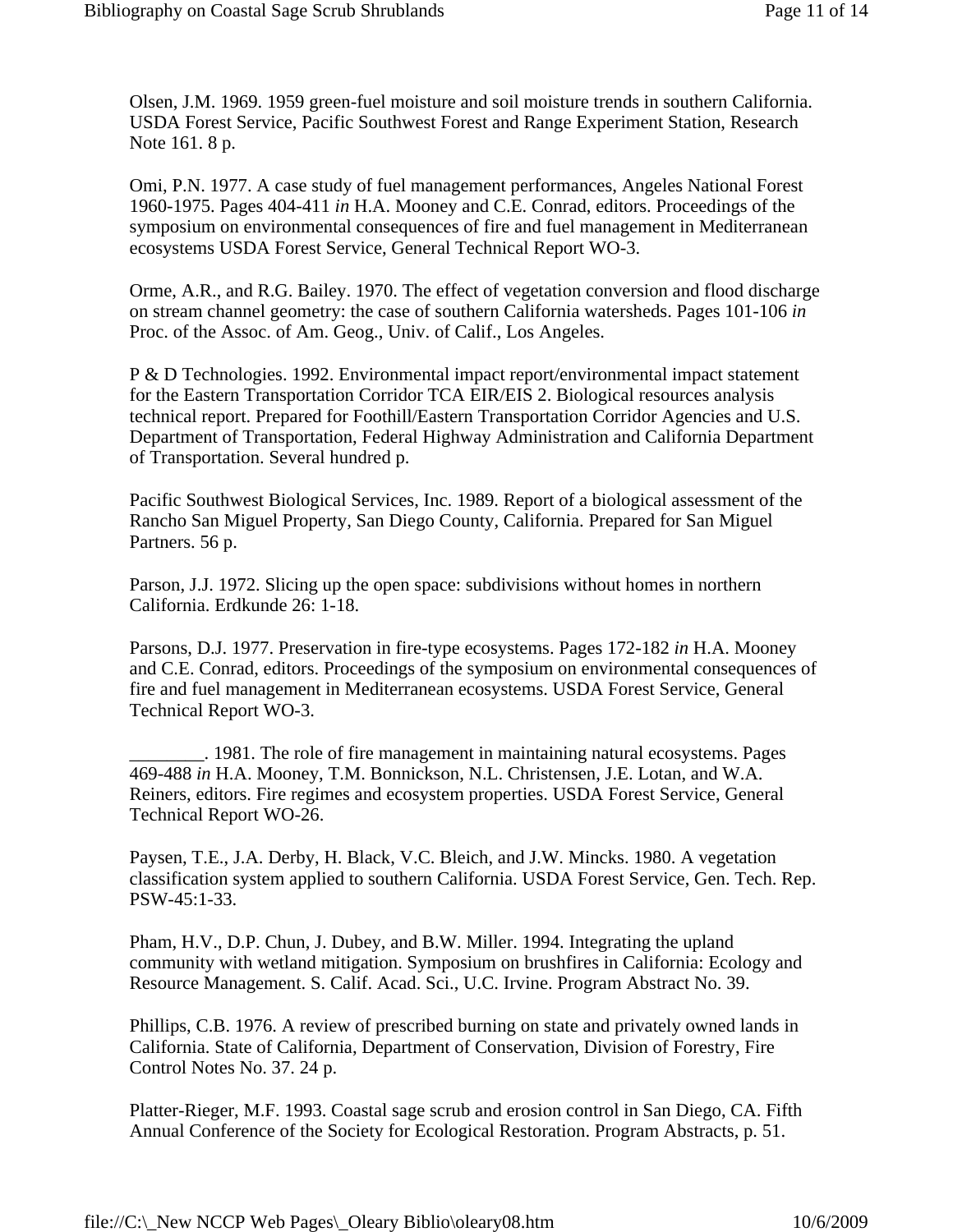Rice, R.M., and G.T. Foggin, III. 1971. Effect of high intensity storms on soil slippage on mountainous watersheds in southern California. Water Resour. Res. 7: 1485-1496.

Rieger, J.P., and B.A. Steele, editors. 1985. Proceedings of the native plant revegetation symposium. California Native Plant Society, San Diego. 99 p.

Rogers, M.J. 1982. Fire management in southern California. Pages 496-497 *in* H.A. Mooney and C.E. Conrad, editors. Proceedings of the symposium on environmental consequences of fire and fuel management in Mediterranean ecosystems. USDA Forest Service, General Technical Report WO-3.

Rundel, P.W. 1979. Ecological impact of fires on mineral and sediment pools and fluxes. Pages 17-21 *in* J.K. Agee, editor. Fire and fuel management in Mediterranean climate ecosystems. Man and the biosphere. UNESCO, Paris, Technical Note 2.

alwasser, H. 1976. Implications of brushland management for deer. Pages 21-32 *in* R.M. Love and T.E. Adams, editors. Proceedings. A new look at Californias brushland resource. Univ. of Calif., Davis, Institute of Ecology.

Sampson, A.W. 1961. Some suggestions for management of southern California brush watersheds. State of California, Division of Forestry, Dept. of Natural Resources. 10 p.

Scheid, G.A., B.A. Stephenson, and D. N. Lawhead. 1991. Biological resources inventory for the Otay Ranch Property. Prepared for The Baldwin Company. RECON number 2184B. 94 p.

Schroeder, M.J. 1959. Progress report on De Luz fireclimate survey. USDA Forest Service, Pacific Southwest Forest and Range Experiment Station. 28 p.

\_\_\_\_\_\_\_\_, and C.M. Countryman. 1956. Fire weather survey can aid prescribed burning. USDA Forest Service, California Forest and Range Experiment station, Technical Report No. 21, 10 pp.

Scott, K.M., and R.P. Williams. 1978. Erosion and sediment yields in the Transverse Ranges, southern California. U.S. Geological Survey, Professional Paper 1030. 38 p.

Scott, V.H., and R.H. Burgy. 1955. Effects of heat and brush burning on the physical properties of certain upland soils that influences infiltration. Soil Sci. 82: 63-70.

Shachori, A., D. Rosenzweig, and A. Poljakoff-Mayber. 1967. Effect of Mediterranean vegetation on the moisture regime. Pages 291-311 *in* W.E. Sopper and H.W. Lull, editors. Forest hydrology. Pergamon, Oxford.

Smith, J.P., and K. Berg. 1988. Inventory of rare and endangered vascular plants of California. California Native Plant Society.

Spirlock, G.M., R. Plaister, W.L. Graves, T.E. Adams, and R. Bushnell. 1978. Goats for California Brushland. Univ. of Calif., Berkeley, Agricultural Extension Service.

State of California, The Resources Agency, Department of Fish and Game. 1993. Report on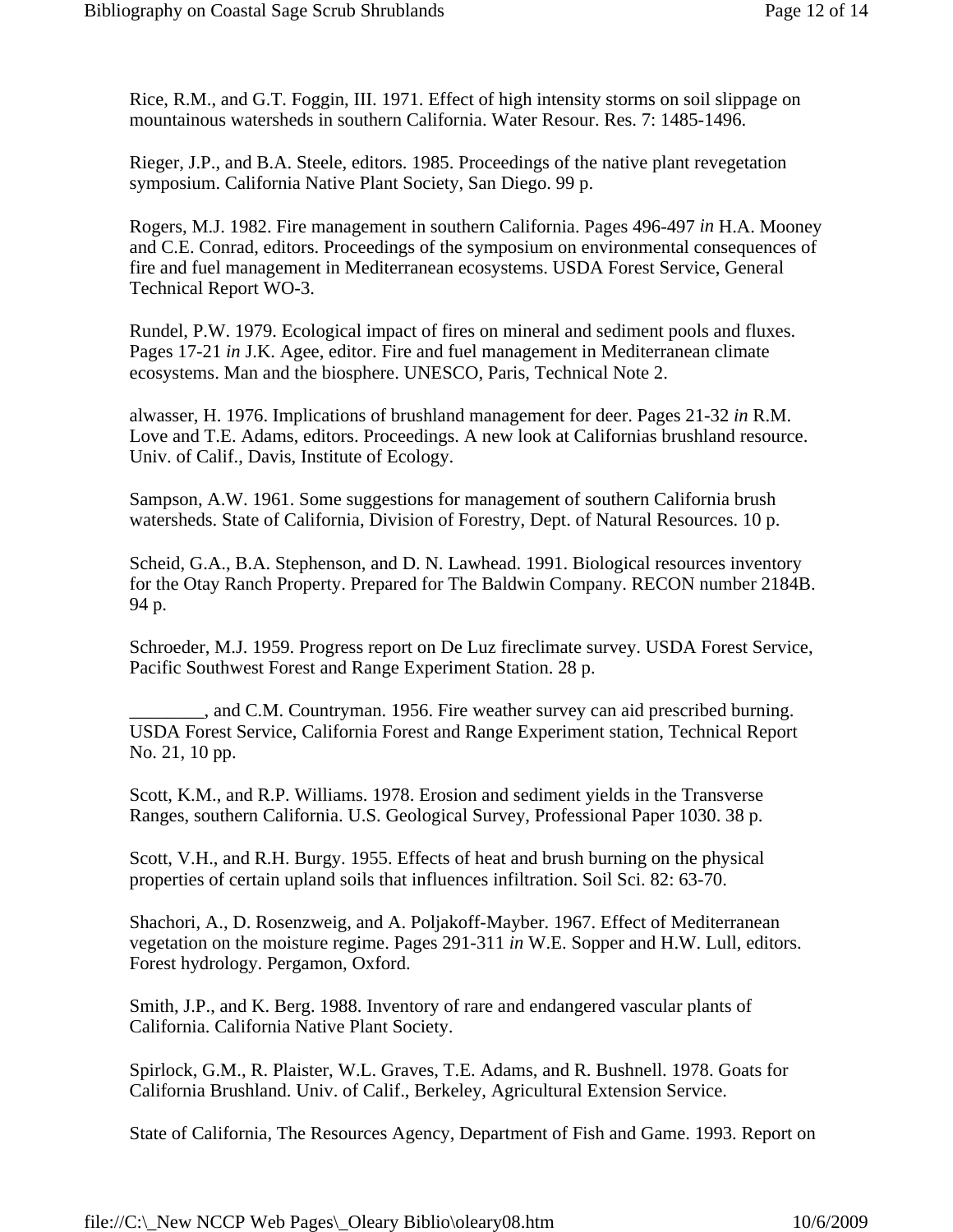the status of the natural communities conservation planning program: 1991-1992. 8 p.

Stine, P., F. Davis, B. Csuti, and J.M. Scott, 1992. Conservation planning at different scales of investigation: a comparison of two mapping efforts in Southern California. Symposium on Biodiversity in Managed Landscapes, Sacramento, CA, July 13-17, 1992, in press.

Sweetwater Environmental Biologists. 1991. Biological assessment of San Miguel Mountain area. Prepared for Southwest Diversified, Inc. 21 p.

Task Force on California Wildland Fire Problem. 1972. Recommendations to solve Californias wildland fire problem. State of California, Department of Conservation, Division of Forestry. 63 p.

Thomas Reid Associates. 1993. Bibliographic atlas of CSS biology. Section 10 (53 p.) in Southern California coastal sage scrub natural communities conservation plan: scientific review panel conservation guidelines and documentation. Calif. Dept. of Fish and Game, and Calif. Resources Agency. 469 p.

Tyson, W. 1984. Restoration of Mediterranean-type vegetation to disturbed sites. Pages 149-150 *in* B. Dell, editor. Medecos IV. Proceedings of the 4th international conference on Mediterranean ecosystems. Botany Department, Univ. of West. Australia, Nedlands.

U.S. Department of Transportation and San Joaquin Hills Transportation Corridor Agency. 1990. Unpublished report: Draft Environmental Impact Report/Environmental Impact Statement and Section 4(F) evaluation. Proposed construction of State Route 73 extension between Interstate Route 15 in the City of San Juan Capistrano and Jamboree Road in the City of Newport Beach known as the San Joaquin Hills Transportation Corridor. Screencheck document; July 1990.

U.S. General Accounting Office. 1994. Report to Congressional Requesters. Endangered Species Act: impacts of species protection efforts on the 1993 California Fire. GAO/RCED-94-224. 15 p.

Valoras, N., J.F. Osborne, and J. Letey. 1974. Wetting agents for erosion control on burned watersheds. Calif. Agric. 28: 12-13.

Vogl, R.J. 1973. Smokeys mid-career crisis. Sat.R. Sci. 1:23-29.

Wakimoto, R.H. 1978. Responses of southern California brushland vegetation to fuel manipulation. Ph.D. dissertation, Univ. of Calif., Berkeley. 265 p.

Wells, W.G., II. 1982. Hydrology of Mediterranean-type ecosystems: a summary and synthesis. Pages 426-430 *in* C. E. Conrad and W. C. Oechel, technical coordinators. Proceedings of the symposium on dynamics and management of Mediterranean-type ecosystems. Pacific Southwest Forest and Range Experiment Station, Berkeley, California.

\_\_\_\_\_\_\_\_. 1981. Some effects of brush fires on erosion processes in coastal southern California. Pages 305-342 *in* Erosion and sediment transport in Pacific Rim steeplands. International Association of Hydrology, Christchurch, New Zealand, Science Publication No. 132.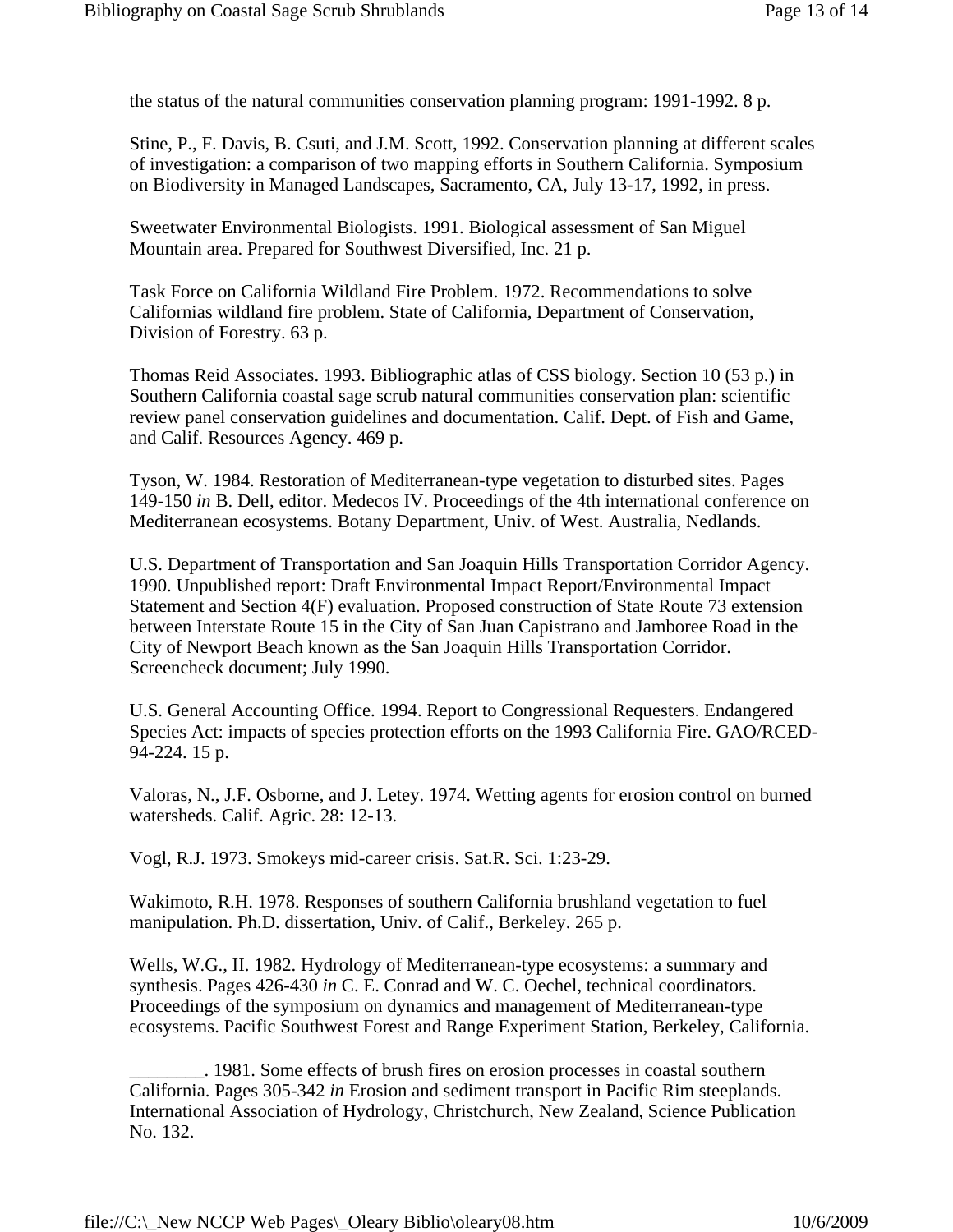WESTEC Services, Inc. 1987. Unpublished job report: Biological resources report and impact analysis, Rancho San Diego Specific Plan. Prepared for Mooney-Levine and Associates, San Diego, CA; July 1987.

Westman, W.E. 1976. Vegetation conversion for fire control in Los Angeles. Urban Ecol. 2: 119-137.

\_\_\_\_\_\_\_\_. 1985. Ecology, impact assessment, and environmental planning. Wiley-Interscience, New York.

\_\_\_\_\_\_\_\_. 1987. Implications of ecological theory for rare plant conservation in coastal sage scrub. Pages 133-140 *in* T. S. Elias, editor. Conservation and management of rare and endangered plants: proceedings of a California conference on the conservation and management of rare and endangered plants. California Native Plant Society, Sacramento, California.

\_\_\_\_\_\_\_\_. 1990. Pacific coastal shrublands of the U.S.-Mexican borderlands: characteristics and conservation challenges. Pages 381-391 *in* P. Ganster and H. Walter, editors. Environmental hazards and bioresource management in the United States-Mexico borderlands. UCLA Latin American Center Pub., Univ. of Calif., Los Angeles.

Wolf, A., and H.V. Pham. 1993. Transportation survival by age class for four coastal sage scrub species using plants moved to restoration sites from natural stands destined to be extirpated for development. Fifth Annual Conference of the Society for Ecological Restoration. Program Abstracts, p. 60.

Zinke, P.J. 1985. Recurrence of fire-flood problems. Pages 16-20 *in* K. Radtke, editor. Living in the chaparral of southern California. National Foundation for Environmental Safety, Santa Monica, California.

Zippin, D.B., and D. N. Lawhead. 1990. Botanical resources report for the Otay Ranch Property, rare plant survey results, spring 1990. Prepared for The Baldwin Company by RECON. RECON number 2202B. 18 p.

Zivnuska, J.A. 1977. Fire exclusion practice-cost and benefits. Pages146-150 *in* H.A. Mooney and C.E. Conrad, editors. Proceedings of the symposium on environmental consequences of fire and fuel management in Mediterranean ecosystems. USDA Forest Service, General Technical Report WO-3.

\_\_\_\_\_\_\_\_, and K. Arnold. 1950. Wildfire damage and cost far-reaching. Calif. Agric. 4: 8- 10.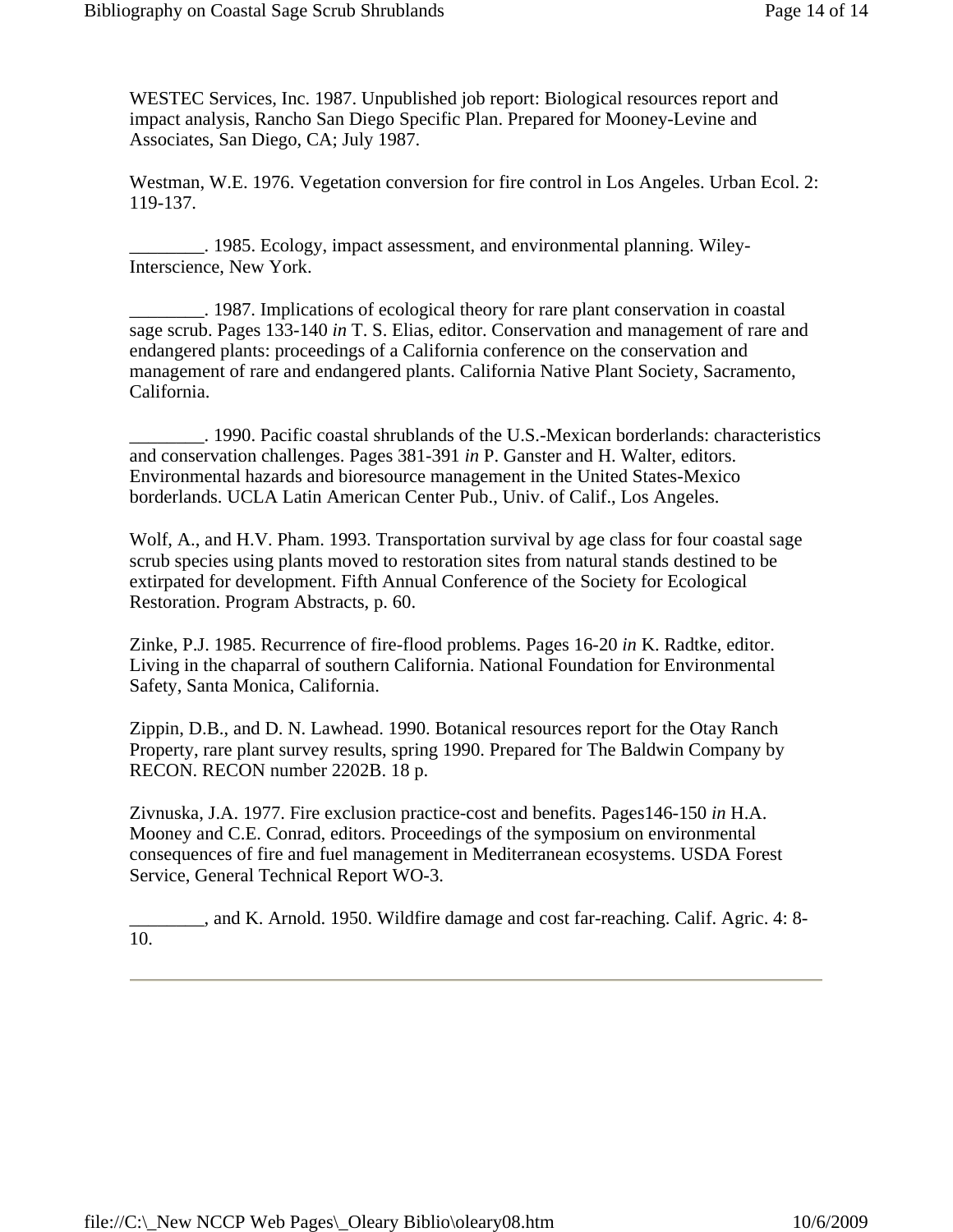Coblio, N.I., J.R. Trevorrow, and C. Weenig. 1994. Coastal sage scrub post-fire recovery studies. Laguna Fire, October, 1993. Symposium on brushfires in California: Ecology and Resource Management. S. Calif. Acad. Sci., U.C. Irvine. Program Abstract No. 37.

Davis, C. 1994. Successional changes in California shrub communities after mechanical anthopogenic disturbance. M.S. thesis, San Diego State University, San Diego, CA. 74 p.

Keeley, J.E. 1981. Reproductive cycles and fire regimes. Pages 231-277 *in* H.A. Mooney, T.M. Christensen, J.E. Lotan, and W.A. Reiners, editors. Proceedings of the conference fire regimes and ecosystem properties. USDA Forest Service General Technical Report WO- 26

\_\_\_\_\_\_\_\_. 1982. Distribution of lightning and man-caused wildfires in California. Pages 431-437 *in* C. E. Conrad and W. C. Oechel, technical coordinators. Proceedings of the symposium on dynamics and management of Mediterranean-type ecosystems. Pacific Southwest Forest and Range Experiment Station General technical report PSW-58, Berkeley, California.

\_\_\_\_\_\_\_\_, and S.C. Keeley. 1984. Postfire recovery of California coastal sage scrub. Am. Midl. Nat. 111: 105-117.

Krausman, W.J. 1981. An analysis of several variables affecting fire occurrence and size in San Diego County, California. M.A. thesis, San Diego State Univ. 152 p.

Malanson, G.P. 1982. Modeling postfire succession in coastal sage scrub. Page 616 *in* C. E. Conrad and W. C. Oechel, technical coordinators. Proceedings of the symposium on dynamics and management of Mediterranean- type ecosystems. Pacific Southwest Forest and Range Experiment Station General technical report PSW-58, Berkeley, California.

\_\_\_\_\_\_\_\_. 1983. A model of post-fire succession in Californian coastal sage scrub. Ph.D. dissertation, Univ. of Calif., Los Angeles. 157 p.

\_\_\_\_\_\_\_\_. 1984. Fire history and patterns of Venturan subassociations of Californian coastal sage scrub. Vegetatio 57: 121-128.

\_\_\_\_\_\_\_\_. 1984. Linked Leslie matrices for the simulation of succession. Ecol. Modell. 21: 13-20.

\_\_\_\_\_\_\_\_. 1984. Intensity as a third factor of disturbance regime and its effect on species diversity. Oikos 43: 411-412.

\_\_\_\_\_\_\_\_. 1985. Simulation of competition between alternative shrub life history strategies through recurrent fires. Ecol. Modell. 27: 271-283.

\_\_\_\_\_\_\_\_, and J. F. OLeary. 1982. Post-fire regeneration strategies of Californian coastal sage shrubs. Oecologia 53: 355-358.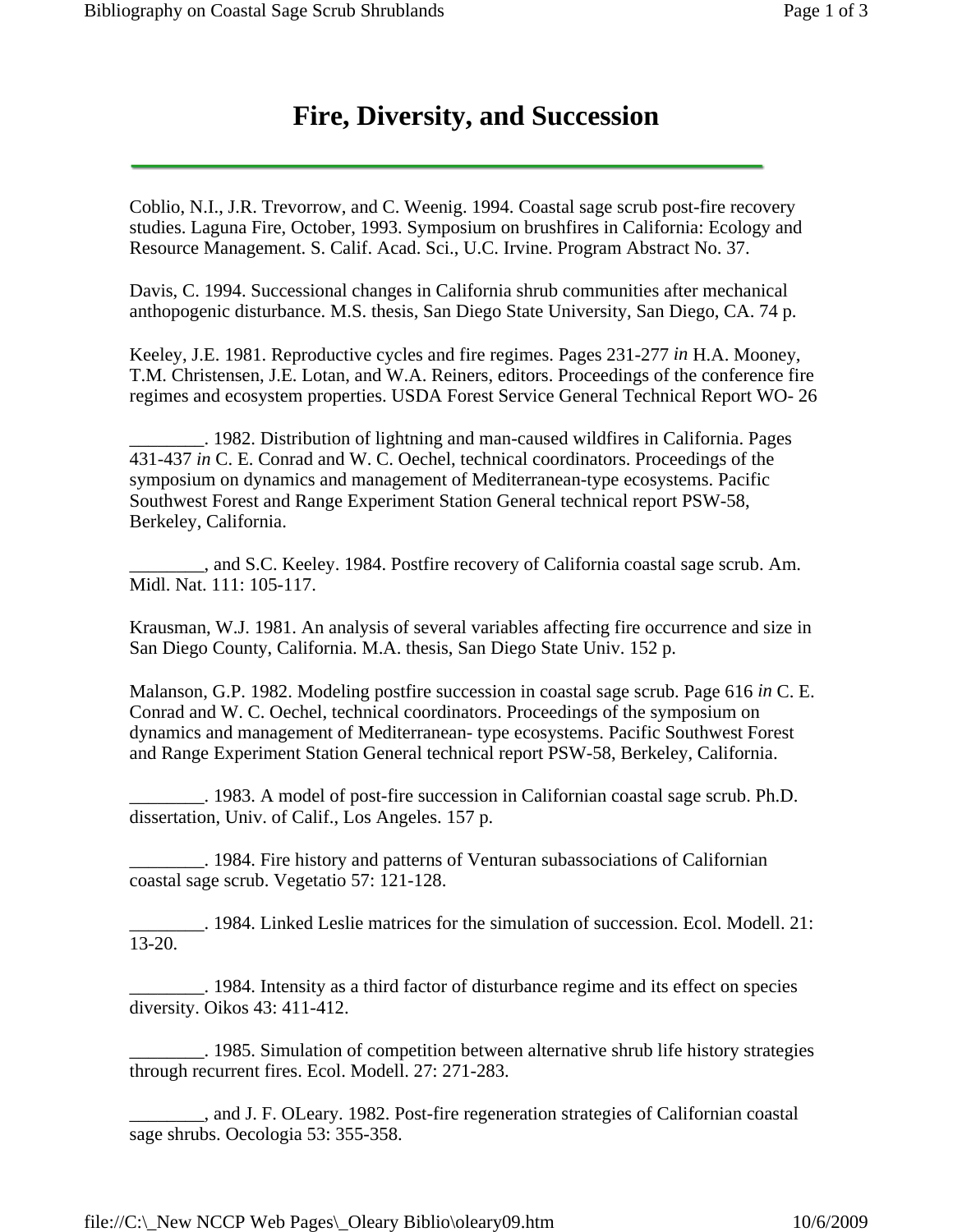\_\_\_\_\_\_\_\_, and \_\_\_\_\_\_\_\_. 1985. Effects of fire and habitat on post-fire regeneration in Mediterranean-type ecosystems: *Ceanothus spinosus* chaparral and Californian coastal sage scrub. Acta Oecol. Oecol. Plant. 6: 169-181.

\_\_\_\_\_\_\_\_, and W. E. Westman. 1985. Postfire succession in Californian coastal sage scrub: the role of continual basal sprouting. Am. Midl. Nat. 113: 309-318.

and 1991. Modeling interactive effects of climate change, air pollution, and fire on a California shrubland. Clim. Change 18: 363-376.

\_\_\_\_\_\_\_\_, and \_\_\_\_\_\_\_\_. 1991. Climate change and the modeling of fire effects in chaparral. Pages 91-96 *in* S.C. Nodvin and T.A. Waldrop, eds. Fire and the Environment: Ecological and Cultural Perspectives. U.S. Forest Service General Technical Report SE-69.

\_\_\_\_\_\_\_\_, \_\_\_\_\_\_\_\_, and Y-L. Yan. 1992. Realized versus fundamental niche functions in a model of chaparral response to climatic change. Ecol. Modell. 64:261-277.

Meyers, M.A. 1984. Postfire dynamics in California coastal sage scrub. Ph.D. dissertation, Univ. of Calif., Riverside. 147 p.

Minnich, R.A. 1983. Fire mosaics in southern California and northern Baja California. Science 219: 1287-1294.

Myers, M.A., and N.C. Ellstrand. 1986. Post-fire succession at an inland (Riversidian) site of coastal sage scrub. Variation in community response. Pages 129-132 *in* J.J. Devries, editor. Proceedings of the chaparral ecosystems research conference California Water Resources Center, Univ. of Calif., Davis, Report No. 62.

OLeary, J.F. 1982. Postfire vegetation along environmental gradients in a southern California shrubland. Page 623 *in* C. E. Conrad and W. C. Oechel, technical coordinators. Proceedings of the symposium on dynamics and management of Mediterranean-type ecosystems. Pacific Southwestern Forest and Range Experiment Station General technical report PSW-58, Berkeley, California.

\_\_\_\_\_\_\_\_. 1984. Environmental factors influencing postburn vegetation in a southern California shrubland. Ph.D. dissertation, Univ. of Calif., Los Angeles. 92 p.

\_\_\_\_\_\_\_\_ 1988. Habitat differentiation among herbs in potburn Californian chaparral and coastal sage scrub. Am. Midl. Nat. 120: 41-49.

\_\_\_\_\_\_\_\_. 1990. Postfire diversity patterns in two subassociations of California coastal sage scrub. J. Veg. Sci. 1: 173-180.

\_\_\_\_\_\_\_\_, and W.E. Westman. 1988. Regional disturbance effects on herb successional patterns in coastal sage scrub. J. Biogeogr. 15: 775-786.

Troeger, A.R. 1983. Changes in small-scale spatial patterning and diversity with age in Californian coastal sage scrub. M.A. thesis, Univ. of Calif., Los Angeles. 64 p.

Westman, W. E. 1981. Diversity relations and succession in Californian coastal sage scrub.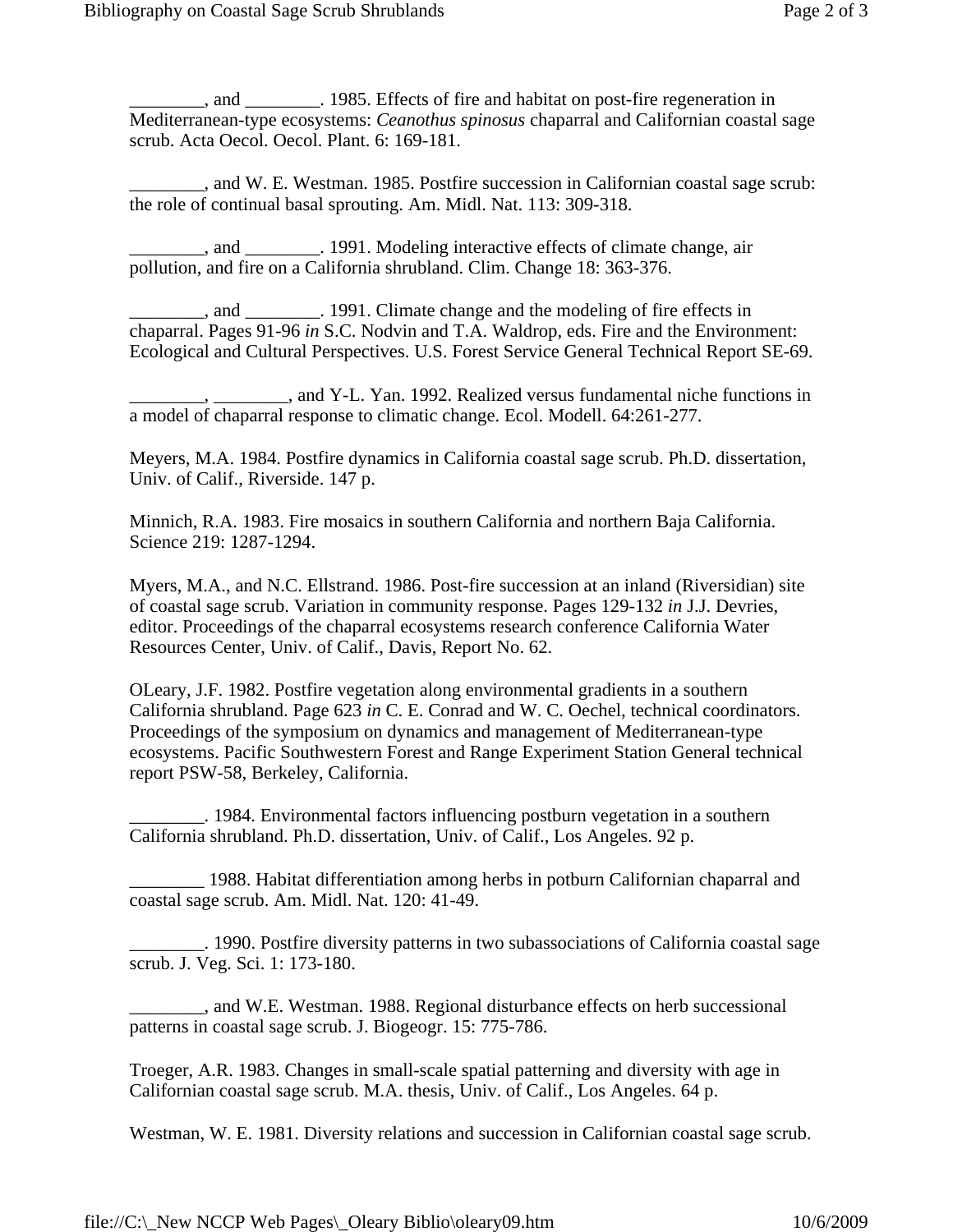Ecology 62: 170-184.

\_\_\_\_\_\_\_\_. 1982. Coastal sage scrub succession. Pages 91-99 *in* C. E. Conrad and W. C. Oechel, technical coordinators. Proceedings of the symposium on dynamics and management of Mediterranean- type ecosystems. Pacific Southwest Forest and Range Experiment Station General technical report PSW-58, Berkeley, California.

\_\_\_\_\_\_\_\_. 1986. Resilience: concepts and measures. Pages 5-19 *in* B. Dell, A.J.M. Hopkins, and B.B. Lamont, editors. Resilience in Mediterranean-type ecosystems. Dr. W. Junk, Dordrech, The Netherlands.

\_\_\_\_\_\_\_\_, coordinator. 1988. Species richness. Pages 81-91 *in* R. L. Specht, editor. Mediterranean-type Ecosystems. Kluwer Acad. Publ., Amsterdam.

\_\_\_\_\_\_\_\_, and J. F. OLeary. 1986. Measures of resilience: the response of coastal sage scrub to fire. Vegetatio 65: 179-189.

\_\_\_\_\_\_\_\_, \_\_\_\_\_\_\_\_, and G. P. Malanson. 1981. The effects of fire intensity, aspect and substrate on post-fire growth of Californian coastal sage scrub. Pages 151-179 *in* N. S. Margaris and H. A. Mooney, editors. Components of productivity of Mediterranean-climate regions - basic and applied aspects. Dr. W. Junk Pub., The Hague.

Zedler, P.H. 1981. Vegetation change in chaparral and desert communities in San Diego County, California. Pages 406-430 *in* D.C. West, H.H. Shugart, and D. Botkin, editors. Forest succession. Concepts and applications. Springer-Verlag, New York.

\_\_\_\_\_\_\_\_, and G.A. Scheid. 1988. Invasion of *Carpobrotus edulis* and *Salix lasiolepis* after fire in a coastal chaparral site in Santa Barbara County, California. Madroño 35: 196-201.

\_\_\_\_\_\_\_\_, C. R. Gautier, and G. S. McMaster. 1983. Vegetation change in response to extreme events: the effect of a short interval between fires in California chaparral and coastal scrub. Ecology 84: 809-818.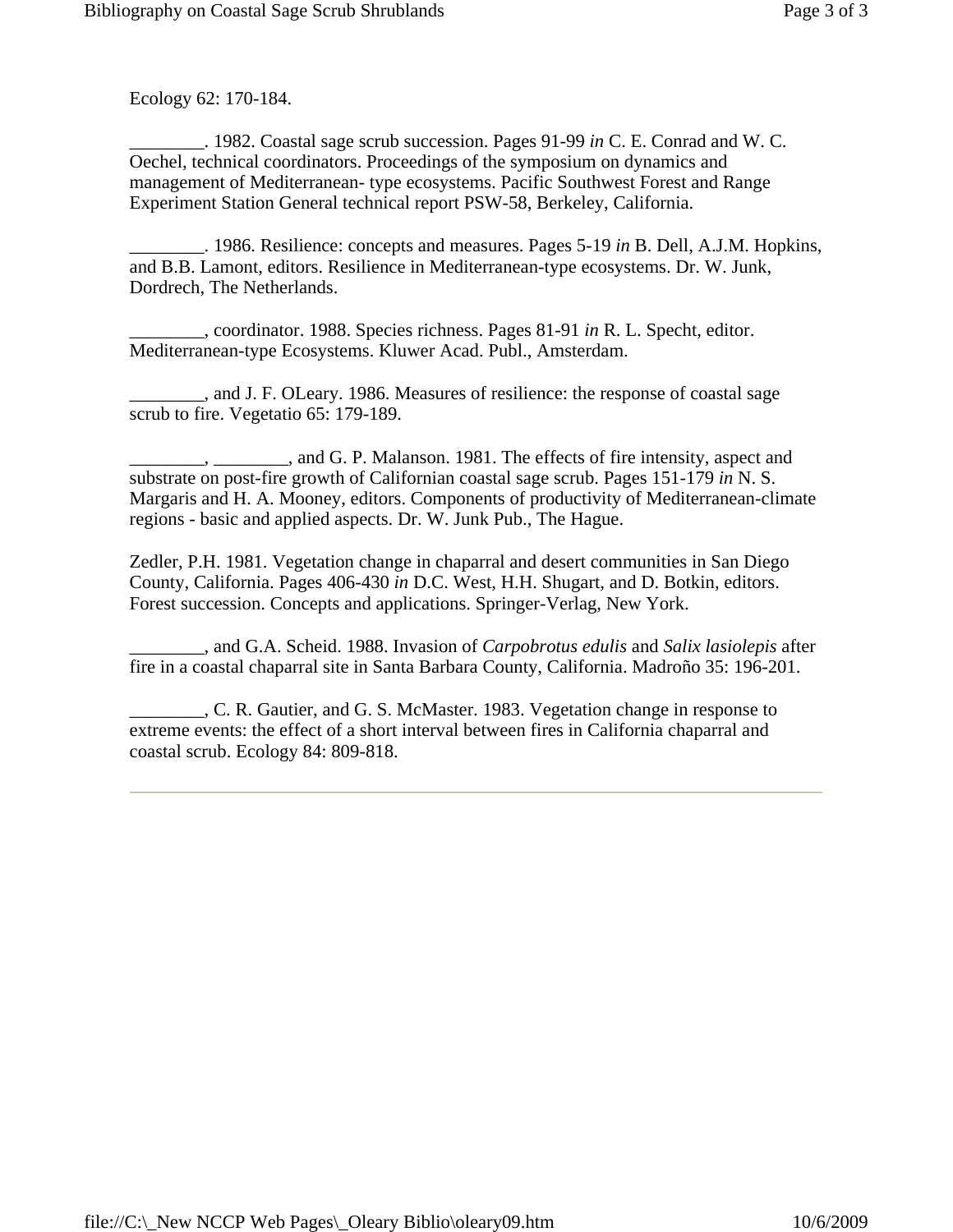## **Maps**

Brussard, P.F., and D.D. Murphy. 1992. Subregional CSS NCCP Planning Unit Focus Map (1:250,000). Printed by the Resources Agency of California, Department of Fish and Game, Natural Heritage Division for the Natural Community Conservation Planning Process.

Colwell, W.L., Jr. 1969. Soil-vegetation and timber stand map, Lake Elsinore quadrangle, NE1/4, Cleveland National Forest (176C-1; 1:15,840). U.S. Forest Service. (map).

 $\sim$  1969. Soil-vegetation and timber stand map, Lake Elsinore quadrangle, NW1/4 and Riverside quadrangle SW1/4, Cleveland National Forest (176C-2 and 176B-3; 1:15,840). U.S. Forest Service. (map).

\_\_\_\_\_\_\_\_. 1969. Soil-vegetation and timber stand map, Lake Elsinore quadrangle, SW1/4, Cleveland National Forest (176C-3; 1:15,840). U.S. Forest Service. (map).

\_\_\_\_\_\_\_\_. 1969. Soil-vegetation and timber stand map, Lake Elsinore quadrangle, SE1/4, Cleveland National Forest (176C-4; 1:15,840). U.S. Forest Service. (map).

\_\_\_\_\_\_\_\_. 1969. Soil-vegetation and timber stand map, Corona quadrangle SW1/4, Cleveland National Forest (177A-3; 1:15,840). U.S. Forest Service. (map).

\_\_\_\_\_\_\_\_. 1969. Soil-vegetation and timber stand map, Corona quadrangle SE1/4, Cleveland National Forest (177A-4; 1:15,840). U.S. Fores Service. (map).

 $\pm$  1969. Soil-vegetation and timber stand map, Santiago Peak quadrangle NE1/4, Cleveland National Forest (177D-1; 1:15,840). U.S. Forest Service. (map).

<sup>1969</sup>. Soil-vegetation and timber stand map, Santiago Peak quadrangle NW1/4, Cleveland National Forest (177D-2; 1:15,840). U.S. Forest Service. (map).

 $\pm$  1969. Soil-vegetation and timber stand map, Santiago Peak quadrangle SE1/4, Cleveland National Forest (177D-4; 1:15,840). U.S. Forest Service. (map).

 $\pm$  1969. Soil-vegetation and timber stand map, Margarita Peak quadrangle NE1/4, Cleveland National Forest (180B-1; 1:15,840). U.S. Forest Service. (map).

 $\sim$  1969. Soil-vegetation and timber stand map, Margarita Peak quadrangle NW1/4, Cleveland National Forest (180B-2; 1:15,840). U.S. Forest Service. (map).

\_\_\_\_\_\_\_\_. 1969. Soil-vegetation and timber stand map, Ramona quadrangle NW1/4, Cleveland National Forest (181C-2; 1:15,840). U.S. Forest Service. (map).

\_\_\_\_\_\_\_\_. 1969. Soil-vegetation and timber stand map, Ramona quadrangle SE1/4, Cleveland National Forest (181C-4; 1:15,840). U.S. Forest Service. (map).

\_\_\_\_\_\_\_\_. 1969. Soil-vegetation and timber stand map, Santa Ysabel quadrangle SW1/4,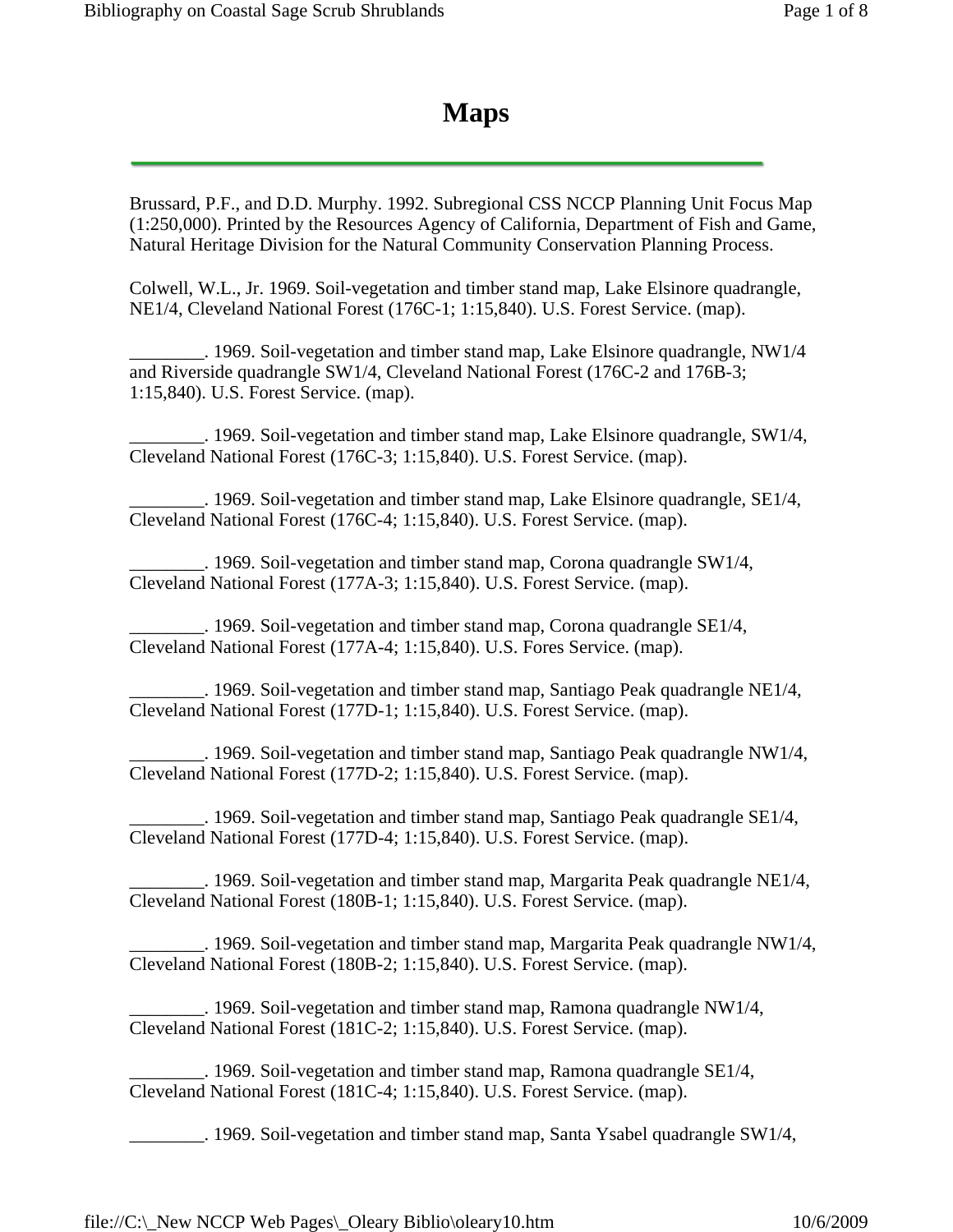Cleveland National Forest (181D-3; 1:15,840). U.S. Forest Service. (map).

. 1969. Soil-vegetation and timber stand map, Cuyamaca Park quadrangle NW1/4, Cleveland National Forest (191A-2; 1:15,840). U.S. Forest Service. (map).

\_\_\_\_\_\_\_\_. 1974. Soil-vegetation maps of California. U.S.D.A. Forest Service Resource Bulletin PSW-13.

Cooper, C. 1976. Vegetation of San Diego County for the Sun Desert Nuclear Project. California Center for Regional Environmental Studies, San Diego State Univ., San Diego.

Davis, F.W. 1992. Coastal sage scrub vegetation types (1:250,000 TM Scene Path 40 -- Row 37). Preliminary draft map (03/04/92). Produced as part of the California Gap Analysis Project by the Dept. of Geography, U.C. Santa Barbara for the NationalFish and Wildlife Foundation, Southern California Edison Co., and Metropolitan Water District of Southern California.

\_\_\_\_\_\_\_\_. 1992. Coastal sage scrub vegetation, Wieslander range maps - CSS species (1:250,000 TM Scene Path 40 -- Row 37). Produced as part of the California Gap Analysis Project by the Dept. of Geography, U.C. Santa Barbara for the National Fish and Wildlife Foundation, Southern California Edison Co., and Metropolitan Water District of Southern California.

\_\_\_\_\_\_\_\_. 1992. Land ownership - watershed boundaries Santa Ana Region (1:250,000. Ownership data courtesy of the Teale Data Center; hydrologic data from the U.S.G.S.; TM Scene Path 40 --Row 37). Produced as part of the California Gap Analysis Project by the Dept. of Geography, U.C. Santa Barbara for the National Fish and Wildlife Foundation, Southern California Edison Co., and Metropolitan Water District of Southern California.

Dudek and Associates, Inc. and Ogden Environmental and Energy Services Co., Inc. 1993. North county wildlife forum-Multiple Habitat Conservation Program, vegetation map (1:24000). Prepared for the San Diego Association of Governments (SANDAG).

ERC Environmental and Energy Services Company (ERCE). 1991. California gnatcatcher sighting localities and distributions of coastal sage scrub in western San Diego County (1:160,000 map).

Kuchler, A.W. 1988. Potential natural vegetation of California. Pages 909-938 and map in M.G. Barbour and J. Major, editors. Terrestrial vegetation of California. Wiley-Interscience, New York.

Michael Brandman Associates and Dudek and Associates, Inc. 1992. Carlsbad Habitat Management Plan:Vegetation Map (1:5200). In (Draft) Biological Resources and habitat analysis city of Carlsbad, California. Prepared for City of Carlsbad, Community Development Department.

Oberbauer, T.A. 1977. County of San Diego Generalized Vegetation Map, Department of Public Works, County of San Diego.

Ogden Environental and Energy Services Co., Inc. 1993. Vegetation communities for the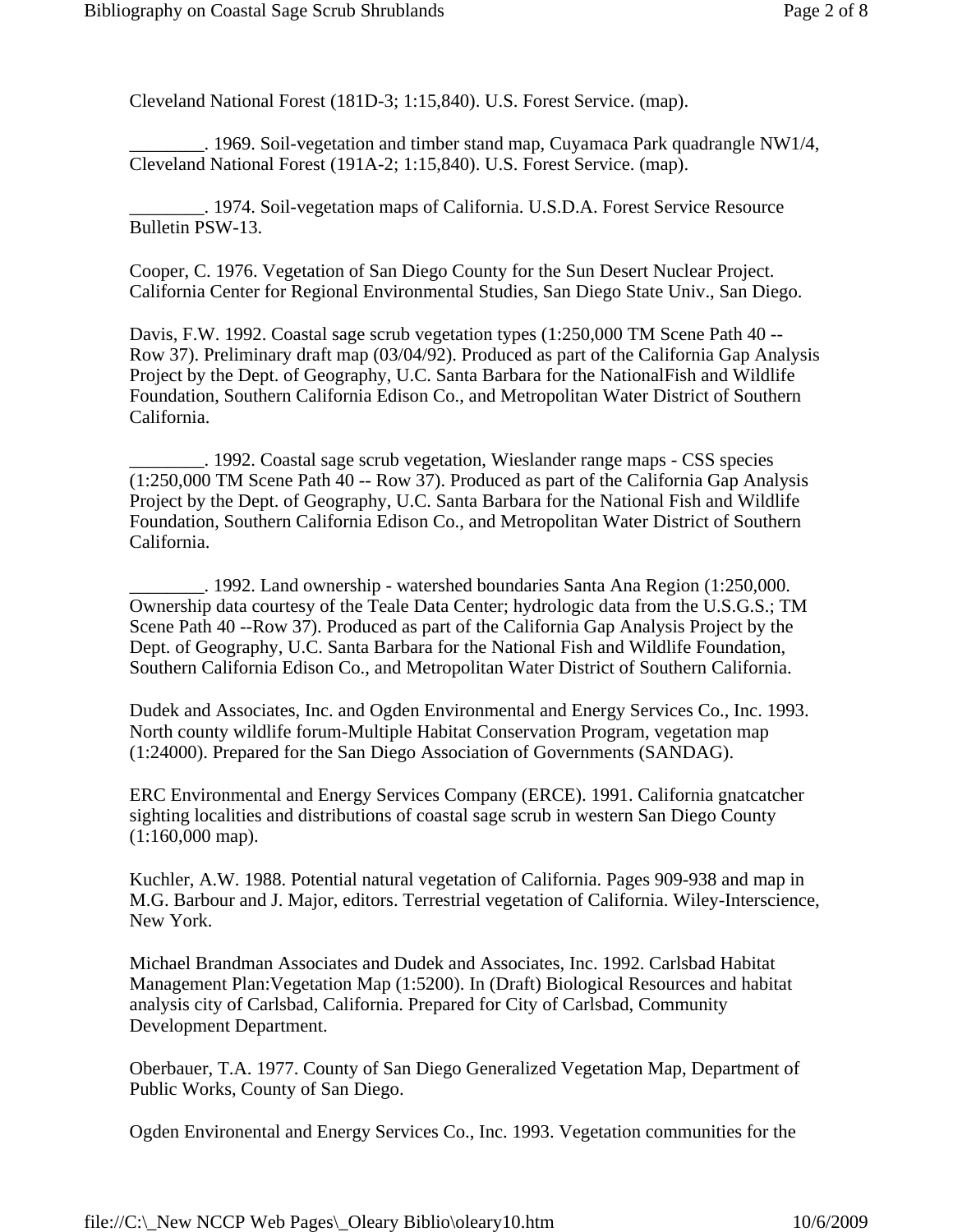Multiple Species Conservation Program (1:78,000). Prepared for the Clean Water Program, City of San Diego. Maps (1:24,000) of the 24 MSCP subareas exist that show vegetation communities with sensitive species and vernal pools.

OLeary, J.F., A.S. Hope, and R.D. Wright. 1993. Vegetation and landcover types, NAS Miramar (1:24,000). Prepared for the Public Works Dept. of NAS Miramar by the Center for Earth Systems Research Analysis (CESAR), Dept. of Geography, San Diego State University (1:12,000 scale versions of this map also exist).

Pacific Southwest Biological Services. 1990. Vegetation map of Camp Pendleton, San Diego County. (1:42,000 map).

Parker, I., and W.J. Matyas. 1981. CALVEG: a classification of California vegetation. U.S.D.A. Forest Service Regional Ecology Group. San Francisco (data on tape or hard copy maps available from the Stephen Teale Data Center, Sacramento).

Regional Environmental Consultants (RECON). 1991. Vegetation types in western Riverside County: distribution maps and acreage totals. (1:95,000 maps).

Resources Agency of California, Department of Fish and Game, Natural Heritage Division. 1991. California gnatcatchers: Long Beach Quadrangle (1:250,000). Compiled for the Natural Community Conservation Planning Process.

\_\_\_\_\_\_\_\_. 1991. California gnatcatchers: Los Angeles Quadrangle (1:250,000). Compiled for the Natural Community Conservation Planning Process.

\_\_\_\_\_\_\_\_. 1991. California gnatcatchers: San Bernardino Quadrangle (1:250,000). Compiled for the Natural Community Conservation Planning Process.

\_\_\_\_\_\_\_\_. 1991. California gnatcatchers: San Diego Quadrangle (1:250,000). Compiled for the Natural Community Conservation Planning Process.

\_\_\_\_\_\_\_\_. 1991. California gnatcatchers: Santa Ana Quadrangle (1:250,000). Compiled for the Natural Community Conservation Planning Process.

\_\_\_\_\_\_\_\_. 1991. Coastal cactus wren: San Diego Quadrangle (1:250,000). Compiled for the Natural Community Conservation Planning Process.

\_\_\_\_\_\_\_\_. 1991. Coastal cactus wren: Santa Ana Quadrangle (1:250,000). Compiled for the Natural Community Conservation Planning Process.

\_\_\_\_\_\_\_\_. 1991. Coastal sage scrub: Los Angeles Quadrangle (1:250,000). Compiled for the Natural Community Conservation Planning Process.

\_\_\_\_\_\_\_\_. 1991. Coastal sage scrub: San Bernardino Quadrangle (1:250,000). Compiled for the Natural Community Conservation Planning Process.

\_\_\_\_\_\_\_\_. 1991. Coastal sage scrub: San Diego Quadrangle (1:250,000). Compiled for the Natural Community Conservation Planning Process.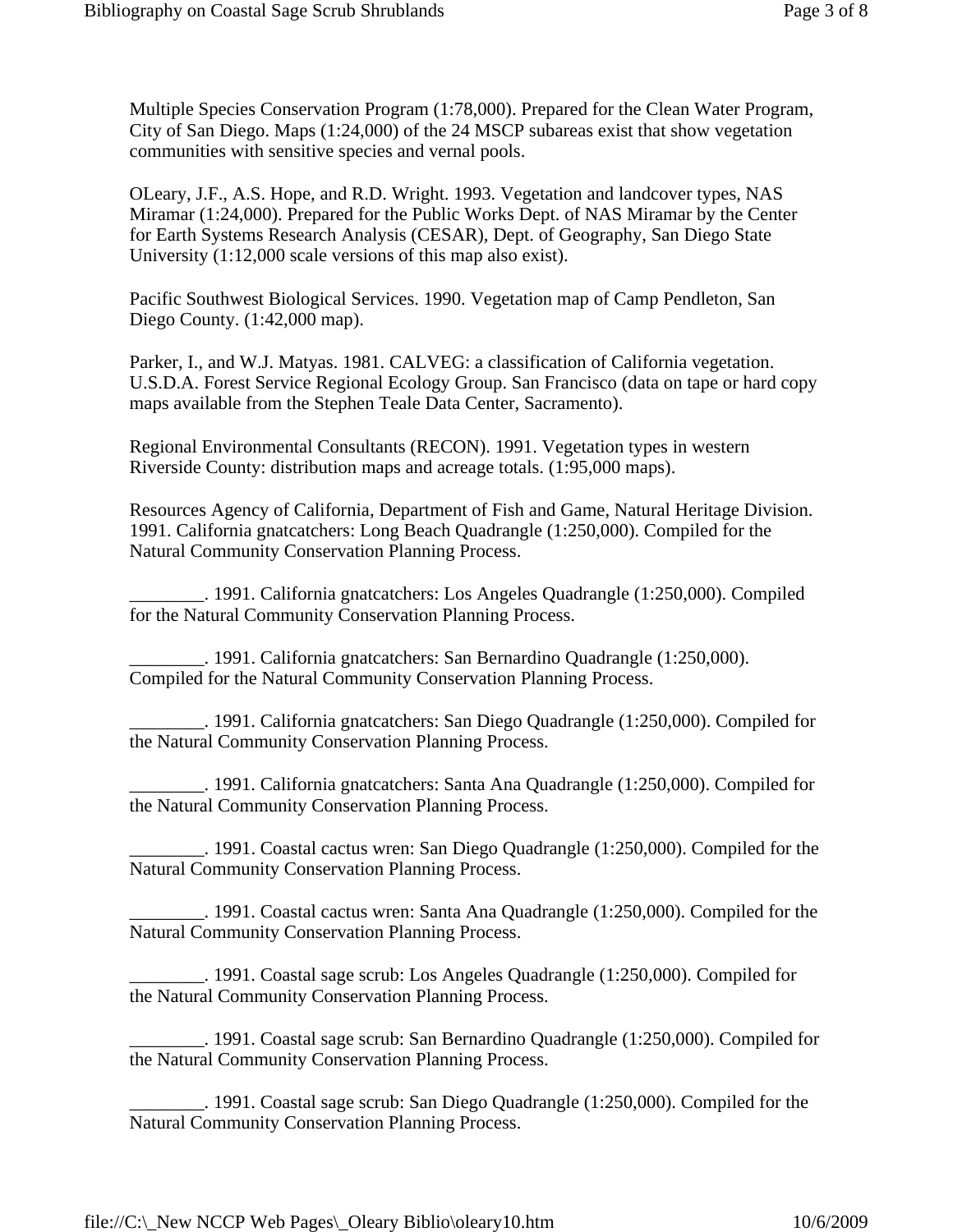\_\_\_\_\_\_\_\_. 1991. Coastal sage scrub: Santa Ana Quadrangle (1:250,000). Compiled for the Natural Community Conservation Planning Process.

\_\_\_\_\_\_\_\_. 1991. Coastal sage scrub plant associates: Long Beach Quadrangle (1:250,000). Produced for the Natural Community Conservation Planning Process.

\_\_\_\_\_\_\_\_. 1991. Coastal sage scrub plant associates: Los Angeles Quadrangle (1:250,000). Produced for the Natural Community Conservation Planning Process.

\_\_\_\_\_\_\_\_. 1991. Coastal sage scrub plant associates: San Bernardino Quadrangle (1:250,000). Compiled for the Natural Community Conservation Planning Process.

\_\_\_\_\_\_\_\_. 1991. Coastal sage scrub plant associates: San Diego Quadrangle (1:250,000). Compiled for the Natural Community Conservation Planning Process.

\_\_\_\_\_\_\_\_. 1991. Coastal sage scrub plant associates: Santa Ana Quadrangle (1:250,000). Compiled for the Natural Community Conservation Planning Process.

\_\_\_\_\_\_\_\_. 1991. Orange-throated whiptail: San Bernardino Quadrangle (1:250,000). Compiled for the Natural Community Conservation Planning Process.

\_\_\_\_\_\_\_\_. 1991. Orange-throated whiptail: San Diego Quadrangle (1:250,000). Compiled for the Natural Community Conservation Planning Process.

\_\_\_\_\_\_\_\_. 1991. Orange-throated whiptail: Santa An Quadrangle (1:250,000). Compiled for the Natural Community Conservation Planning Process.

\_\_\_\_\_\_\_\_. 1991. Public land ownership in the coastal sage scrub study area (1:250,000). Compiled for the Natural Community Conservation Planning Process.

\_\_\_\_\_\_\_\_. 1991. San Diego horned lizard: Long Beach Quadrangle (1:250,000). Compiled for the Natural Community Conservation Planning Process.

\_\_\_\_\_\_\_\_. 1991. San Diego horned lizard: Los Angeles Quadrangle (1:250,000). Compiled for the Natural Community Conservation Planning Process.

\_\_\_\_\_\_\_\_. 1991. San Diego horned lizard: San Bernardino Quadrangle (1:250,000). Compiled for the Natural Community Conservation Planning Process.

\_\_\_\_\_\_\_\_. 1991. San Diego horned lizard: San Diego Quadrangle (1:250,000). Compiled for the Natural Community Conservation Planning Process.

\_\_\_\_\_\_\_\_. 1991. San Diego horned lizard: Santa Ana Quadrangle (1:250,000). Compiled for the Natural Community Conservation Planning Process.

\_\_\_\_\_\_\_\_. 1991. San Diego horned lizard (1:250,000). Compiled for the Natural Community Conservation Planning Process.

\_\_\_\_\_\_\_\_. 1992. Changes in coastal sage scrub from 1984 to 1991 - Del Mar (1:24,000).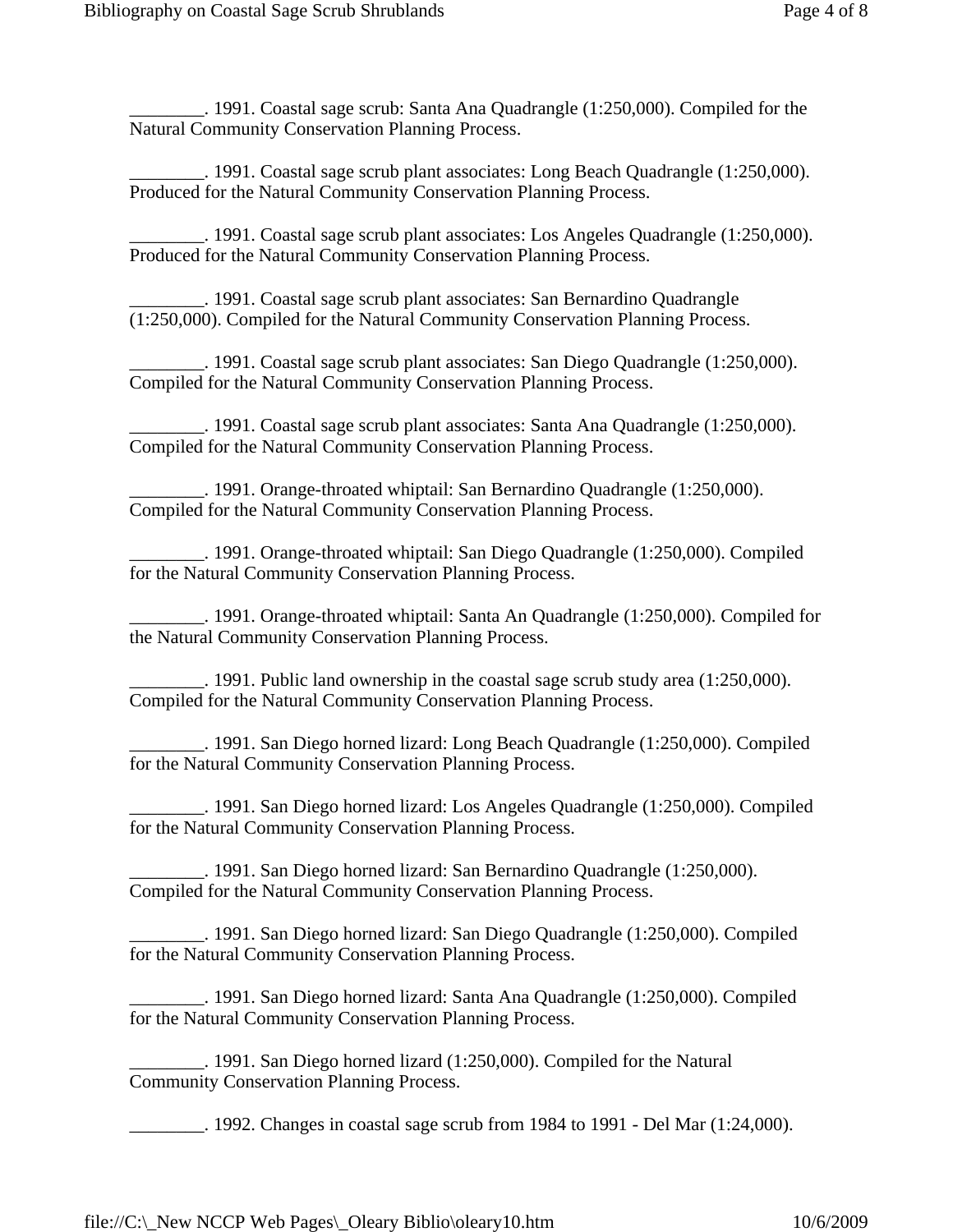Compiled for the Natural Community Conservation Planning Process.

 $\therefore$  1992. Changes in coastal sage scrub from 1984 to 1991 - La Jolla (1:24,000). Compiled for the Natural Community Conservation Planning Process.

 $\ldots$  1992. Changes in coastal sage scrub from 1984 to 1991 - La Mesa (1:24,000). Compiled for the Natural Community Conservation Planning Process.

\_\_\_\_\_\_\_\_. 1992. Changes in coastal sage scrub from 1984 to 1991 - National City (1:24,000). Compiled for the Natural Community Conservation Planning Process.

\_\_\_\_\_\_\_\_. 1992. Changes in coastal sage scrub from 1984 to 1991 - Poway (1:24,000). Compiled for the Natural Community Conservation Planning Process.

\_\_\_\_\_\_\_\_. 1992. Coastal sage scrub and associated grasslands within preliminary conservation planning area in southern California (Draft, 1:250,000). Compiled for the Natural Community Conservation Planning Process.

Coastal sage scrub associated rare plants seen since 1972 (1:250,000). Compiled for the Natural Community Conservation Planning Process.

\_\_\_\_\_\_\_\_. 1992. Coastal sage scrub community conservation planning region (1:250,000). Produced for the Natural Community Conservation Planning Process.

 $\pm$ . 1992. Known coastal sage scrub vegetation within the NCCP region (1:250,000). Compiled for the Natural Community Conservation Planning Process.

 $\ldots$  1992. Rare animals within NCCP study area seen since 1972 (1:250,000). Compiled for the Natural Community Conservation Planning Process.

\_\_\_\_\_\_\_\_. 1992. Rare communities within NCCP study area seen since 1972 (1:250,000). Compiled for the Natural Community Conservation Planning Process.

Roberts, F. 1991. Distribution of coastal sage scrub habitat in Orange County. (1:96,000 ). Map prepared for the County of Orange.

Wieslander, A.E. 1932. Vegetation types of California, Redlands quadrangle (164D; 1:62,500). U.S. Forest Service. (published map).

\_\_\_\_\_\_\_\_. 1932. Vegetation types of California, San Mateo quadrangle (82C, 1:62,500). U.S. Forest Service. (published map).

\_\_\_\_\_\_\_\_. 1934. Vegetation types of California, Ramona quadrangle (181; 1:125,000). U.S. Forest Service. (published map).

\_\_\_\_\_\_\_\_. 1934. Vegetation types of California, Pasadena quadrangle (162D; 1:62,500). U.S. Forest Service. (published map).

\_\_\_\_\_\_\_\_. 1934. Vegetation types of California, Tujunga quadrangle (162A; 1:62,500).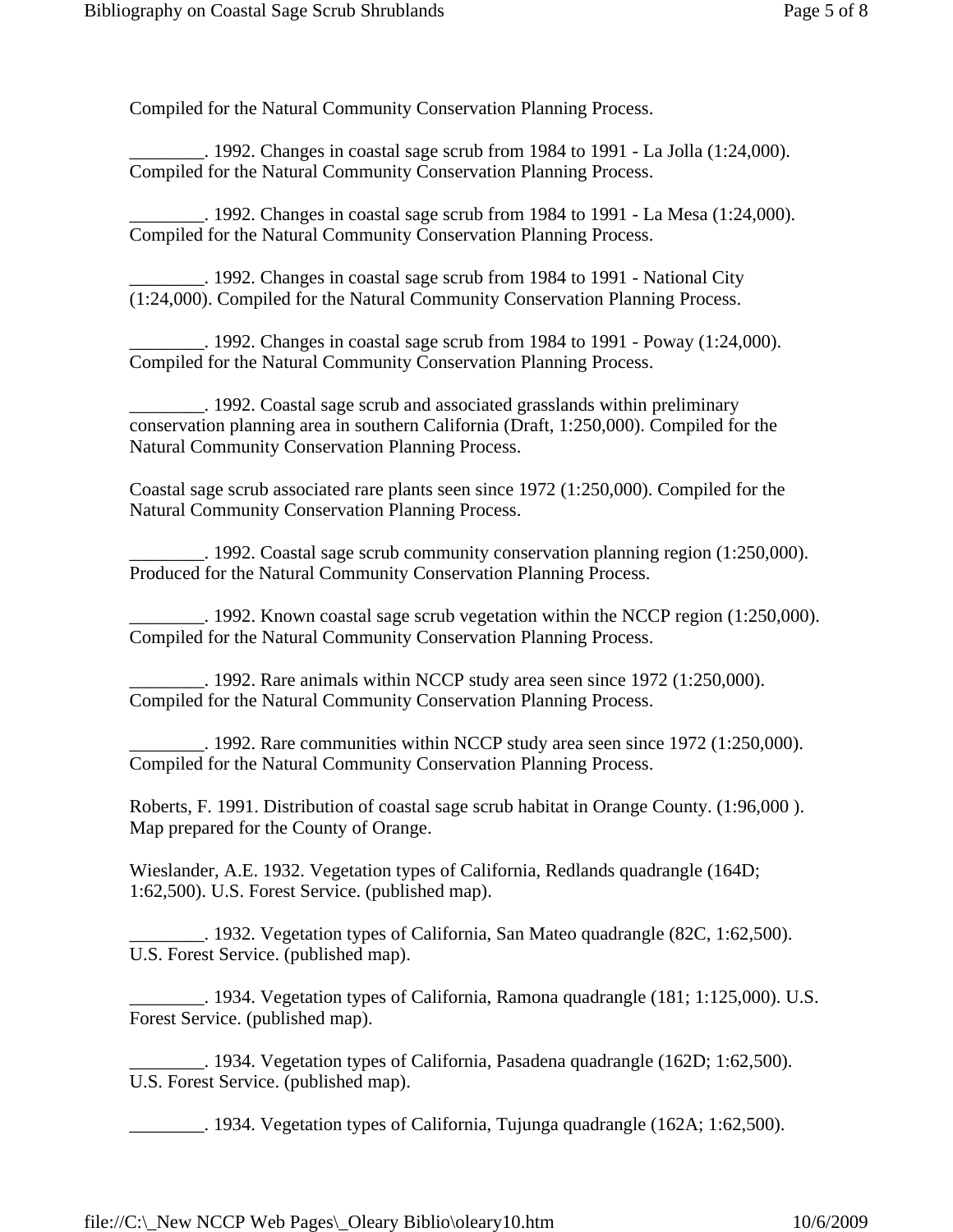U.S. Forest Service. (published map).

\_\_\_\_\_\_\_\_. 1934d Vegetation types of California, Pomona quadrangle (163C; 1:62,500). U.S. Forest Service. (published map).

\_\_\_\_\_\_\_\_. 1934. Vegetation types of California, Cucamonga quadrangle (163D; 1:62,500). U.S. Forest Service. (ublished map).

\_\_\_\_\_\_\_\_. 1934. Vegetation types of California, San Bernardino quadrangle (164C); 1:62,500). U.S. Forest Service. (published map).

\_\_\_\_\_\_\_\_. 1936. Vegetation types of California, San Fernando quadrangle (162B; 1:62,500). U.S. Forest Service. (published map).

\_\_\_\_\_\_\_\_. 1937. Vegetation types of California, Calabasas quadrangle (161D; 1:62,500). U.S. Forest Service. (map).

\_\_\_\_\_\_\_\_. 1937. Vegetation types of California, Elizabeth Lake quadrangle (153; 1:125,000). U.S. Forest Service. (published map).

\_\_\_\_\_\_\_\_. 1937. Vegetation types of California, Santa Susana quadrangle (161A; 1:62,500). U.S. Forest Service. (published map).

\_\_\_\_\_\_\_\_. 1938. Vegetation types of California, Elsinore quadrangle (176; 1:125,000). U.S. Forest Service. (published map).

\_\_\_\_\_\_\_\_. 1938. Vegetation types of California, Piru quadrangle (161B; 1:62,500). U.S. Forest Service. (published map).

\_\_\_\_\_\_\_\_. 1939. Vegetation types of California, Triunfo Pass quadrangle (161C; 1:62,500). U.S. Forest Service. (published map).

. 1940. Vegetation types of California, Corona quadrangle (177; 1:125,000). U.S. Forest Service. (published map).

 $\ldots$  1934. Vegetation types of California, San Jacinto quadrangle (175; 1:125,000). U.S. Forest Service. (published map).

 $\ldots$  1938. Vegetation types of California, Capistrano quadrangle (180; 1:125,000). U.S. Forest Service. (published map).

\_\_\_\_\_\_\_\_. 1935. A vegetation type map of California. Madroño 3:140-144.

\_\_\_\_\_\_\_\_. 1941. Vegetation types of California, Cuyamaca quadrangle NE (191A; 1:62,500). U.S. Forest Service (blue-line map).

\_\_\_\_\_\_\_\_. 1941. Vegetation types of California, Cuyamaca quadrangle NW (191B; 1:62,500). U.S. Forest Service (blue-line map).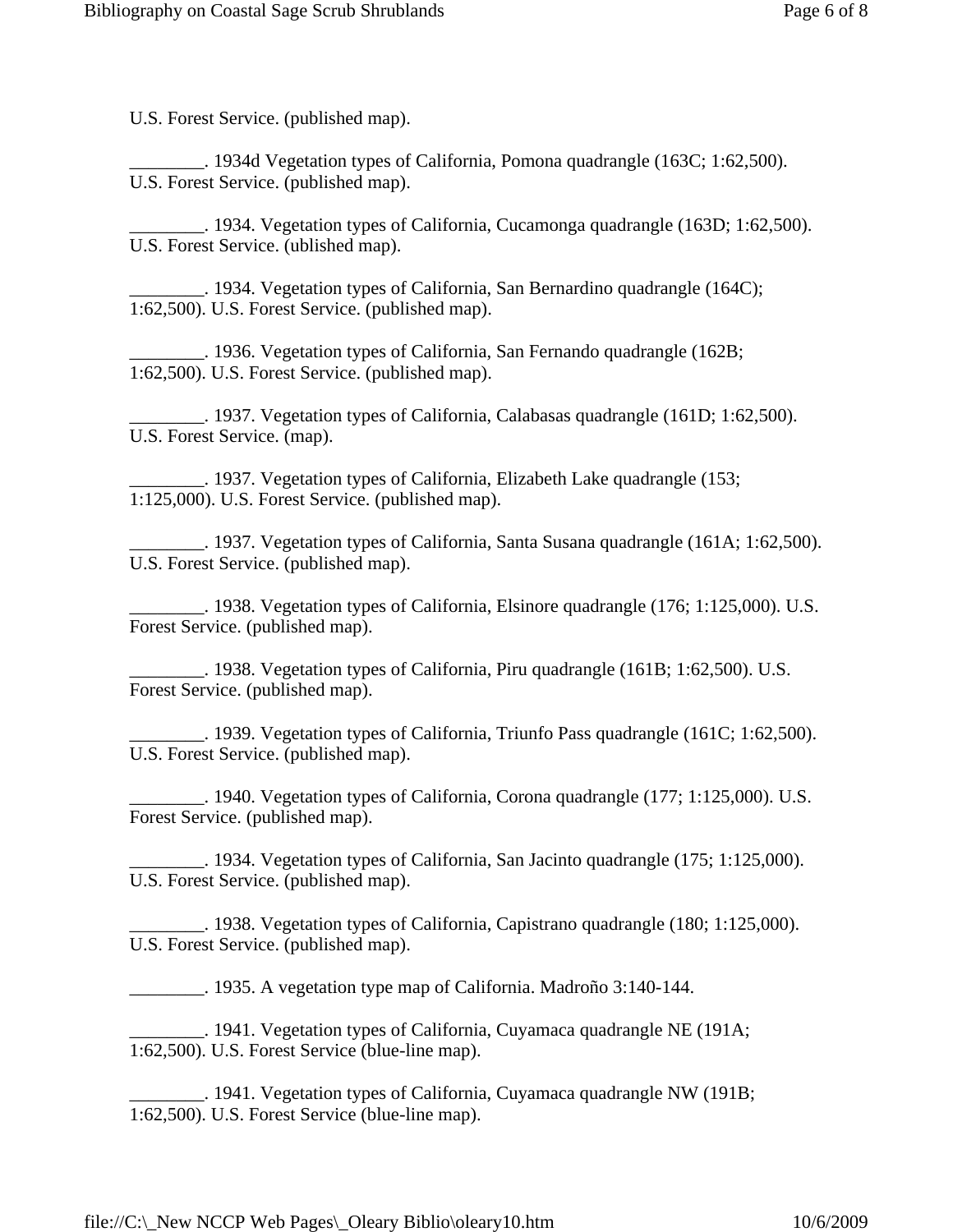\_\_\_\_\_\_\_\_. 1941. Vegetation types of California, Cuyamaca quadrangle SW (191C; 1:62,500). U.S. Forest Service (blue-line map).

\_\_\_\_\_\_\_\_. 1941. Vegetation types of California, Cuyamaca quadrangle SE (191D; 1:62,500). U.S. Forest Service (blue-line map).

\_\_\_\_\_\_\_\_. 1941. Vegetation types of California, La Jolla quadrangle (192A; 1:62,500). U.S. Forest Service (blue-line map).

\_\_\_\_\_\_\_\_. 1941. Vegetation types of California, San Diego quadrangle (192D; 1:62,500). U.S. Forest Service (blue-line map).

\_\_\_\_\_\_\_\_. 1941. Vegetation types of California, Mt. Pinos quadrangle NE (155A; 1:62,500). U.S. Forest Service (blue-line map).

. 1941. Vegetation types of California, Mt. Pinos quadrangle NW (155B; 1:62,500). U.S. Forest Service (blue-line map).

\_\_\_\_\_\_\_\_. 1941. Vegetation types of California, Mt. Pinos quadrangle SW (155C; 1:62,500). U.S. Forest Service (blue-line map).

\_\_\_\_\_\_\_\_. 1941. Vegetation types of California, Mt. Pinos quadrangle SE (155D; 1:62,500). U.S. Forest Service (blue-line map).

 $\therefore$  1941. Vegetation types of California, Santa Paula quadrangle(160A; 1:62,500). U.S. Forest Service (blue-line map).

\_\_\_\_\_\_\_\_. 1941. Vegetation types of California, Ventura quadrangle (160B; 1:62,500). U.S. Forest Service (blue-line map).

\_\_\_\_\_\_\_\_. 1941. Vegetation types of California, Hueneme quadrangle (160D; 1:62,500). U.S. Forest Service (blue-line map).

\_\_\_\_\_\_\_\_. 1942. Vegetation types of California, Tejon quadrangle NE (154A; 1:62,500). U.S. Forest Service (blue-line map).

\_\_\_\_\_\_\_\_. 1942. Vegetation types of California, Tejon quadrangle SW (154C; 1:62,500). U.S. Forest Service (blue-line map).

\_\_\_\_\_\_\_\_. 1942. Vegetation types of California, Tejon quadrangle SE (154D; 1:62,500). U.S. Forest Service (blue-line map).

\_\_\_\_\_\_\_\_. 1942. Vegetation types of California, Tejon quadrangle NW (154E; 1:62,500). U.S. Forest Service (blue-line map).

\_\_\_\_\_\_\_\_. 1942. Vegetation types of California, Carrizo quadrangle NW (190B; 1:62,500). U.S. Forest Service (blue-lne map).

\_\_\_\_\_\_\_\_. 1942. Vegetation types of California, Carrizo quadrangle SW (190C; 1:62,500).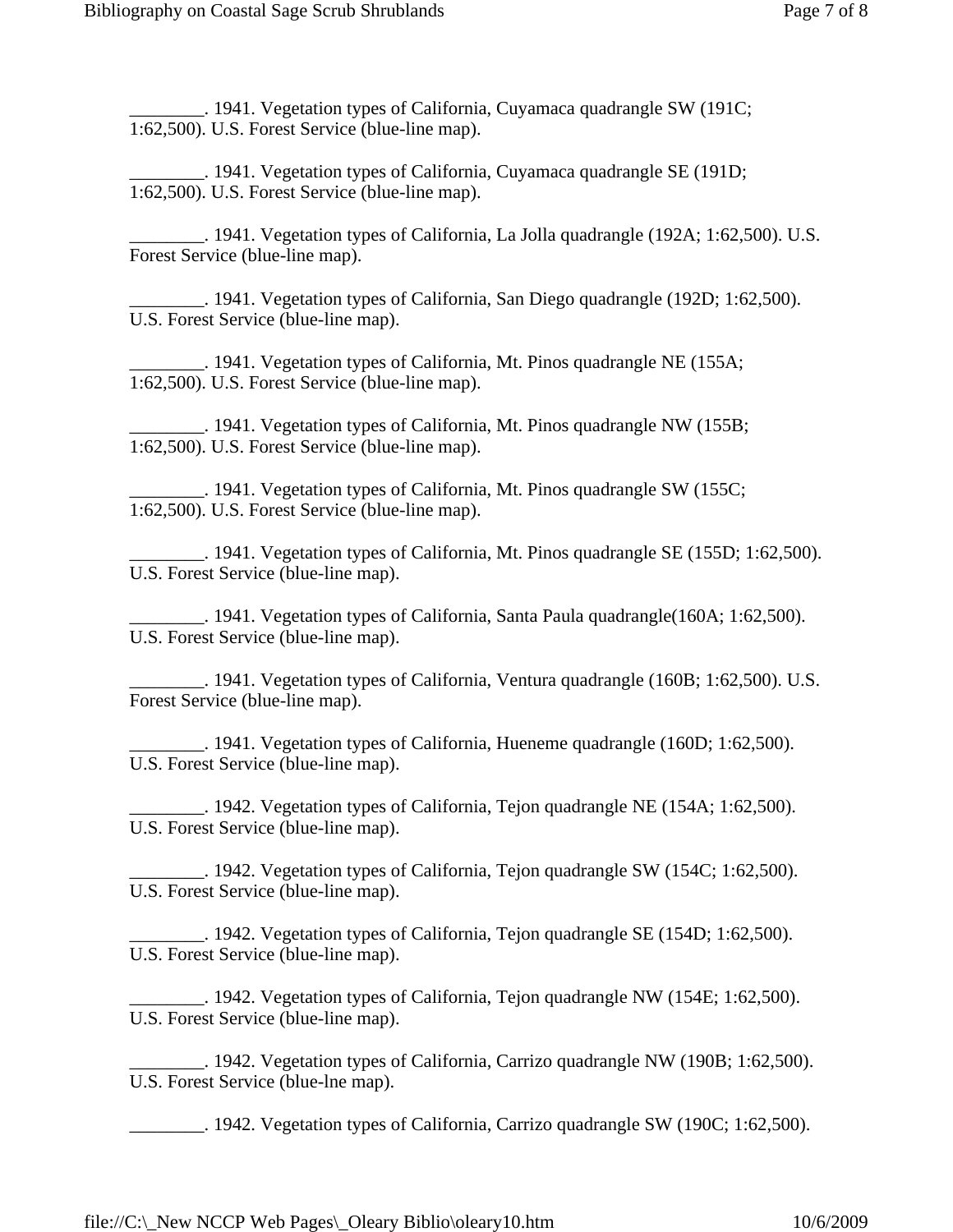U.S. Forest Service (blue-line map).

\_\_\_\_\_\_\_\_. 1942. Vegetation types of California, Carrizo quadrangle SE (190D; 1:62,500). U.S. Forest Service (blue-line map).

Wright, R.D., J.F. OLeary, and T.J. Luostarinen. 1990. State of California: Crystal Cove State Park, Geographic Information System Database. Technical Report produced for the Department of Parks and Recreation, State of California by the Center for Earth Systems Analysis and Research, Department of Geography, San Diego State University. (Database and Technical Report contain a vegetation map). 30 p.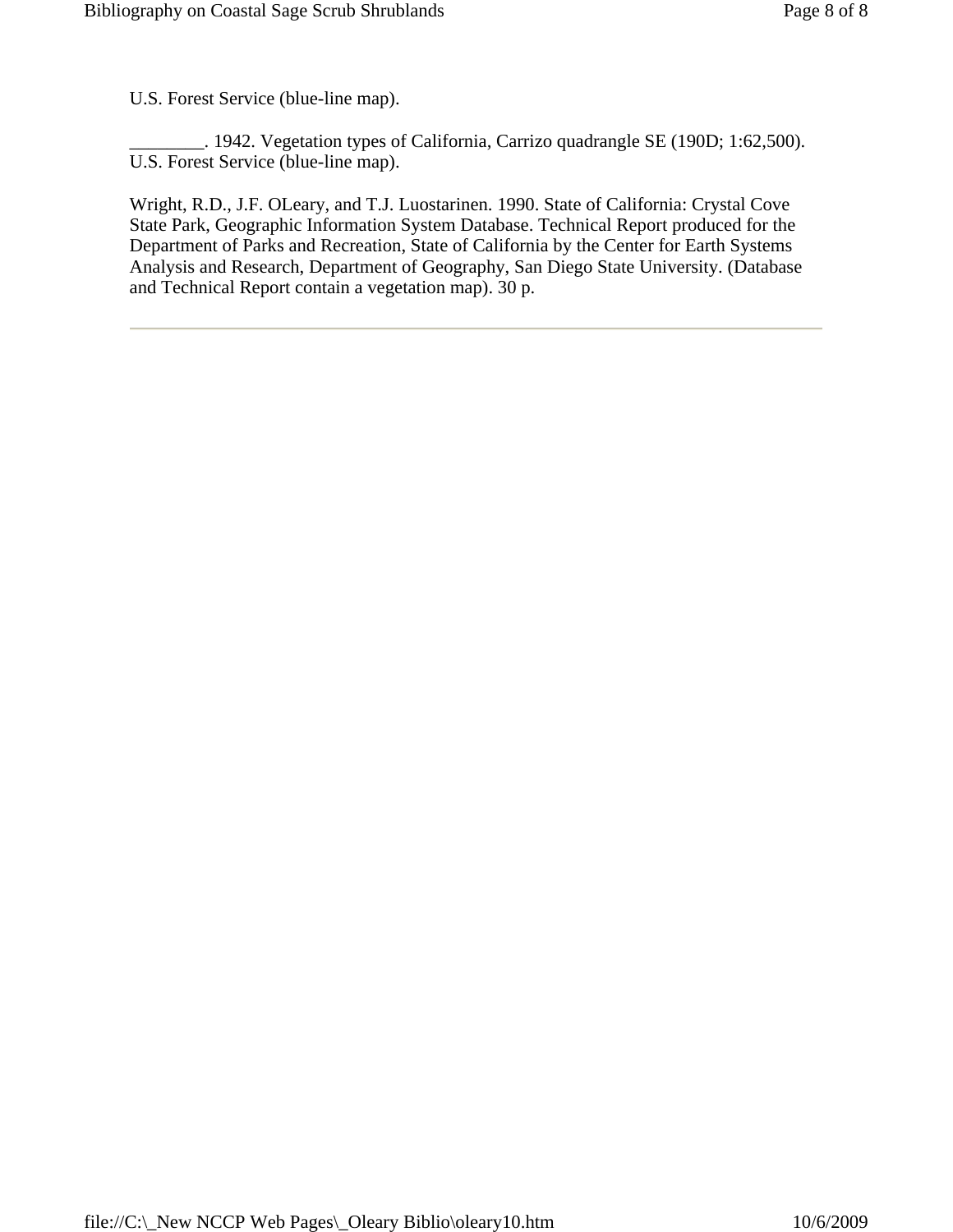## **Mediterranean Systems (Malacophyllous Only) of Other Regions**

Argyris, J.P. 1977. Seed ecology of some phryganic species. Ph.D. dissertation, Univ. of Athens, Athens (in Greek).

Arianoutsou, M. 1979. Biological activity after fire in an phryganic ecosystem. Ph.D. dissertation, Univ. of Thessaloniki, Thessaloniki.

Arianoutsou-Faraggitaki, M. 1984. Post-fire successional recovery of a phryganic (east Mediterranean) ecosystem. Acta. Oecol. Oecol. Plant. 19 (new series volume 5):387-394.

\_\_\_\_\_\_\_\_, and N.S. Margaris. 1981. Early stages of regeneration after fire in a phyrganic ecosystem (east Mediterranean). I. Regeneration by seed germination. Biologie- Ecologie-Mediterraneenne 8:119-28.

and 1982. Microbial activity after fire in a phryganic East Mediterranean Ecosystem. Pages 321-324 *in* C. E. Conrad and W. C. Oechel, technical coordinators. Proceedings of the symposium on dynamics and management of Mediterranean-type ecosystems. Pacific Southwest Forest and Range Experiment Station,General Technical Report PSW-58, Berkeley, California.

\_\_\_\_\_\_\_\_, and \_\_\_\_\_\_\_\_. 1982. Decomposers and the fire cycle in a phyrganic (east Mediterranean) ecosystem. Microb. Ecol. 8:91-98.

Christodoulakis, N.S., M. Arianoutsou-Faraggitaki, and G.K. Psaras. 1986. Post-fire leaf structure of two seasonally dimorphic resprouters. Acta. Oecol. Oecol. Plant. 21 (new series volume 7):97-102.

Hoffman, A. 1972. Morphology and histology of *Trevoa trinervis* (Rhamnaceae) - a drought deciduous shrub from the Chilean matorral. Flora 161:527-538.

\_\_\_\_\_\_\_\_, and M.J. Walker. 1980. Growth habits and phenology of drought deciduous species in an altitudinal gradient. Can. J. Bot. 58:1789-1796.

Liacos, L.G. 1974. Present studies and history of burning in Greece. Proc. of the Tall Timber Fire Ecol. Conf. 13:65-96.

Litvav, M., G. Kupernik, and G. Orshan. 1963. The role of competition as a factor in determining the distribution of dwarf shrub communities in the territory of Israel. J. Ecol. 51:467-480.

Margaris, N.S. 1976. Structure and dynamics in a phryganic (east Mediterranean) ecosystem. J. Biogeogr. 3:249-259.

all 2015, and D. Vokou. 1982. Structural and physiological features of woody plants in phryganic ecosystems related to adaptive mechanisms. Pages 449-459 *in* P. Quezel, editor.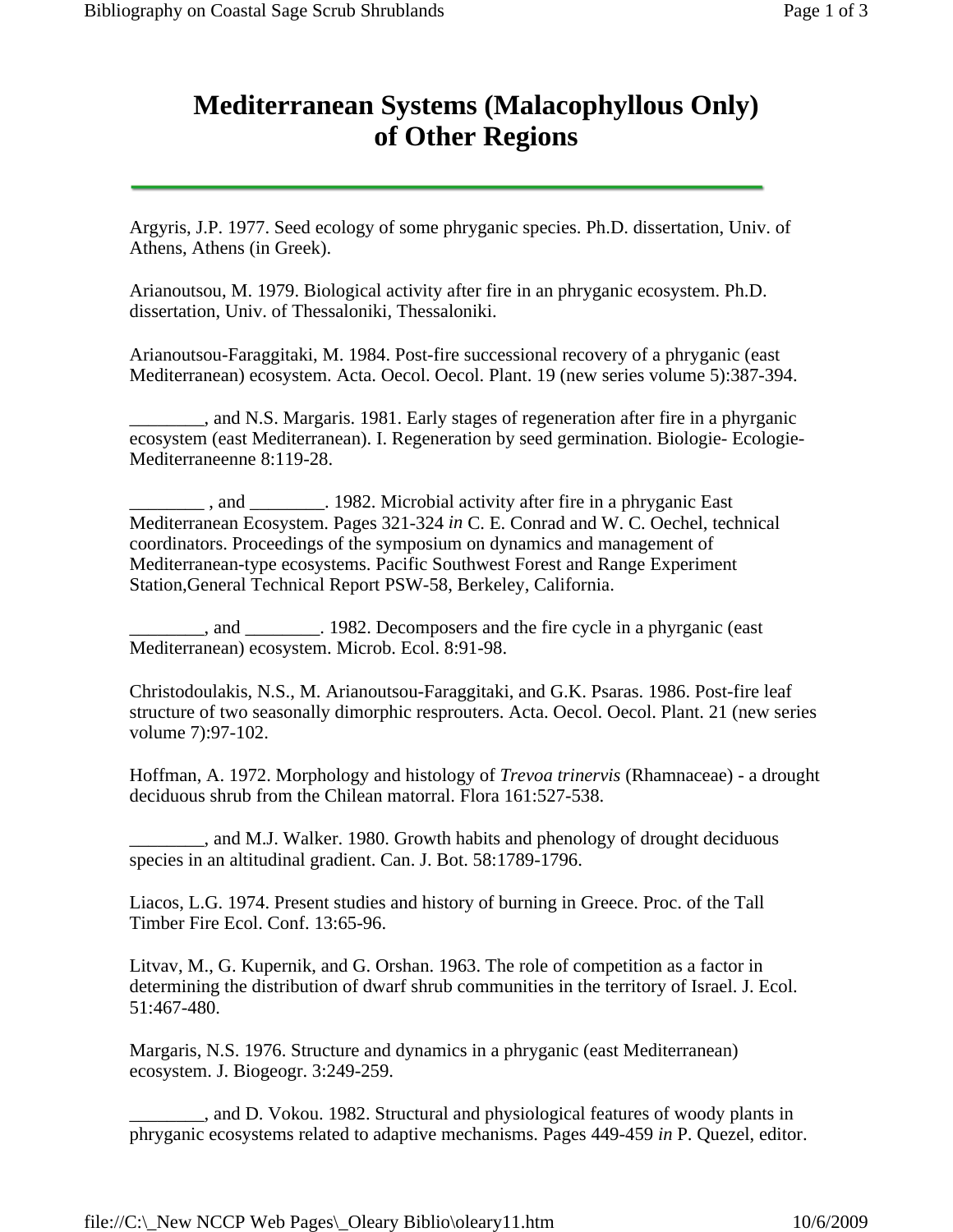Ecologia Mediterranea: definition and localization of terrestrian Mediterranean biota. lUniversite de Droit, Marseille.

Montenegro, G., A.J. Hoffman, M.E. Aljaro, and A. Hoffman. 1979. *Satureja gilliesii*, a poikilohydric shrub from Chilean Mediterranean vegetation. Can. J. Bot. 57:1206.

Mooney, H.A., and J. Kummerow. 1971. The comparative water economy of representative evergreen sclerophyll and drought deciduous shrubs of Chile. Bot. Gaz. 132:245-252.

Naveh, Z. 1974. Effect of fire in the Mediterranean region. Pages 401-434 *in* T.T. Kozlowski and C.E. Ahlgren, editors. Fire and ecosystems. Academic, New York.

\_\_\_\_\_\_\_\_. 1974. Te ecology of fire in Israel. Proc. of the Tall Timbers Fire Ecol. Conf. 13:131-170.

\_\_\_\_\_\_\_\_. 1975. The evolutionary significance of fire in the Mediterranean region. Vegetatio 29:199-208.

\_\_\_\_\_\_\_\_, and R.H. Whittaker. 1980. Structural and floristic diversity of shrublands and woodlands in northern Israel and other Mediterranean areas. Vegetatio 41:171-190.

Papanastasis, V.P. 1977. Fire ecology and management of phrygana communities in Greece. Pages 476-482 *in* H.A. Mooney and C.E. Conrad, editors. Proceedings of the symposium on environmental consequences of fire and fuel management in Mediterranean ecosystems. USDA Forest Service, General Technical Report WO-3.

\_\_\_\_\_\_\_\_. 1980. Effects of season and frequency of burning on a phryganic rangeland in Greece. J. Range Manage. 33:251-255.

\_\_\_\_\_\_\_\_, and A.C. Pittas. 1982. Reseeding of burned Mediterranean brushlands in Greece. Page 624 *in* C. E. Conrad and W. C. Oechel, technical coordinators. Proceedings of the symposium on dynamics and management of Mediterranean-type ecosystems. Pacific Southwest Forest and Range Experiment Station General Technical Report PSW-58. Berkeley, California.

\_\_\_\_\_\_\_\_, and L.C. Romanas. 1977. Effect of high temperatures on seed germination of certain Mediterranean half-shrubs. Thessaloniki Forestry Research Institute Bulletin 86 (in Greek).

Parsons, D.J., and A.R. Moldenke. 1975. Convergence in vegetation structure along analogous climatic gradients in California and Chile. Ecology 56:950-957.

Pignatti, S. 1978. Evolutionary trends in Mediterranean flora and vegetation. Vegetatio 37:175-185.

\_\_\_\_\_\_\_\_ 1983. Human impact on the vegetation of the Mediterranean Basin. Pages 151- 161 *in* W. Holzner, M.J.A. Werger, and I. Ikusima, editors. Mans impact on vegetation. Dr W. Junk, The Hague.

Pons, A. 1981. The history of the Mediterranean shrublands. Pages131-138 *in* F. Di Castri,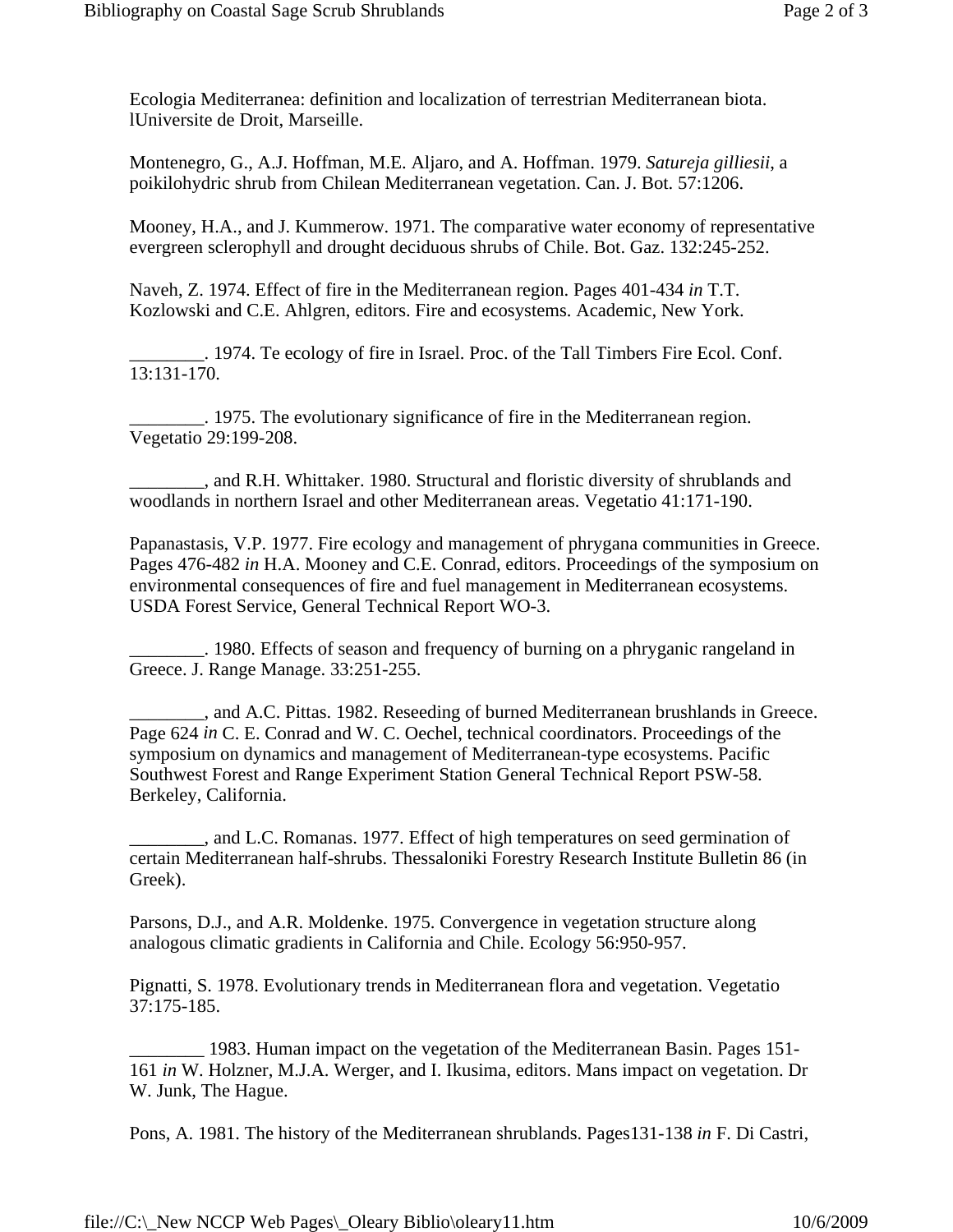D.W. Goodall, and R.L. Specht, editors. Ecosystems of the world 11. Mediterranean shrublands. Elsevier Scientific, New York.

\_\_\_\_\_\_\_\_, and P. Quezel. 1985. The history of the flora and vegetation and past and present human disturbance in the Mediterranean region. Pages 25-43 *in* C. Gomez-Campo, editor. Plant conservation in the Mediterranean area. Dr W. Junk, The Hague.

Quezel, P. 1981. The study of plant groupings in the countries surrounding the Mediteranean: some methodological aspects. Pages 87-93 *in* F. Di Castri, D.W. Goodall, and R.L. Specht, editors. Ecosystems of the world 11. Mediterranean shrublands. Elsevier Scientific, New York.

\_\_\_\_\_\_\_\_. 1985. Definition of the Mediterranean region and the origin of its flora. Pages 9- 24 *in* C. Gomez-Campo, editor. Plant conservation in the Mediterranean area. Dr. W. Junk, The Hague.

Rabinovitch-Vin, A. 1983. Influence of nutrients on the composition and distribution of plant communities in Mediterranean-type ecosystems of Israel. Pages 74-85 *in* F.J. Kruger ,D.T. Mitchell, and J.U.M. Jarvis, editors. Mediterranean-type ecosystems: the role of nutrients. Springer-Verlag, Berlin.

\_\_\_\_\_\_\_\_, and G. Orshan. 1974. Ecological studies on the vegetation of the upper Galilee, Israel. II. Factors determining the absence of batha and garrigue components on middle Eocenian strata. Isr. J. Bot. 23:111-119.

Roy, J., and M. Arianoutsou-Faraggitaki. 1985. Light quality as the environmental trigger for the germination of the fire-promoted species *Sarcopoterium spinosum* L. Flora 177:345- 349.

Rundel, P.W., and J.W. Neel. 1978. Nitrogen fixation by *Trevoa trinervis* (Rhamnaceae) in the Chilean matorral. Flora 167:127-132.

Shmida, A., and M. Barbour. 1982. A comparison of two types of Mediterranean scrub in Israel and California. Pages 100-106 *in* C. E. Conrad and W. C. Oechel, technical coordinators. Proceedings of the symposium on dynamics and management of Mediterranean-type ecosystems. Pacific Southwest Forest and Range Experimen Station General technical report PSW-58. Berkeley, California.

Silvester, W.B., O. Balboa, and J.A. Martinez. 1985. Nodulation and nitrogen fixation in members of the Rhamnaceae (*Colletia, Retanilla, Talguena* and *Trevoa*) growing in the Chilean matorral. Symbiosis 1:29-35.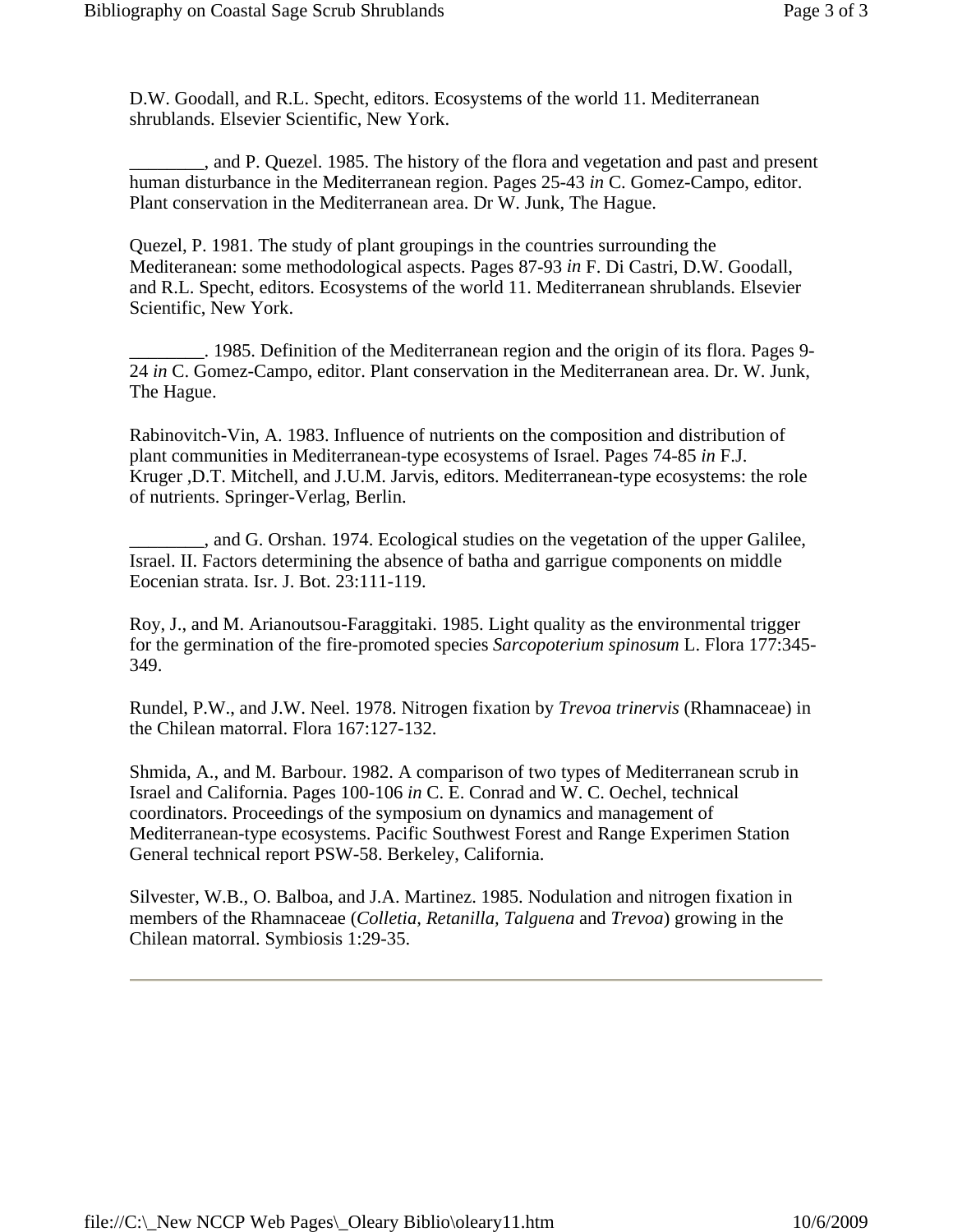## **Morphology, Phenology, and Physiology**

Carlquist, S. 1985. Vasicentric tracheids as a drought survival mechanism in the woody flora of southern California and similar regions: review of vasicentric tracheids. Aliso 11:37-68.

\_\_\_\_\_\_\_\_. 1989. Adaptive wood anatomy of chaparral shrubs. Pages 25-35 *in* S.C. Keeley, editor. The California chaparral: paradigms re-examined. Natural History Museum of Los Angeles County, California.

Cole, N.H.A. 1967. Comparative physiological ecology of the genus *Eriogonum* in the Santa Monica Mountains, southern California. Ecol. Monogr. 37 :1-24.

Comstock, J., and J. Ehleringer. 1986. Photoperiod and photosynthetic capacity in *Lotus scoparius*. Plant Cell Environ. 9:609-612.

Cunningham, G.L., and B.R. Strain. 1969. An ecological significance of seasonal leaf variability in a desert shrub. Ecology 50:400-408.

DeSouza, J., P.A. Silka, and S.D. Davis. 1986. Comparative physiology of burned and unburned *Rhus laurina* after chaparral wildfire. Oecologia 71:63-68.

Ehleringer, J.R., and J.P. Comstock. 1989. Stress tolerance and adaptive variation in leaf absorptance and leaf angle. Pages 21-24 *in* S.C. Keeley, editor. The California chaparral: paradigms re-examined, Natural History Museum of Los Angeles County, California.

Gigon, A. 1979. CO2-gas exchange, water relations and convergence of Mediterranean shrub-types from California and Chile. Acta Oecol. Oecol. Plant. 14:129-150.

Gill, D.S. 1984. A quantitative description of the phenology of an evergreen and a deciduous shrub species with reference to temperature and water relations in the Santa Ynez Mountains, Santa Barbara County, California. M.A. thesis, Univ. of Calif., Santa Barbara.

\_\_\_\_\_\_\_\_, and B.E. Mahall. 1986. Quantitative phenology and water relations of an evergreen and a deciduous chaparral shrub. Ecol. Monogr. 56:127-143.

Harrison, A. T., E. Small, and H. A. Mooney. 1971. Drought relationships and distribution of two Mediterranean-climate California plant communities. Ecology 52: 869-875.

Hellmers, H., J. S. Horton, G. Juhren, and J. OKeefe. 1955. Root systems of some chaparral plants in southern California. Ecology 36: 667-678.

Kolb, K.J., and S.D. Davis. 1994. Drought tolerance and xylem embolism in co-occurring species of coastal sage and chaparral. Ecology 75: 648-659.

Kummerow, J., D. Krause, and W. Jow. 1977. Root systems of chaparral shrubs. Oecologia 29:163-177.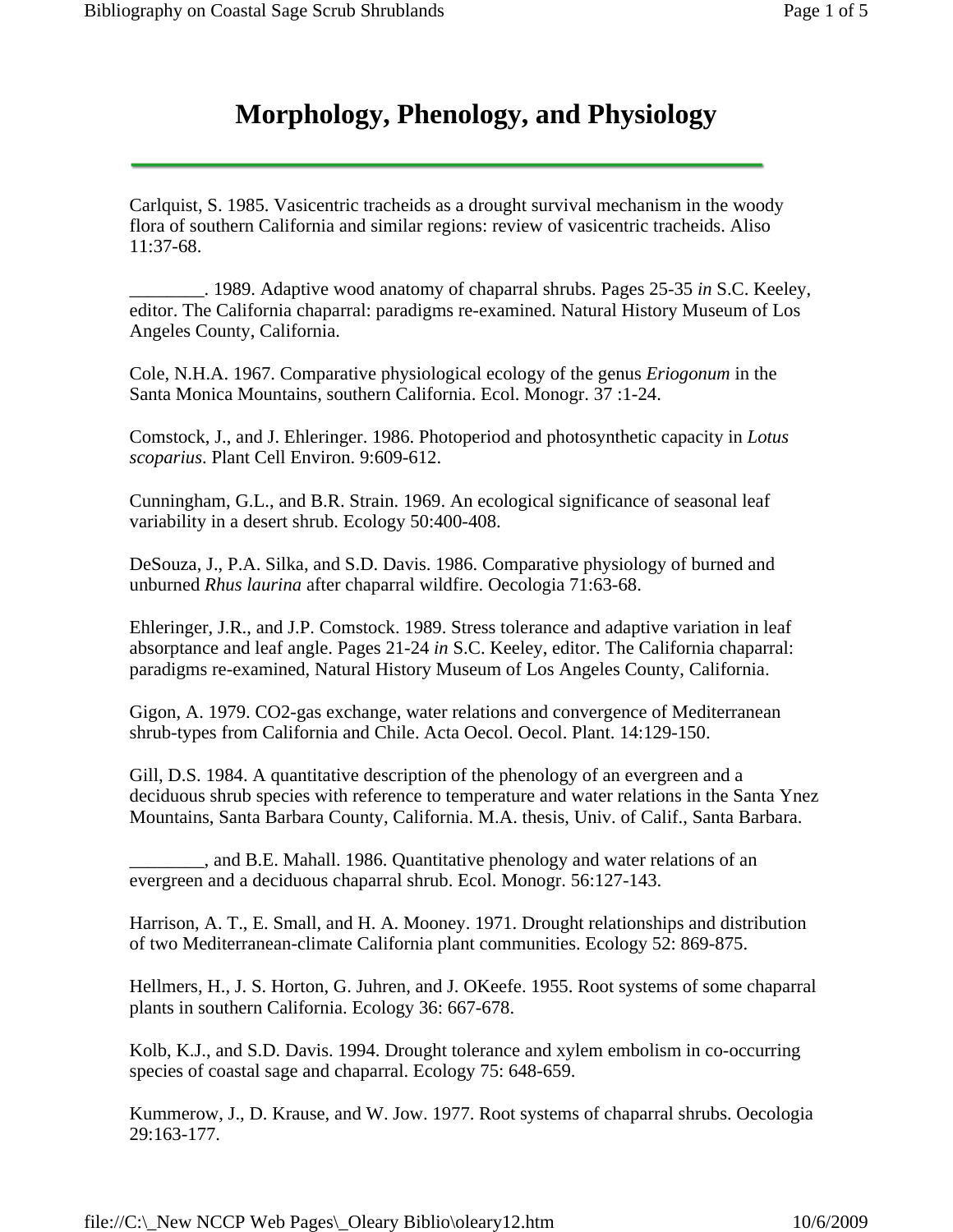Little, R.J. 1981. Adventitious rooting in coastal sage scrub dominants. Madroño 28:96-97.

Mahall, B. E. 1985. Chaparral shrubs and their endurance of extreme drought. Chaparral ecosystem research, program & abstracts, May 16-17. Univ. of Calif., Santa Barbara.

Margaris, N. S. 1981. Adaptive strategies in plants dominating Mediterranean-type ecosystems. Pages 309-315 *in* F. diCastri, D. W. Goodall, and R. L. Specht, editors. Ecosystems of the World 11: Mediterranean-type shrublands. Elsevier Scientific Pub. Co., Amsterdam.

\_\_\_\_\_\_\_\_, and D. Vokou. 1982. Structural and physiological features of woody plants in phryganic ecosystems related to adaptive mechanisms. Pages 449- 459 *in* P. Quezel, editor. Ecologia Mediterranea: efinition and localization of terrestrian Mediterranean biota. lUniversite de Droit, Marseille.

Merino, J.C., C. Field, and H.A. Mooney. 1982. Construction and maintenance costs of Mediterranean-climate evergreen and deciduous leaves. I. Growth and CO2 exchange analysis. Oecologia 53:208-213.

 $\ldots$ ,  $\ldots$ , and  $\ldots$ . 1984. Construction and maintenance costs of Mediterranean-climate evergreen and deciduous leaves. II. Biochemical pathway analysis. Acta. Oecol. Oecol. Plant. 19 (new series volume 5):211-229.

Miller, P.C. 1979. Quantitative plant ecology. Pages 179-232 *in* D. Horn, G.R. Stairs, and R.D. Mitchell, editors. Analysis of ecosystems. Ohio State University Press, Columbus.

\_\_\_\_\_\_\_\_, and D. K. Poole. 1979. Patterns of water use by shrubs in southern California. For. Science 25: 84-98.

 $\frac{1}{1-\frac{1}{\sqrt{1-\frac{1}{\sqrt{1-\frac{1}{\sqrt{1-\frac{1}{\sqrt{1-\frac{1}{\sqrt{1-\frac{1}{\sqrt{1-\frac{1}{\sqrt{1-\frac{1}{\sqrt{1-\frac{1}{\sqrt{1-\frac{1}{\sqrt{1-\frac{1}{\sqrt{1-\frac{1}{\sqrt{1-\frac{1}{\sqrt{1-\frac{1}{\sqrt{1-\frac{1}{\sqrt{1-\frac{1}{\sqrt{1-\frac{1}{\sqrt{1-\frac{1}{\sqrt{1-\frac{1}{\sqrt{1-\frac{1}{\sqrt{1-\frac{1}{\sqrt{1-\frac{1}{\sqrt{1-\frac{1}{\sqrt{1-\frac{1}{\sqrt{$ topography, and vegetative cover on soil moisture and summer drought in southern California. Oecologia 56:385-391.

Mooney, H.A. 1969. Dark respiration of related evergreen and deciduous Mediterranean plants during induced drought. Bull. Torrey Bot. Club 96:550-555.

\_\_\_\_\_\_\_\_. 1982. Habitat, plant form, and plant water relations in Mediterranean-type regions. Ecol. Mediterr. 8:481-488.

\_\_\_\_\_\_\_\_. 1983. Carbon-gaining capacity and allocation patterns of Mediterranean-climate plants. Pages 103-119 *in* F.J. Kruger, D.T. Mitchell, and J.U.M. Jarvis, editors. Mediterranean-type ecosystems, The role of nutrients. Springer-Verlag, Berlin.

\_\_\_\_\_\_\_\_. 1989. Chaparral physiological ecology--paradigms revisited. Pages 85-90 *in* S.C. Keeley, editor. The California chaparral: paradigms re-examined. Natural History Museum of Los Angeles County, California.

\_\_\_\_\_\_\_\_, and E.L. Dunn. 1970. Photosynthetic systems of Mediterranean-climate shrubs and trees of California and Chile. Am. Nat. 104:447-453.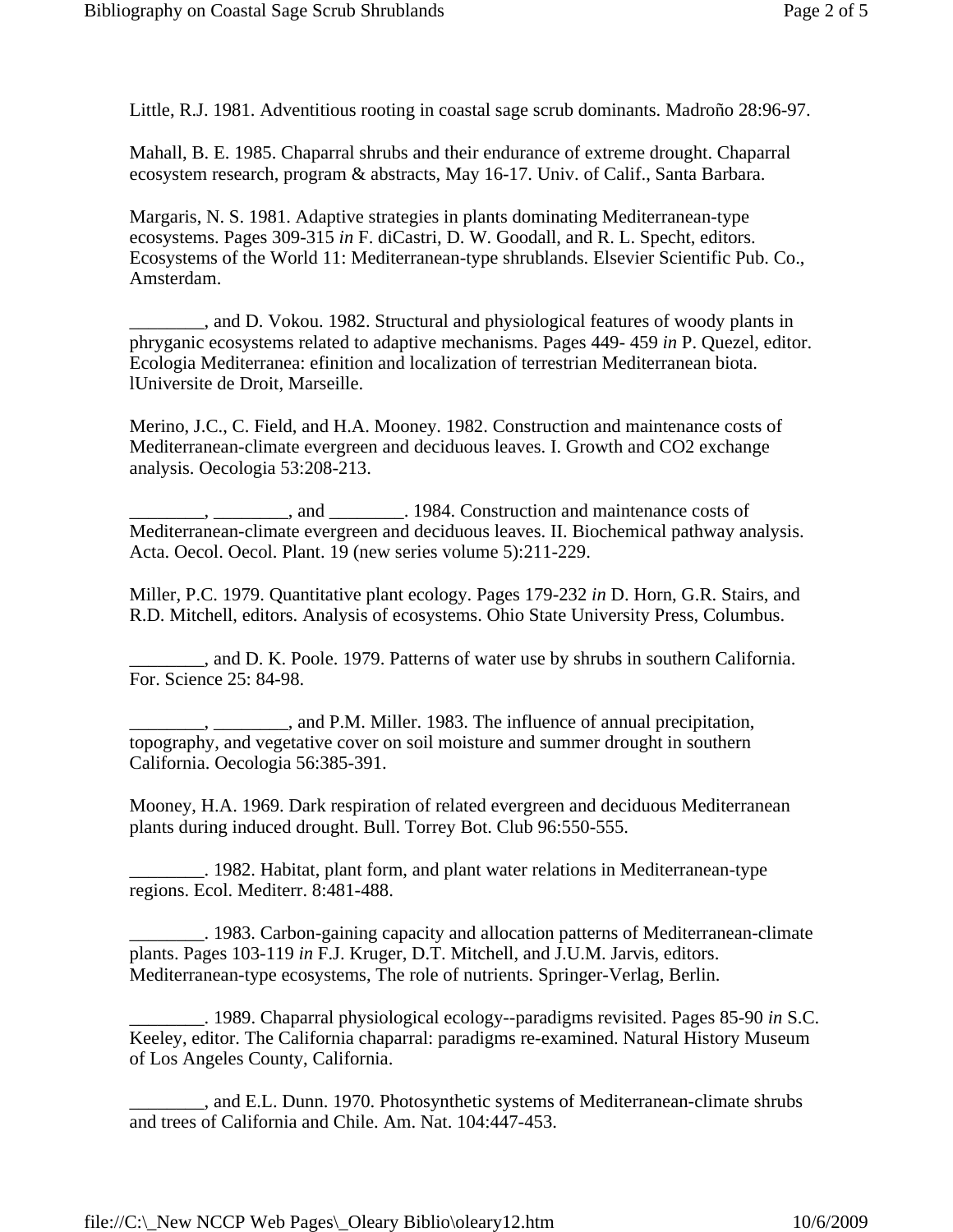\_\_\_\_\_\_\_\_, and P.C. Miller. 1985. Chaparral. Pages 213-231 *in* B.F. Chabot and H.A. Mooney, editors. Physiological ecology of North American plant communities. Chapman and Hall, New York.

Ng, E., and P. C. Miller. 1980. Soil moisture in the southern California chaparral. Ecology 61: 98-107.

Orshan, G. 1954. Surface reduction and its significance as a hydroecological factor. J. of Ecol. 42: 442-444.

\_\_\_\_\_\_\_\_. 1963. Seasonal dimorphism of desert and Mediterranean chamaephytes and its significance as a factor in their water economy. Pages 206-222 *in* A. J. Rutter, and R. H. Whitehead, editors. The water relations of plants. Blackwell Scientific Pub., Oxford.

\_\_\_\_\_\_\_\_. 1972. Morphological and physiological plasticity in relation to drought. Pages 245-254 *in* C. M. McKell, J. P. Blaisdell and J. R. Goodin, editors. Wildland shrubs - their biology and utilization. U.S.D.A. Forest Service General Technical Report INT-1, Ogden, Utah.

Pillsbury, A.F., J.S. Osborn, and R.E. Peleshek. 1963. Residual soil moisture below the root zone in southern California watershed. J. Geophys. Res. 68:1089-1091.

Poole, D. K., and P. C. Miller. 1975. Water relations of selected species of chaparral and coastal sage communities. Ecology 56:1118-1128.

Preston, K.P. 1980. Effects of sulfur dioxide pollution on Californian coastal sage scrub. M.A. thesis, Univ. of Calif., Los Angeles. 116 p.

\_\_\_\_\_\_\_\_. 1982. Effects of sulfur dioxide pollution on Californian coastal sage scrub. Page 628 *in* C. E. Conrad and W. C. Oechel, technical coordinators. Proceedings of the symposium on dynamics and management of Mediterranean-type ecosystems. Pacific Southwest Forest and Range Experiment Station General Technical Report PSW-58, Berkeley, California.

\_\_\_\_\_\_\_\_. 1985. Air pollution injury to coastal sage scrub in the Santa Monica Mountains, southern California. Water, Air, and Soil Pollut. 26:19-41.

\_\_\_\_\_\_\_\_. 1986. Ozone and sulfur dioxide effects on the grwth of Californian coastal sage scrub species. Ph.D. dissertation, Univ. of Calif., Los Angeles.

\_\_\_\_\_\_\_\_. 1988. Effects of sulfur dioxide pollution on a Californian coastal sage scrub community, USA. Environ. Pollut. 51:179-196.

Price, C.V., and W.E. Westman. 1987. Toward detecting California shrubland canopy chemistry with AIS (Airborne Imaging Spectrometer) Data. Pages 91-97 *in* Proceedings of the Airborne Imaging Spectrometer Data Analysis Workshop (3rd). National Aeronautics and Space Administration, Moffett Field, California, Ames Research Center.

\_\_\_\_\_\_\_\_, and \_\_\_\_\_\_\_\_. 1987. Vegetation mapping and stress detection in the Santa Monica Mountains, California. Pages 1195-1200 *in* Remote sensing: understanding the earth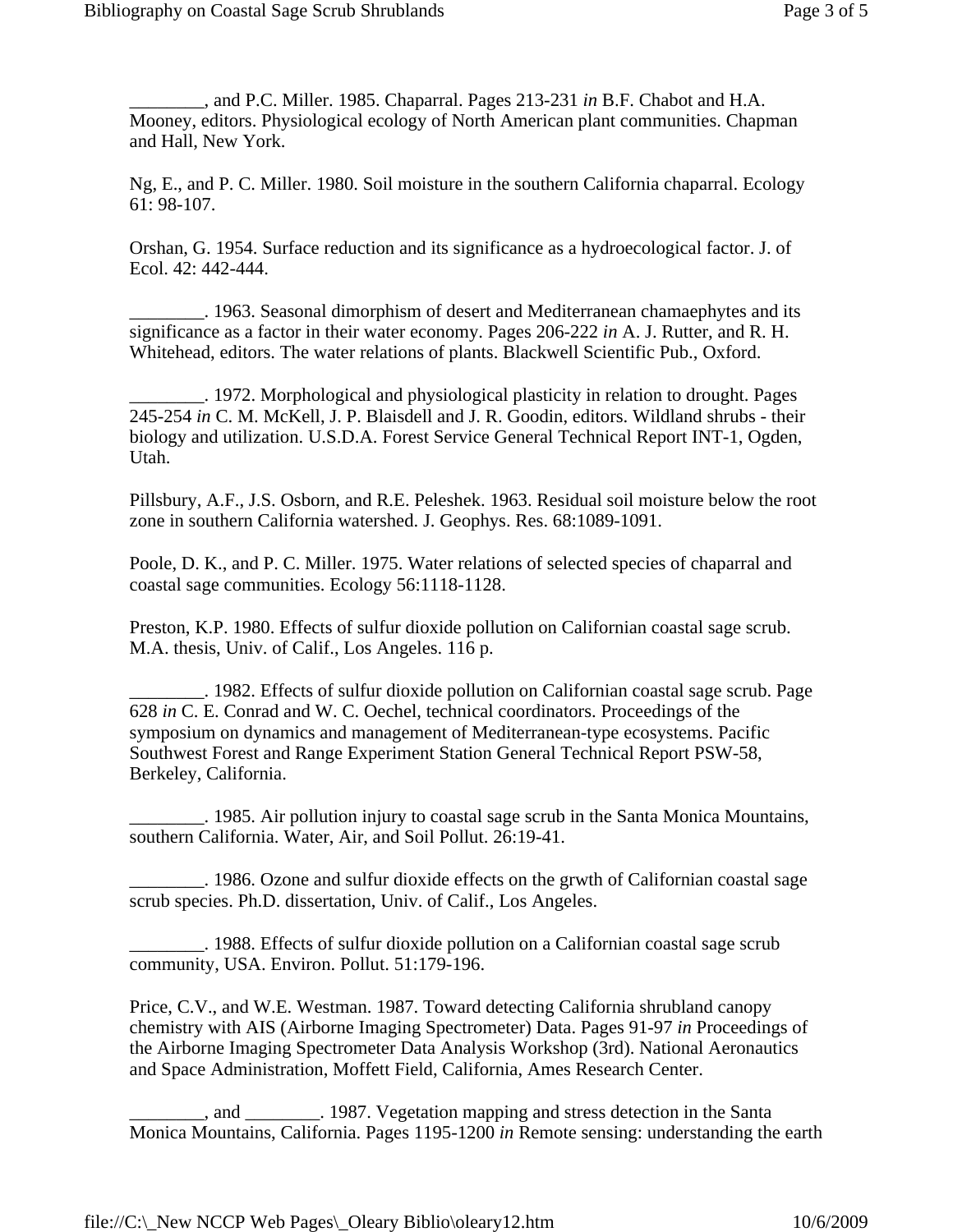as a system. Proc. 1987 IEEE Intl. Geoscience Remote Sens. Symp., Inst. Electrical & Electronic Engineers, New York, N.Y. Vol. II.

Riggan, P.J., R.N. Lockwood, and E.N. Lopez. 1985. Deposition and processing of airborne nitrogen pollutants in Mediterranean-type ecosystems of southern California. Environ. Sci & Technol. 19:781-789.

Seddon, G. 1974. Xerophytes, xeromorphs and sclerophylls: the history of some concepts in ecology. Biol. J. Linn. Soc. 6: 65-87.

Small, E. 1973. Xeromorphy in plants as a possible basis for migration between arid and nutritionally-deficient environments. Bot. Not. 126:534-539.

Smith, W.K., and P.S. Nobel. 1977. Influences of seasonal changes in leaf morphology on water-use efficiency for three desert broadleaf shrubs. Ecology 58:1033-1043.

Tenhunen, J.D., F.M. Catarino, O.L. Lange, and W.C. Oechel, editors. 1987. Plant response to stress. Functional analysis in Mediterranean ecosystems. Springer-Verlag, Berlin. 668 p.

Weeks. L.B. 1987. Effects of ozone and sulfur dioxide on the growth of coastal sage scrub species. M.A. thesis, Univ. of Calif., Los Angeles.

Westman, W. E. 1979. Oxidant effects on Californian coastal sage scrub. Science 205:1001- 1003.

Westman, W.E. 1981. Seasonal dimorphism of foliage in Californian coastal sage scrub. Oecologia 51: 385-388.

\_\_\_\_\_\_\_\_. 1985. Air pollution injury to coastal sage scrub in the Santa Monica Mountains, southern California. Water, Air, and Soil Pollut. 26:19-41.

\_\_\_\_\_\_\_\_, and K.P. Preston. 1981. Sulfur dioxide and oxidant effects of Californian coastal sage scrub. Page 256 *in* Proceedings of the symposium on effects of air pollutants on Mediterranean and temperate forest ecosystems. USDA Forest Service, Pacific Southwest Forest and Range Experiment Station, General Technical Report PSW-43.

\_\_\_\_\_\_\_\_, \_\_\_\_\_\_\_\_, and L.B. Weeks. 1985. SO2 effects on the growth of native plants. Pages 264-280 *in* W.E. Winner, H.A. Mooney, and R.A. Goldstein, editors. Sulfur dioxide and vegetation: physiology, ecology, and policy issues. Stanford Univ. Press, Stanford, California.

\_\_\_\_\_\_\_\_, and C.V. Price. 1988. Detecting air pollution stress in southern California vegetation using LANDSAT Thematic Mapper band data. Photogramm. Eng. and Remote Sensing 54:1305-1311.

\_\_\_\_\_\_\_\_. 1990. Detecting early signs of regional air pollution injury to coastal sage scrub. Pages 323-346 *in* G. M. Woodwell, editor. The earth in transition: patterns and processes of biotic impoverishment. New York:Cambridge Univ. Press.

Whitefield, C.J. 1932. Osmotic concentration of chaparral, coastal sagebrush and dune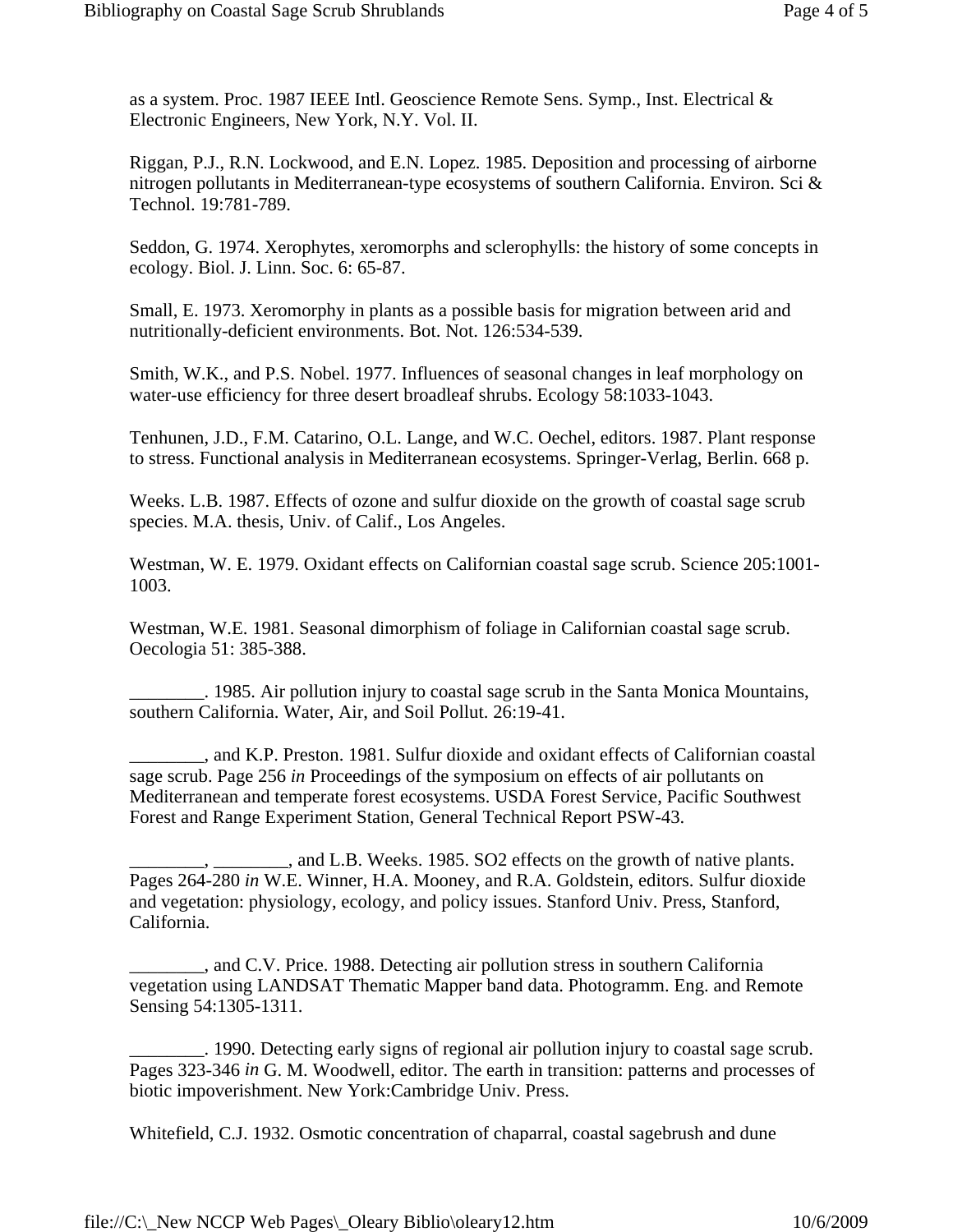species of southern California. Ecology 13:279-285.

Winner, W.E. 1981. The effect of SO2 on photosynthesis and stomatal behavior of Mediterranean-climate shrubs. Pages 91-103 *in* N.S. Margaris and H.A. Mooney, editors. Components of productivity of Mediterranean-climate regions: basic and applied aspects. Dr W. Junk, The Hague.

\_\_\_\_\_\_\_\_, and H.A. Mooney. 1980. Ecology of SO2, II: photosynthetic changes of shrubs in relation to SO2 absorption and stomatal behavior. Oecologia 44:296-302.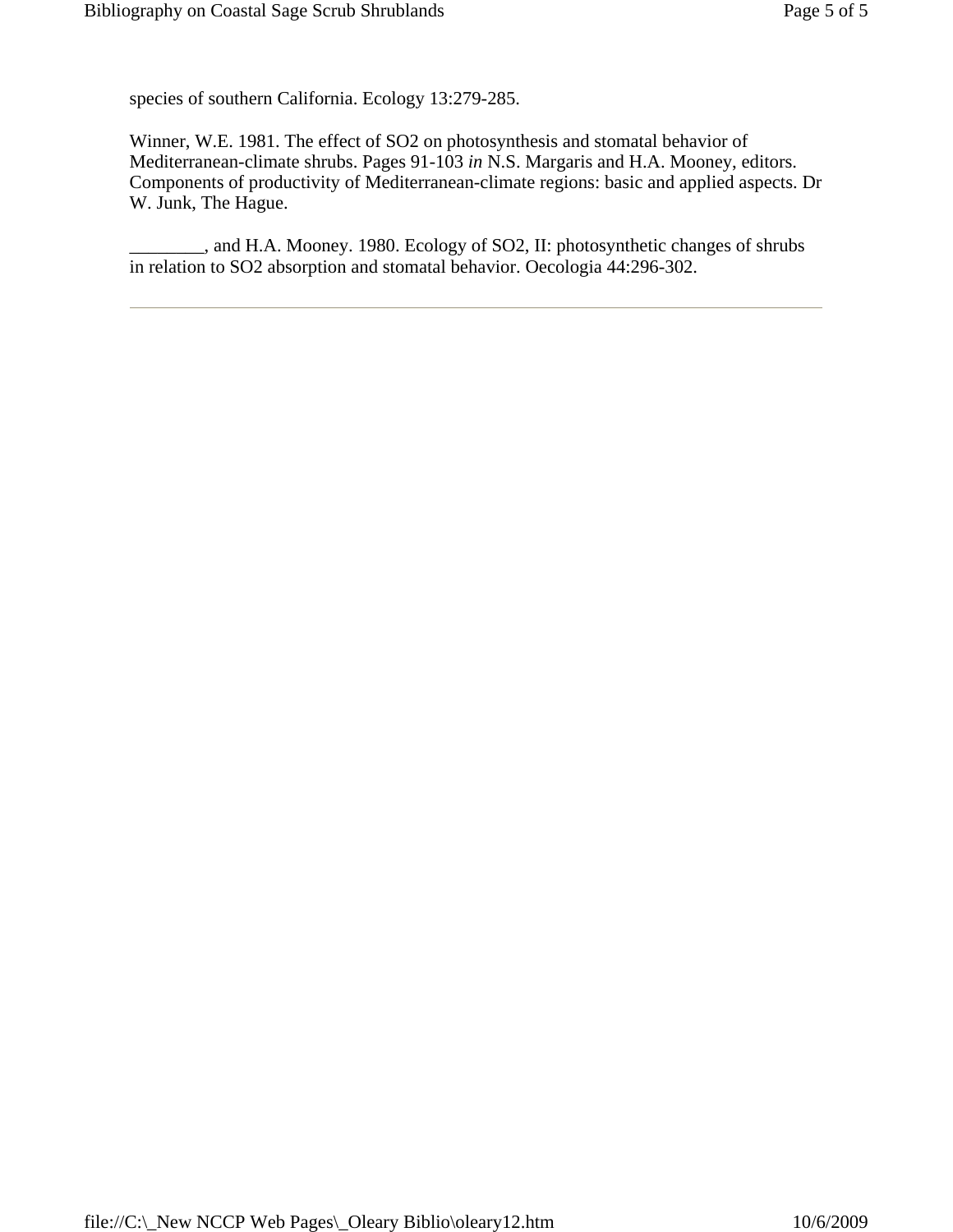## **Mosaics: Coastal Sage Scrub/Chaparral or Grasslands**

Bartholomew, B. 1970. Bare zone between California shrub/grassland communities: the role of animals. Science 170:1210-1212.

\_\_\_\_\_\_\_\_. 1971. "Reply." Science 173:463.

\_\_\_\_\_\_\_\_. 1972. The role of animals in the interaction between California shrub and grassland communities. Ph.D. dissertation, Stanford Univ., Stanford, California. 65 p.

Bradbury, D. E. 1978. The evolution and persistence of local sage/chamise community pattern in southern California. Yearbook Assoc. of Pac. Coast Geog. 40:39-56.

Davis, S.D., and H.A. Mooney. 1985. Comparative water relations of adjacent California USA shrub and grassland communities. Oecologia 66:522-529.

Freudenberger, D.O., B.E. Fish, and J.E. Keeley. 1987. Distribution and stability of grasslands in the Los Angeles California, USA Basin. Bull. South. Calif. Acad. Sci.86:13- 26.

Gray, J. T. 1982. Comparative nutrient relations in adjacent stands of chaparral and coastal sage scrub. Pages 306- 312 *in* C. E. Conrad and W. C. Oechel, technical coordinators. Proceedings of the symposium on dynamics and management of Mediterranean-type ecosystems. Pacific Southwest Forest and Range Experiment Station General Technical Report PSW-58. Berkeley, California.

\_\_\_\_\_\_\_\_. 1983. Competition for light and a dynamic boundary between chaparral and coastal sage scrub. Madroño 30:43-49.

Haines, B.L. 1966. Invasion of grasslands and their inhibition by *Artemisia californica* Less. M.A. thesis, Univ. of Calif., Santa Barbara. 42 p.

Halligan, J.P. 1972. The herb pattern associated with *Artemisia californica*. Ph.D. dissertation, Univ. of Calif., Santa Barbara. 173 p.

\_\_\_\_\_\_\_\_. 1973. Bare areas associated with shrub stands in grasslands: the case of *Artemisia californica*. BioScience 23: 429-432.

\_\_\_\_\_\_\_\_. 1974. Relationship between animal activity and bare areas associated with California sagebrush in annual grassland. J. Range Manage. 27:358-362.

Harborne, J. B. 1982. Introduction to ecological biochemistry. Academic Press, Inc.,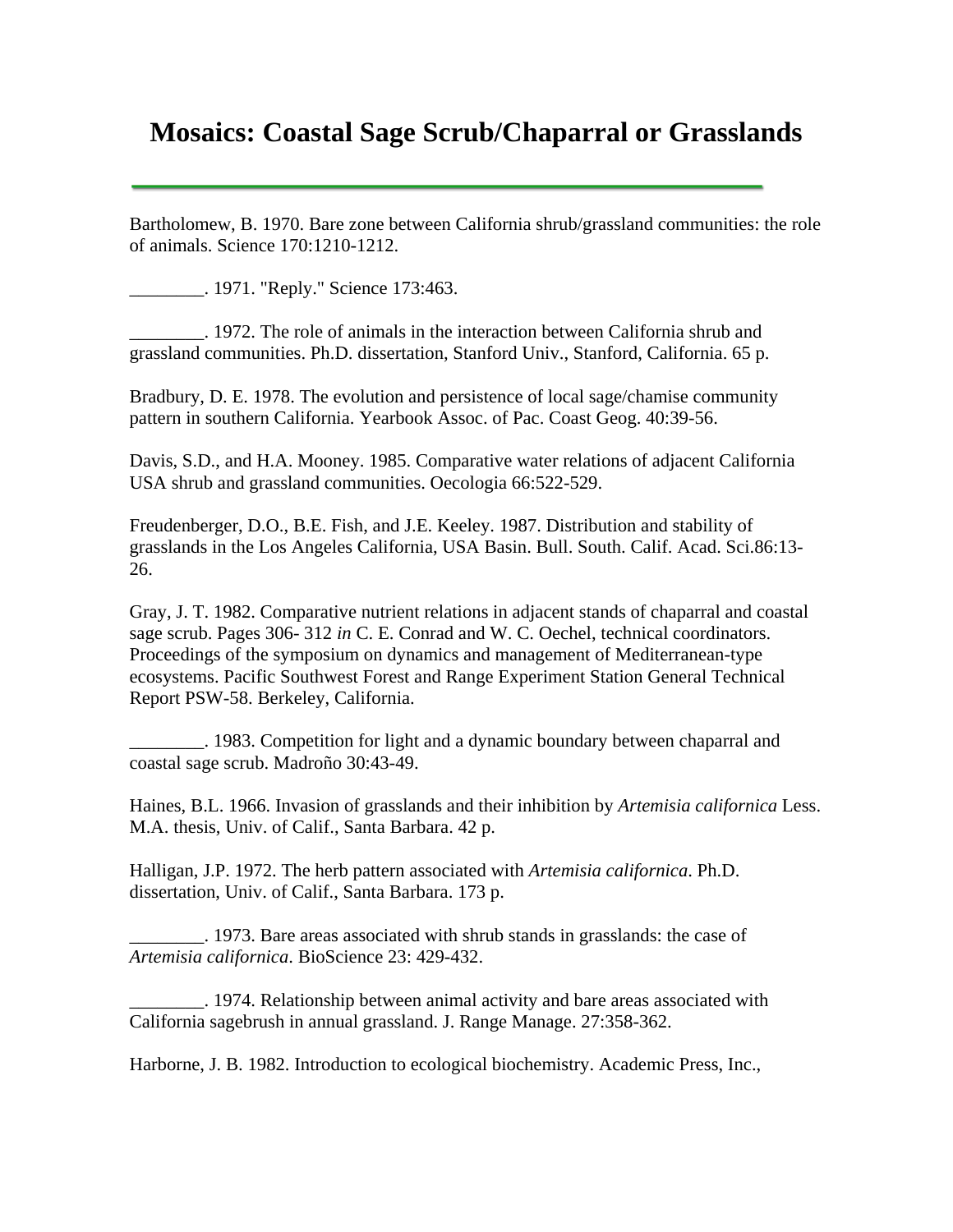London.

Hobbs, E. R. 1983. Factors controlling the form and location of the boundary between coastal sage scrub and grassland in southern California. Ph.D. dissertation, Univ. of Calif., Los Angeles. 307 p.

\_\_\_\_\_\_\_\_. 1986. Characterizing the boundary between California annual grassland and coastal sage scrub with differential profiles. Vegetatio 65:115-126.

McPherson, J.D., and C.H. Muller. 1967. Light competition between *Ceanothus* and *Salvia* shrubs. Bull. Torrey Bot. Club 94:41-55.

Malanson, G.P., and J.F. OLeary. 1994. The coastal sage scrub - chaparral boundary and response to global climatic change in J.M. Moreno and W.C. Oechel, eds., Anticipated effects of a changing global environment on Mediterranean-type ecosystems. Springer-Verlag, New York. In press.

Muller, C. H. 1966. The role of chemical inhibitors (allelopathy) in vegetational composition. Bull. Torrey Bot. Club 93: 332-351.

\_\_\_\_\_\_\_\_, and R. del Moral. 1971. Role of animals in suppression of herbs by shrubs. Science 173: 462-463.

Westman, W. E. 1979. A potential role of coastal sage scrub understories in the recovery of chaparral after fire. Madroño 26: 64-68.

Zedler, P.H., and C. Black. 1992. A semi-arid California vernal pool landscape . Am. Midl. Nat. 128:1-10.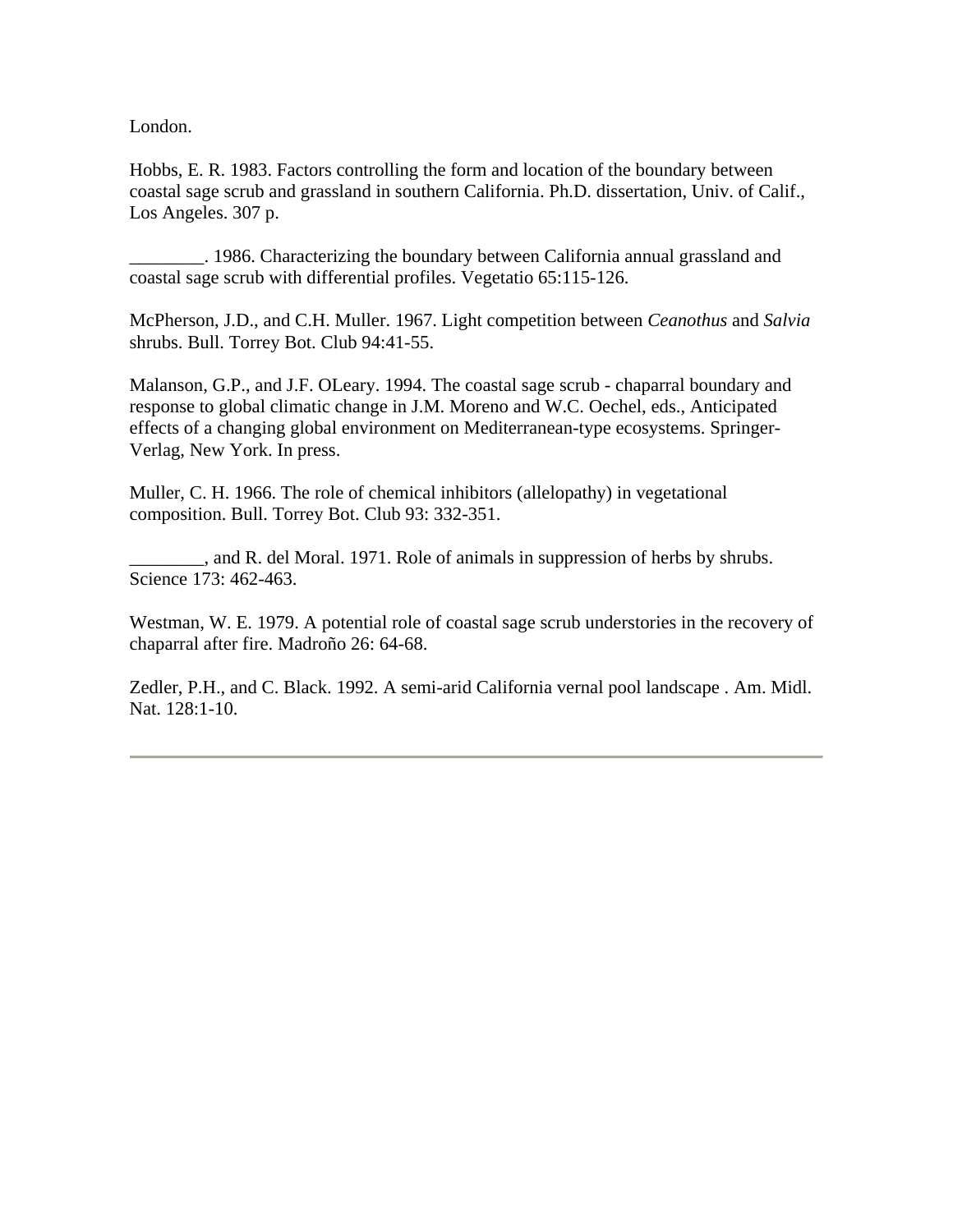Gray, J.T. 1981. Production, nutrient cycling, nutrient resource-use in *Ceaothus* chaparral and coastal sage scrub of southern California. Ph.D. dissertation, Univ. of Calif., Santa Barbara. 181 p.

\_\_\_\_\_\_\_\_. 1982. Community structure and productivity in *Ceanothus* chaparral and coastal sage scrub of southern California. Ecol. Monogr. 52: 415-435.

\_\_\_\_\_\_\_\_ 1982. Comparative nutrient relations in adjacent stands of chaparral and coastal sage scrub. Pages 306- 312 *in* C. E. Conrad and W. C. Oechel, technical coordinators. Proceedings of the symposium on dynamics and management of Mediterranean-type ecosystems. Pacific Southwest Forest and Range Experiment Station General Technical Report PSW-58, Berkeley, California.

\_\_\_\_\_\_\_\_. 1983. Nutrient use by evergreen and deciduous shrubs in southern California. I. Community nutrient cycling and nutrient-use efficiency. J. Ecol. 71:21-41.

\_\_\_\_\_\_\_\_, and W. H. Schlesinger. 1981. Biomass, production, and litterfall in the coastal sage scrub of southern California. Am. J. Bot. 68:24-33.

\_\_\_\_\_\_\_\_, and \_\_\_\_\_\_\_\_. 1983. Nutrient use by evergreen and deciduous shrubs in California. II. Experimental investigations of the relationship between growth, nitrogen uptake and nitrogen availability. J. Ecol. 71: 43-56.

Marion, G.M. 1982. Nutrient mineralization processes in Mediterranean ecosystems. Pages 313-320 *in* C. E. Conrad and W. C. Oechel, technical coordinators. Proceedings of the symposium on dynamics and management of Mediterranean-type ecosystems. Pacific Southwest Forest and Range Experiment Station General Technical Report PSW-58, Berkeley, California.

Mooney, H.A. 1981. Primary production in Mediterranean-climate regions. Pages 249-255 In F. di Castri, D.W. Goodall, and R.L. Specht, editors. Ecosystems of the world. Vol. 11. Mediterranean-type shrublands. Elsevier, Amsterdam.

Westman, W.E., C. Boucher, B.M. Campbell, R.M. Cowling, B. Lamont, H.P. Linder, R.G. Noble, and B.W. van Wilgen. 1983. The structure and dynamics of plant communities. Pages 7-89 *in* J.A. day, editor. Mineral nutrients in Mediterranean ecosystems. CSIR, South African National Scientific Programmes, Pretoria, Transvaal, Report No. 71.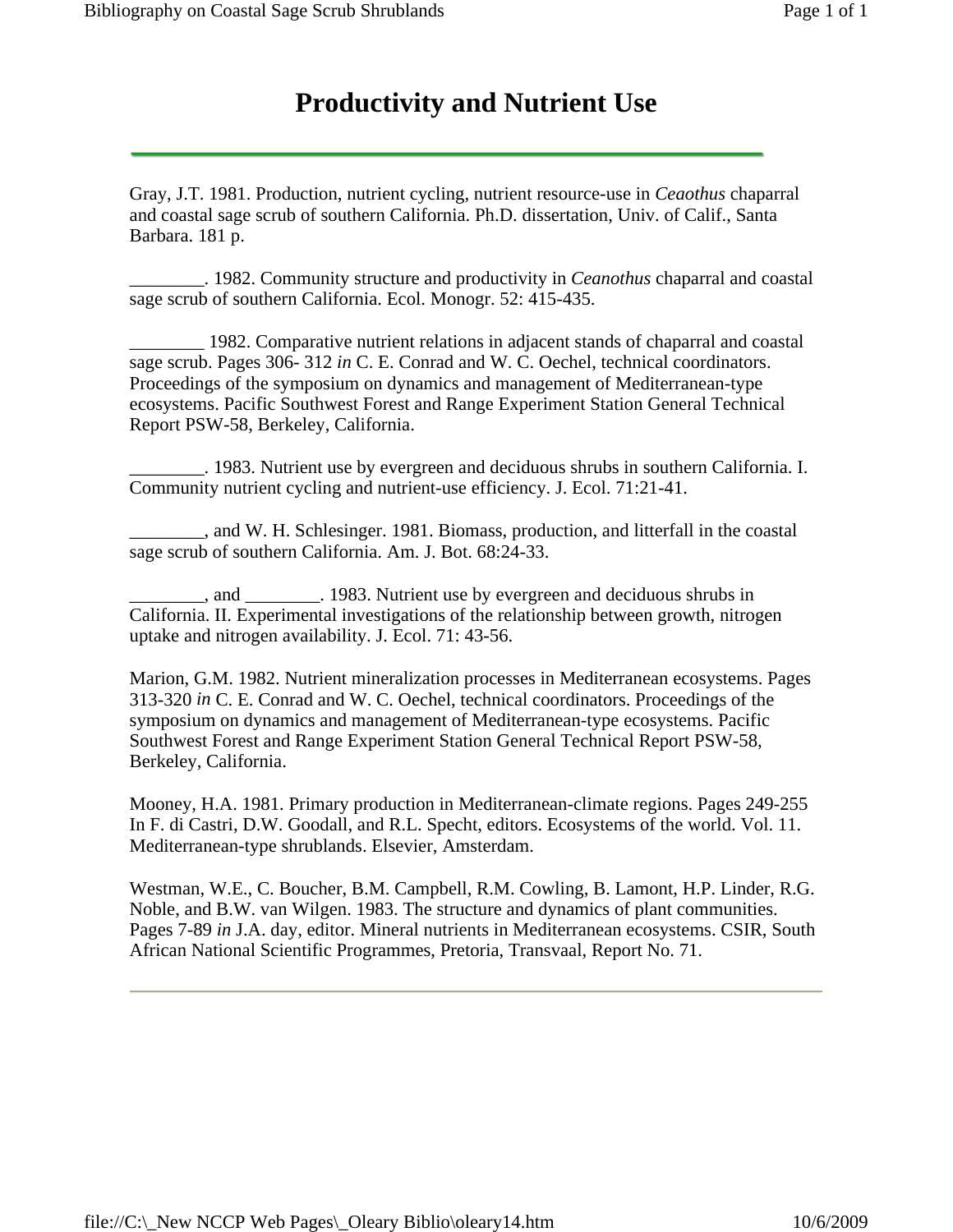Alexander, E.B. 1982. Net primary productivity of some California soils compared to those of the Santa Catalina Mountains, Arizona. Pages 339-344 *in* C. E. Conrad and W. C. Oechel, technical coordinators. Proceedings of the symposium on dynamics and management of Mediterranean-type ecosystems. Pacific Southwest Forest and Range Experiment Station General Technical Report PSW-58, Berkeley, California.

Arroues, K.D. 1982. Soils and plants: a way to read the landscape. Fremontia 9:22-24.

Ball, J.T. 1977. Effects of fire on soil mineral nutrients in a southern California soft chaparral community. M.A. thesis, Univ. of Calif., Santa Barbara. 71 p.

Bentley, J.R., and E.A. Colman. 1944. Moisture and energy conditions during downward entry of water into soils. Soil Sci. Soc. Am. Proc. 8:116-122.

Biswell, H.H., and A.M. Schultz. 1958. Effects of vegetation removal on spring flow. Calif. Fish and Game 44:211-230.

Bodman, G.D., and E.A. Colman. 1944. Moisture and energy conditions during downward entry of water into soils. Soil Sci. Soc. Am. Proc. 8:116-122.

Bruskin, S. 1948. A preliminary investigation of the soil fungi of southern California. M.A. thesis, Calif. State Univ., Los Angeles. 58 p.

DeBano, L.F. 1966. Formation of non-wettable soils involves heat transfer mechanism. USDA Forest Service, Pacific Southwest Forest and Range Experiment Station, Research Note PSW-132. 8 p.

\_\_\_\_\_\_\_\_. 1969. Water repellent soils. Agric. Sci. Rev. 7:12-18.

\_\_\_\_\_\_\_\_. 1969. Obervations on water-repellent soils in western United States. Pages 61-90 *in* L.F. DeBano and J. Letey, editors. Proceedings of the symposium on water repellent soils. Univ. of Calif., Riverside.

\_\_\_\_\_\_\_\_ 1969. The relationship between heat treatment and water repellency in soils. Pages 265-279 *in* L.F. DeBano and J. Letey, editors. Proceedings of the symposium on water repellent soils. Univ. of Calif., Riverside.

\_\_\_\_\_\_\_\_. 1971. The effect of hydrophobic substances on water movement during infiltration. Soil Sci. Soc. Am. Proc., 35:340-343.

\_\_\_\_\_\_\_\_. 1975. Infiltration, evaporation, and water as related to water repellency. Pages 155-163 *in* Soil conditioners. Soil Sci. Soc. Am. Proc., Special Publication No. 7.

\_\_\_\_\_\_\_\_. 1981. Water repellent soils: a state-of-the-art. USDA Forest Service, Pacific Southwest Forest and Range Experiment Station, General Technical Report PSW-46. 21p.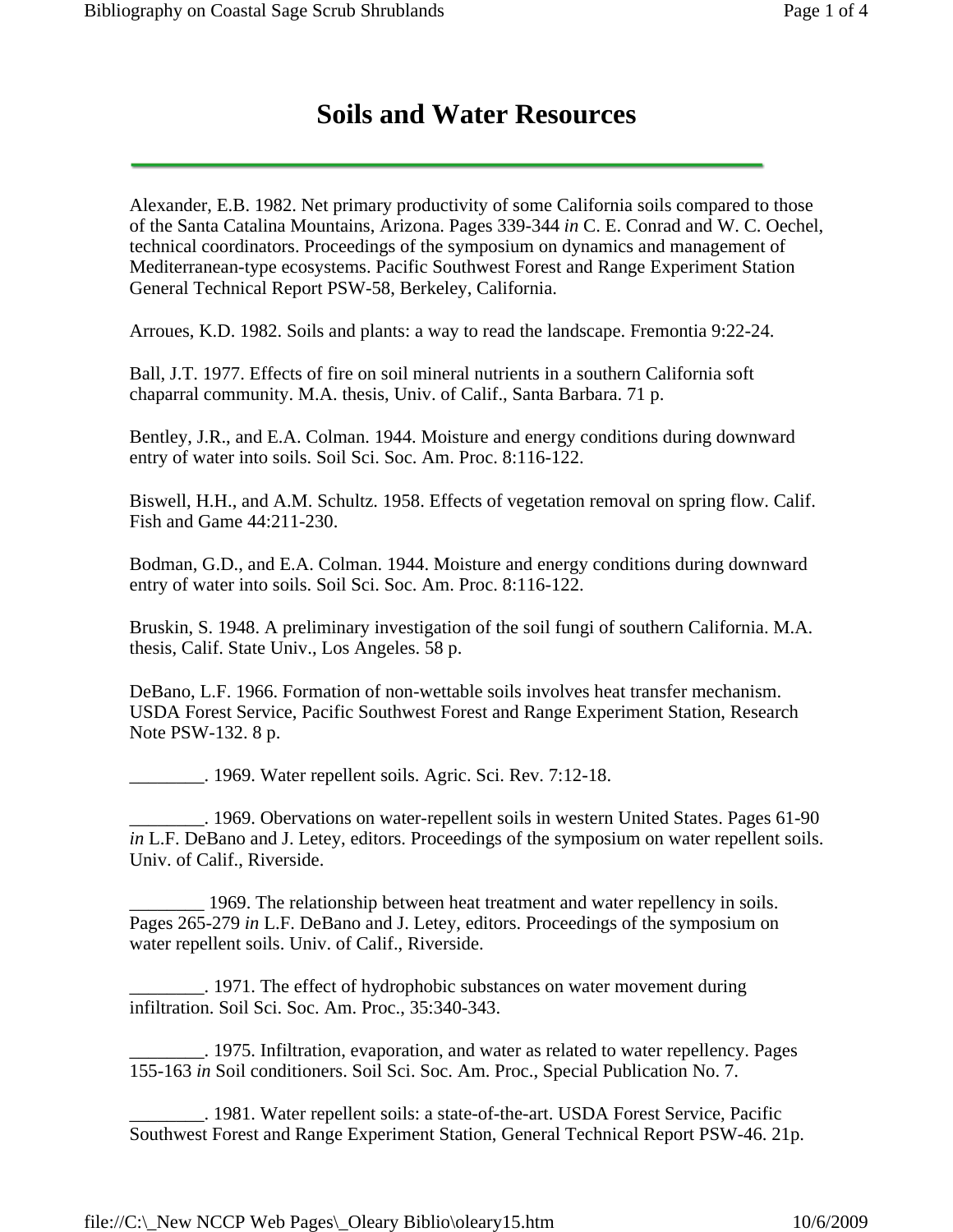\_\_\_\_\_\_\_\_. 1982. Assessing the effects of management actions on soils and mineral cycling in Mediterranean ecosystems. Pages 345-350 *in* C. E. Conrad and W. C. Oechel, technical coordinators. Proceedings of the symposium on dynamics and management of Mediterranean-type ecosystems. Pacific Southwest Forest and Range Experiment Station General Technical Report PSW-58, Berkeley, California.

\_\_\_\_\_\_\_\_, and P.H. Dunn. 1982. Soil and nutrient cycling in Mediterranean-type ecosystems: a summary and synthesis. Pages 358-364 *in* C. E. Conrad and W. C. Oechel, technical coordinators. Proceedings of the symposium on dynamics and management of Mediterranean-type ecosystems Pacific Southwest Forest and Range Experiment Station General Technical Report PSW-58, Berkeley, California.

\_\_\_\_\_\_\_\_, and J.S. Krammes. 1966. Water repellent soils and their relation to wildfire temperatures. Bull. of the Int. Assoc. of Sci. Hydrol. 11:14-19.

\_\_\_\_\_\_\_\_, L.D. Mann, and D.A. Hamilton. 1970. Translocation of hydrophobic substances into soil by burning organic matter. Soil Sci. Soc. Am. Proc. 34:130-133.

\_\_\_\_\_\_\_\_, J.F. Osborn, J.S. Krammes, and J. Letey. 1967. Soil wettability and wetting agents. Our current knowledge of the problem. USDA Forest Service, Pacific Southwest Forest and Range Experiment Station, Research Paper PSW-43. 13 p.

\_\_\_\_\_\_\_\_, and R.M. Rice. 1971. Fire in vegetation management: its effect on soil. Pages 327-345 *in* Proceedings of the symposium on interdisciplinary aspects of watershed management. American Society of Engineers.

\_\_\_\_\_\_\_\_, and \_\_\_\_\_\_\_\_. 1973. Water-repellent soils. Their implications in forestry. J. For. 71:220-223.

\_\_\_\_\_\_\_\_, S.M. Savage, and D.A. Hamilton. 1976. The transfer of heat and hydrophobic substances during burning. Soil Sci. Soc. Am. Proc. 40:779-782.

Foggin, G.T., III, and L.F. DeBano. 1971. Some geographic implications of water-repellent soil. Prof. Geogr. 23:347-350.

Holhzey, C.S. 1969, Water-repellent soils in southern California. Pages 31-41 *in* L.F. DeBano and J. Letey, editors. Proceedings of the symposium on water repellent soils. Univ. of Calif., Riverside.

Howard, R.B. 1982. Erosion and sedimentation as part of the natural system. Pages 403-408 *in* C. E. Conrad and W. C, Oechel, technical coordinators. Proceedings of the symposium on dynamics and management of Mediterranean-type ecosystems. Pacific Southwest Forest and Range Experiment Station General Technical Report PSW-58, Berkeley, California.

Jenny, H., J. Vlamis, and W.E. Martin. 1950. Greenhouse assay of fertility of California soils. Hilgardia 20:1-8.

Jorgensen, J.R., and C.G. Wells. 1971. Apparent nitrogen fixation in soil influenced by prescribed burning. Soil Sci. Soc. Am. Proc. 35:806-810.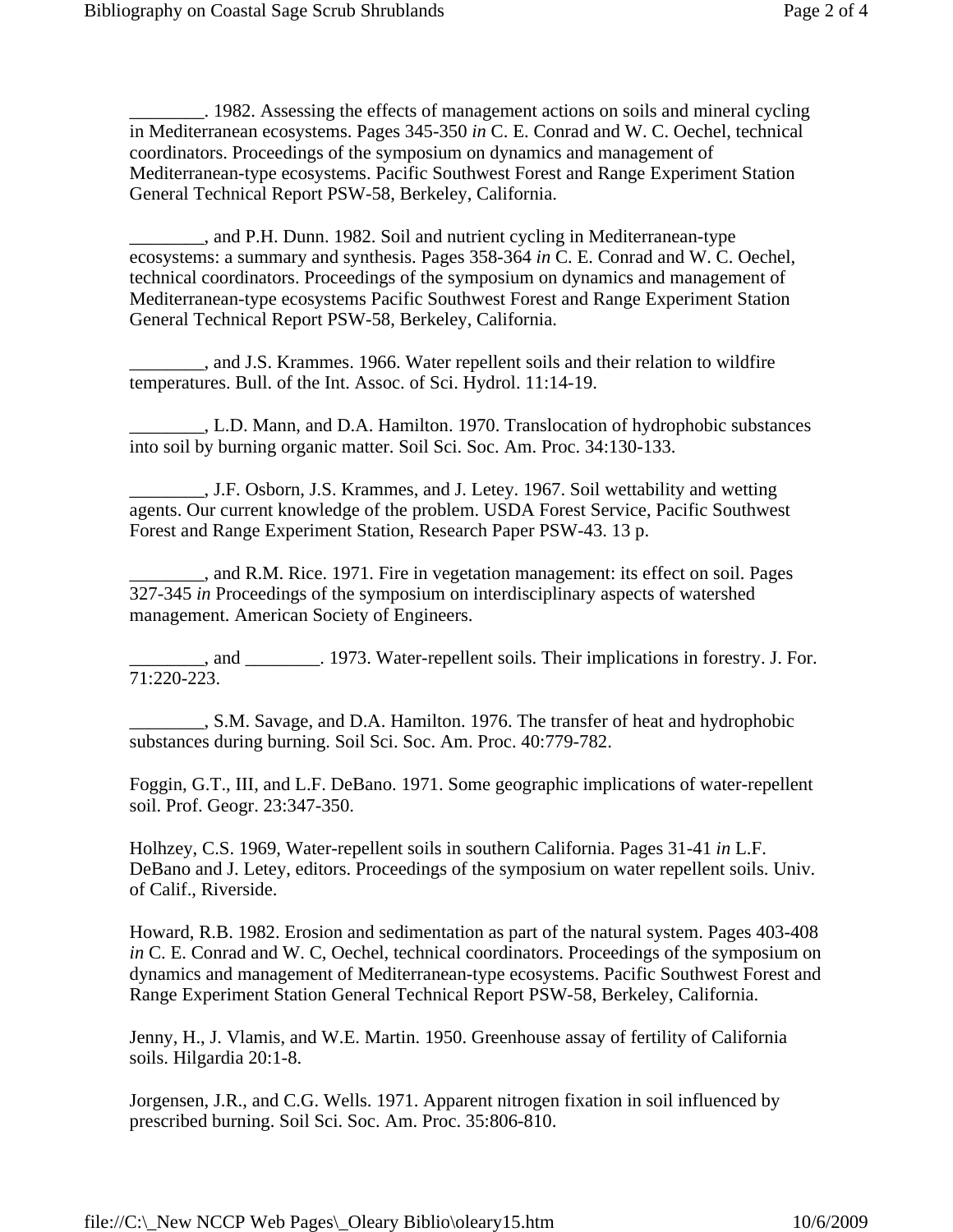Krammes, J.S. 1960. Erosion from mountain slopes after fire in southern California. USDA Forest Service, Pacific Southwest Forest and Range Experiment Station, Research Note No. 171. 8 p.

\_\_\_\_\_\_\_\_. 1965. Seasonal debris movement from steep mountainside slopes in sothern California. USDA, Miscellaneous Publication 970:85-89.

\_\_\_\_\_\_\_\_, and L.F. DeBano. 1965. Soil wettability: a neglected factor in watershed manage-ment. Water Resour. Res. 1:283-286.

\_\_\_\_\_\_\_\_, and \_\_\_\_\_\_\_\_. 1967. Leachability of a wetting agent treatment for waterresistant soils. Soil Sci. Soc. Am. Proc. 31:709-711.

\_\_\_\_\_\_\_\_, and J.F. Osborn. 1969. Water-repellent soils and wetting agents as factors influencing erosion. Page 177 *in* L.F. DeBano and J. Letey, editors. Proceedings of the symposium on water repellent soils. Univ. of Calif., Riverside.

Li, T-I. 1932. Seasonal distribution of soil moisture in woodland, brush, and grass associations of the central Pacific Coast region in California. M.S. thesis, Univ. of Calif., Berkeley.

Osborn, J.F., R.E. Peishek, J.S. Krammes, and J. Letey. 1964. Soil wettability as a factor in erodibility. Soil Sci. Soc. Am. Proc. 28:294-295.

Pillsbury, A.F., J.F. Osborn, and R.E. Pelishek. 1963. Residual soil moisture below the root zone in southern California watersheds. J. Geophys. Res. 68:1089-1091.

Rice, R.M., E.S. Corbett, and R.G. Bailey. 1969. Soil slips related to vegetation, topography and soil in southern California. Water Resour. Res. 5:637-659.

\_\_\_\_\_\_\_\_, and G.T. Foggin, III. 1971. Effect of high intensity storms on soil slippage on mountainous watersheds in southern California. Water Resour. Res. 7:1485-1496.

Savage, S.M. 1974. Mechanism of fire induced water repellency in soil. Soil Sci. Soc. Am. Proc. 38:653-657.

\_\_\_\_\_\_\_\_, J. Osborn, J. Letey, and C. Heaton. 1972. Substances contributing to fire-induced water repellency in soils. Soil Sci. Soc. Am. Proc. 36:674-678.

Schaefer, R. 1973. Microbial activity under seasonal conditions of drought in Mediterranean climates. Pages 191-198 *in* F. Di Castri and H.A. Mooney, editors. Mediterranean-type ecosystems. Origin and structure. Springer, New York.

Scott, K.M., and R.P. Williams. 1978. Erosion and sediment yields in the Transverse Ranges, southern California. U.S. Geological Survey, Professional Paper 1030. 38 p.

Scott, V.H., and R.H. Burgy. 1955. Effects of heat and brush burning on the physical properties of certain upland soils that influences infiltration. Soil Sci. 82:63-70.

Veihmeyer, F.J. 1950. Soil moisture, runoff, erosion. Calif. Agric. 4:9-10, 13.